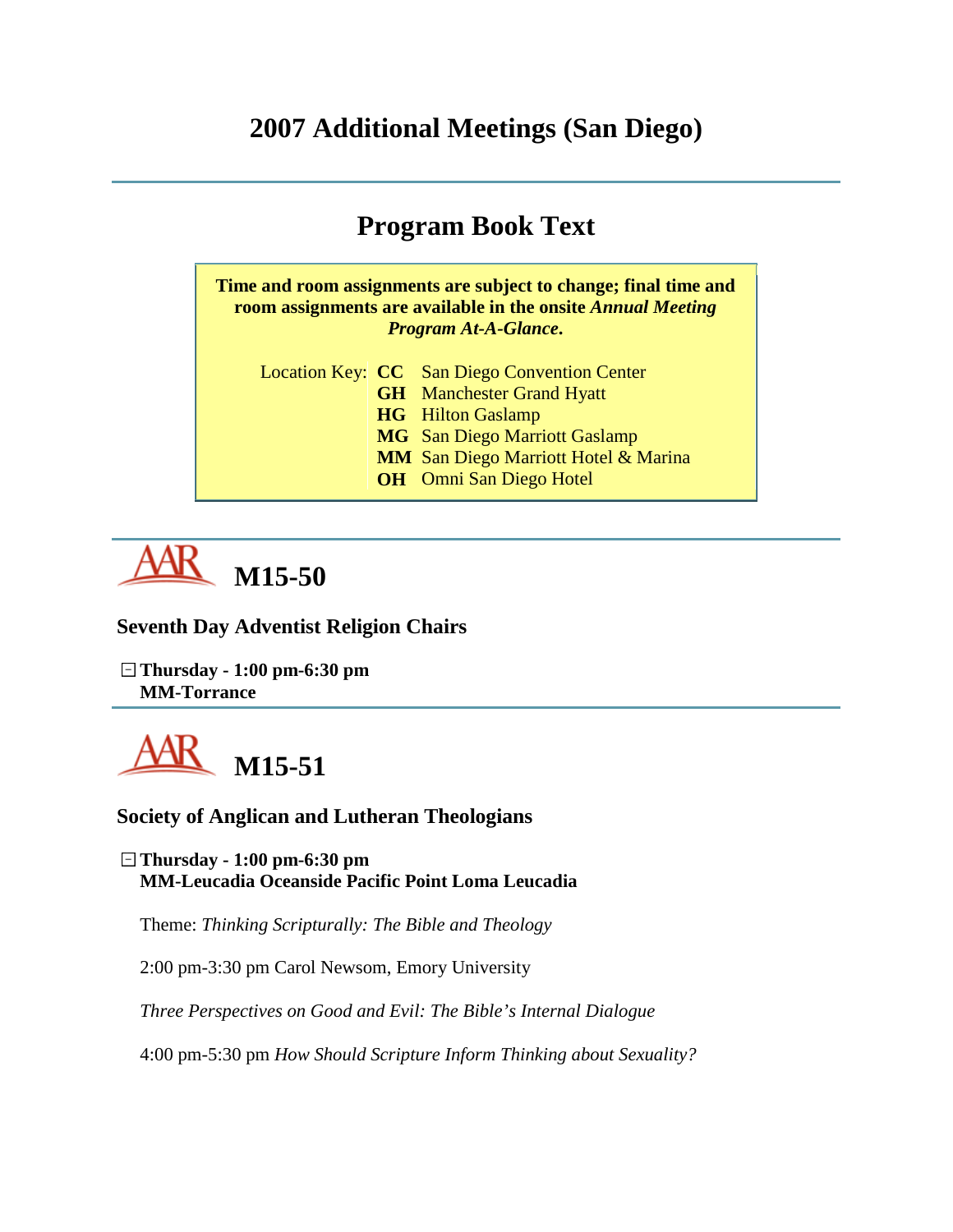Panelists:

Marit Trelstead, Pacific Lutheran University

John Hoffmeyer, Lutheran Seminary at Philadelphia

Ian McFarland, Emory University

6:30 pm-8:30 pm Dinner

The Society of Anglican and Lutheran Theologians (SALT) is an informal network of scholars and pastors committed to ongoing theological inquiry in the context of these two denominational families. Our annual meeting is held just prior to the AAR and SBL meeting. Most of our 250 members teach and/or pastor in seminaries, colleges, or churches; others are active in SALT to remain connected to colleagues in their own denominational cultures. We welcome other interested persons. For more information: [CrossRoads@hope.edu.](mailto:CrossRoads@hope.edu)



# **United Methodist Women of Color Scholars Program**

**Thursday - 1:00 pm-6:30 pm GH-Del Mar**



# **Hispanic Theological Initiative Consortium Reception**

**Thursday - 5:00 pm-6:00 pm MM-Warner Center**



# **Hispanic Theological Initiative Consortium Dinner**

**Thursday - 6:00 pm-9:00 pm MM-Coronado**

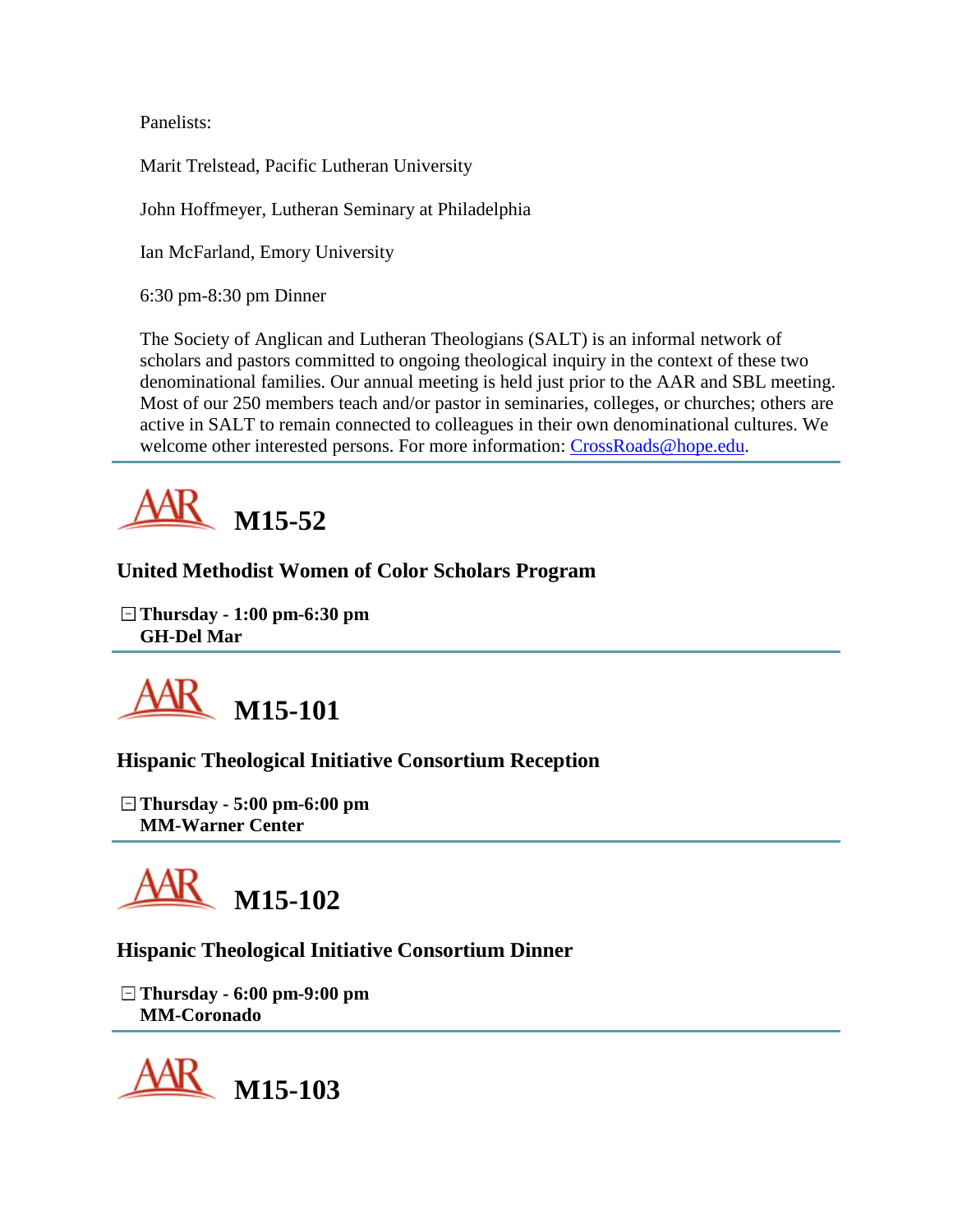# **Adventist Society for Religious Studies, Section 1**

#### **Thursday - 7:00 pm-11:00 pm CC-25B**

Today through Saturday, the Adventist Society for Religious Studies will address the topic *Adventism and Community.* The presidential address, *The Adventist Community and Education* will be presented by David Taylor from Loma Linda University. A business session will follow.

For additional information regarding this section contact Ernest Furness at P.O. Box 8050,

Riverside, CA 92515, or [FurnessEF@secc-sda.org.](mailto:FurnessEF@secc-sda.org)



**Scriptural Reasoning Theory Sessions**

**Thursday - 7:00 pm-11:00 pm GH-Del Mar**



**United Methodist Women of Color Scholars Program**

**Thursday - 7:00 pm-11:00 pm GH-Mohsen A**



# **New Developments in Religious Studies VII: Keeping Ourselves Current**

**Friday - 7:00 am-6:30 pm GH-Manchester E**

Co-sponsored by the Program in Religion and Secondary Education at Harvard Divinity School, Religious Studies in Secondary Schools, and the Council for Spiritual and Ethical Education

This annual national conference provides an opportunity for secondary school teachers in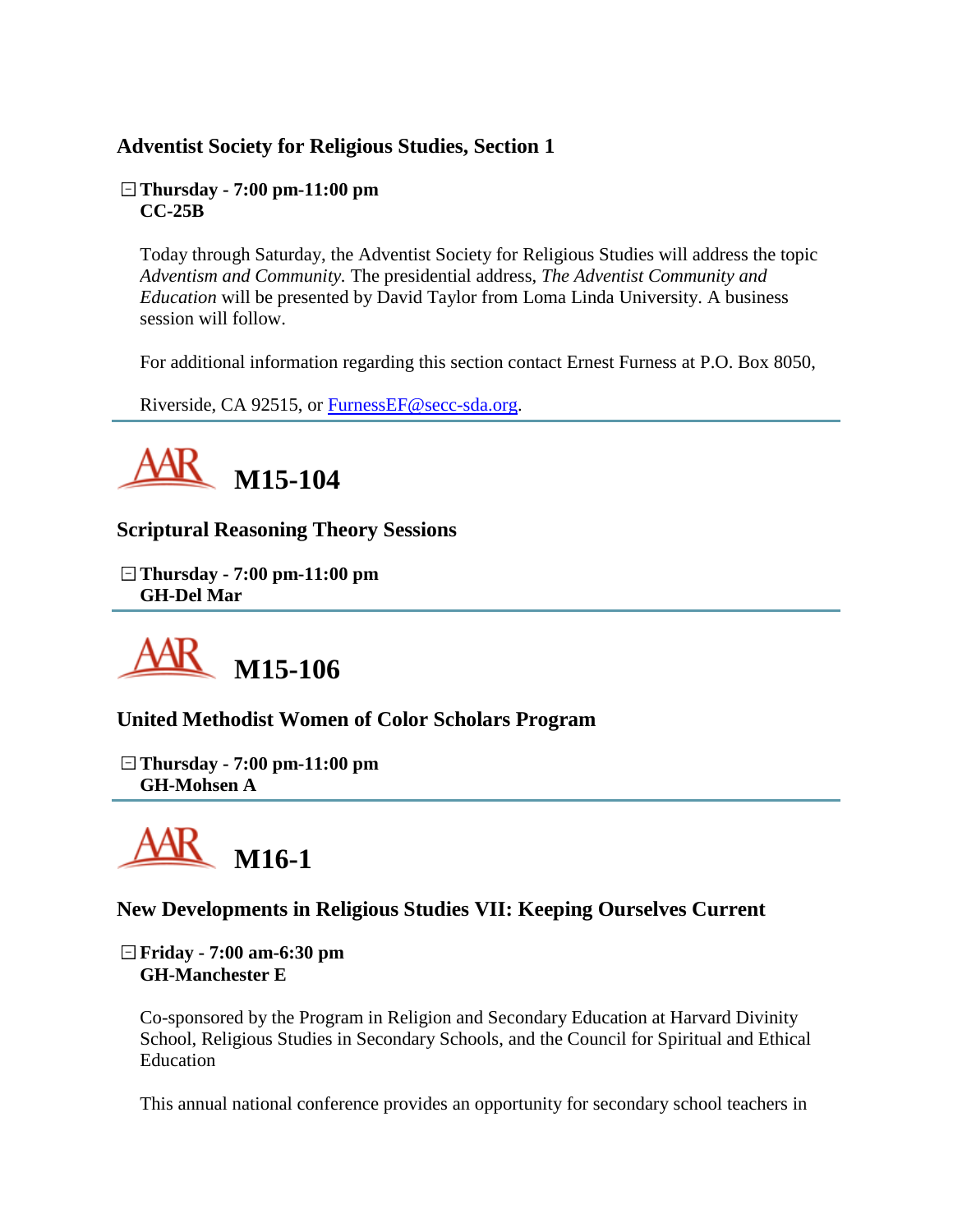independent and public schools to join together to meet colleagues from across the country and to hear about new developments in the fields of ethics and the major religious traditions of the world. Nationally and internationally known scholars share information about new research and resources, and teachers talk together about innovative projects they are developing.

Please visit [www.hds.harvard.edu/prse/ndrs](http://www.hds.harvard.edu/prse/ndrs) for updated information including the agenda, presentation descriptions, and registration forms.



# **Lutheran Women in Theological Studies (LWTRS)**

#### **Friday - 7:00 am-6:30 pm GH-Del Mar A**

Lutheran women in theological and religious studies as well as some local Lutheran clergywomen gather annually for scholarship, worship, and friendship. Lutheran women scholars - including graduate students - and other women who teach or study at Lutheran colleges and seminaries are welcome to attend all or part of the meeting. Questions?

To register please contact Sandra Mejia at 773-380-2885 or [sandra.mejia@elca.org.](mailto:sandra.mejia@elca.org)



# **Young Scholars in American Religion, 2003-2006**

**Friday - 9:00 am-6:30 pm MM-Rancho Las Palmas**



*Believers Church Bible Commentary* **Editorial Council**

**Friday - 9:00 am-3:30 pm GH-Edward A**

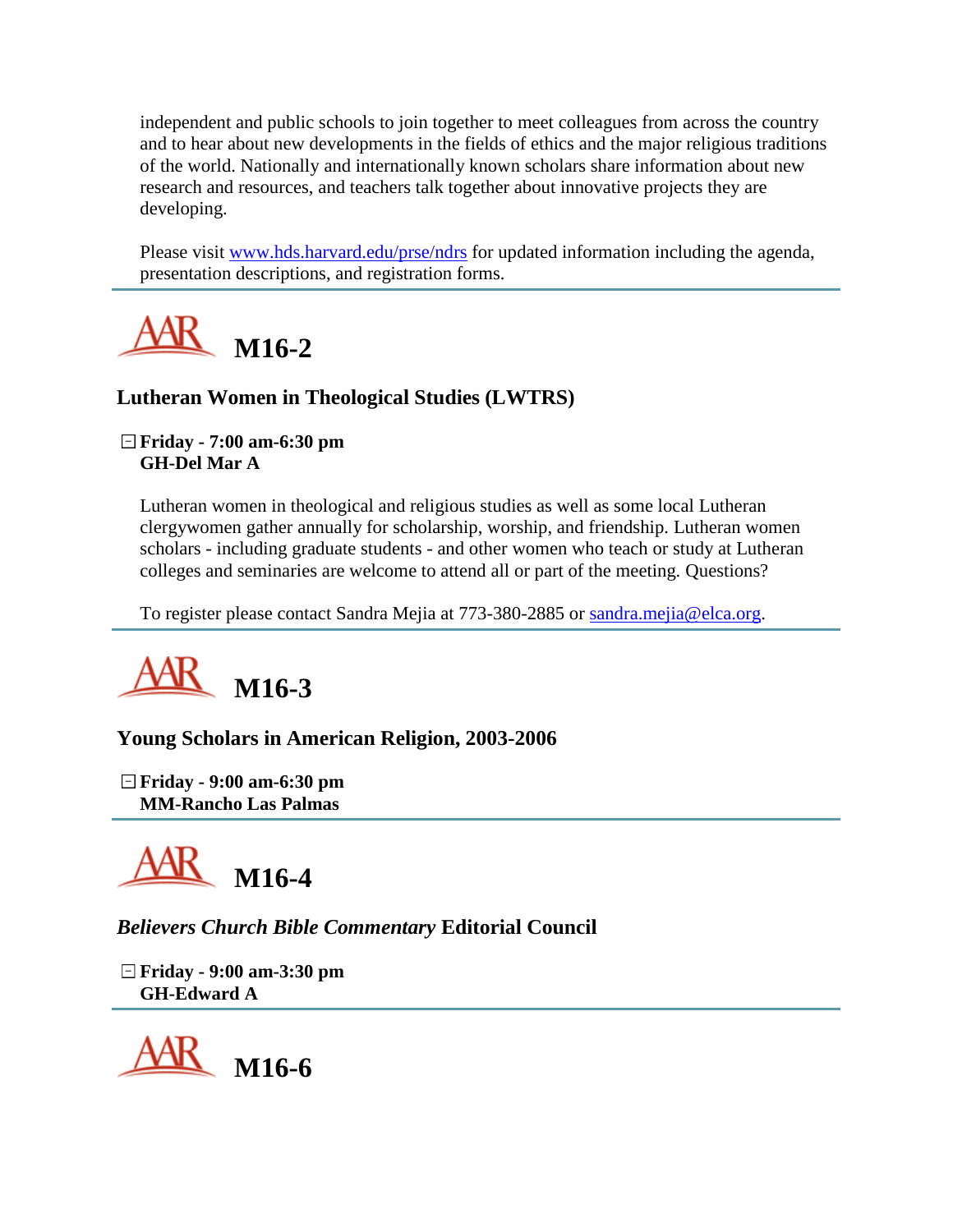*The Encyclopedia of the Bible and Its Reception* **Editorial Board Meeting**

**Friday - 9:00 am-3:30 pm MM-Encinitas**



# *The Encyclopedia of the Bible and Its Reception* **Editorial Board Meeting**

**Friday - 9:00 am-6:30 pm MM-Santa Rosa**



#### **Dharma Association of North America (DANAM)**

**Friday - 9:00 am-11:45 am GH-Manchester D**

Theme: Dharma, Karma, and Moksha and the Jaina Tradition (DKM1)

Anne Vallely, University of Ottawa, Presiding

The panel will discuss sadharma-dharma and varnashrama dharma as they are understood within Jaina Tradition. The panelists will conduct an intensive study of Jaina Tradition in India during the summer of 2007. This experience will afford them a unique and privileged position to explore the ways in which Jainas themselves understand and talk about their tradition. In this panel, the papers will each explore how central religious ideas are conceptualized, discussed, practiced and also reified in the self-presentation of Jaina Tradition.

Panelists: TBA

For updates, continue to check at: [www.danam-web.org/events.htm.](http://www.danam-web.org/events.htm)



#### **North American Association for the Study of Religion Executive Meeting**

**Friday - 9:00 am-11:30 am MM-Torrey 1**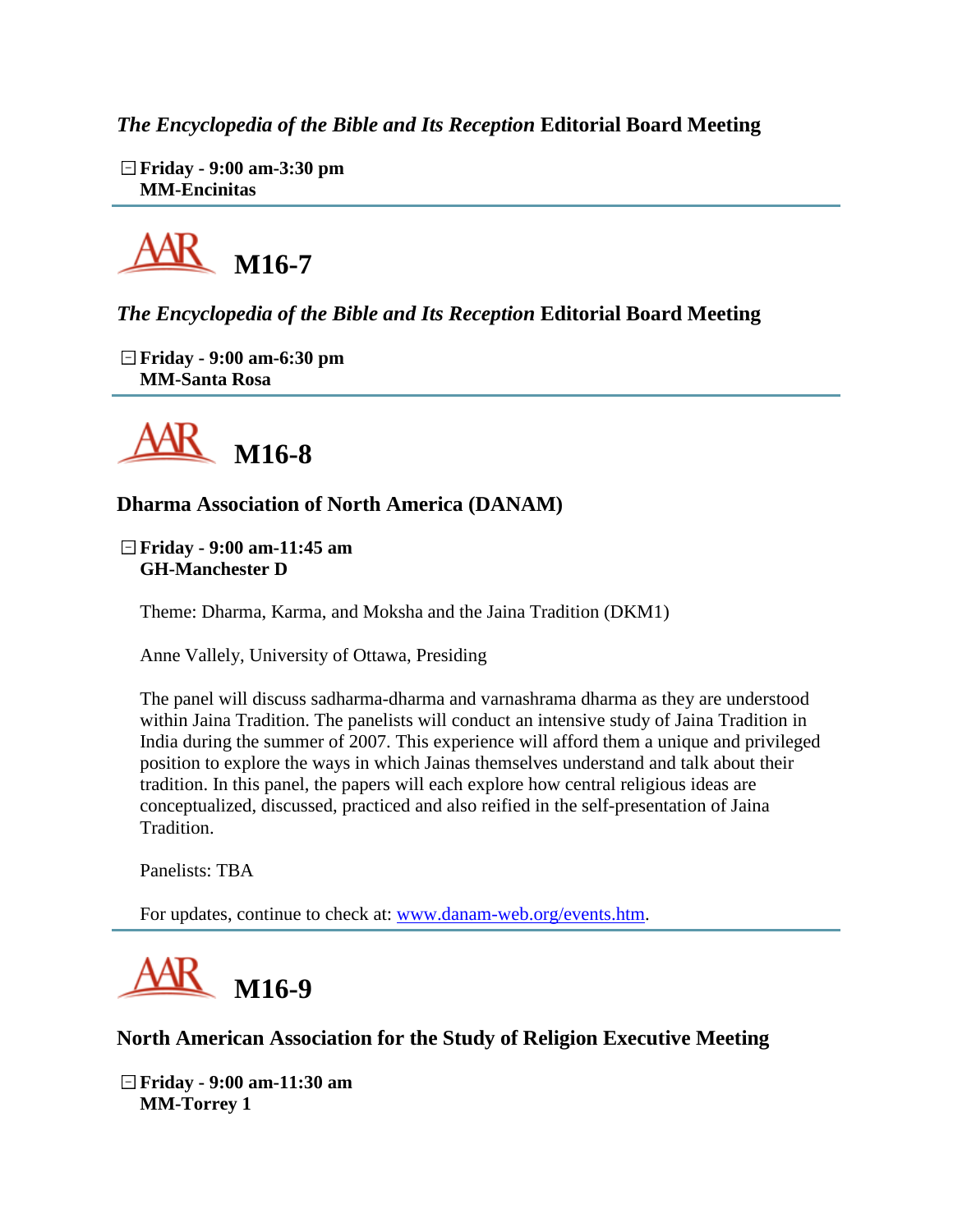

**Adventist Society for Religious Studies, Section 2**

**Friday - 9:00 am-12:45 pm CC-29D**



**Scriptural Reasoning Theory Sessions**

**Friday - 9:00 am-11:30 am GH-Mohsen B**



#### **Society of Anglican and Lutheran Theologians**

**Friday - 9:00 am-11:30 am GH-Betsy A**

9:00 am-10:30 am John Webster, University of Aberdeen

*Biblical Reasoning*

11:00 am-11:30 am Business Meeting

For more information: [CrossRoads@hope.edu](mailto:CrossRoads@hope.edu)



#### **Society for Buddhist-Christian Studies**

**Friday - 9:00 am-11:30 am GH-Edward C**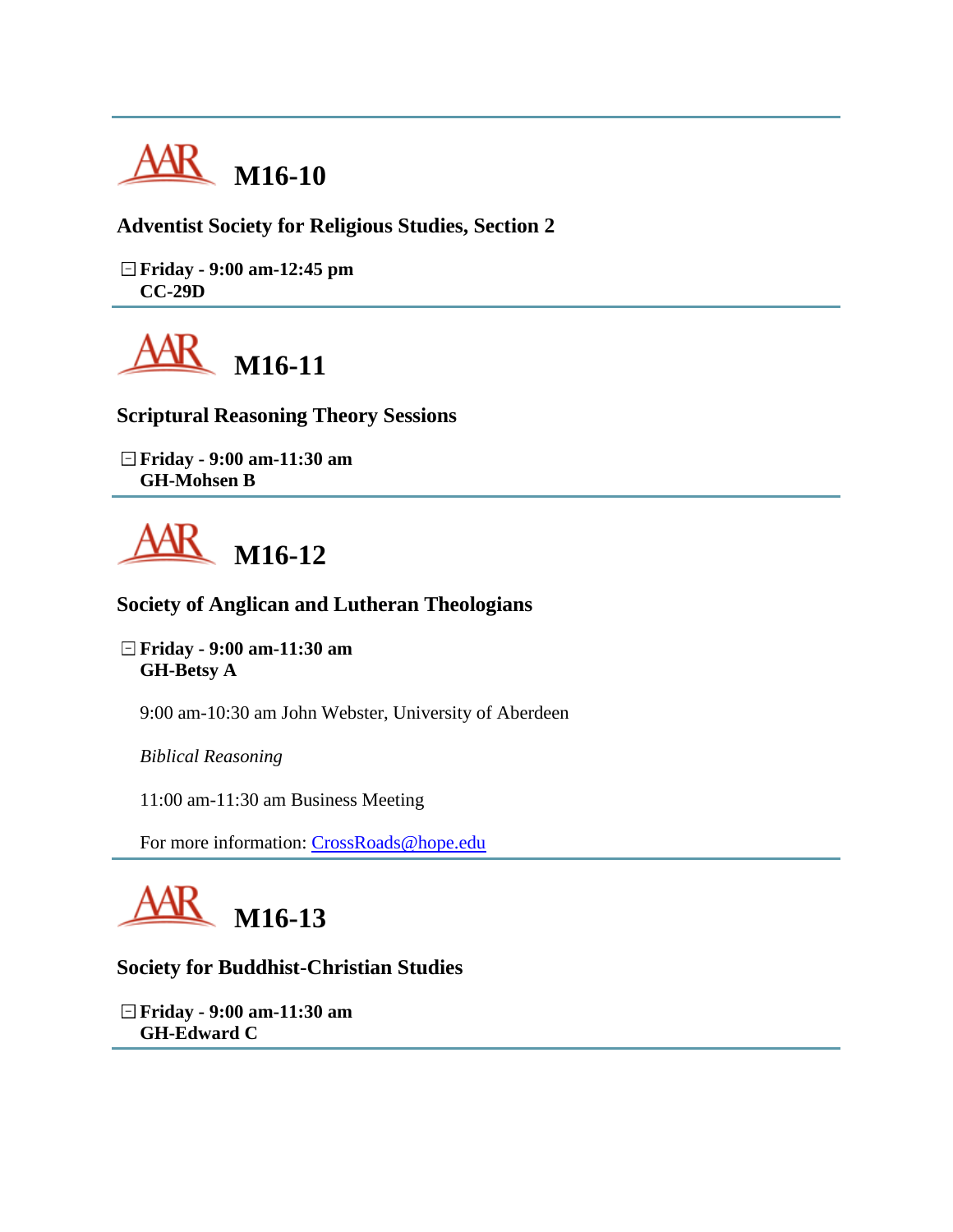

# **North American Paul Tillich Society**

#### **Friday - 9:00 am-11:15 am GH-Manchester A**

Marcia MacLennan, Kansas Wesleyan University, Presiding

Theme: *Paul Tillich and Jewish Thought*

Bryan Wagoner, Harvard University

*Judaism in the Life and Thought of Paul Tillich*

Anne Marie Reijnen, Faculté Universitaire de Théologie Protestante, Brussels, Institut Catholique de Paris

*Liberal Theology, Zionism, and Christian Nationalism: A Topical Inquiry into the Dialogue between Paul Tillich and Martin Buber*

Stephen Butler Murray, Skidmore College

*The Relevance of Paul Tillich to the Future of the Jewish-Christian Dialogue*



*World Religions Reader* **Advisory Committee**

**Friday - 9:00 am-3:30 pm GH-Edward D**



#### **Conference on Contemporary Pagan Studies**

**Friday - 9:00 am-5:00 pm CC-31A**

9:00 am-11:30 am: Mentoring Sessions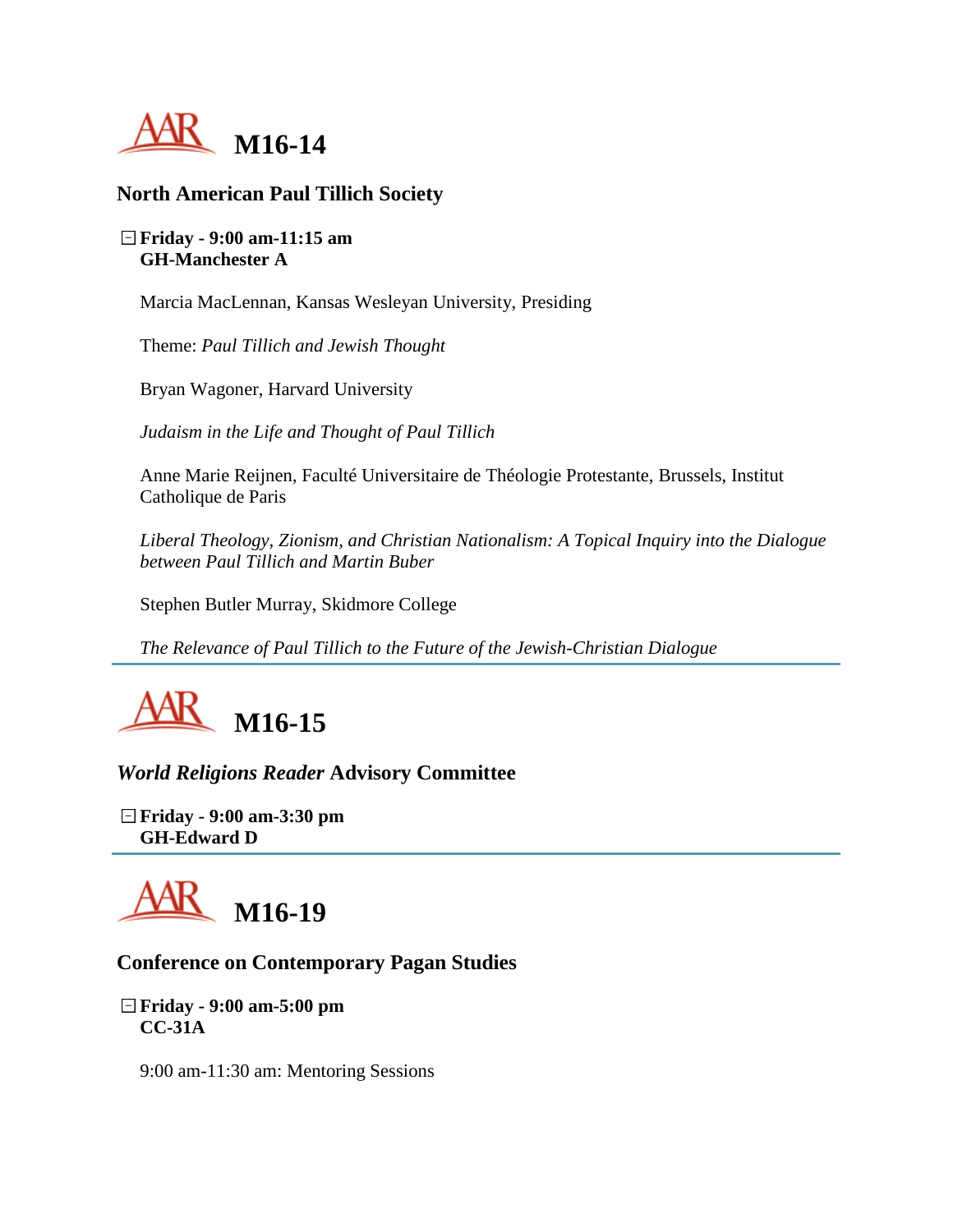The morning will be devoted to mentoring sessions with senior scholars assisting junior scholars. If you are interested, please look for details at [www.paganstudies.org.](http://www.paganstudies.org/)

11:30 am-1:00 pm: Lunch Break

1:00 pm-2:30 pm: Papers

David Edleson, Middlebury College

*"Thou Art Goddess": Wicca, "Radical Immanence," and the Worship of the Naked Celebrant*

Chris Klassen, Wilfrid Laurier University

*Evil or Enchanted: Student Responses to Witchcraft*

2:45 pm-4:30 pm: Research Reports

Research reports on projects in literature, psychology, and anthropology. There will be time after the presentations for a discussion of the various projects and how they may relate to each other or to other projects under way.

4:30 pm-5:00 pm: Business Meeting



# **United Methodist Women of Color Scholars Program**

**Friday - 9:00 am-11:30 am CC-31A**



*The Encyclopedia of the Bible and Its Reception* **Editorial Board Meeting**

**Friday - 10:30 am-3:30 pm MM-Mission Hills**



*The Encyclopedia of the Bible and Its Reception* **Editorial Board Meeting**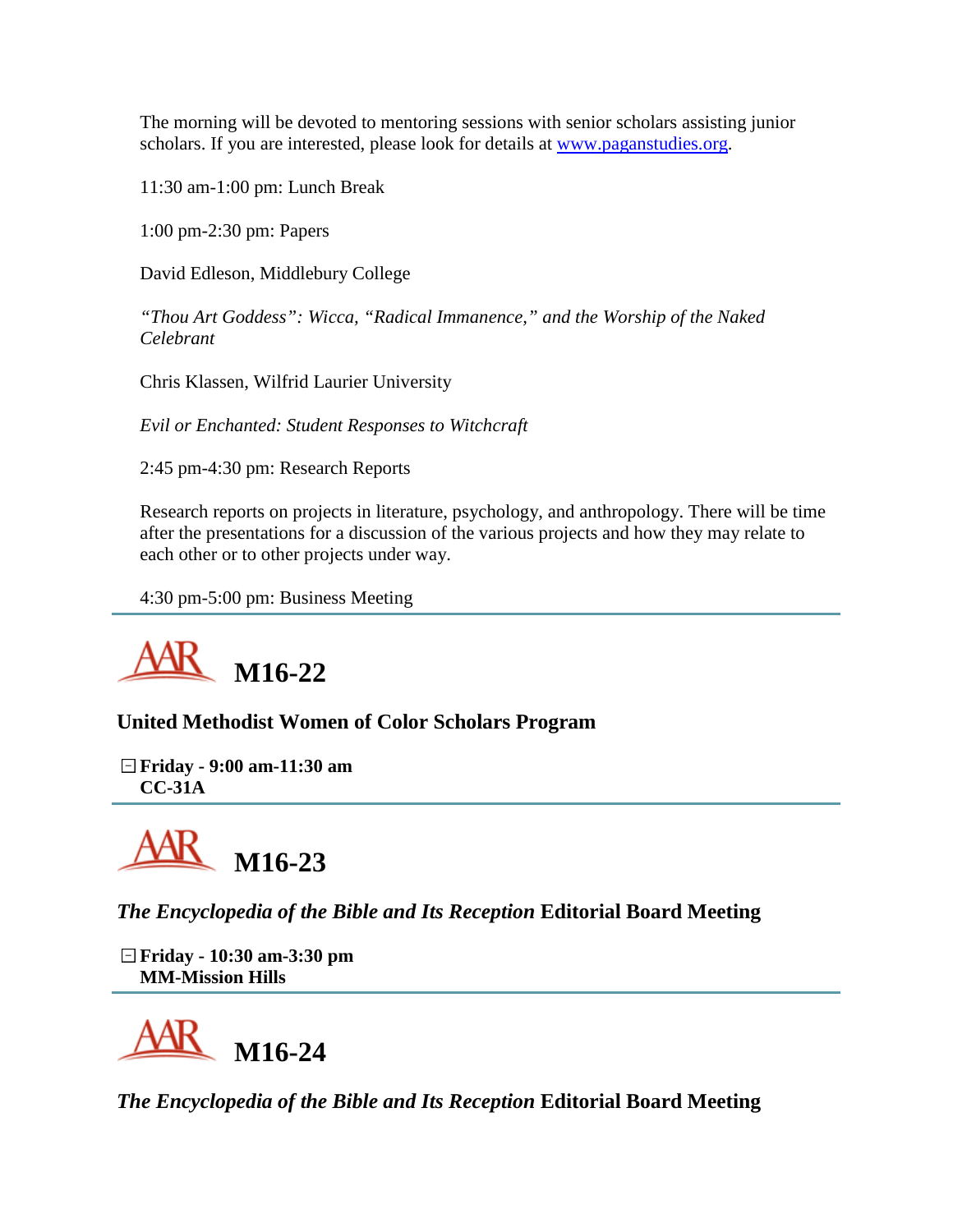**Friday - 10:30 am-3:30 pm MM-Balboa**



# **North American Paul Tillich Society**

**Friday - 11:30 am-1:15 pm GH-Manchester A**

Loye Ashton, Tougaloo College, Presiding

Theme: *Paul Tillich as Biblical Theologian*

Ron MacLennan, Bethany College

*Paul Tillich: Biblical Theologian of Connectedness*

Francis Ching-Wah Yip, Chinese University of Hong Kong

*Tillich as a New Testament Theologian?*

Matthew Lon Weaver, Duluth, MN

*The Existential Reception of Revelation: Paul Tillich as Biblical Theologian*



*Numata* **Chair Coordinators Meeting**

**Friday - 11:45 am-6:30 pm MM-Solana**



#### **Theological Education for a Sustainable Future**

**Friday - 11:45 am-6:30 pm CC-30B**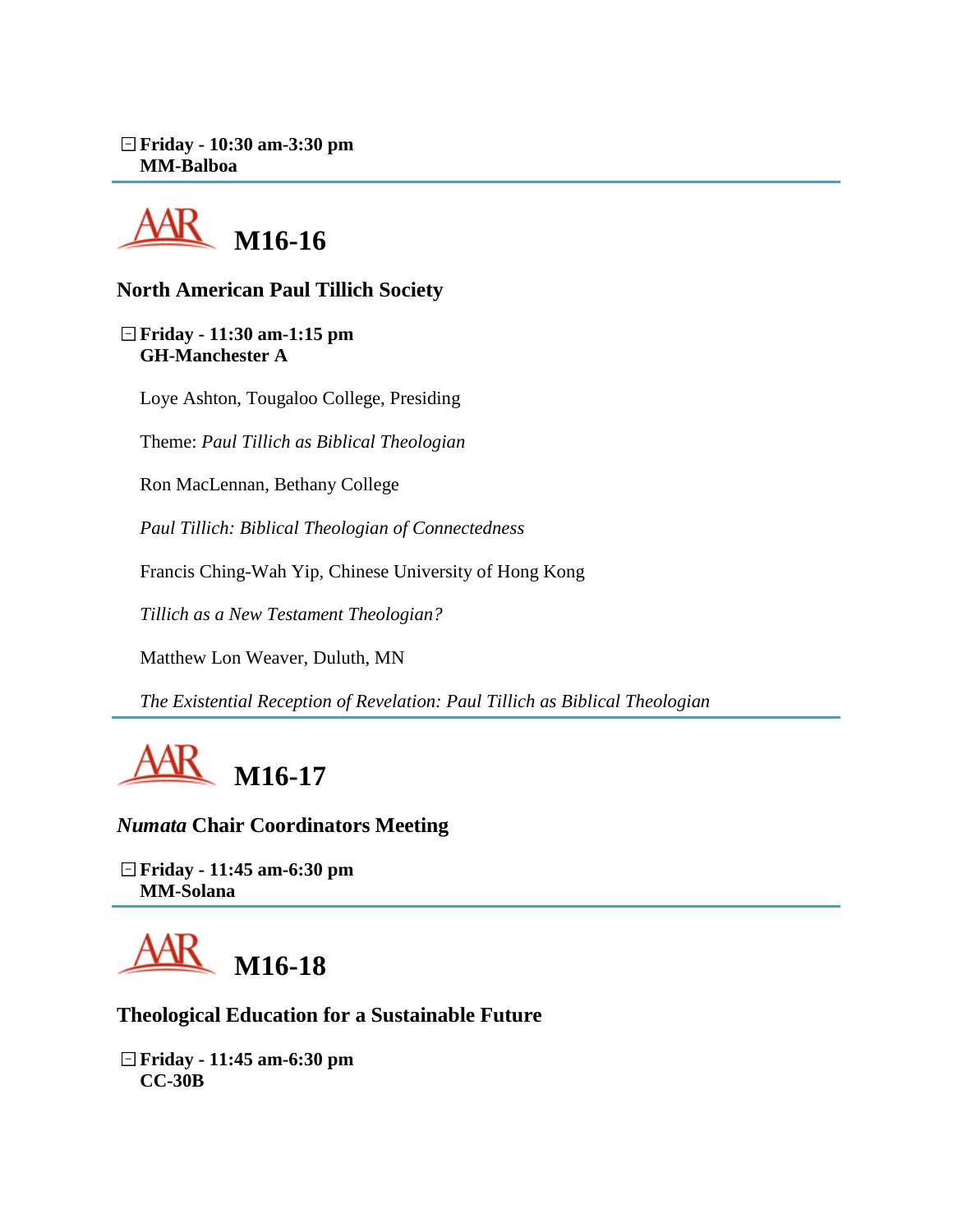The CRLE, an affiliate of the Humane Society of US, will host the afternoon session *Theological Education for a Sustainable Future.*

Over the past 15 years, various initiatives have sought to strengthen theological education commitments to the care of creation. The organizers of Theological Education to Meet the Environmental Challenge, the Forum on Religion and Ecology, and the Web of Creation will reflect on their experiences and discuss opportunities for sustainable theological education.

The workshop will also feature examples of how seminaries are making their institutions more sustainable.

Participants will also explore how to strengthen institutional commitment to sustainability, particularly how they can respond to two key issues: climate change and humane sustainable food. To register, contact Christine Gutleben [cgutleben@hsus.org.](mailto:cgutleben@hsus.org)



**International Bonhoeffer Society: Editorial Board, Annual Meeting, Board of Directors**

**Friday - 1:00 pm-6:30 pm MM-Marina G**



**Theology and Ethics Colloquy**

**Friday - 1:00 pm-3:30 pm GH-Cunningham C**



# **Dharma Association of North America (DANAM)**

**Friday - 1:00 pm-3:30 pm GH-Manchester D**

Theme: *The Ethics of Dharma* (DKM2)

Convener: Purushottama Bilimoria, Deakin University, Australia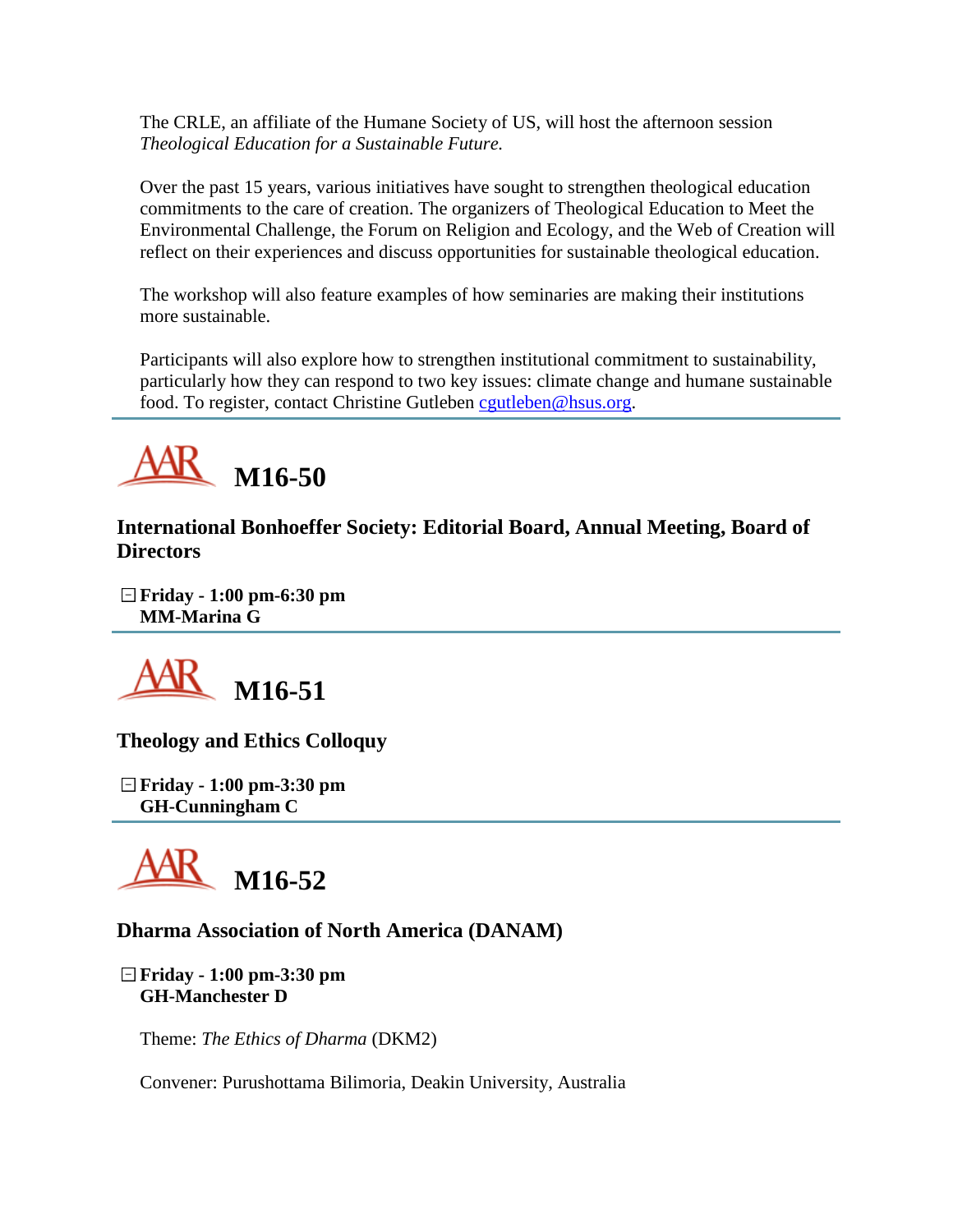Rita D. Sherma, Binghamton University, Presiding

Purushottama Bilimoria, Deakin University, Australia

*Is Dharma Rational? And Karma Intelligible? Is Moksha (a) Way Out? Critique of Mohanty, Matilal, Daya Krishna*

Joseph Prabhu, California State University, Los Angeles

*Dharma through Thick and Thin*

Shyam Ranganathan, York University

*How to Generalize and How Not to Generalize about "Dharma", "Karma" and "Moksa"*

Christopher Key Chapple, Loyola Marymount University

*Dharma, Karma, and Moksha in Jaina Tradition*

Guy Petterson, University of Melbourne, Australia

*Salvation through Deeds?: Madeleine Biardeau's "Anthropology of Desire"*

For updates, see: [www.danam-web.org/events.htm.](http://www.danam-web.org/events.htm)



# **North American Association for the Study of Religion**

#### **Friday - 1:00 pm-3:30 pm CC-23A**

Theme: *Ritual Transformation of Agency*

Jens Kreinath, Wichita State University and University of Heidelberg

*Mimesis, Fractal Dynamics, and Agency in Yoruba Spirit Possessions*

Gustavo Benavides, Villanova University

*Priestly, Institutional, and Material Agency in Roman Catholic Sacramental Practice*

Steven Engler, Mount Royal College and Pontifícia Universidade Católica de São Paulo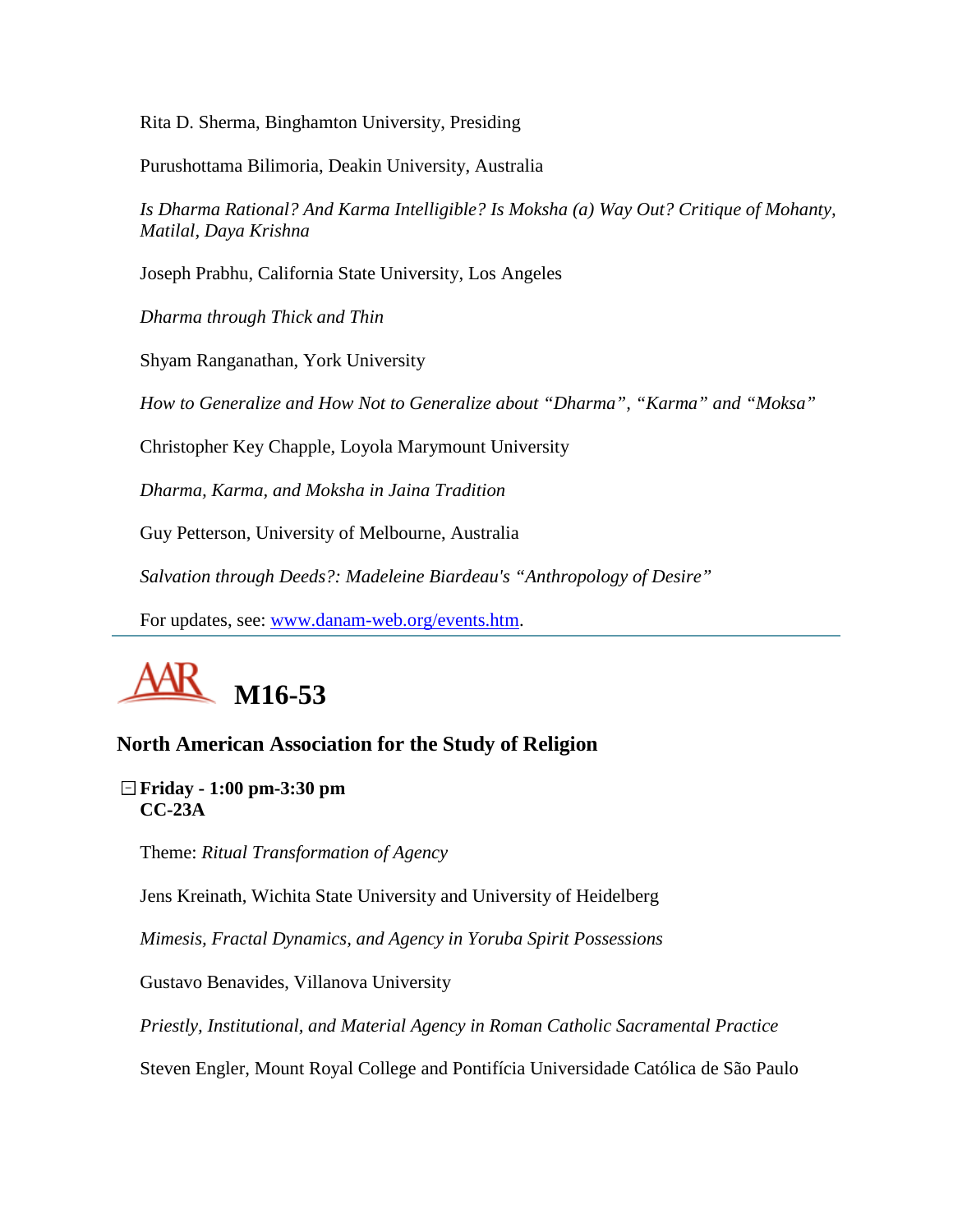*Patronage and Distributed Agency in Brazilian Spirit-possession*

Responding:

Ivan Strenski, University of California, Riverside



**Adventist Society for Religious Studies, Section 3**

**Friday - 1:00 pm-8:30 pm CC-30A**



**Scriptural Reasoning Theory Sessions**

**Friday - 1:00 pm-3:30 pm GH-Mohsen B**



**Womanist Approaches to Religion Consultation**

**Friday - 1:00 pm-5:00 pm CC-23C**

**M16-57**

**Society for Buddhist-Christian Studies**

**Friday - 1:00 pm-3:30 pm GH-Edward C**



**Thomas F. Torrance Theological Fellowship**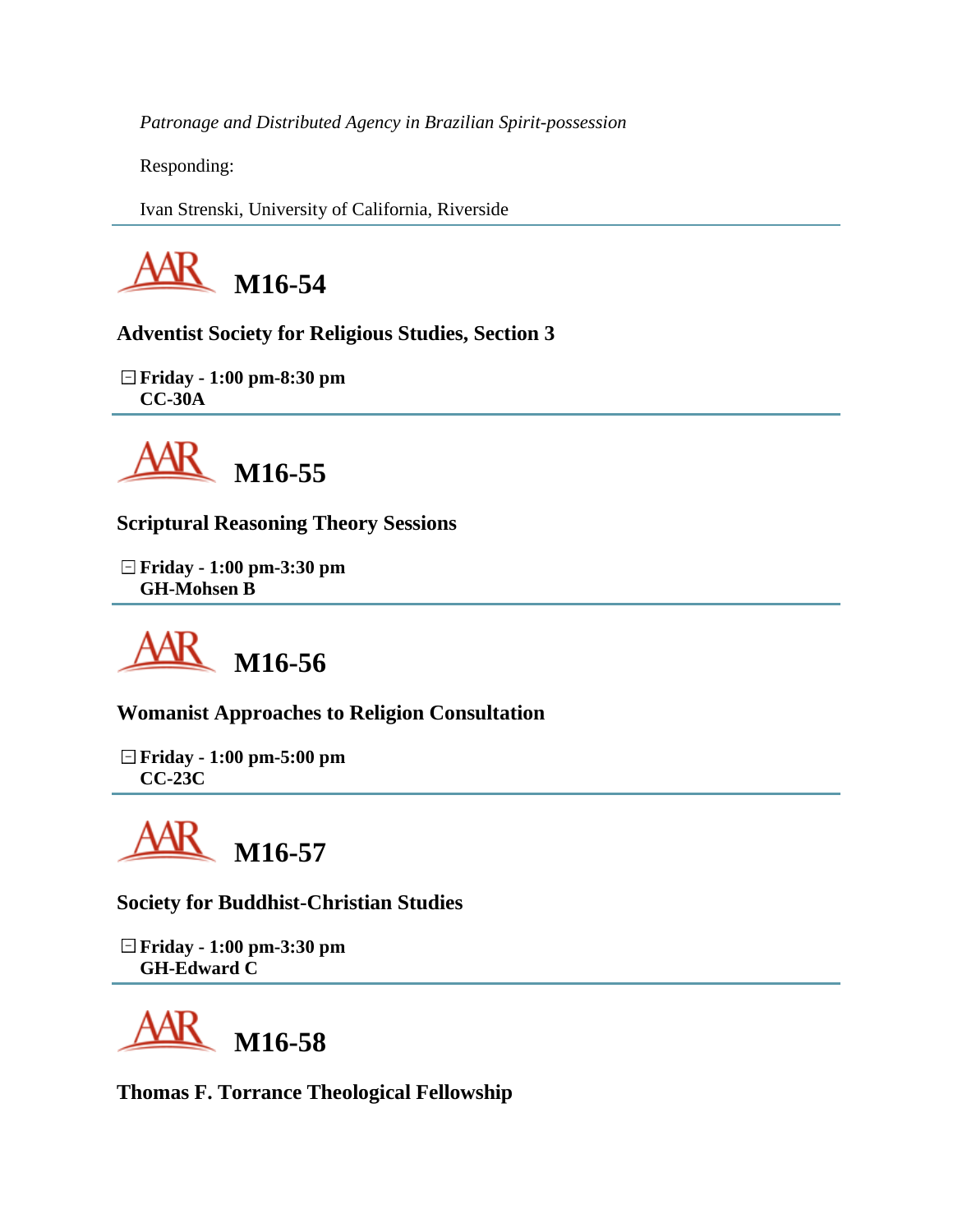#### **Friday - 1:00 pm-3:30 pm GH-Betsy B**

1:00 pm Business Meeting

2:00 pm Eric G. Flett, Eastern University

*Persons, Powers, and Pluralities: Thomas F. Torrance's Trinitarian Ontology of Culture*

See [www.tftorrance.org](http://www.tftorrance.org/) for more information.



**Review of Dykstra, Cole, and Capps,** *Losers, Loners, and Rebels: The Spiritual Struggles of Boys* **(WJK, 2007)**

**Friday - 1:00 pm-3:30 pm CC-24B**



# **Person, Culture, and Religion Group**

**Friday - 2:00 pm-6:30 pm CC-29B**

2:00 pm-4:00 pm Lallene Rector, Garrett-Evangelical Theological Seminary, Presiding

Book Panel — James Perkinson, *White Theology: Outing Supremacy in Modernity*

Panelists:

Marion Grau, Graduate Theological Union

Stephen Ray, Lutheran Theological Seminary, Philadelphia

Laurel Schneider, Chicago Theological Seminary

Mark Lewis Taylor, Princeton Theological Seminary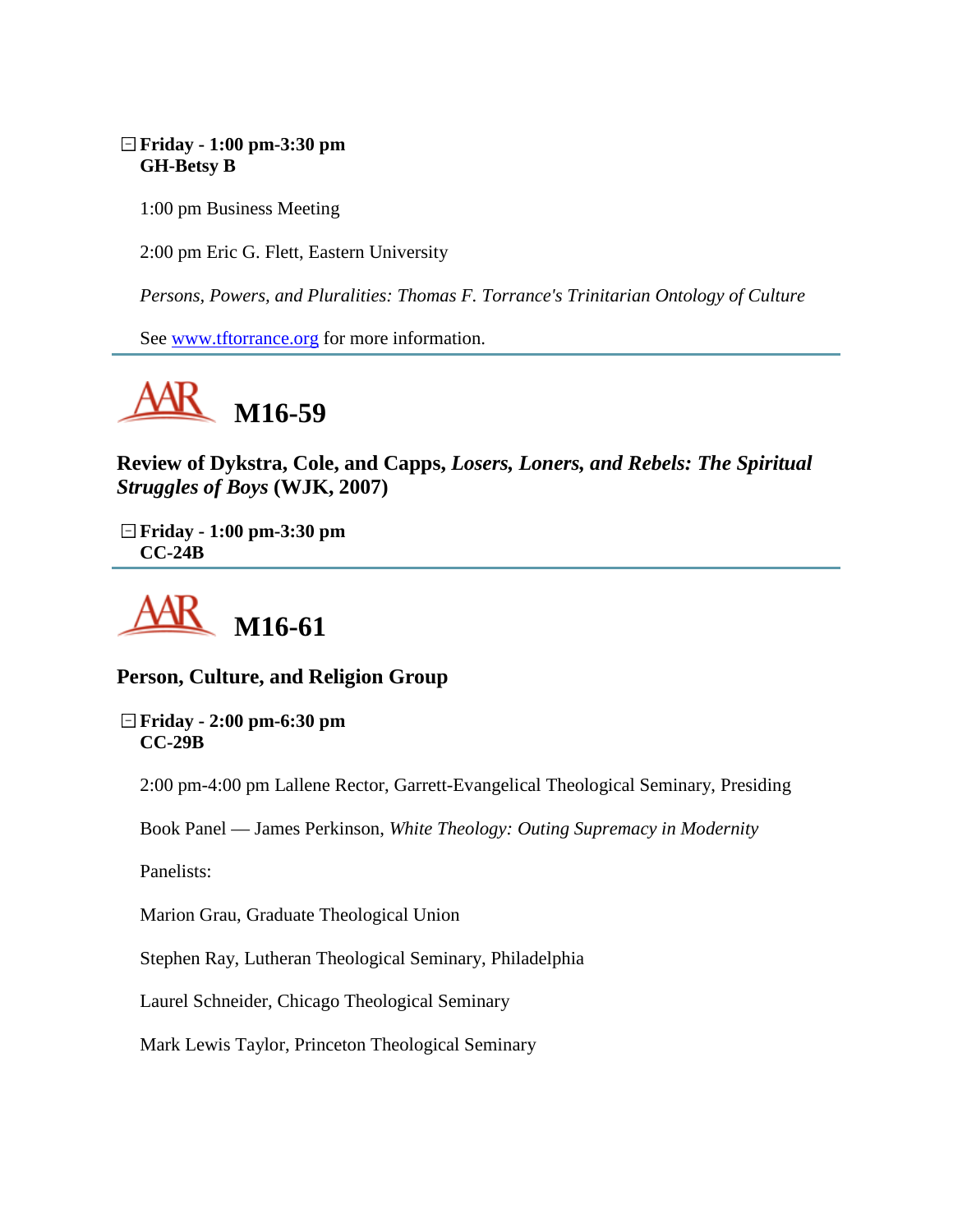Responding:

James Perkinson, Ecumenical Theological Seminary

4:00 pm Coffee Break

4:15 pm Hetty Zock, University of Groningen, Presiding

Theme: *Paul Tillich and Carl Rogers – a Film of a Historic Conversation*

Panelists:

Terry D. Cooper, Vanderbilt University

James Jones, Rutgers University

Diane Jonte-Pace, Santa Clara University

Britt-Mari Sykes, University of Ottawa



# **North American Paul Tillich Society**

**Friday - 2:15 pm-4:00 pm GH-Manchester A**

John Thatamanil, Vanderbilt University, Presiding

Theme: *Paul Tillich and Religious Pluralism*

Christian Danz, University of Vienna

*Christianity and the Encounter of World Religions: The Contribution of Paul Tillich to Current Discussions in the Theology of Religion*

John Starkey, Oklahoma City University

*The Human Predicament and Salvation in Tillich and Thatamanil*

Andrew Yan, Hope College

*Paul Tillich's Encounters with Buddhism: An Implication for His Systematic Theology*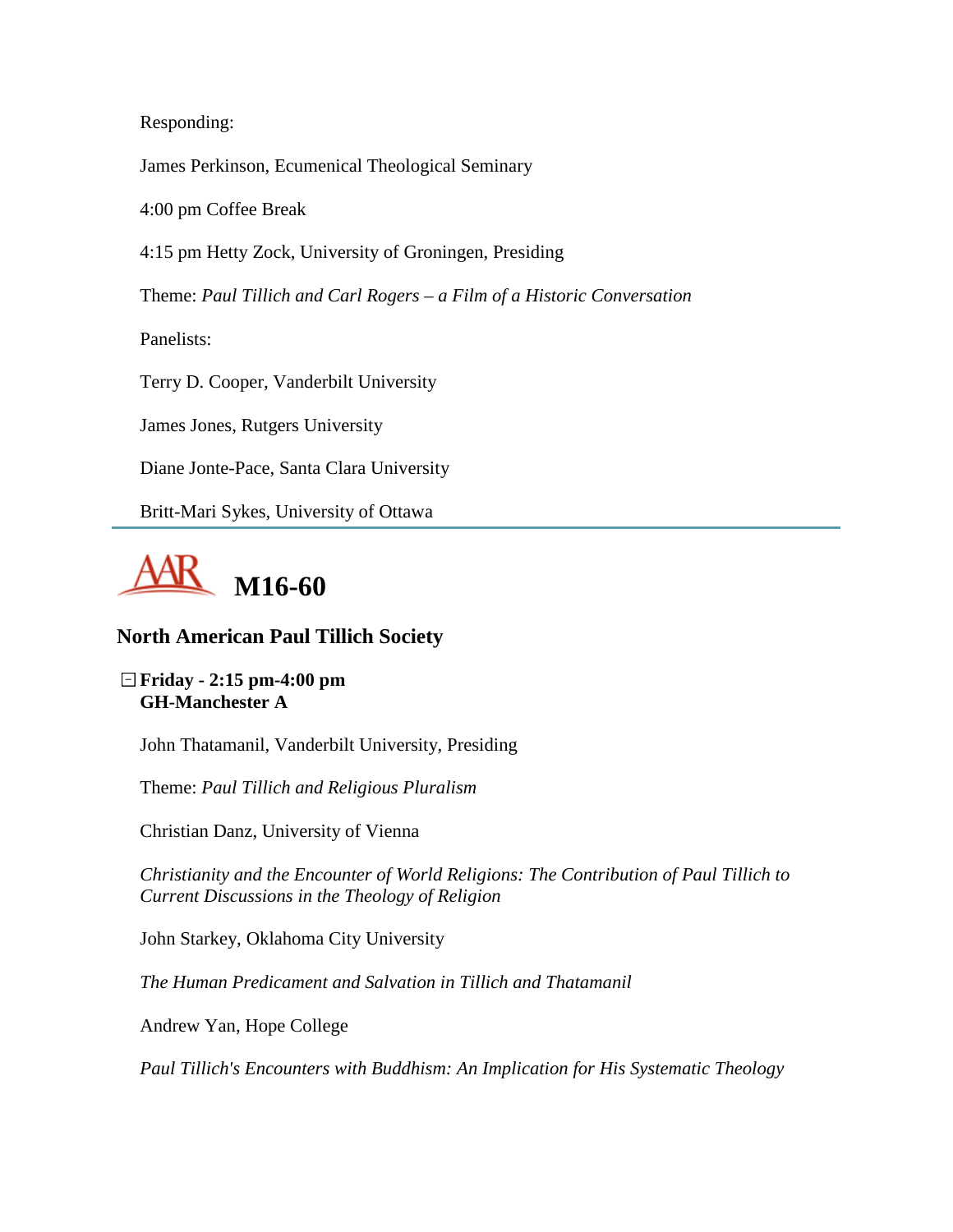Luis Pedraja, Middle States Commission on Higher Education

*The Tao of Tillich*



**Enhanced Exegesis Using** *BibleWorks*

**Friday - 4:00 pm-6:30 pm MM-Columbia 1**



**Society for the Study of Native American Religious Traditions**

**Friday - 4:00 pm-6:30 pm GH-Madeleine A**



**Interest Meeting: Current Developments in Synoptic Source Criticism**

**Friday - 4:00 pm-6:30 pm MM-Warner Center**

**M16-102**

**Dharma Association of North America (DANAM)**

**Friday - 4:00 pm-6:30 pm GH-Manchester D**

Theme: *Beyond Dominant Perspectives: Reflections on Dharma, Karma, and Moksha* (DKM3)

Convener: Ramdas Lamb, University of Hawai'i, and Adarsh Deepak, DANAM

TBA, Presiding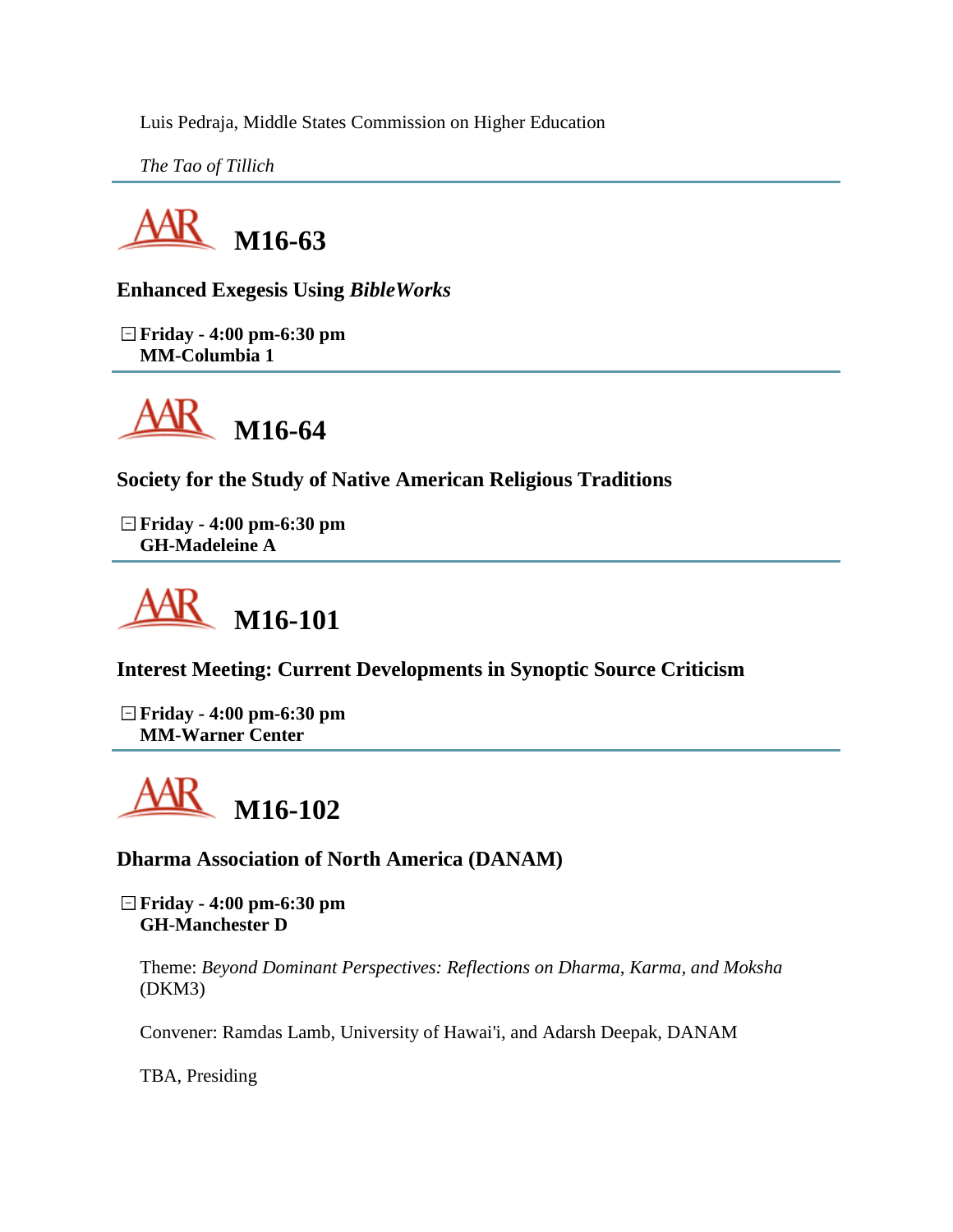Koenraad Elst, Author, Antwerp, Belgium

*The Non-Retributive Karma Doctrine*

Henry John Walker, Bates College

*Dharma and Duty in the Gita*

Veena R. Howard, University of Oregon, Lone College

*A Search for Dharma in Secular World of Diaspora: Is Sadharana Dharma the Only Alternative?*

Shiv Raj Pal, Toronto, Canada

*Sukshma-Shareer, the Prime Body of the Atma, and Its Relationship to Dharma, Karma and Moksha*

Sudhir K. Anand, Author, Los Angeles

*The Arya Samaj View of Moksha*

Trichur S. Rukmani, Concordia University, Canada, Responding

For updates, see: [www.danam-web.org/events.htm.](http://www.danam-web.org/events.htm)



#### **North American Association for the Study of Religion**

**Friday - 4:00 pm-6:30 pm CC-23A**

Theme: *Novelty, Presence, and History: Brief Pre-Modern Discourses on Method and Theory*

Alison Frazier, University of Texas, Austin

*Saintly Presence: The Wager of Latin Hagiography in Renaissance Italy*

Nancy Levene, Indiana University, Bloomington

*Traces of History in St. Anselm*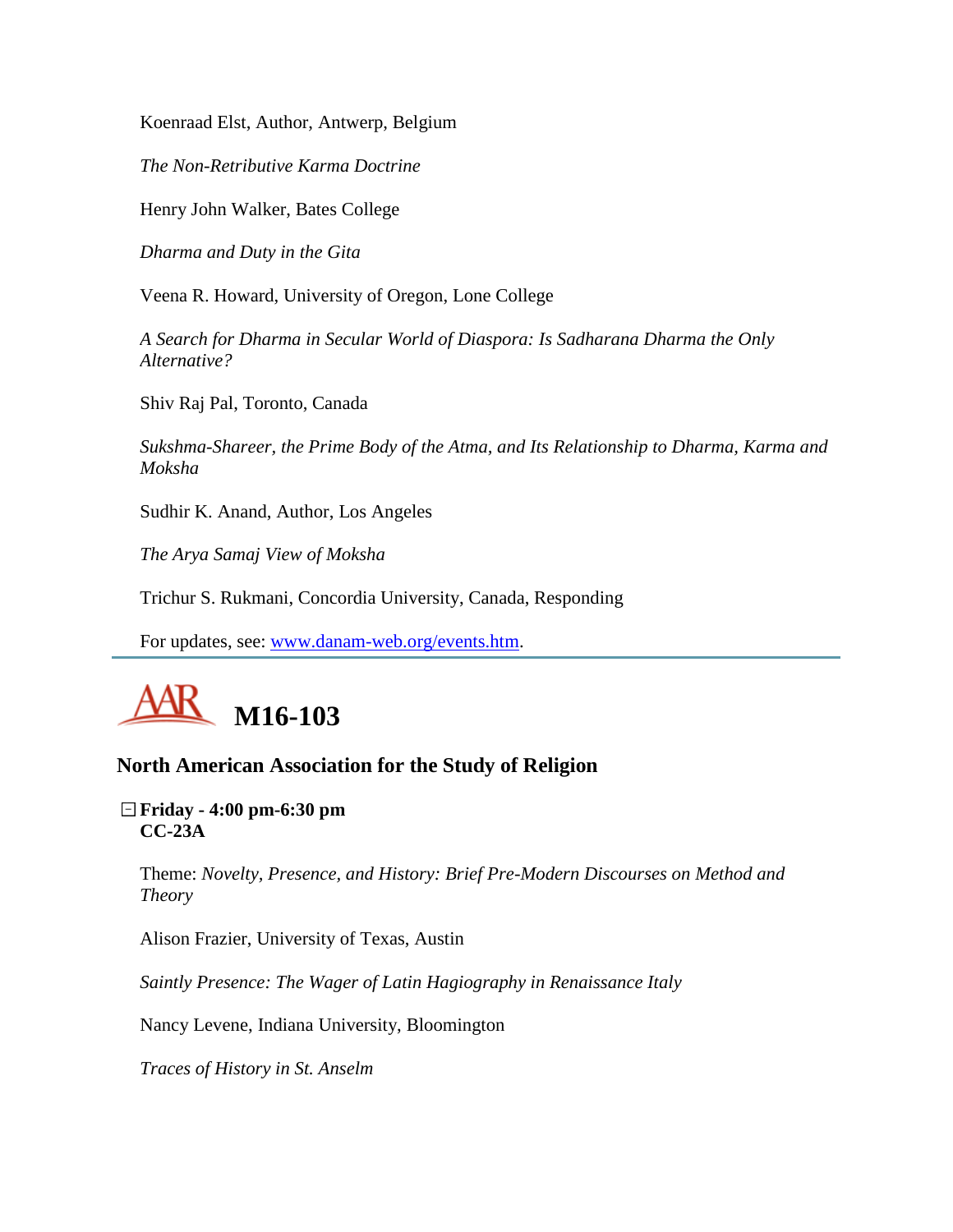Constance Furey, Indiana University, Bloomington

*Utopian History*

Responding:

Nathan Rein, Ursinus College



# *Religious Studies Review* **Editors Meeting**

**Friday - 4:00 pm-6:30 pm GH-Mohsen A**



# **Society for the Study of Christian Spirituality**

**Friday - 4:00 pm-6:00 pm MM-Marina D**

Theme: *Teaching for Justice: Research and Teaching Strategies in Higher Theological Education*

Given that we are to live and work toward justice within most faith traditions' perspectives, how does our scholarship and practice encourage "teaching for justice" within institutions of higher education? A panel of scholar-teachers will respond to this question with observations (via programming, syllabi, and/or course assignments) from their research and teaching of spirituality. For more information, please contact Anita Houck at [ahouck@saintmarys.edu.](mailto:ahouck@saintmarys.edu)



# **Society for Buddhist-Christian Studies**

**Friday - 4:00 pm-6:30 pm GH-Manchester G**

Harry Wells, Humboldt State University, Presiding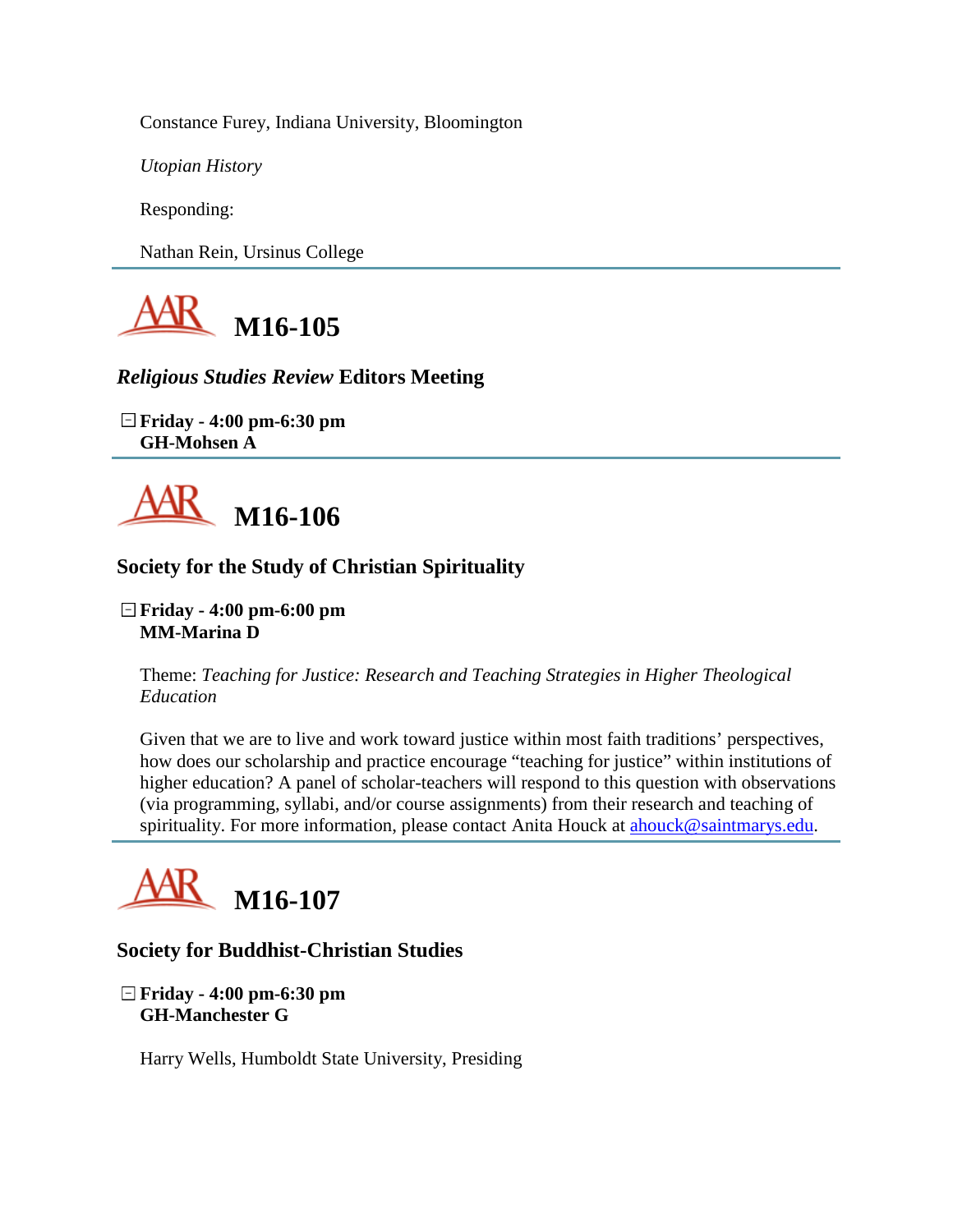Theme: *In or Out: Homosexuality, the Church, and the Sangha*

Robert Fastiggi, Sacred Heart Major Seminary, Detroit

*The Catholic Church and Homosexuality*

Ilene Stanford, Harvard University

*In or Out? Marriage as a Social Practice*

José Ignacio Cabezón, University of California, Santa Barbara

*Is Homosexual Sex "Sexual Misconduct"? Critical Reflections on Some Classical Indo-Tibetan Sources*

Michael Sweet, University of Wisconsin, Madison

*Shameless Discretion: Insider and Outsider Perspectives of Homoeroticism in the Sangha*

Responding:

Richard Reilly, St. Bonaventure University

6:00 pm Business Meeting



**Review of Mayra Rivera,** *The Touch of Transcendence: A Postcolonial Theology of God* **(WJK, 2007)**

**Friday - 4:00 pm-6:30 pm CC-24B**



#### **Social Ethics in the Churches of Christ**

**Friday - 4:00 pm-6:30 pm GH-Betsy A**

We will continue our conversation on the contribution Churches of Christ scholars can make to the field of Christian ethics. For more information contact Duane Barron,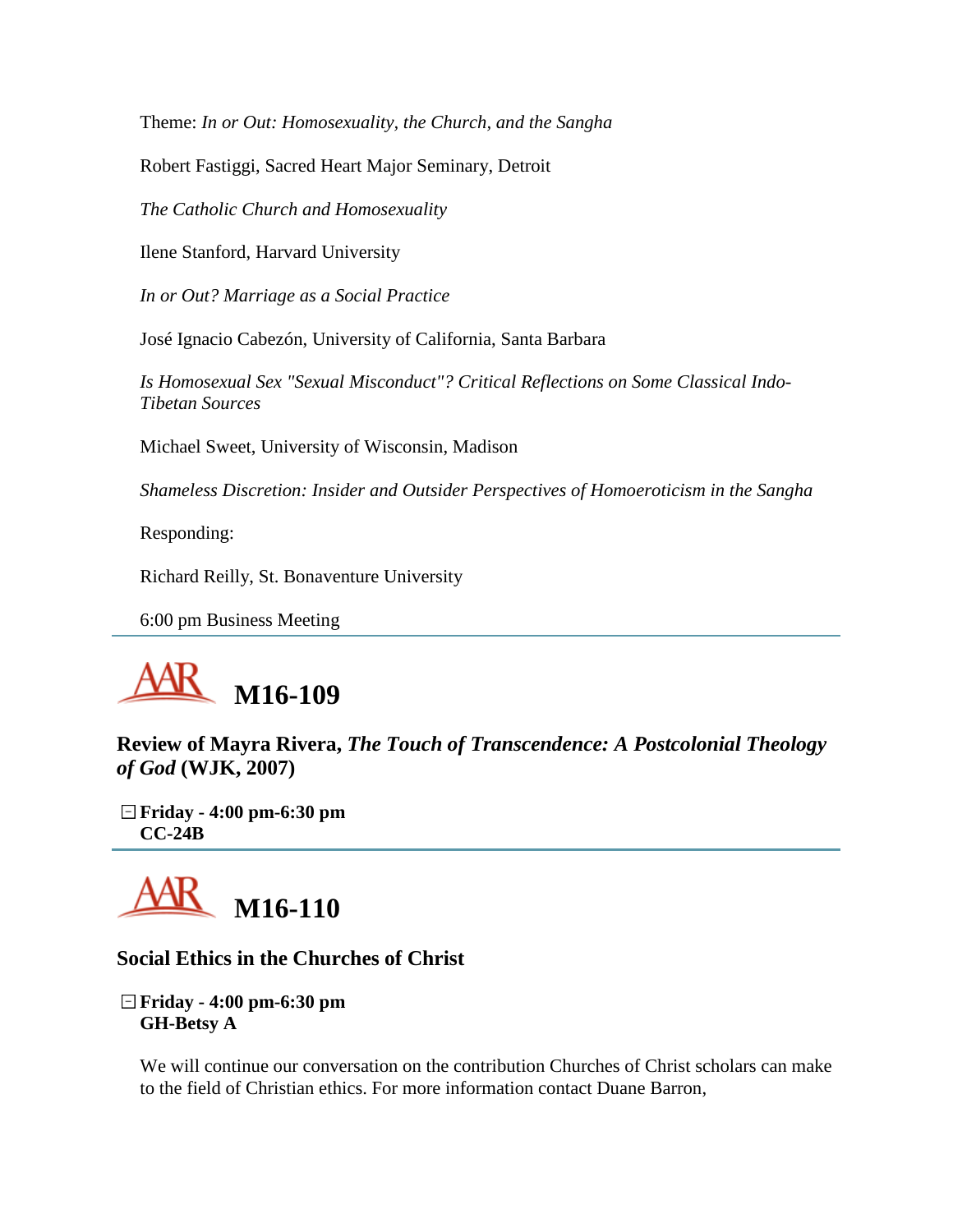

# **Polanyi Society**

#### **Friday - 4:00 pm-6:00 pm GH-Edward B**

Jere Moorman, Polanyi Society, Presiding

4:00 pm William Coulson, Center for Studies of the Person

*On Having Misread Polanyi's Theory of Personal Knowledge*

Responding:

Dale Cannon, Western Oregon University

Philip Rolnick, St. Thomas University

5:15 pm William Kelleher, La Canada, CA

*Personal Knowledge as Pure Self-Reflection*

Responding:

Phil Mullins, Western Missouri State University

Diane Yeager, Georgetown University



# **Quaker Theological Discussion Group I & II**

#### **Friday - 4:00 pm-11:00 pm GH-Maggie**

4:00 pm-6:30 pm: Quaker Theological Discussion Group I

Corey Beals, Presiding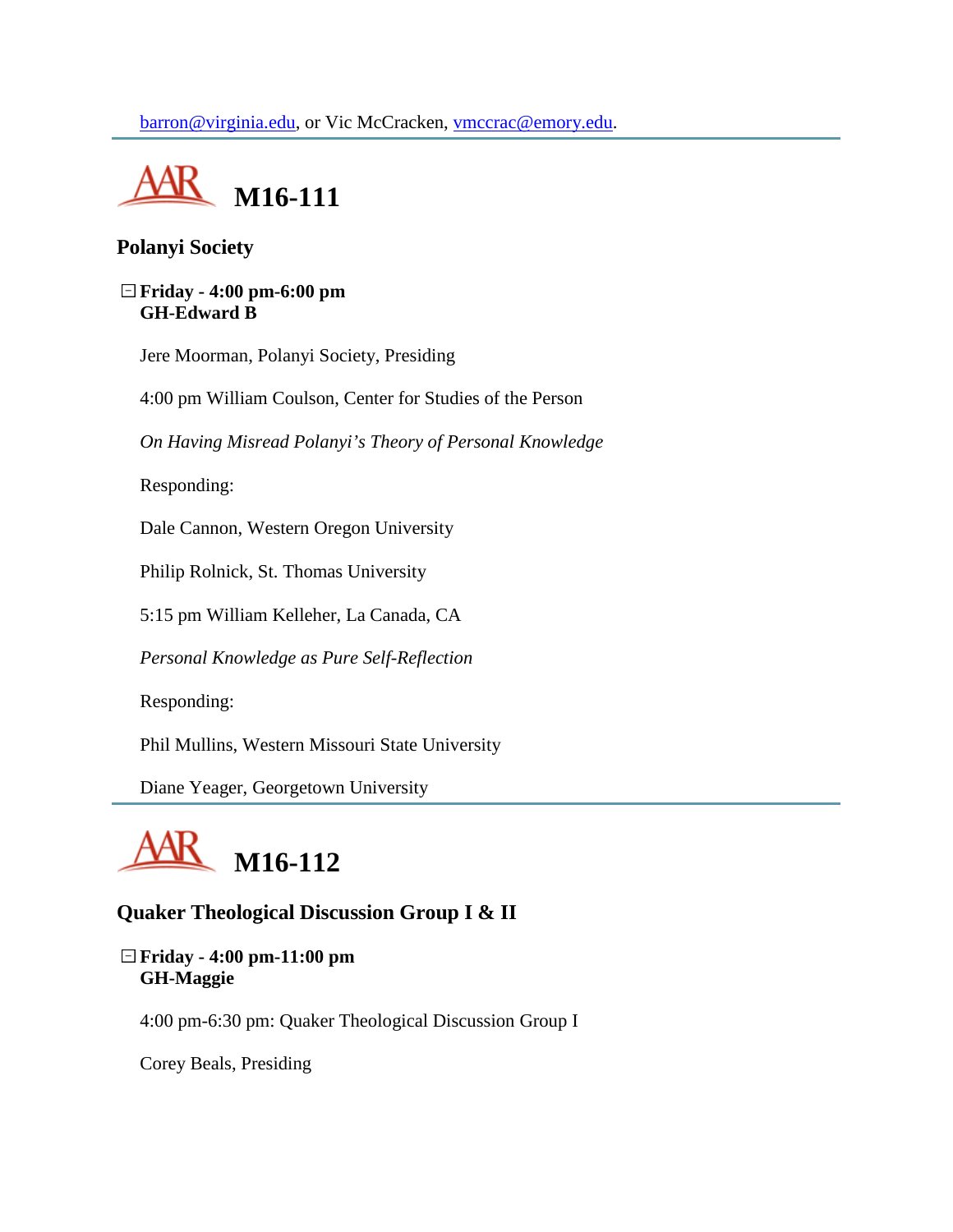Theme: *A Quaker Sacramentology* Tim Seid *The New and Eternal Covenant* Paul Anderson *An Incarnational Sacramentology* Kent Walkemeyer *Vocation as a Sacramental Way of Life* Responding: David Johns Ann Loades 6:30 pm-8:00 pm: Reception (provided by the Earlham School of Religion) 8:00 pm-10:00 pm: Quaker Theological Discussion Group II Howard Macy, Presiding Theme: *Book Review:* Holiness: The Soul of Quakerism, *by Carole Spencer* Panelists: Steven Angell Marge Abbott Jim LeShana Responding: Carole Spencer



**Feminist Liberation Theologians' Network**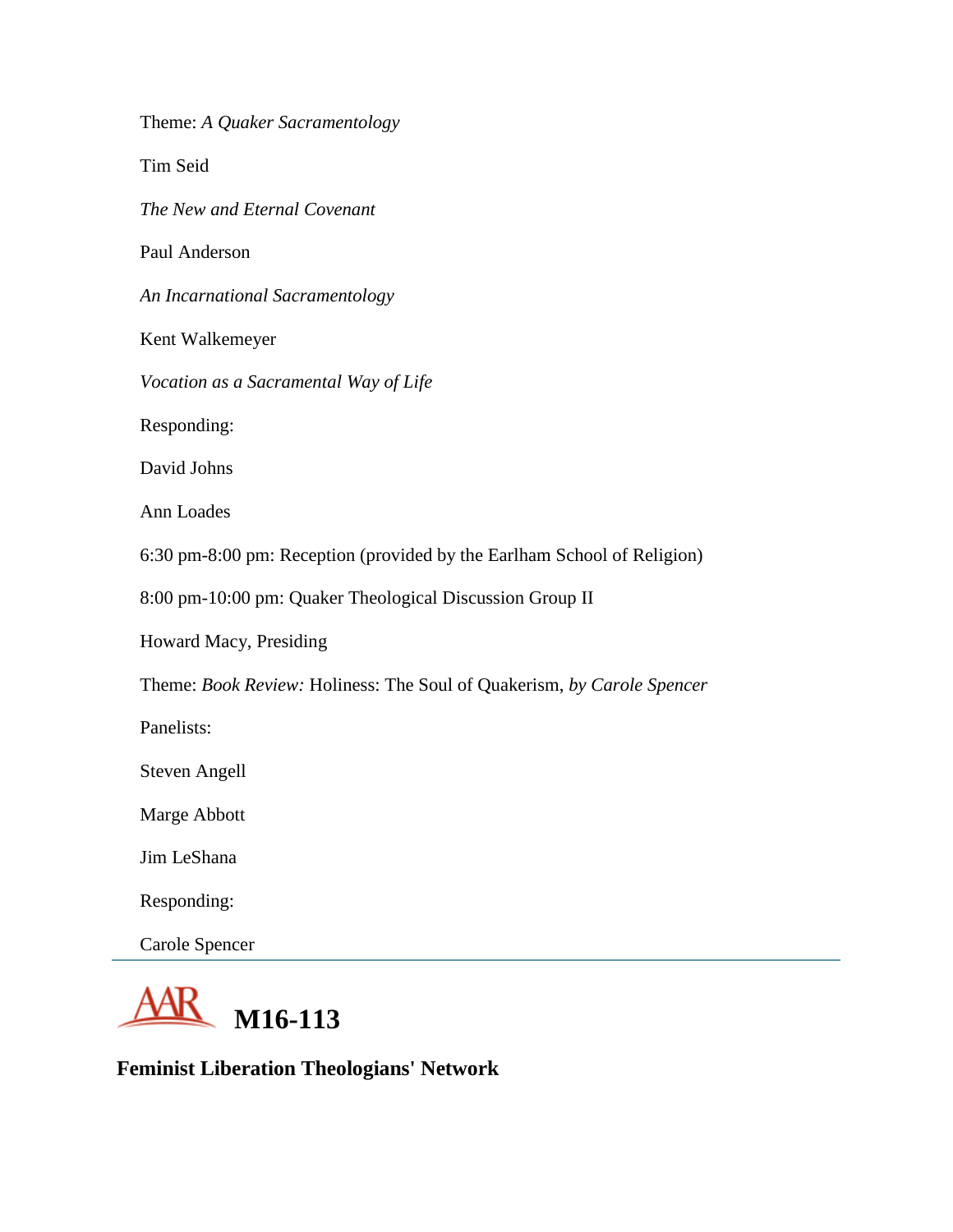#### **Friday - 4:00 pm-6:30 pm GH-Annie A**

The Network's annual gathering will focus on how to share feminist liberation theological wisdom with future generations. We will explore creative teaching and research possibilities, as well as internships and international exchanges. We are especially interested to hear from young colleagues. All are welcome.

RSVP: Mary E. Hunt, Women's Alliance for Theology, Ethics, and Ritual (WATER), 1-301- 589-2509[,mhunt@hers.com;](mailto:mhunt@hers.com) Elisabeth Schüssler Fiorenza, Harvard Divinity School, 1-617- 495-5751, [Eschussler@hds.harvard.edu.](mailto:Eschussler@hds.harvard.edu)



**Karl Barth Society of North America**

**Friday - 4:00 pm-6:30 pm CC-29C**

Mark McInroy, Harvard University

*Karl Barth and Personalist Philosophy: A Critical Appropriation*

John McDowell, Edinburgh University

*Christology and Prayer in Karl Barth's Theology*



*Journal of Feminist Studies in Religion* **Pre-Conference Meeting**

**Friday - 4:00 pm-11:00 pm GH-Mohsen B**



# **North American Paul Tillich Society**

**Friday - 4:15 pm-6:30 pm GH-Manchester A**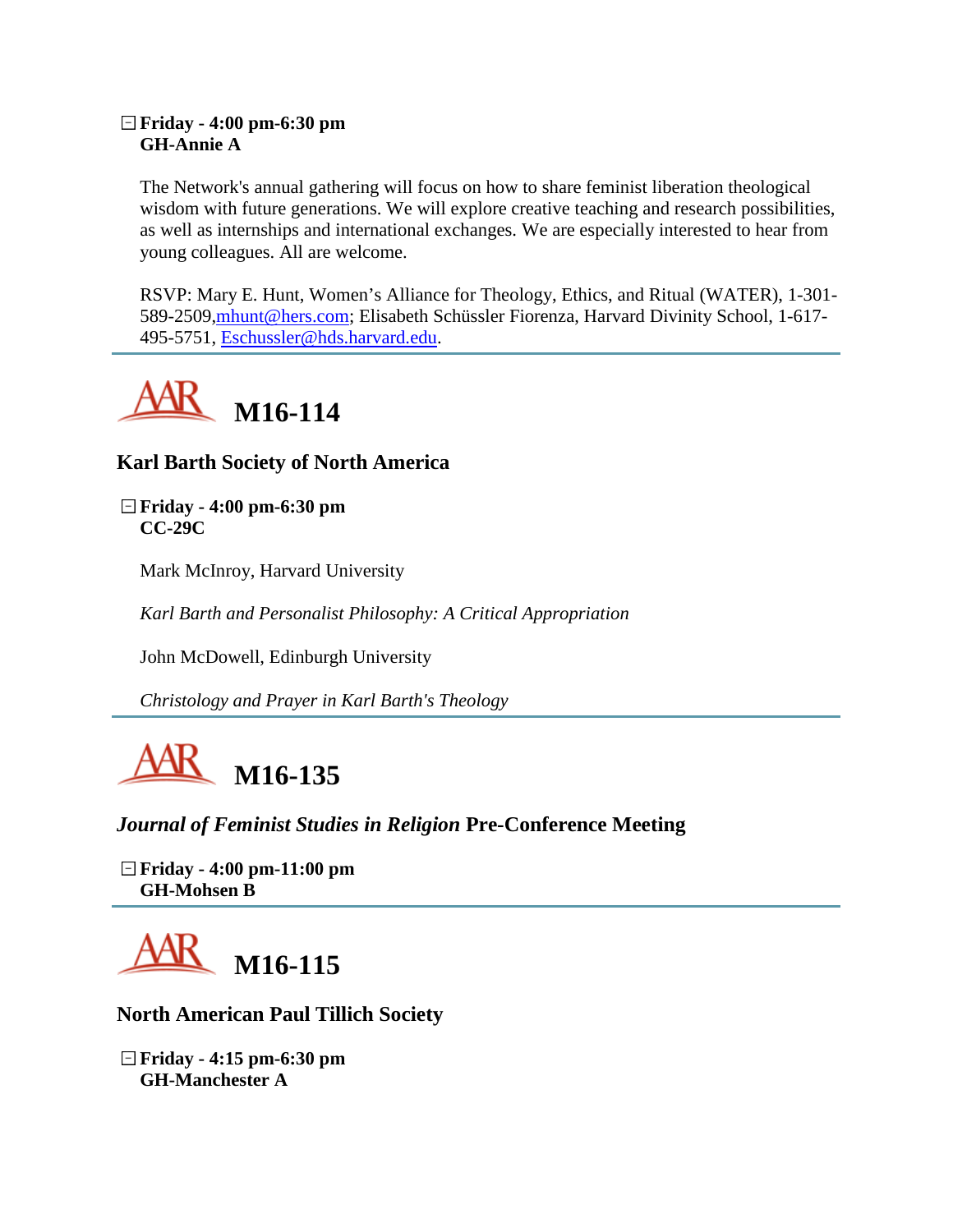David Nikkel, University of North Carolina at Pembroke, Presiding

Theme: *Paul Tillich, Ethics, and Theology*

Daniel Puchalla, University of Chicago

*The Limits of Love, Power, and Justice: Tillich's Ontology and Theology against "Full-Spectrum" Military*

Annekatrien Depoorter, Katholieke Universiteit Leuven

*Doing Theology in a Context of Religious and Cultural Pluralism: A Comparison and Evaluation of Paul Tillich's Method of Correlation and the Theological Method of Edward Schillebeeckx*

Jennifer L. Baldwin, Lutheran School of Theology at Chicago

*Erotic Play: A Trip into the Secret Lives of Girls, Feminist Theologies of the Erotic, and the Theological Thought of Paul Tillich*

Sigridur Gotmarsdottir, Drew University

*The Apophatic "God above God": Tillich and the Poststructuralist Critique of Negative Theology*



# **Søren Kierkegaard Society Banquet**

#### **Friday - 6:00 pm-10:00 pm Offsite**

Athens Market Taverna

109 West "F" Street

6:00 pm Social Hour

7:00 pm Banquet (Contact Lee Barrett at [lbarrett@lancasterseminary.edu\)](mailto:lbarrett@lancasterseminary.edu)

8:00 pm K. Brian Soderquist, Søren Kierkegaard Center, University of Copenhagen

*Using the New Translation of the Journals and Notebooks*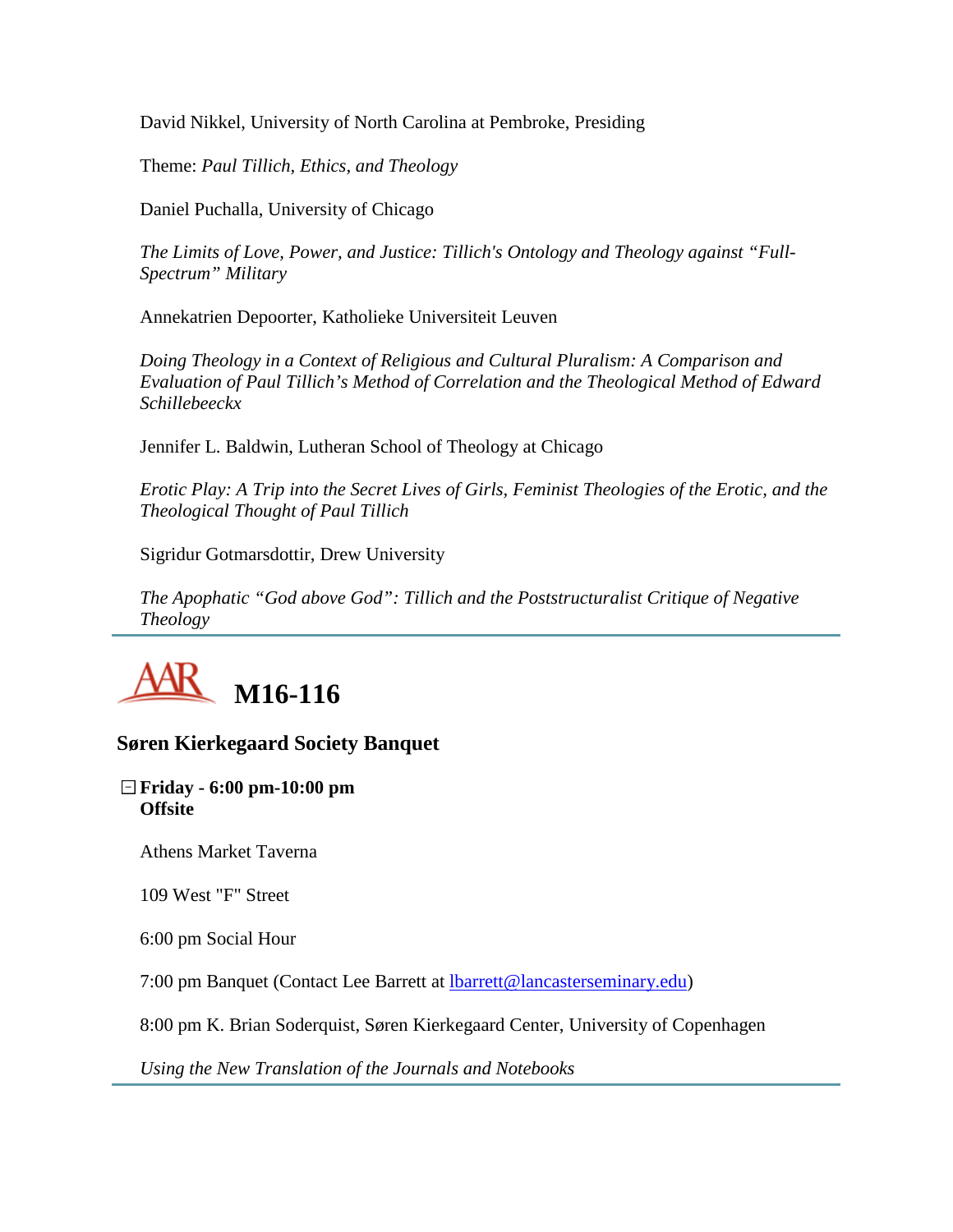

# **Black Religious Scholars Group (BRSG) Tenth Annual Consultation**

#### **Friday - 6:15 pm-10:00 pm Offsite**

St. Stephen's Cathedral COGIC

5825 Imperial Avenue

San Diego, CA 92114

Participants interested in joining us for an evening of communal reflection and

celebration of the life and work of our past honorees: J. Deotis Roberts, Henry and Ella Mitchell, James Cone, Jacquelyn Grant, Peter Paris, Katie Cannon, Vincent Harding, Delores Williams, Robert M. Franklin, Cheryl Townsend Gilkes, Gayraud Wilmore, and Renita Weems, can register with Stacey Floyd-Thomas, Brite Divinity School, TCU Box 298130 Fort Worth, TX 76123 1-817-257-7140 or [s.floyd-thomas@tcu.edu.](mailto:s.floyd-thomas@tcu.edu) Cost for the evening will be \$20 and must be prepaid by November 10, 2007. An evening reception will be provided. A bus for transport to and from the site will be available in front of the San Diego Marriott Hotel and Marina.



**Institute for Biblical Research Annual Meeting (1)**

**Friday - 7:00 pm-11:00 pm GH-Douglas A**



# **Annual Reception: Interreligious Federation for World Peace (IRFWP) and**  *New World Encyclopedia*

**Friday - 7:00 pm-8:30 pm GH-America's Cup A**

This year the Interreligious Federation for World Peace (IRFWP) and the Religion Office of the Universal Peace Federation (UPF) continues with the second in the series of receptions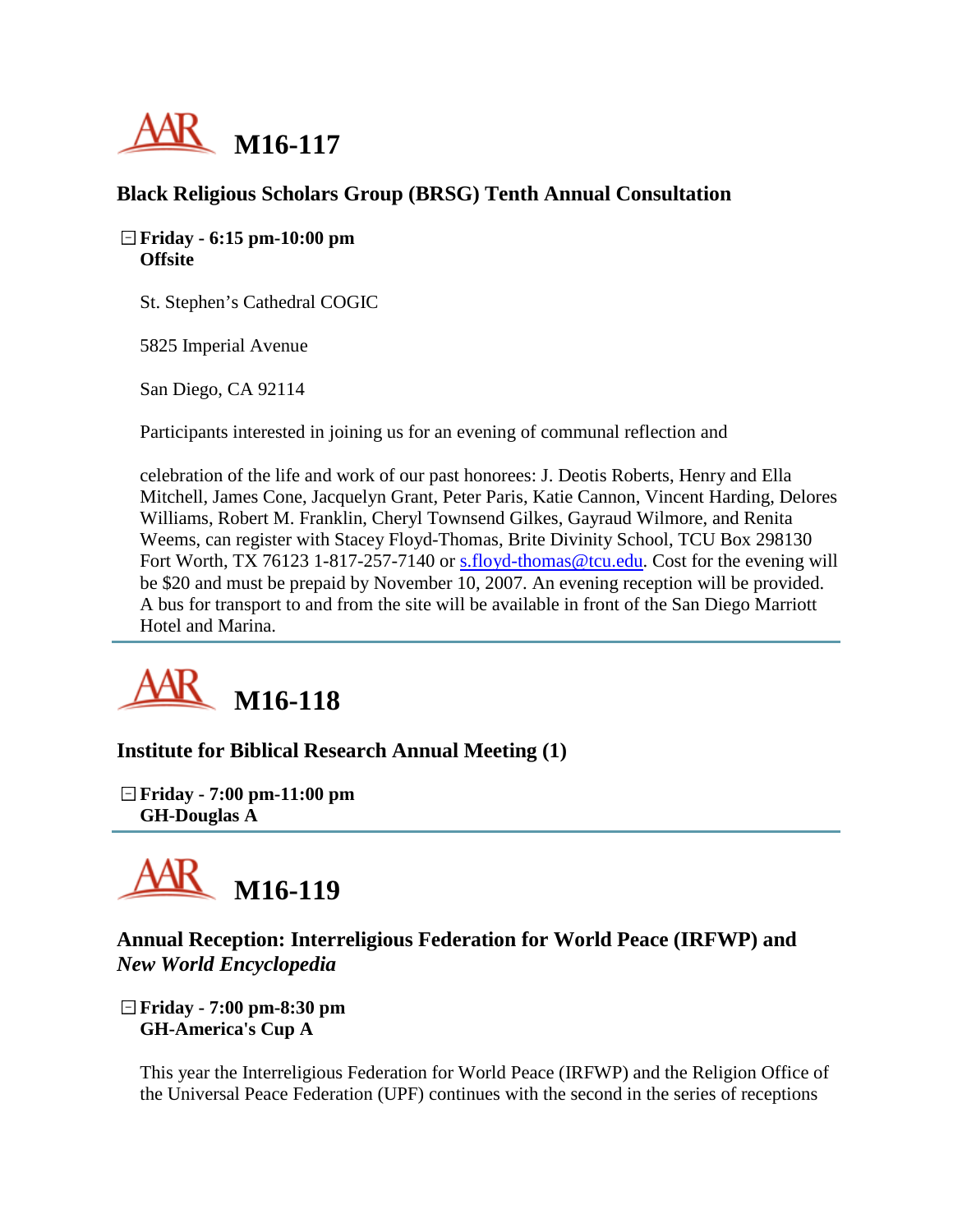introducing to the Academy the pending launch and ongoing progress of the *New World Encyclopedia* (a full, general knowledge encyclopedia based in universal values). Once again, reception participants will learn of opportunities to involve themselves as writers, editors, and advisers for this trend-setting project.



**National Association of Baptist Professors of Religion** *Perspectives in Religious Studies* **Editorial Board**

**Friday - 7:00 pm-8:30 pm MM-Columbia 3**



# **Society for the Arts in Religious and Theological Studies Reception**

**Friday - 7:00 pm-8:30 pm MM-Coronado**

Don Saliers of Emory University will conduct an interview with artist John August Swanson. For information about the artist and his work, see [www.johnaugustswanson.com.](http://www.johnaugustswanson.com/)



# **Society for Hindu-Christian Studies**

#### **Friday - 7:00 pm-11:00 pm GH-Molly B**

Theme: *How We Do Hindu-Christian Studies*

This panel seeks broad audience participation in a discussion of methods, theories, and approaches in the field of Hindu-Christian studies. Panelists will make brief remarks based on papers that will be made available in advance on the HCS listserv, and audience members will then be invited to join in the discussion. To sign up for the listserv or to get copies (after Nov. 2), please email: [cbauman@butler.edu.](mailto:cbauman@butler.edu)

T. S. Rukmani, Concordia University, Presiding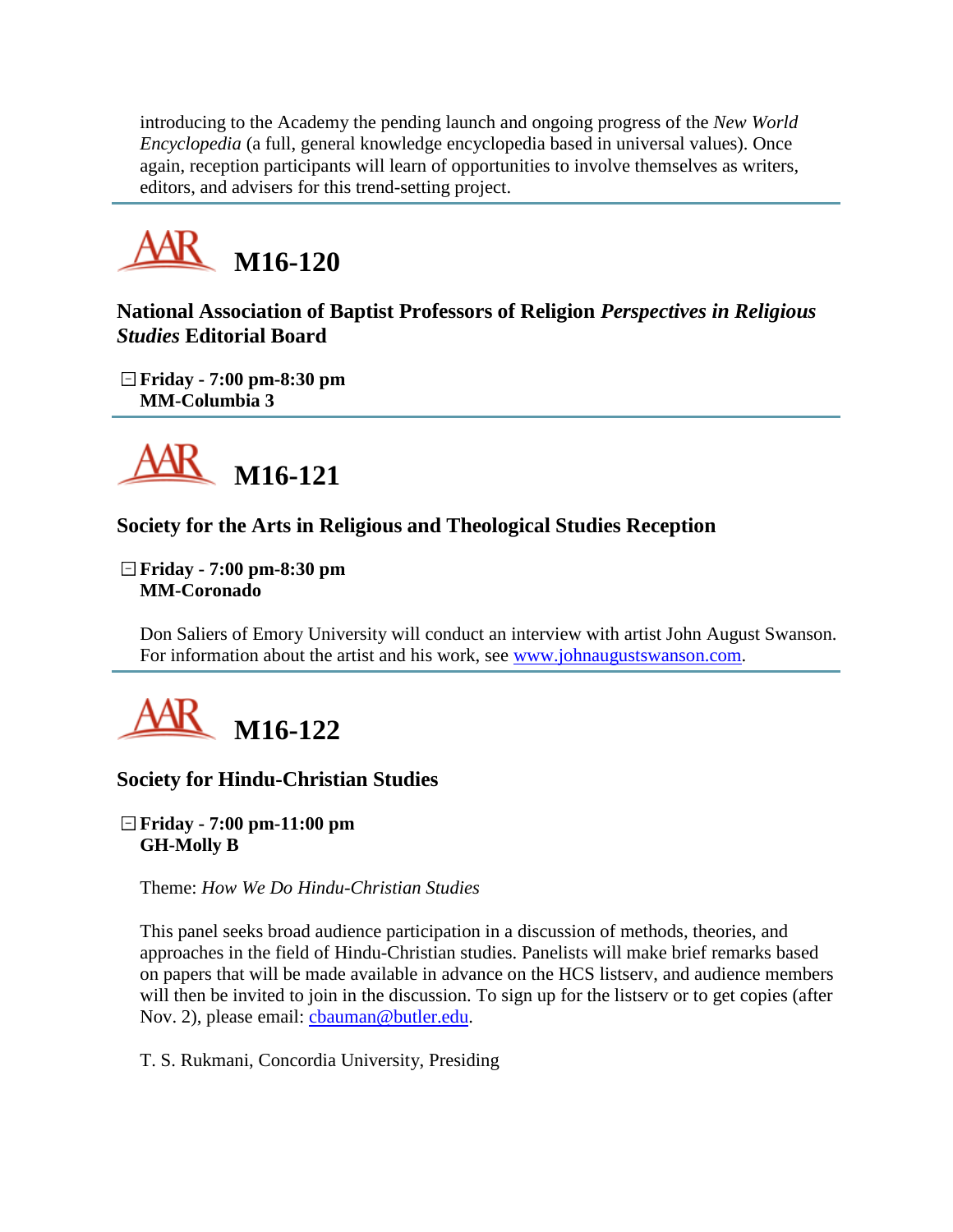Harold Coward, University of Victoria *Hindu-Christian Studies: A Retrospective* Susan Abraham, Harvard Divinity School *Theological Approaches to Hindu-Christian Studies* Brian K. Pennington, Maryville College *Historical-Critical Approaches to Hindu-Christian Studies* Arvind Sharma, McGill University *Hindu-Christian Studies through the Lens of Ethics* Catherine Cornille, Boston College *Missiology and Hindu-Christian Studies* Kristin Bloomer, University of Chicago *Ethnography and Hindu-Christian Studies* Responding:

T. S. Rukmani, Concordia University

*The Future of Hindu-Christian Studies*



**Mennonite Scholars and Friends Reception**

**Friday - 7:00 pm-8:30 pm GH-Ford AB**



**Accordance Seminar**

**Friday - 7:00 pm-11:00 pm**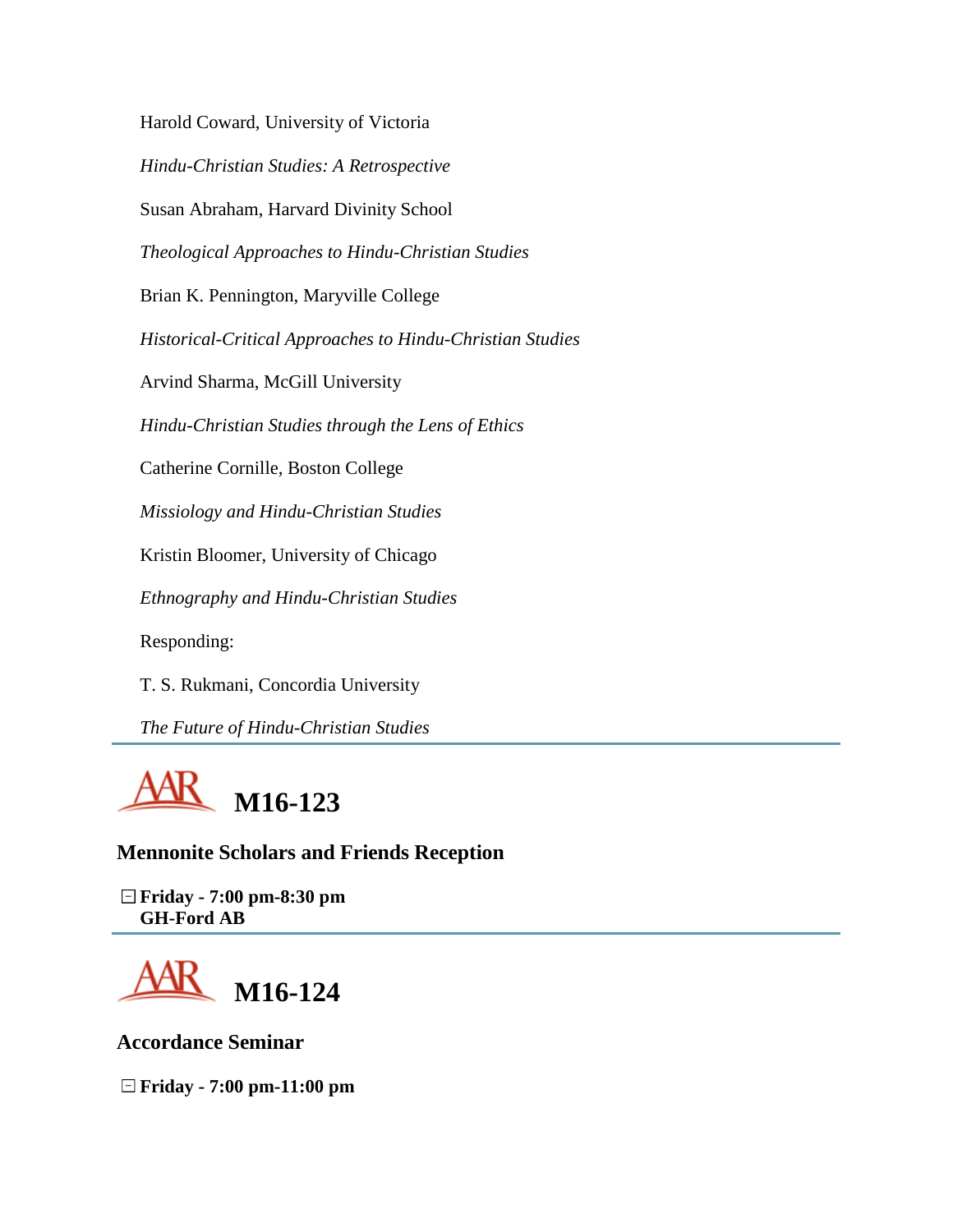#### **CC-29B**

*New in Accordance Bible Software:* Presentation and demonstration of the latest morphological texts and features, by Roy Brown, developer of Accordance.

*Computer Assisted Greek Acquisition:* Demonstration of an introductory Greek language course currently being developed for laptop computers and integrated with biblical software, by David P. Parris, Fuller Theological Seminary.

The session will include an overview of the software, questions from users on specific aspects, and discussion of its applications to research and teaching.



*Teaching Theology and Religion* **Editorial Board**

**Friday - 7:00 pm-11:00 pm GH-Ford C**



# **LGBTQ Caucus**

**Friday - 7:00 pm-8:30 pm GH-Edward B**

The LGBTQ Caucus is an informal network of LGBTQ scholars of religion that meets each year during the Annual Meetings to discuss the connections between our scholarship and activist work for social justice, both within the academy and in wider social settings. For

further information, contact: Jay Emerson Johnson at driay1@earthlink.net.



# **Council of Societies for the Study of Religion Board Meeting**

**Friday - 7:00 pm-8:30 pm GH-Edward A**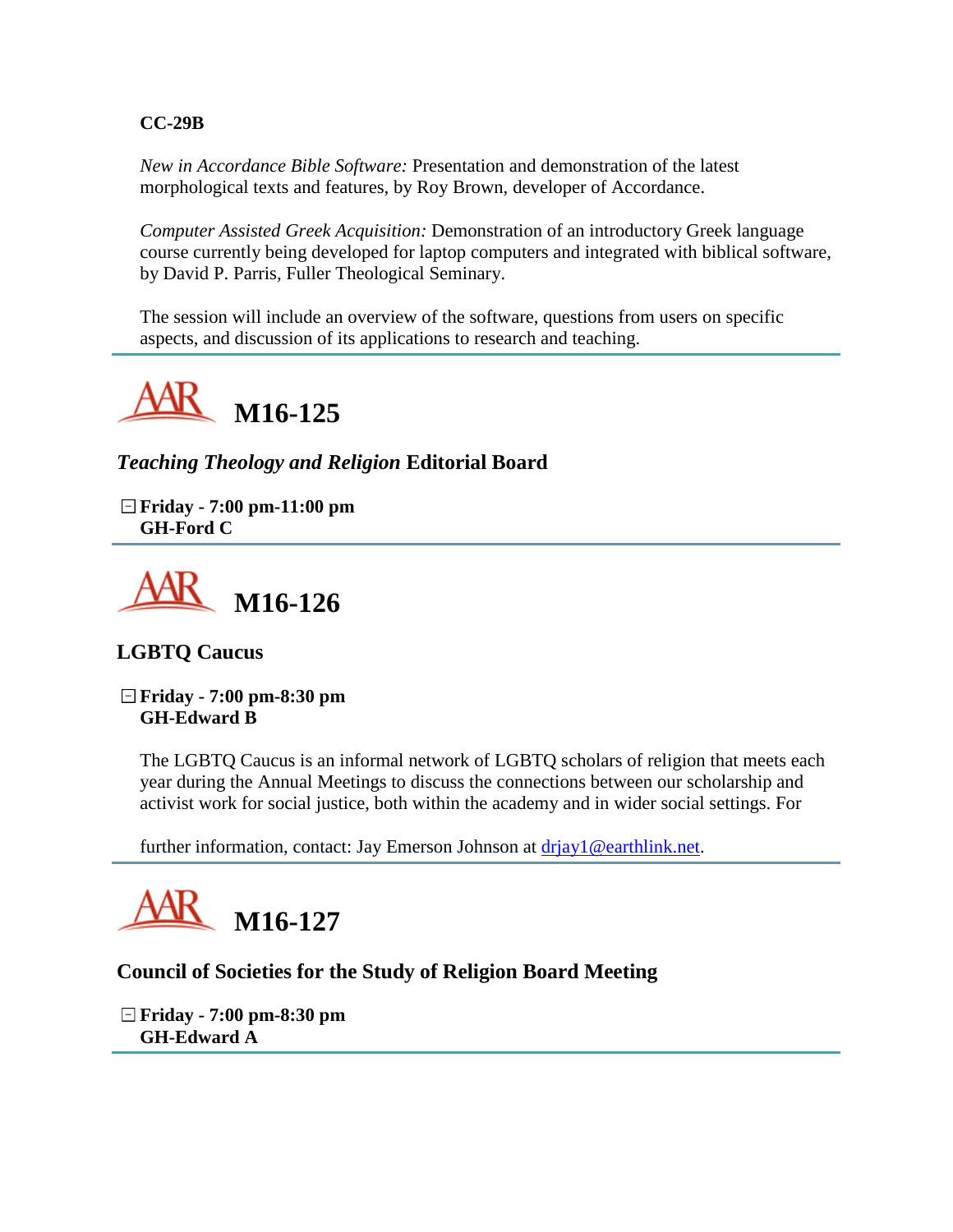

# **Society for the Study of Christian Spirituality**

#### **Friday - 7:00 pm-9:30 pm Offsite**

St. Joseph's Cathedral Auditorium, 1535 3rd Ave.

Theme: Dying to Live: *A Film and Conversation about Spirituality on the Borderlands*

How does "crossing the border" affect one's spirituality? In this session, the short film *Dying to Live* will be shown, followed by a panel discussion with Mexican migrants and others whose lives are profoundly shaped by the tense reality of the U.S.-Mexican border. All are welcome to attend and to stay after the discussion to view displays and share conversation. For more information, please contact Anita Houck at [ahouck@saintmarys.edu.](mailto:ahouck@saintmarys.edu)

# **M16-129**

# **The Word Made Fresh**

#### **Friday - 7:00 pm-8:30 pm CC-30C**

Steve Wilkens, Azusa Pacific University, Presiding

Theme: *The Plurality of Truth*

Speaker: John Franke, Biblical Seminary

Dr. Franke engages postmodern thought and culture from the perspective of Christian faith, speaking about the *Manifold Witness: The Plurality of Truth.*

The Word Made Fresh is a forum that seeks to stimulate creative dialogue among evangelical scholars of diverse backgrounds about pressing issues in contemporary Christianity.

Sponsored by Azusa Pacific University



**Unitarian Universalist Scholars and Friends Discussion**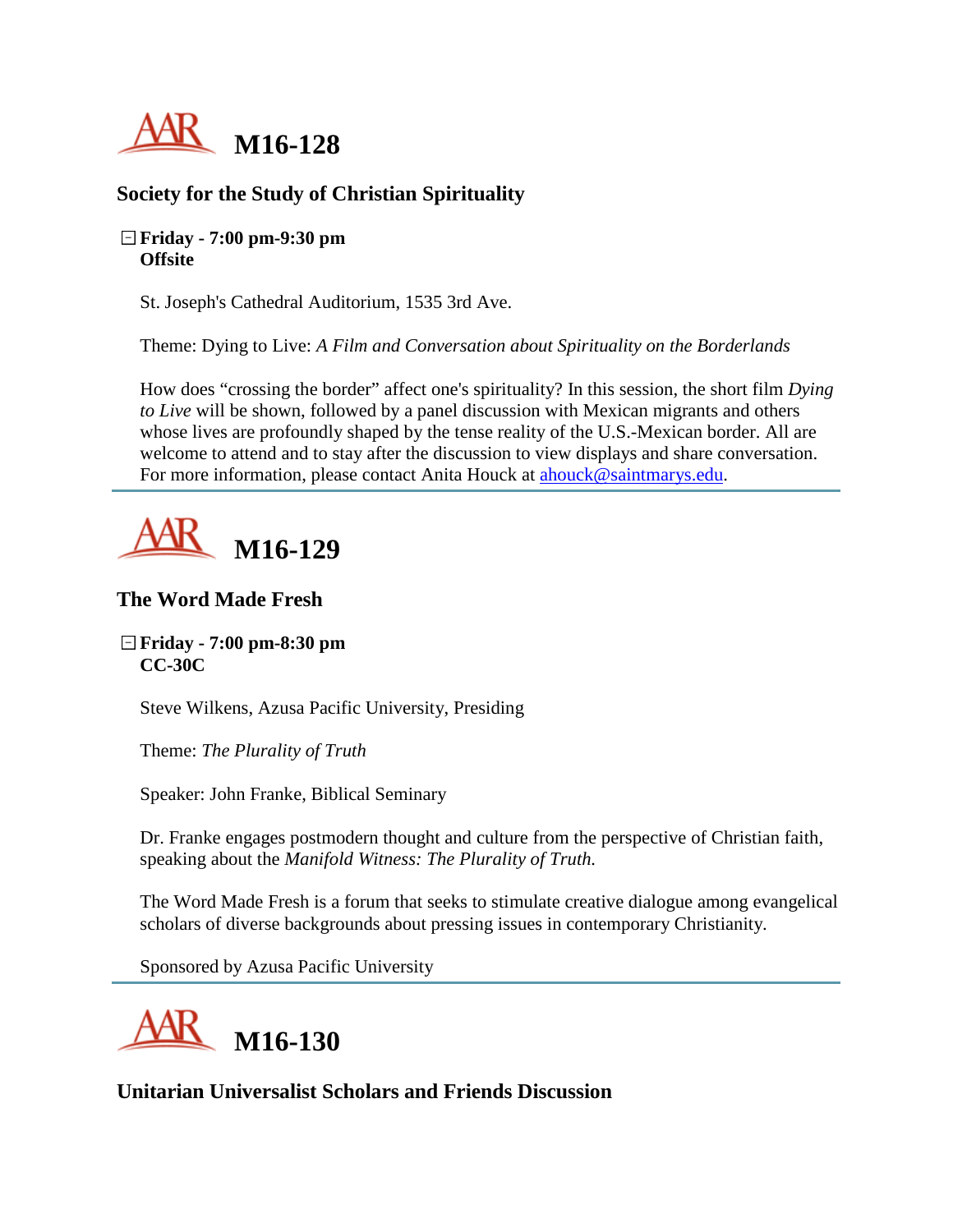#### **Friday - 7:00 pm-10:00 pm GH-Molly A**

Theme: *Between the Schoolhouse and the Religious Houses: Unitarian Universalist Theology in Context*

Our inaugural Friday evening session will feature a discussion of the historical and cultural contexts for Unitarian Universalist theological work, and the issues implied by these contexts. A panel of scholars and pastors will introduce the theme, with plenty of time for open conversation. Participants include Rebecca Parker, Anthony Pinn, Holly Horn, Samira Mehta, Emily Mace, Gabriella Lettini, Alma Crawford, and Arvid Straube.

Sponsored by Starr King School for the Ministry, Meadville Lombard Theological School, UUA Panel on Theological Education, and Beacon Press.

Individuals who wish to gather for supper prior to the session should contact Dan McKanan at 320/363-3181 or [dmckanan@csbsju.edu](mailto:dmckanan@csbsju.edu) before November 5 for details.



# **Philadelphia Seminar on Christian Origins**

**Friday - 7:00 pm-9:00 pm GH-Del Mar B**

Robert A. Kraft and Annette Yoshiko Reed, Presiding



# **Dharma Association of North America (DANAM)**

**Friday - 7:30 pm-10:00 pm GH-Manchester D**

Theme: *Bhakti Rasa Through Music and Song (Bhajans)* (RT1)

Ramdas Lamb, University of Hawaii, and Rita D. Sherma, Binghamton University, Presiding

Presenters:

Local Bhajan Group, San Diego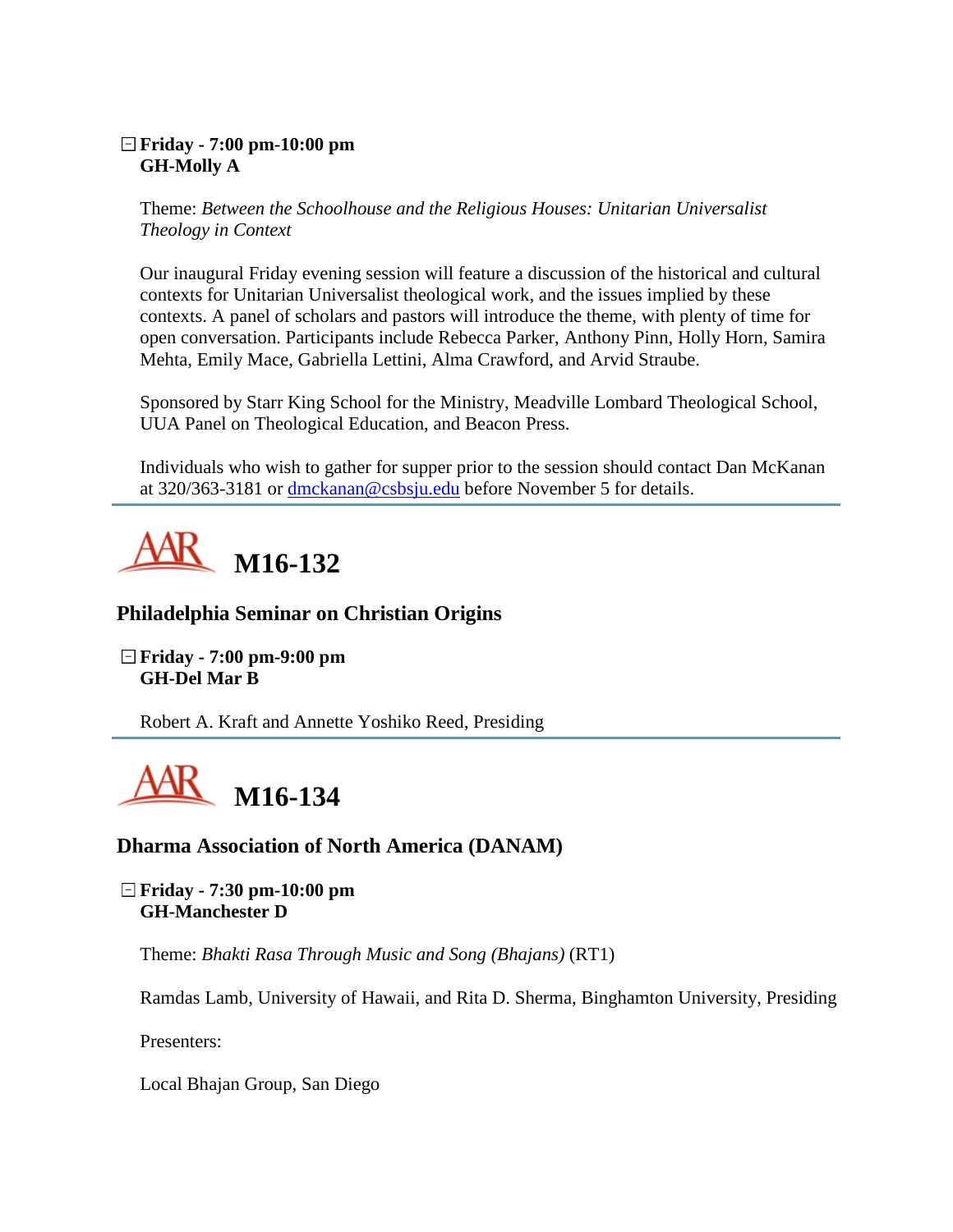Indira Pal and Shiv Raj Pal (music), Toronto, Canada

For updates, see: [www.danam-web.org/events.htm.](http://www.danam-web.org/events.htm)



# **The Pluralism Project Reception**

**Friday - 9:00 pm-11:00 pm GH-Manchester I**



# **Dharma Association of North America (DANAM)**

**Saturday - 4:00 am-5:30 pm GH-Manchester D**

Theme: *RASA Theory Keynote Presentation* (RT4)

Convener: Adarsh Deepak, DANAM and Takshashila Institute

Rita D. Sherma, Binghamton University, Presiding

TBA

Keynote Presentation

For updates, see: [www.danam-web.org/events.htm.](http://www.danam-web.org/events.htm)



# **Institute for Biblical Research Annual Meeting (2)**

**Saturday - 7:00 am-12:45 pm GH-Manchester I**

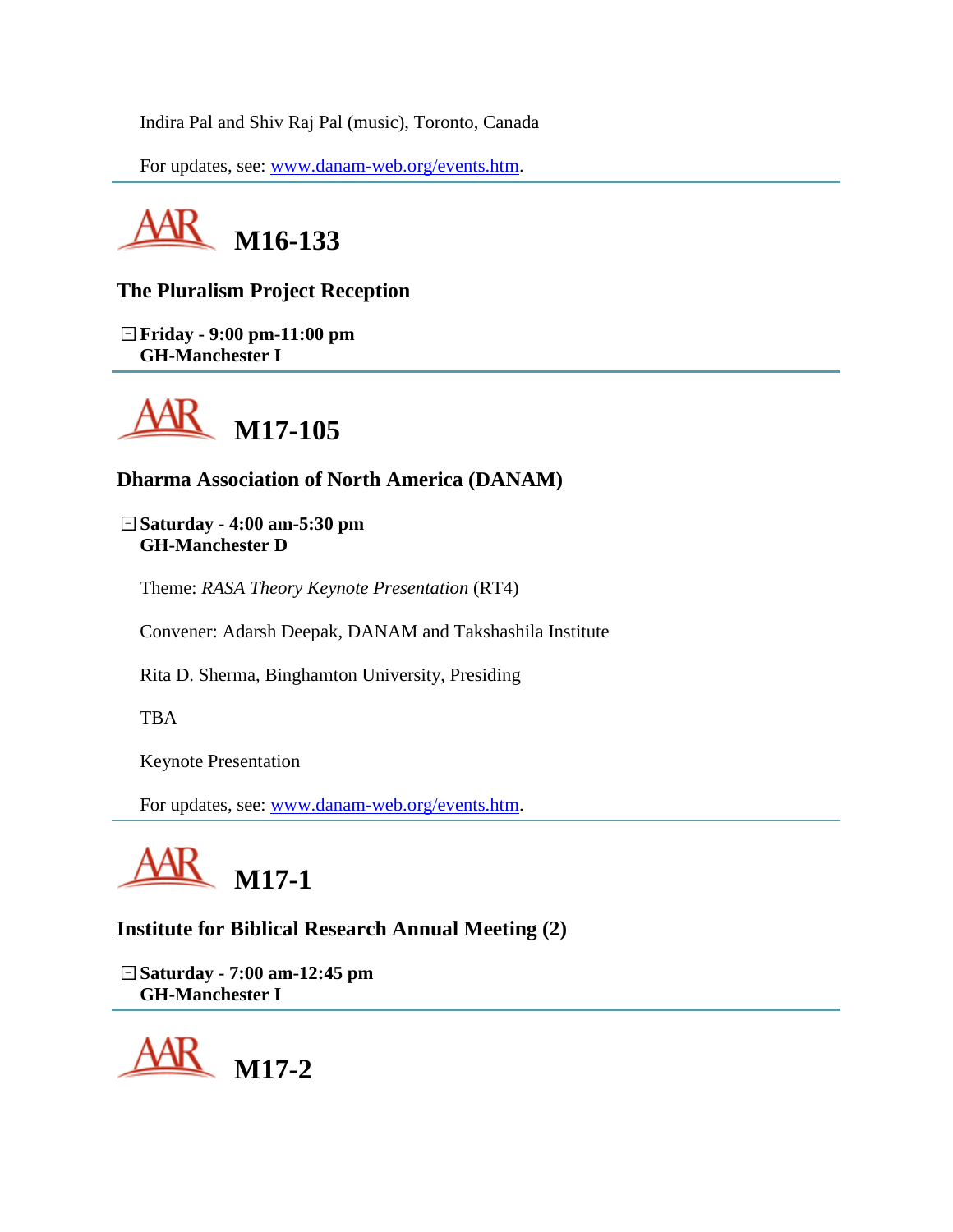**National Association of Baptist Professors of Religion Executive Committee**

**Saturday - 7:00 am-8:30 am MM-Encinitas**



**Society for Hindu-Christian Studies Board Meeting**

**Saturday - 7:00 am-8:30 am GH-Mohsen B**



**Korean North American Theology**

**Saturday - 7:00 am-8:30 am GH-Emma A**

Sang Hyun Lee, Presiding

W. Anne Joh will discuss her book, *Heart of the Cross: A Postcolonial Christology*

Hak Joon Lee will discuss his book, *We Will Get to the Promised Land: Martin Luther King Jr.'s Communal-Political Spirituality*



# **International Schleiermacher Society**

**Saturday - 7:00 am-11:30 am GH-Emma B**

8:00 am Coffee and breakfast (bring your own)

9:00 am Wendy Farley

*"Mind Reduced to the Necessity of Seeking": Opportunities for Buddhist - Christian Dialogue in Schleiermacher's Theological Anthropology*

10:00 am *Ethics Series I*: (papers pre-distributed beginning in July; contact Ted Vial,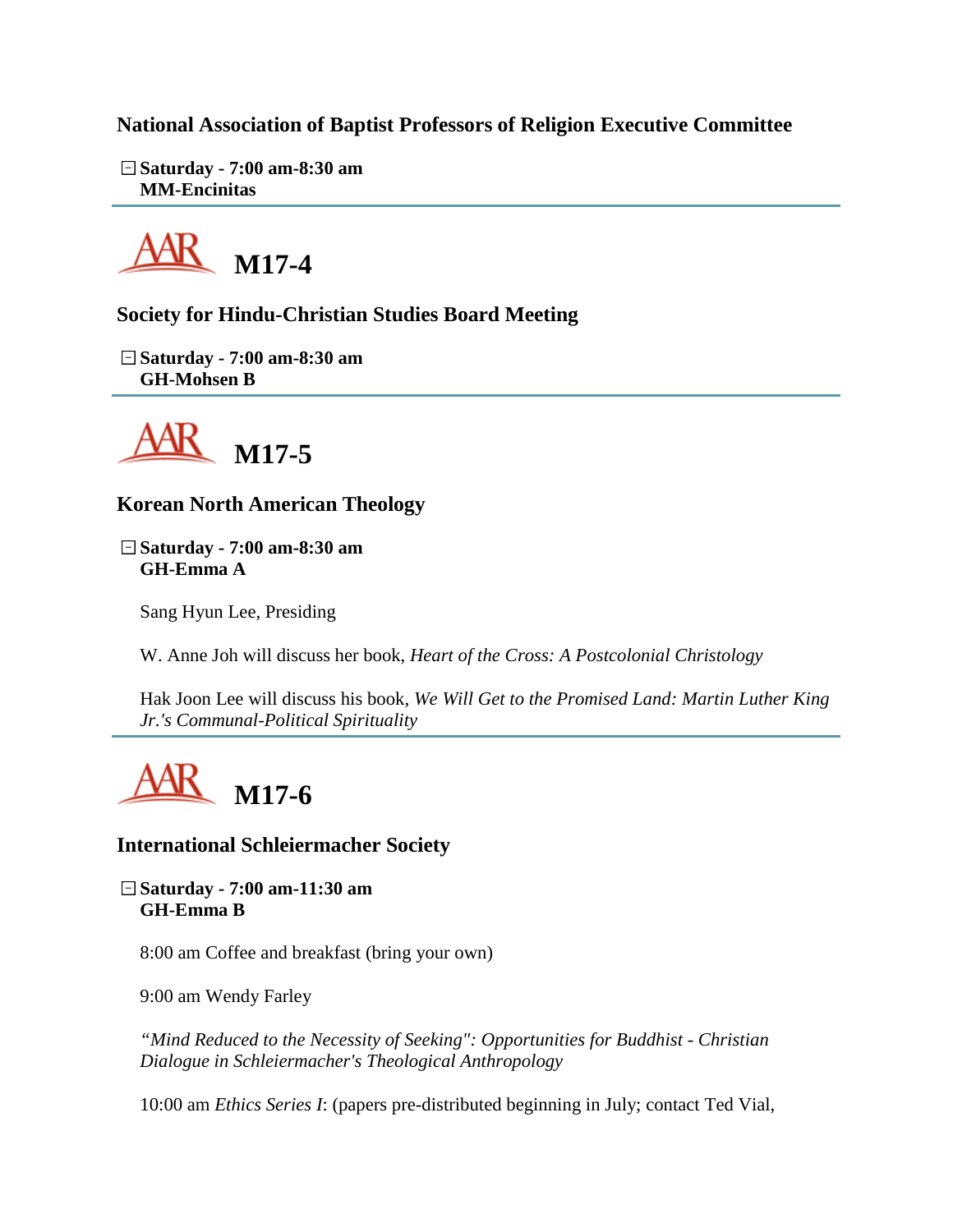[tvial@iliff.edu.](mailto:tvial@iliff.edu)

Peter Foley, University of Arizona

*Schleiermacher's Critique of Previous Ethical Theories in the 1803* Grundlinien

Jeffery Kinlaw, McMurray University

*Schleiermacher's Critique of Fichte's Political Philosophy*

11:15 am Planning

11:45 am-12:45 pm Adjourn to nearby restaurant for lunch



# *DIALOG* **Editorial Meeting**

**Saturday - 7:00 am-11:30 am GH-Cunningham A**



# **Society for the Arts in Religious and Theological Studies**

**Saturday - 7:00 am-11:30 am CC-30D**

7:00 am Board Meeting

9:00 am Welcome

Wilson Yates, SARTS President

9:10 am William Cahoy, St. John<sup>1</sup>s University School of Theology, Presiding

Presentations by 2006 SARTS Fellowship Award Winners:

Maureen O'Connell

Stephen Lösel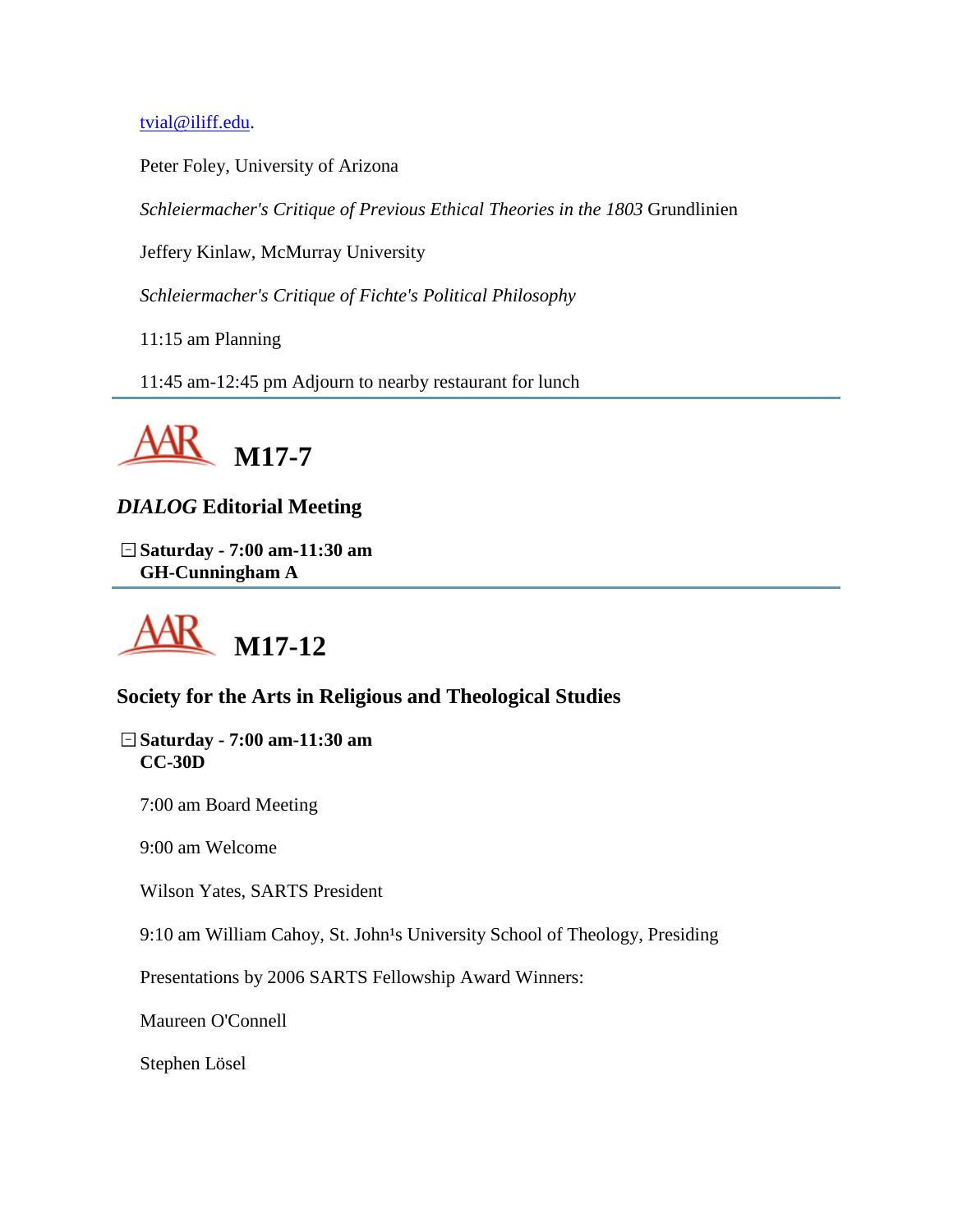Rebecca Davis

David Friend

Winners of the 2006 SARTS Fellowship Awards will present their projects, ranging from murals in inner-city Philadelphia to the music of Mozart, and from the cuadros of Peruvian women to Reformation architecture in Europe.

10:50 am Break

11:00 am Business Meeting

For additional information regarding this session, visit us online at [www.SARTS.org,](http://www.sarts.org/) or contact Kimberly Vrudny at 1-651-962-5337 or [kjvrudny@stthomas.edu.](mailto:kjvrudny@stthomas.edu)



**United Methodist Women of Color Scholars Program**

**Saturday - 7:00 am-11:30 am GH-Randle E**



**Council on Graduate Studies in Religion (CGSR)**

**Saturday - 8:30 am-12:45 pm CC-32A**



**Early Methodism: Texts, Traditions, and Theologies:** *Charles Wesley and the Struggle for Methodist Identity*

**Saturday - 9:00 am-12:45 pm GH-Del Mar B**

Sponsors: Liverpool Hope University, University of Manchester, and Duke University Divinity School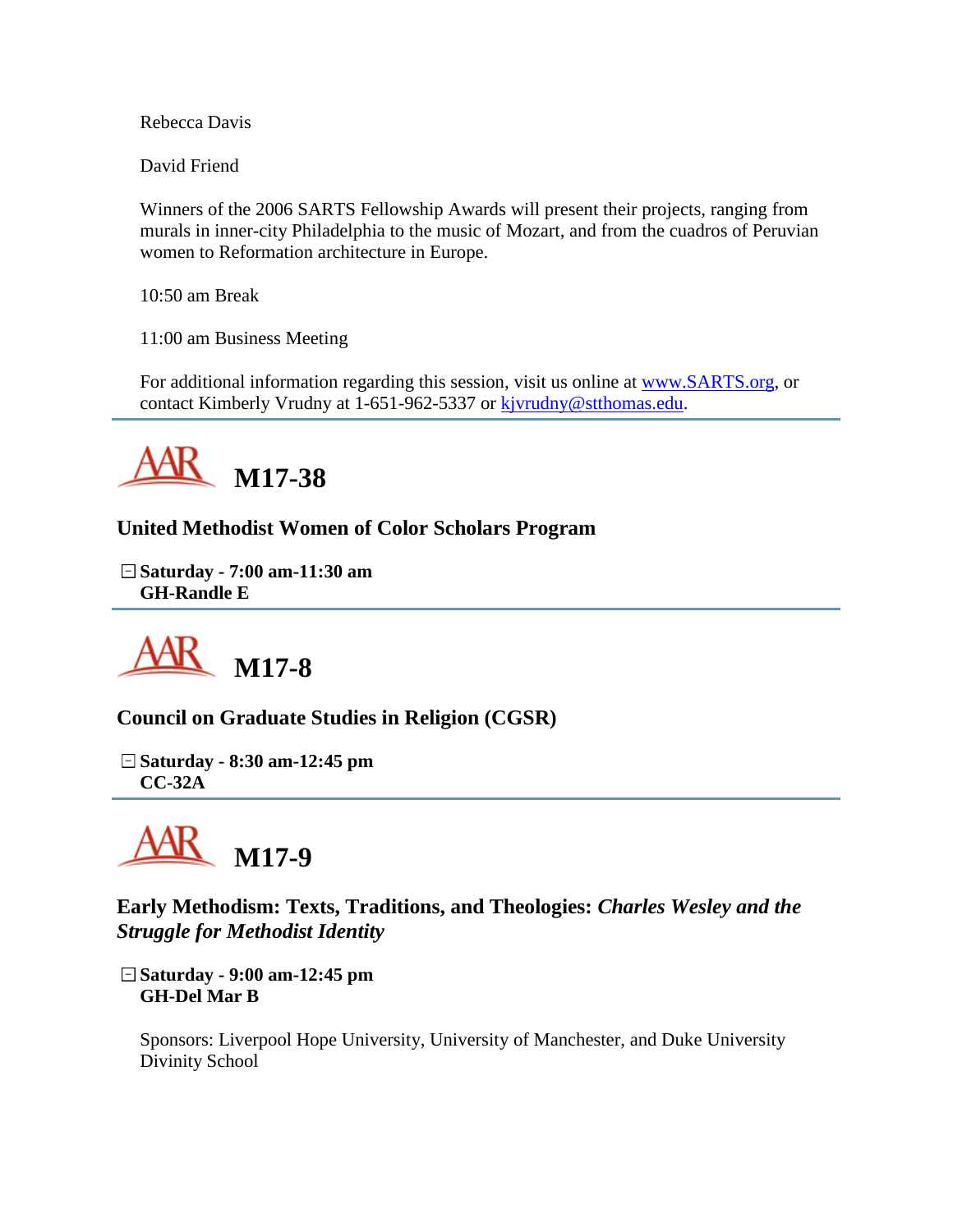9:00 am Welcome

9:15 am Presentation by Gareth Lloyd on his book *Charles Wesley and the Struggle for Methodist Identity* (OUP: April 2007)

10:10 am Responding:

Richard Heitzenrater, Duke University

ST Kimbrough, Jr., Founding President, Charles Wesley Society

Kenneth Newport, Liverpool Hope University

11:20 am Round-table discussion

12:00 pm Charles Wesley news/publications

Additional information: Kenneth Newport, [KNEWPORT@hope.ac.uk.](mailto:KNEWPORT@hope.ac.uk)



# **Global Ethics and Religion Forum**

#### **Saturday - 9:00 am-11:30 am GH-Ford B**

Theme: *Religious Perspectives on Military Humanitarian Intervention*

Nancy M. Martin, Chapman University, Presiding

Panelists:

Joseph Runzo, Executive Director, Global Ethics and Religion Forum

Brian Lepard, School of Law, University of Nebraska

Nathan Tierney, California Lutheran University

Franklin Perkins, DePaul University

William O'Neill, S.J., Graduate Theological Union

Arvind Sharma, McGill University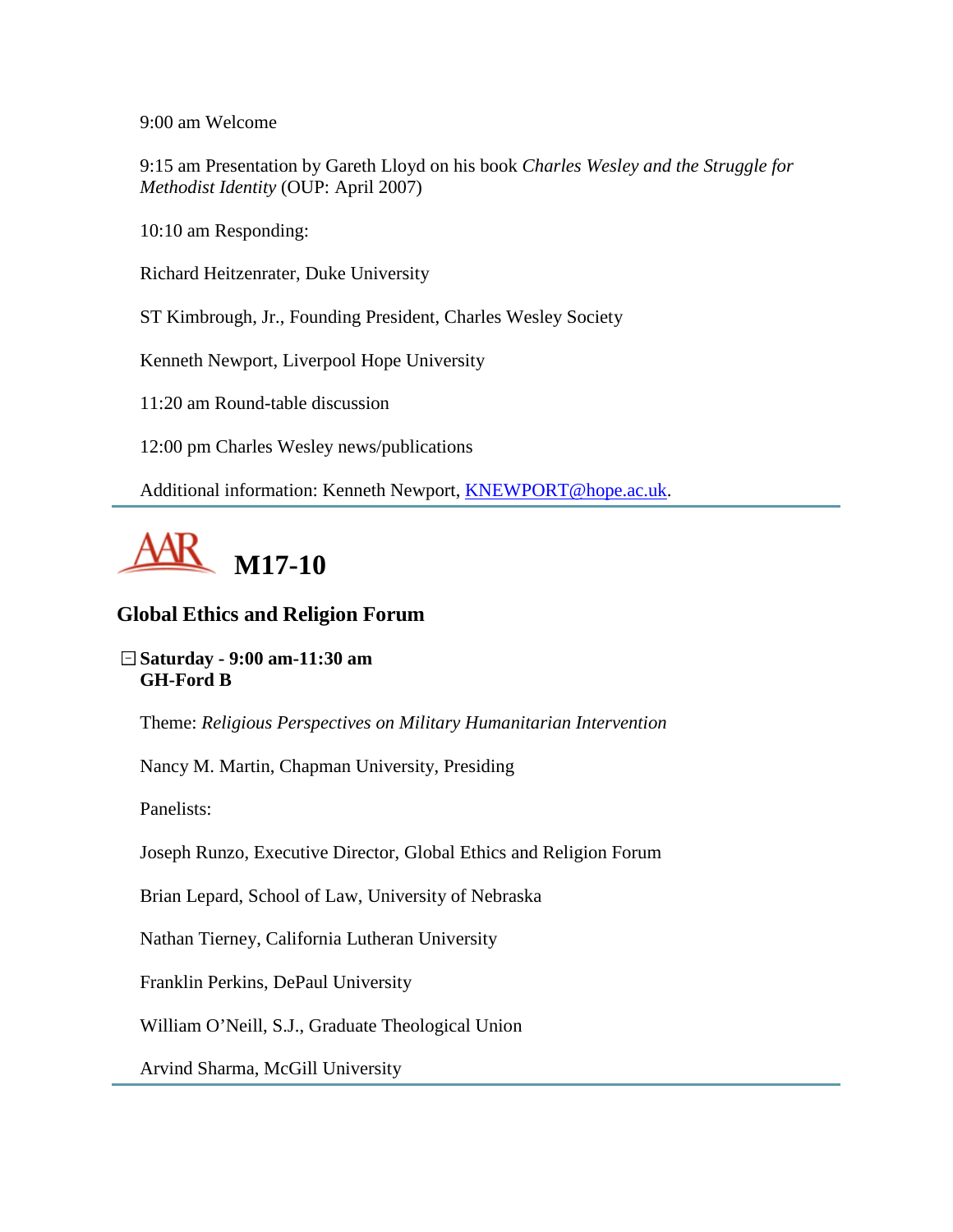

# **National Association of Baptist Professors of Religion**

**Saturday - 9:00 am-11:30 am CC-30B**



# **Niebuhr Society**

**Saturday - 9:00 am-11:30 am GH-Ford C**

Theme: *Reinhold Niebuhr's Moral Man and Immoral Society*

9:00 am Harlan Stelmach, Dominican University of California

*Niebuhr's Immoral Society and Bellah's Good Society: A Conversation about Moral Man*

9:45 am Panel Discussion

Gary Dorrien, Union Theological Seminary

Charles Mathewes, University of Virginia

Rebekah Miles, Southern Methodist University

Max Stackhouse, Princeton Theological Seminary

Ronald Stone, Pittsburgh Theological Seminary

Josiah Young, Wesley Theological Seminary

10:50 am Research Reports

K. Healan Gaston, University of California, Berkeley

Kevin Carnahan, Hendrix College

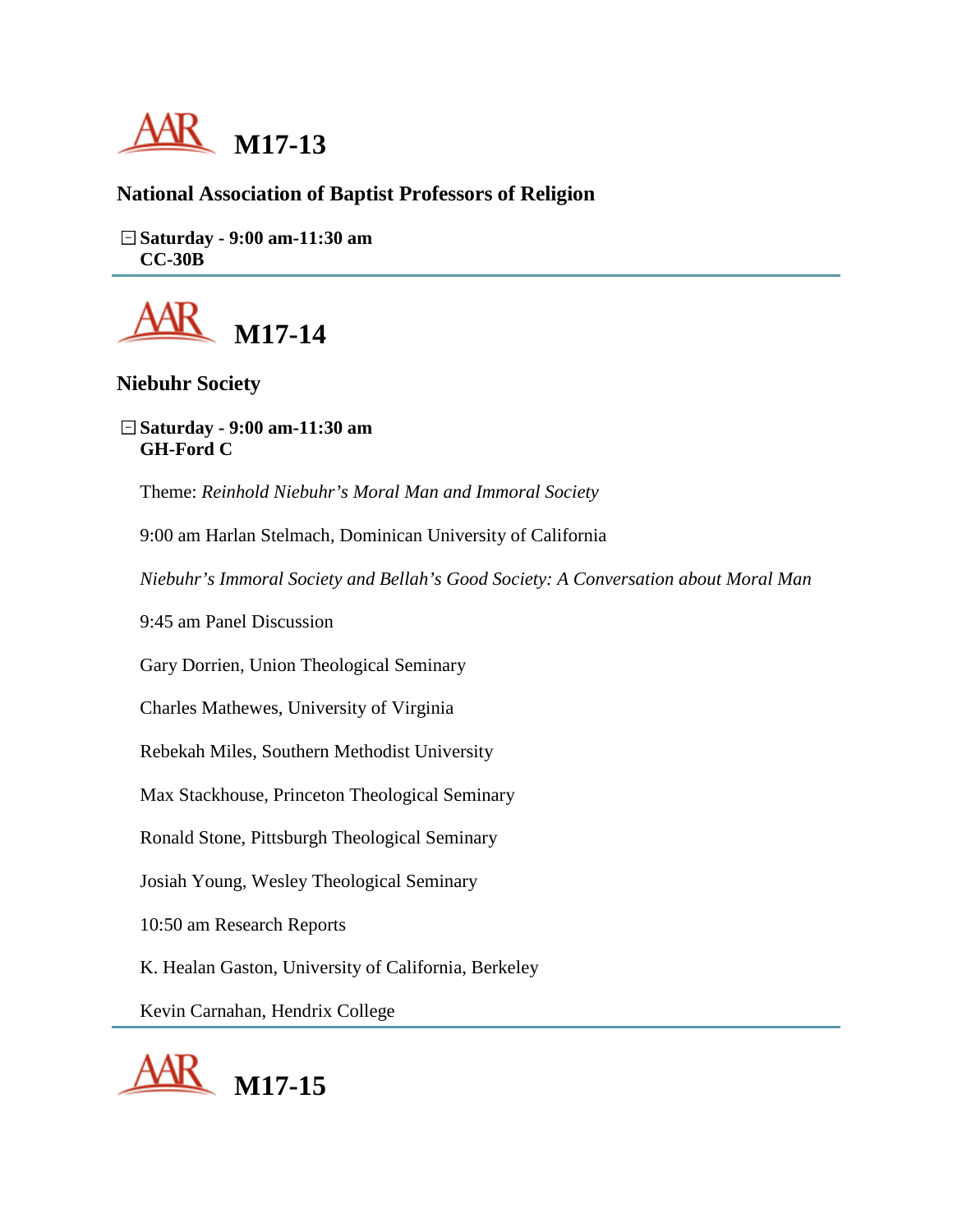#### **Society for Hindu-Christian Studies**

#### **Saturday - 9:00 am-11:30 am GH-Mohsen B**

Michael McLaughlin, Presiding

Theme: (Re-)Constructing Advaita: Rambachan's *The Advaita Worldview* and Thatamanil's *The Immanent Divine in Conversation*

9:00 am Panel and Discussion

Panelists:

Michelle Voss Roberts, Rhodes College

Michael McLaughlin, St. Leo University

Joseph Prabhu, California State University

Responding:

Anantanand Rambachan, St. Olaf College

John J. Thatamanil, Vanderbilt University

11:30 am Business Meeting

Corinne Dempsey, Presiding



#### **Restoration Theological Research Fellowship Annual Meeting**

**Saturday - 9:00 am-11:30 am CC-25C**



**Mennonite Scholars and Friends Forum**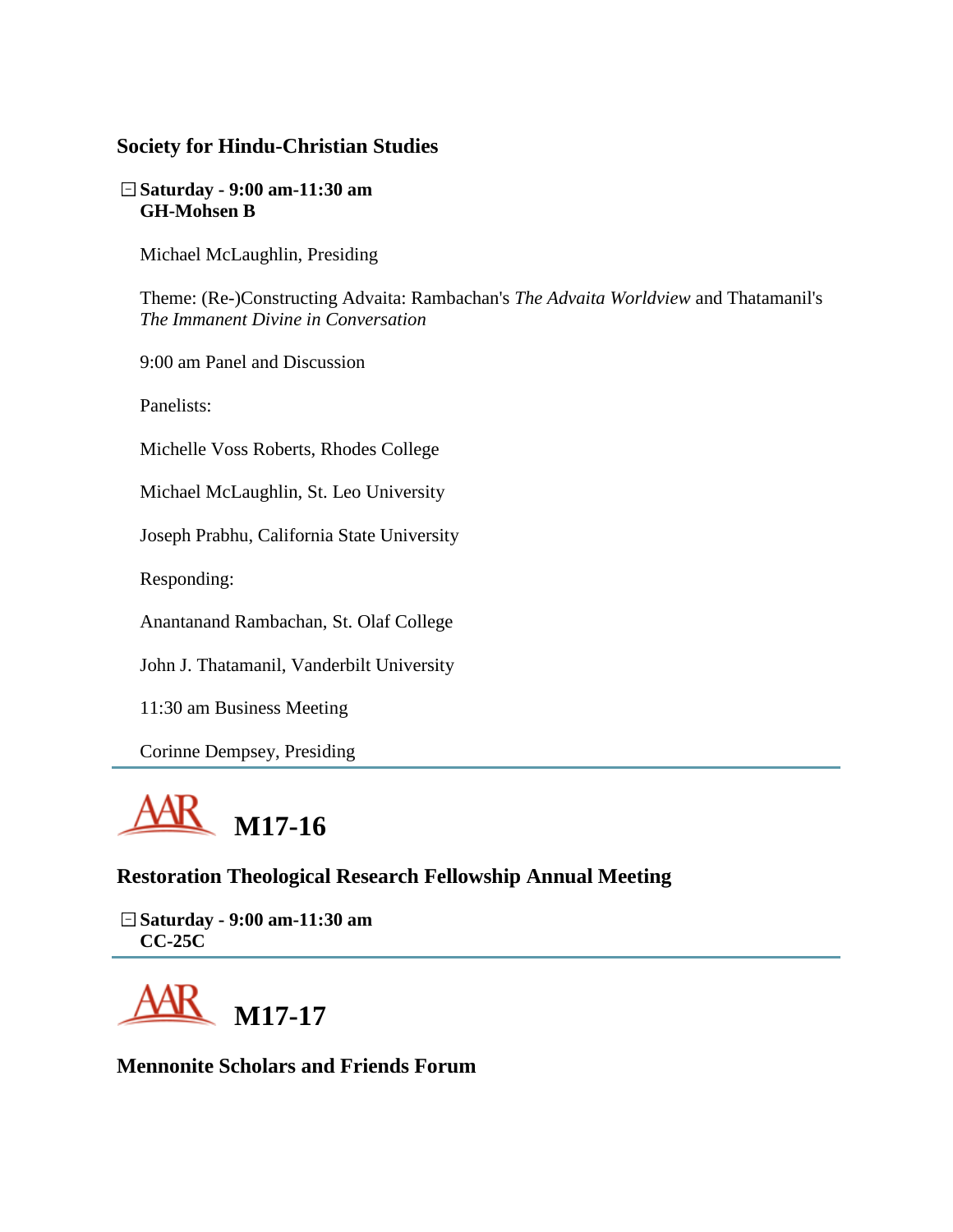#### **Saturday - 9:00 am-11:30 am CC-26A**

Ted Grimsrud, Eastern Mennonite University, Presiding

Theme: *Reflections on J. Denny Weaver's The Nonviolent Atonement* 

Panelists:

Sharon Baker, Messiah College

Mark Thiessen Nation, Eastern Mennonite University

Tom Yoder Neufeld, Conrad Grebel University College

Responding:

J. Denny Weaver, Bluffton University

Business meeting



# **Søren Kierkegaard Society**

**Saturday - 9:00 am-11:30 am CC-26B**

Tamara Monet Marks, Florida State University, Presiding

Theme: *Kierkegaard in Dialogue with Non-Christian Religions*

K. Brian Soderquist, Søren Kierkegaard Center, University of Copenhagen

*Kierkegaard's Understanding of Non-Christian Religions*

Andrew J. Nicholson, State University of New York, Stony Brook

*Hinduism-Buddhism: Skillful Means and Bold Assertions*

Karen C. Carr, Lawrence University

*Daoism: Sin, Spontaneity, Nature, and God*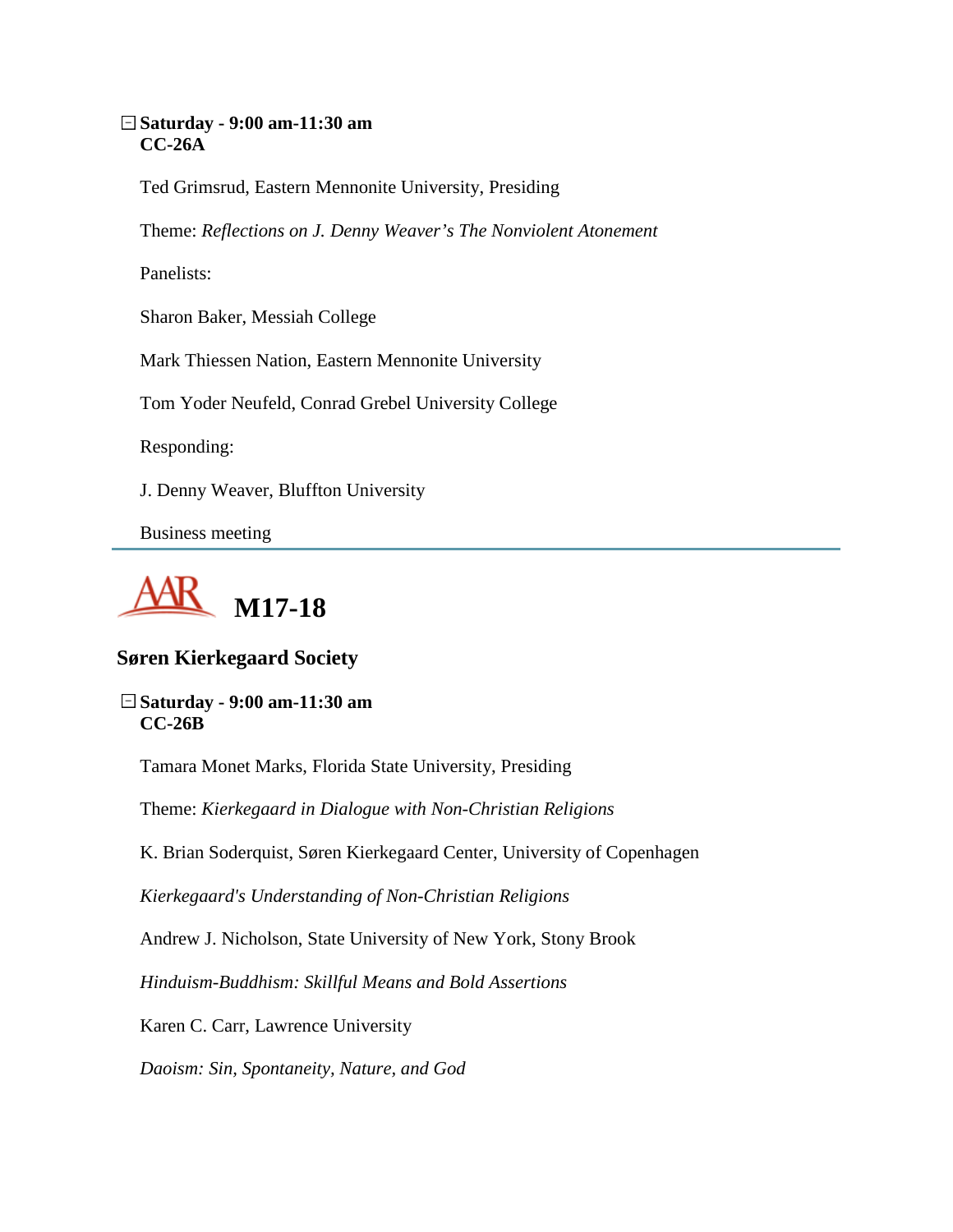Jennifer Pouya, Texas Christian University

*Kierkegaard and the Jewish Shadow*

Adam Buben, University of South Florida

*Background for a Congruence: Kierkegaard and the Samurai*

Abrahim Khan, University of Toronto

*Kierkegaard and Muhammad Iqbal on Becoming a Self*

Responding:

Erik Ziolkowski, Lafayette University



# **La Communidad/The Community**

**Saturday - 9:00 am-11:30 am GH-Maggie**



# **Towards the Fifth Edition of the UBS Greek New Testament**

#### **Saturday - 9:00 am-11:30 am CC-31A**

A revised edition of the UBS Greek New Testament is currently in preparation, with special concern to adapt the text critical apparatus more closely to the requirements of academic use.

This meeting will be an opportunity to exchange ideas and experiences with the editors of the Greek New Testament and to suggest improvements for the revision. For further information, please contact Florian Voss, German Bible Society, [voss@dbg.de.](mailto:voss@dbg.de)



**Teaching Introductory Courses: A Wabash Center Workshop**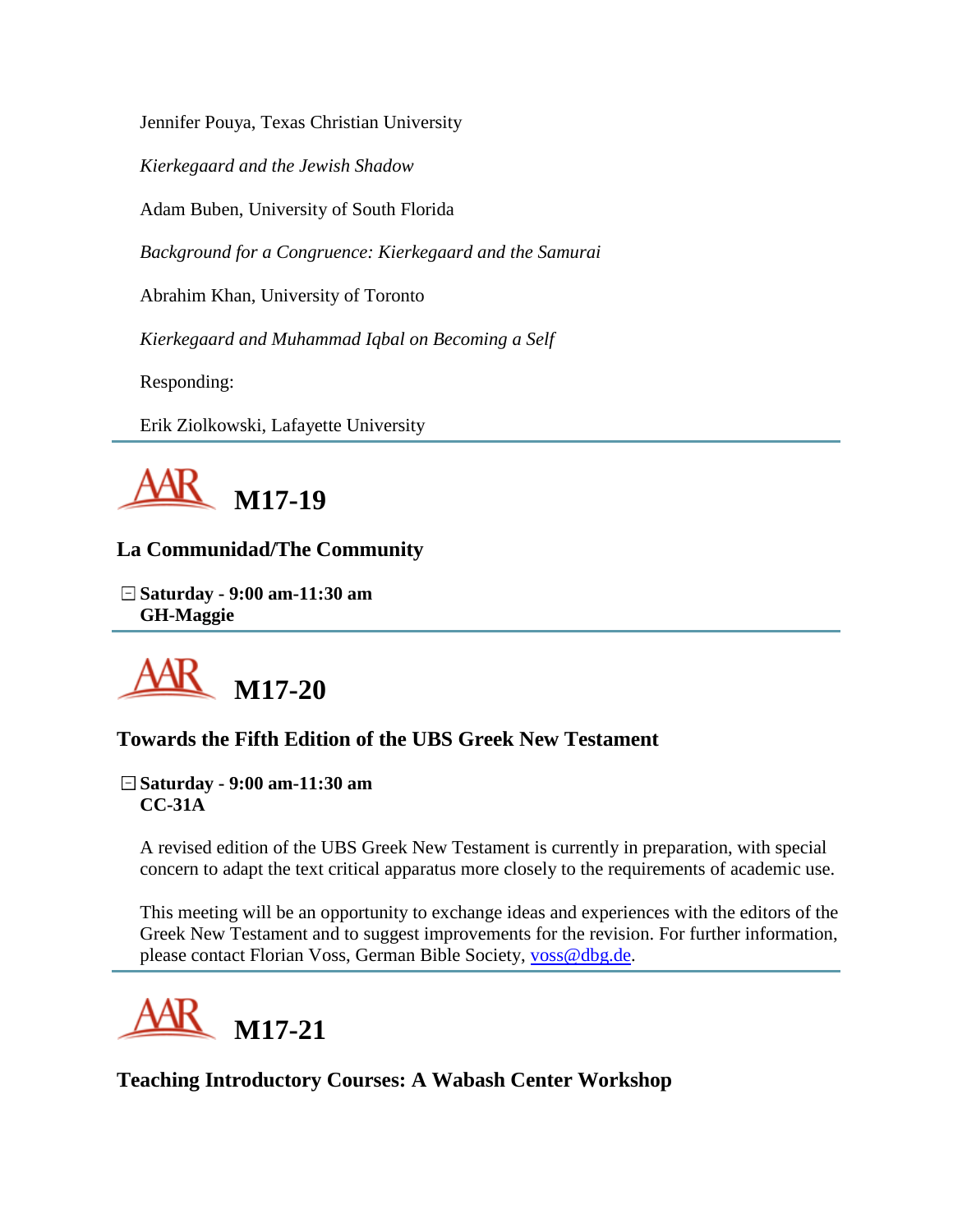### **Saturday - 9:00 am-3:30 pm GH-Randle A**

Advanced registration required at [www.wabashcenter.wabash.edu/programs/aspx.](http://www.wabashcenter.wabash.edu/programs/aspx)

Led by Barbara Walvoord, author of *Teaching and Learning in College Introductory Religion Courses: A Study of 533 Classrooms* (Blackwell, 2008) and numerous works on teaching in higher education.

An interactive workshop addressing public, private, and religiously affiliated contexts; topics include: faculty and students' goals for learning; assignments and grading; and pedagogical strategies: what highly effective teachers do.

Lunch will be served.

A free copy of Barbara Walvoord's book, *Teaching and Learning in College Introductory Religion Courses* is included.



## **Dharma Association of North America (DANAM)**

#### **Saturday - 9:00 am-11:55 am GH-Manchester D**

Theme: *Rasa and Vaishnava Traditions* (RT2)

Conveners: Graham M. Schweig, Christopher Newport University, and Lance Nelson, University of San Diego

Graham M. Schweig, Christopher Newport University, and TBA, Presiding

Graham M. Schweig, Christopher Newport University

*The Conception and Meaning of Rasa in Bhakti: The Caitanya Vaishnava School*

David Buchta, University of Pennsylvania

*Bhayanaka as Bhakti-Rasa in Gaudiya Vaishnavism*

Krisztina Danka, Eotvos Lorand University of Budapest, Hungary

*Rasa -- Aesthetics and Metaphysics Interwoven: Literary Works As Revelations in the*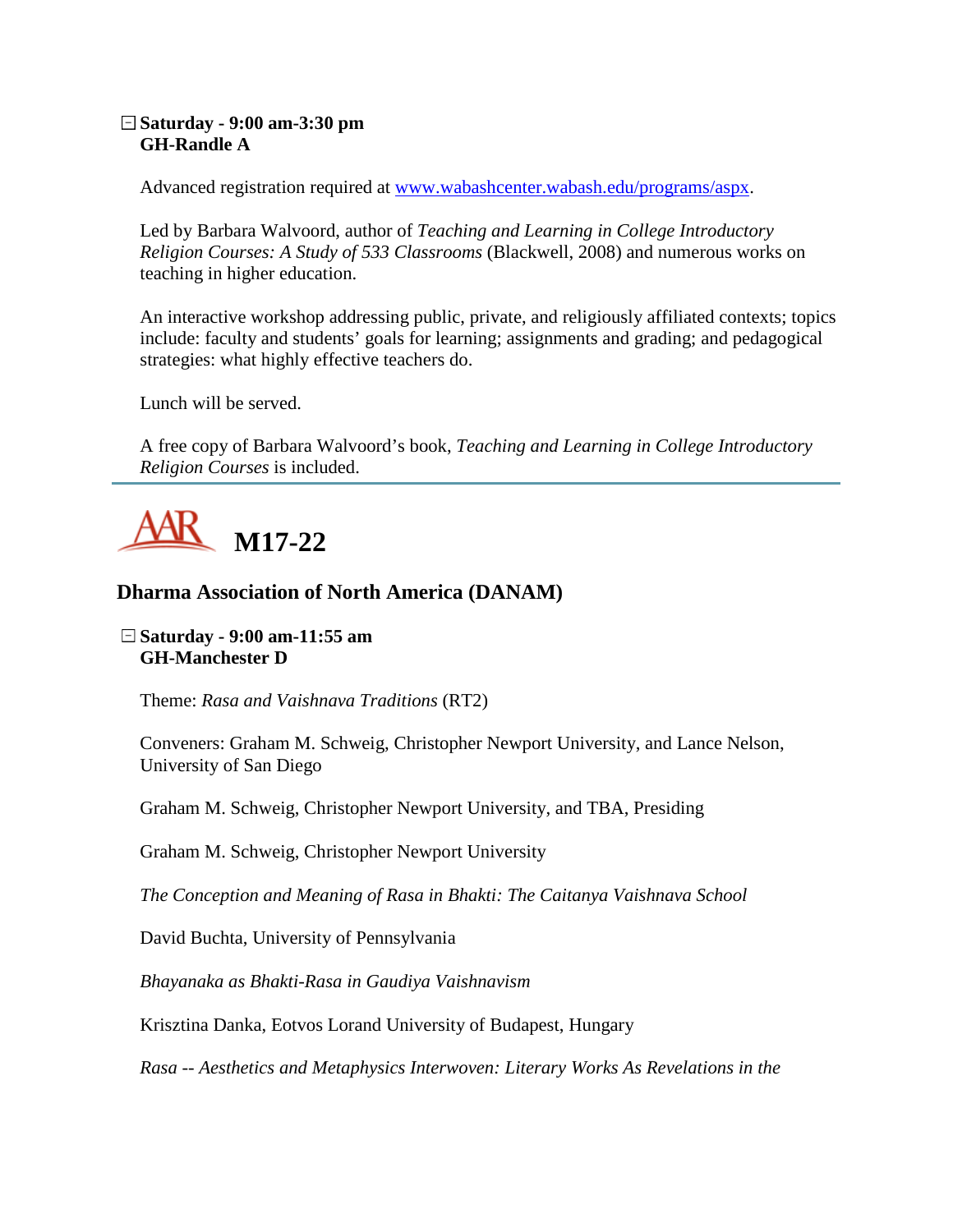*Bengali Vaishnava Tradition*

Lance Nelson, University of San Diego

*Bhakti-rasa for the Advaitin Renouncer: Madhusudana Sarasvati's Theory of Devotional Sentiment*

Gerald T. Carney, Hampden-Sydney College

*Rasa as Foundation and Bridge*

Neelima Shukla-Bhatt, Wellesley College

*Usefulness of the Concept of Bhakti-rasa in Studying Bhakti Forms*

Deepak Shimkhada, Claremont College

*Paintings: Expressions of Rasa in the 1648 Bhagavata Purana*

Ithamar Theodor, University of Haifa

*The Infiltration of Rasa into Vaisnavism* 

For updates, see: [www.danam-web.org/events.htm.](http://www.danam-web.org/events.htm)



### **The Society for the Study of Anglicanism**

**Saturday - 9:00 am-12:45 pm GH-Manchester H**

Theme: *Anglicanism and the Interpretation of Scripture*

The meetings this year are in association with the Ecclesiological Investigations Group and the Anglican Association of Biblical Scholars.

8.45 am Coffee

9:00 am Introduction

9:15 am Katherine Grieb, Virginia Theological Seminary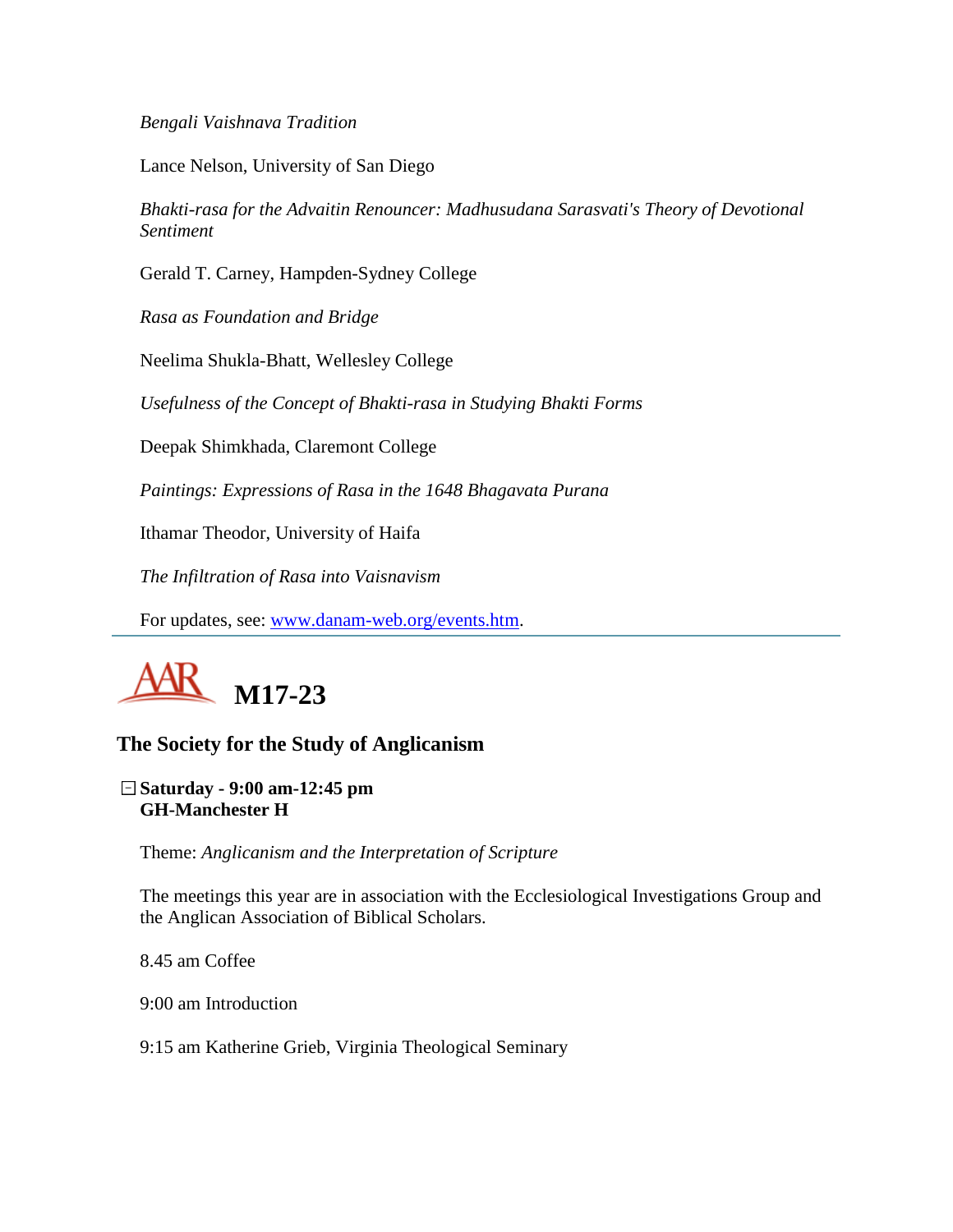10:00 am Gerald West, University of KwaZulu-Natal

10:45 am Coffee Break - donuts and pastries served

11:15 am Responding:

Richard A. Burridge, King's College London

Jo Bailey Wells, Duke University

11.45 am Discussion:

Ellen B. Aitken, McGill University Montreal and Anglican Association of Biblical Scholars, Presiding

12.30 pm Short Business Session and Announcements

12.45 pm Close

RSVP and Further Enquiries to Co-conveners Rob Slocum, [rbslocum@genevaonline.com,](mailto:rbslocum@genevaonline.com) and Martyn Percy, [mpercy@ripon-cuddesdon.ac.uk.](mailto:mpercy@ripon-cuddesdon.ac.uk)



### **North American Association for the Study of Religion**

**Saturday - 9:00 am-11:30 am CC-28A**

Theme: *Taxonomies in the Study of Religion*

Panelists:

Craig Martin, Syracuse University

*Strategic Uses of "Religion": Taxonomy and Metonymy in Political Discourse*

Leah Payne, Vanderbilt University

*Time on Their Side: Using Philosophy of Time to Understand Distinctions between Early American Pentecostals and Fundamentalists*

Thomas B. Ellis, Appalachian State University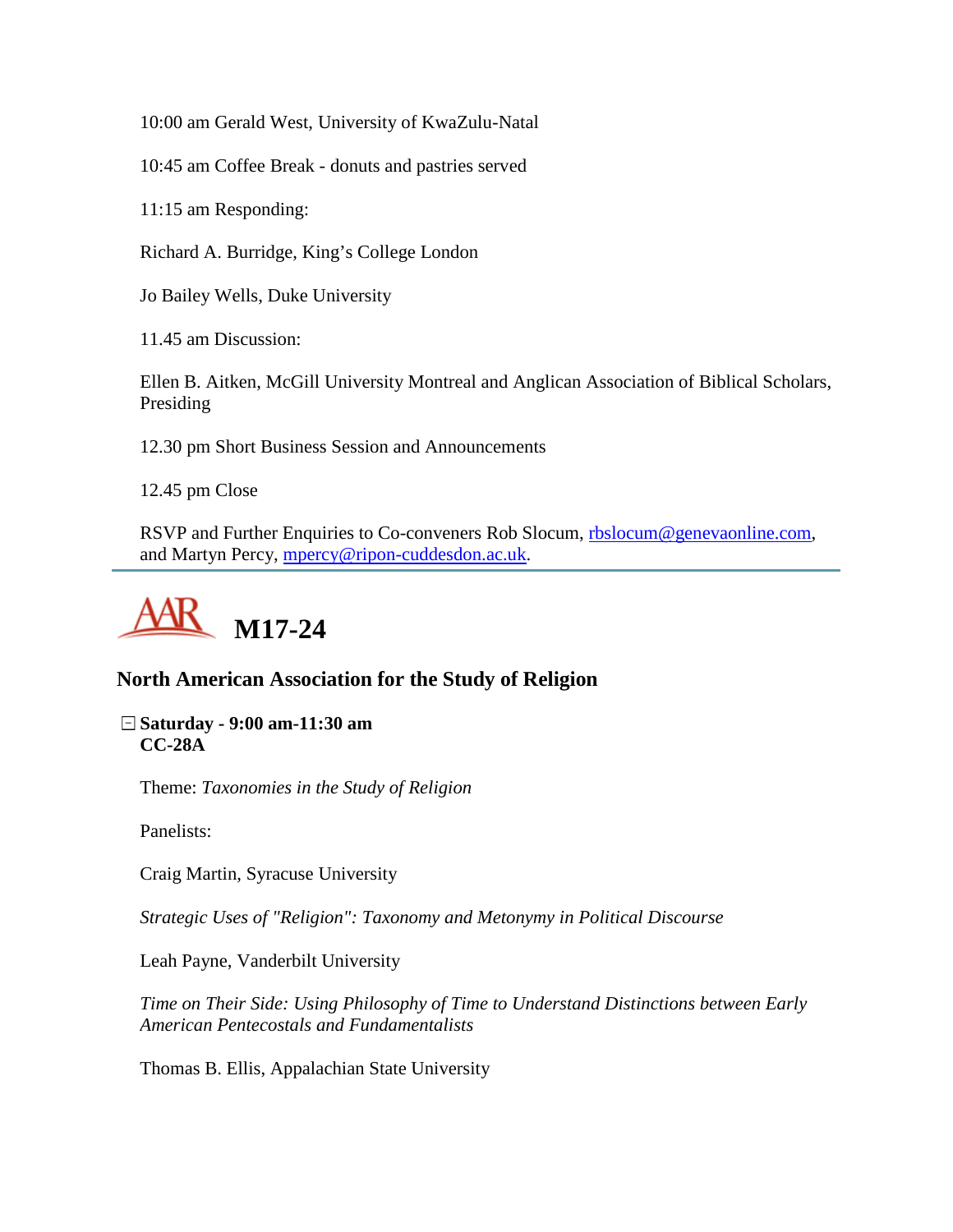*Spirituality Redescribed, Self-esteem Misrecognized*

Responding:

Aaaron Hughes, University of Calgary



**Adventist Society for Religious Studies, Section 4**

**Saturday - 9:00 am-12:45 pm CC-28C**



# **Theology for the Presbyterian Church (USA)**

**Saturday - 9:00 am-11:30 am CC-28D**

Presbyterian Church (USA) pastors and scholars are invited to this meeting dedicated to doing theology for the church. This year's gathering will focus on emerging Korean American Presbyterian theology and in its engagement with what it means to confess Christ in the changing context of Korean American life. A panel made up of a pastor (Kevin Park), professor (Young Lee Hertig), and a governing body leader (Heahwan Rim) will offer presentations, which will be engaged in group discussion. Further information: Anita Brown, Office of Theology and Worship, (888) 728-7228 x5033, [abrown@ctr.pcusa.org.](mailto:abrown@ctr.pcusa.org)



# **Society for the Study of Christian Spirituality**

**Saturday - 9:00 am-11:30 am CC-30C**

9:00 am 2007 Presidential Address

Stephanie Paulsell, Harvard University

*Lost in the Mystery of God: Childhood and the History of Christian Spirituality*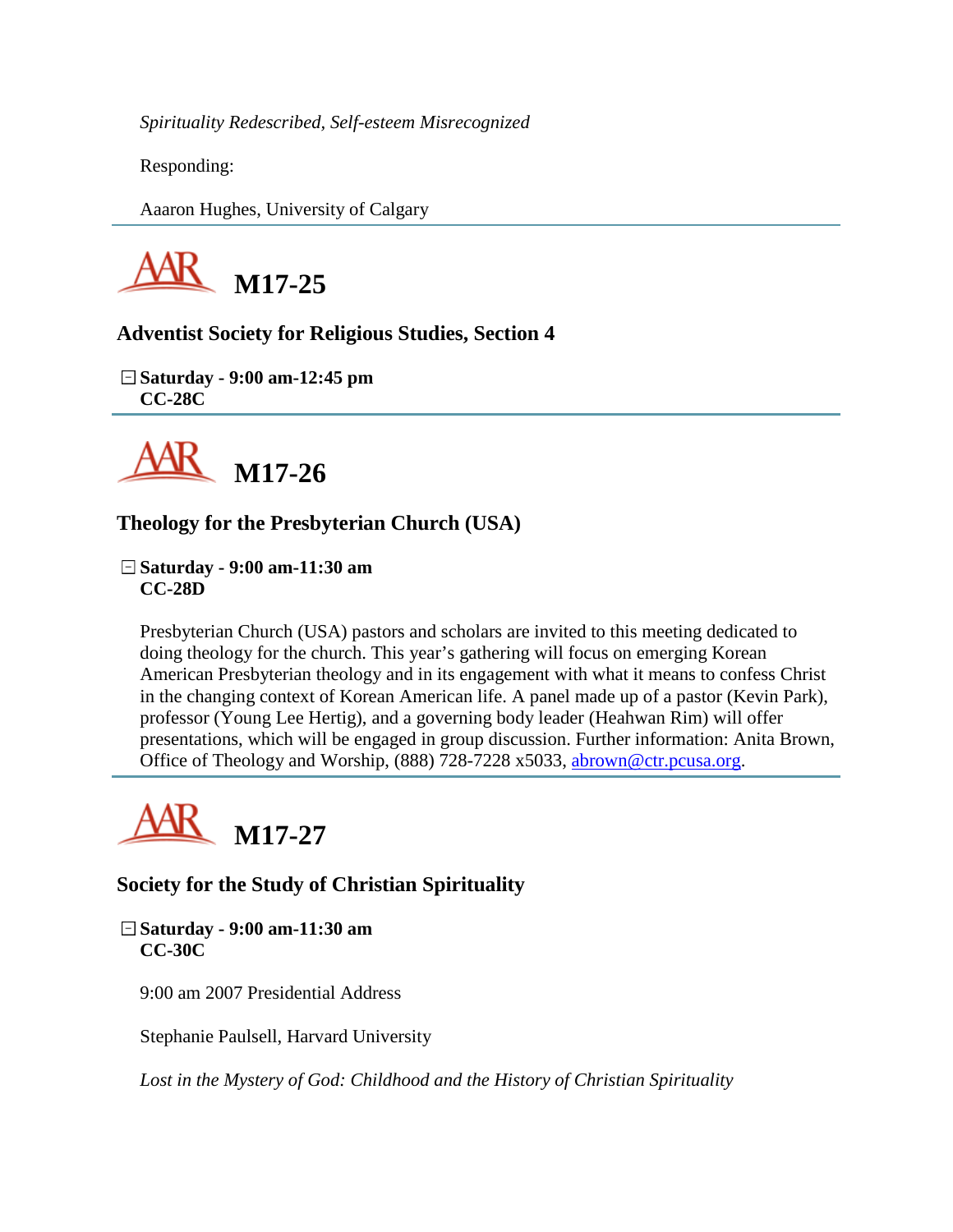10:30 am Business Meeting

Mary Frohlich, Catholic Theological Union, President-elect, Presiding

All are welcome. For more information, please contact Anita Houck at [ahouck@saintmarys.edu.](mailto:ahouck@saintmarys.edu)



### **Emergent Church Forum**

**Saturday - 9:00 am-11:30 am CC-29C**

Keith Matthews, Azusa Pacific University, Presiding

Theme: *Emergent Church*

Panelists:

Tony Jones, National Coordinator of Emergent Village

Scot McKnight, North Park University

Diana Butler Bass, Author of *Christianity for the Rest of Us*

Co-sponsored by Paraclete Press and Azusa Pacific University

For additional information, contact Don Thorsen, Azusa Pacific University: [dthorsen@apu.edu.](mailto:dthorsen@apu.edu)



### **Person, Culture, and Religion Group**

**Saturday - 9:00 am-11:30 am CC-29B**

9:00 am Works in progress – New scholars and graduate students welcome!

10:30 am Extended Business Meeting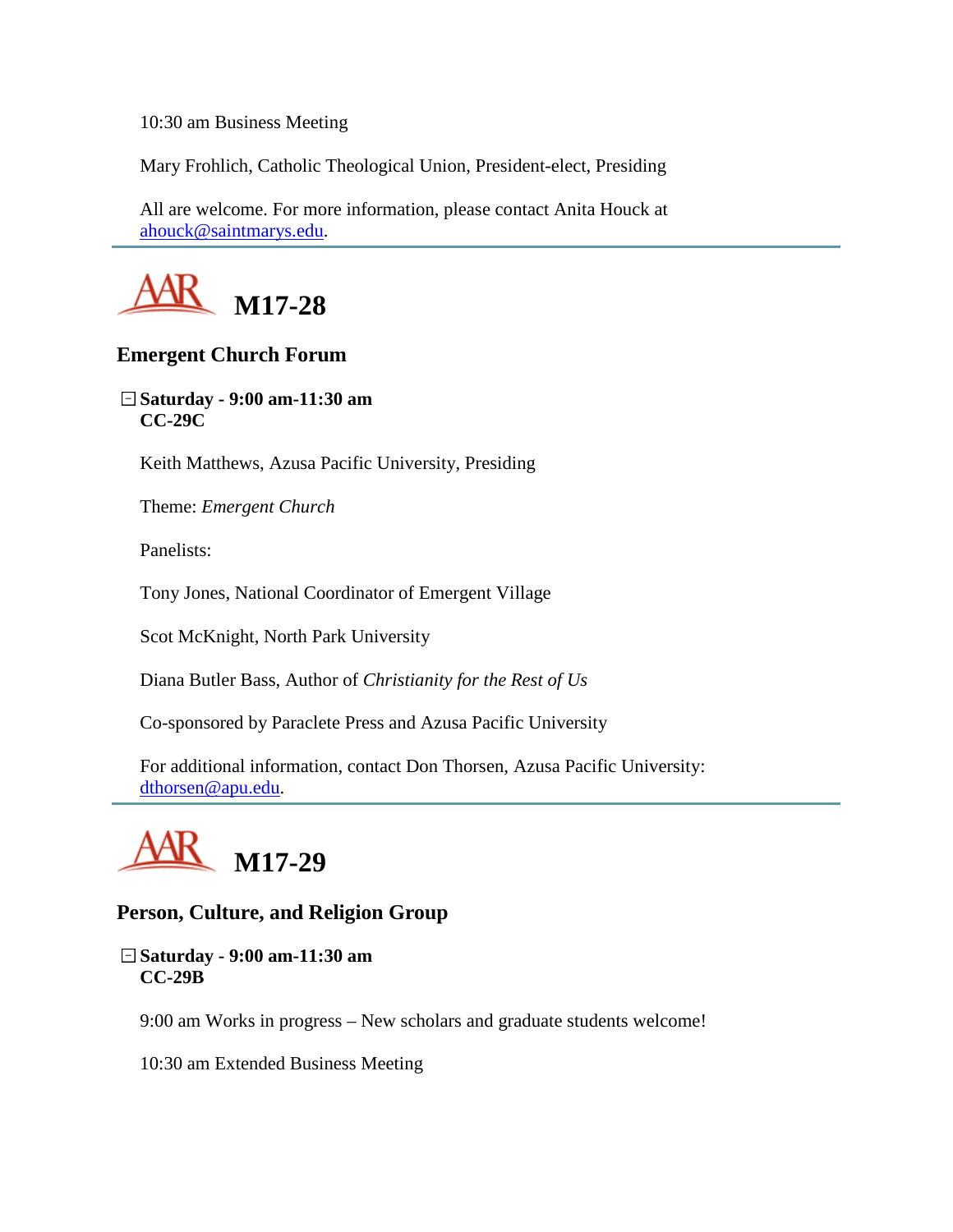Theme: *The Return of the Repressed?: The Place of Psychology in the AAR*

-What's in a name? – PCR or Psychology and/of Religion or...?

-Planning future meetings and co-sponsorships



### **North American Paul Tillich Society and Polanyi Society**

**Saturday - 9:00 am-11:30 am GH-Oxford**

Walter Gulick, Montana State University, Billings, Presiding

Durwood Foster, Pacific School of Religion, and Richard Gelwick, Bangor Theological Seminary

*How Tillich's Recently Retrieved Paper, "Participation and Knowledge: Problems of an Ontology of Cognition," Engages Polanyi's Thought*

Responding:

Donald Musser, Stetson University

Robert Russell, Center for Theology and the Natural Sciences

11:15 am Business Meeting:

Walter Mead, Illinois State University, Presiding



### **Lutheran Women in Theological Studies (LWTRS)**

**Saturday - 9:00 am-11:30 am GH-Cunningham B**

Lutheran women in theological and religious studies as well as some local Lutheran clergywomen gather annually for scholarship, worship, and friendship. Lutheran women scholars - including graduate students - and other women who teach or study at Lutheran colleges and seminaries are welcome to attend all or part of the meeting. Questions?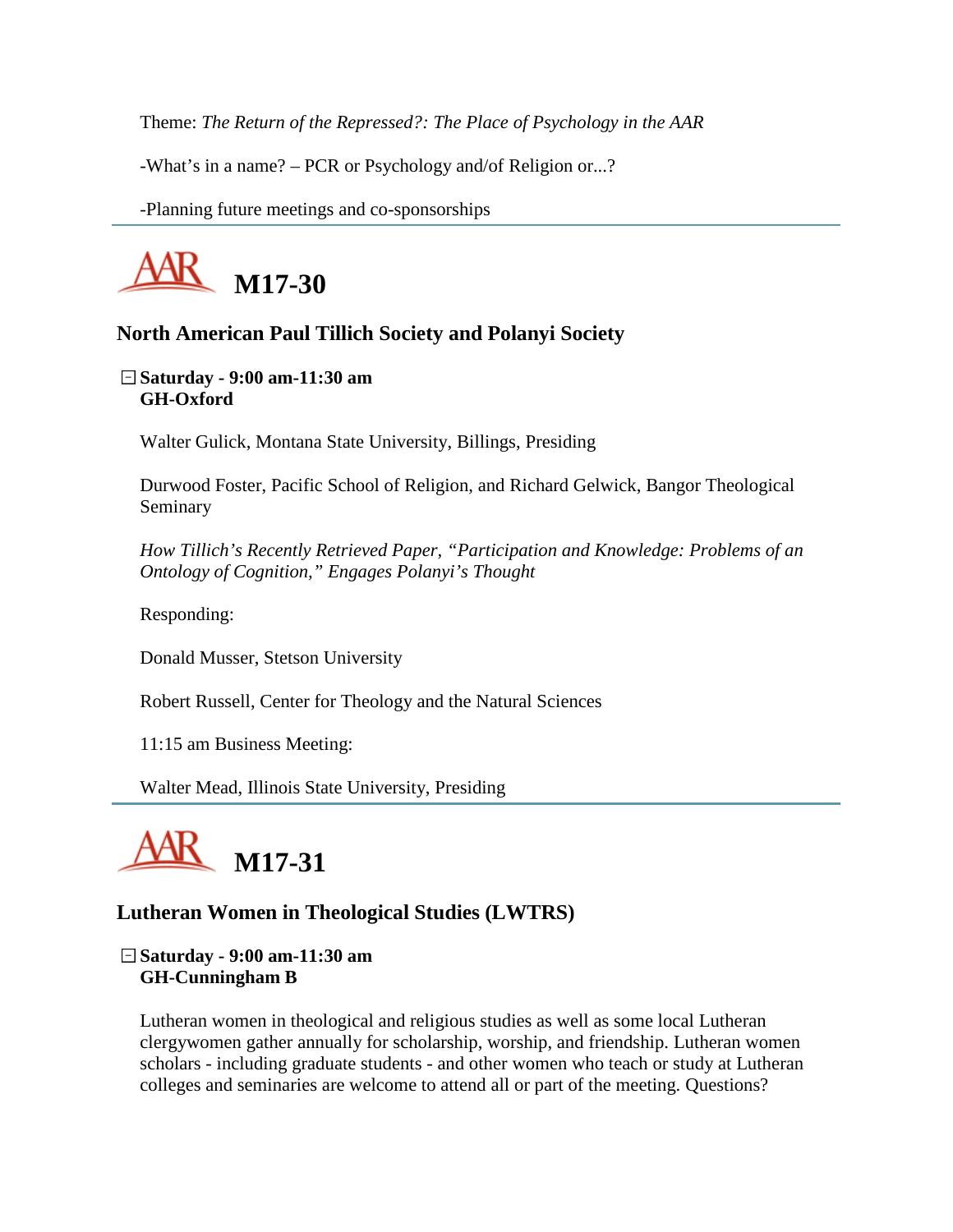

# **Colloquium on Violence and Religion**

#### **Saturday - 9:00 am-11:30 am GH-Connaught**

Martha Reineke, University of Northern Iowa, Presiding

9:00 Nikolaus Wandinger, Institut für Systematische Theologie

*"Sacrifice" in "Harry Potter" from a Girardian perspective*

Responding:

Matthew G. Condon, Indiana University Purdue University, Indianapolis

Paul Nuechterlein, Prince of Peace Lutheran Church, Portage, MI

10:10 Break

10:20 Book Review: *Stricken By God: Non-Violent Identification and the Victory of Christ*, Brad Jersak and Michael Hardin, Eds.

Panelists:

John Phelan, North Park Seminary

Tony Bartlett, Bexsley Hall Episcopal Divinity School

S. Mark Heim, Andover Newton Theological Seminary

Marit Trelstad, Pacific Lutheran University

Questions: contact [martha.reineke@uni.edu.](mailto:martha.reineke@uni.edu)



### **New Religious Movements Group Meeting with Branch Davidians**

**Saturday - 9:00 am-11:30 am**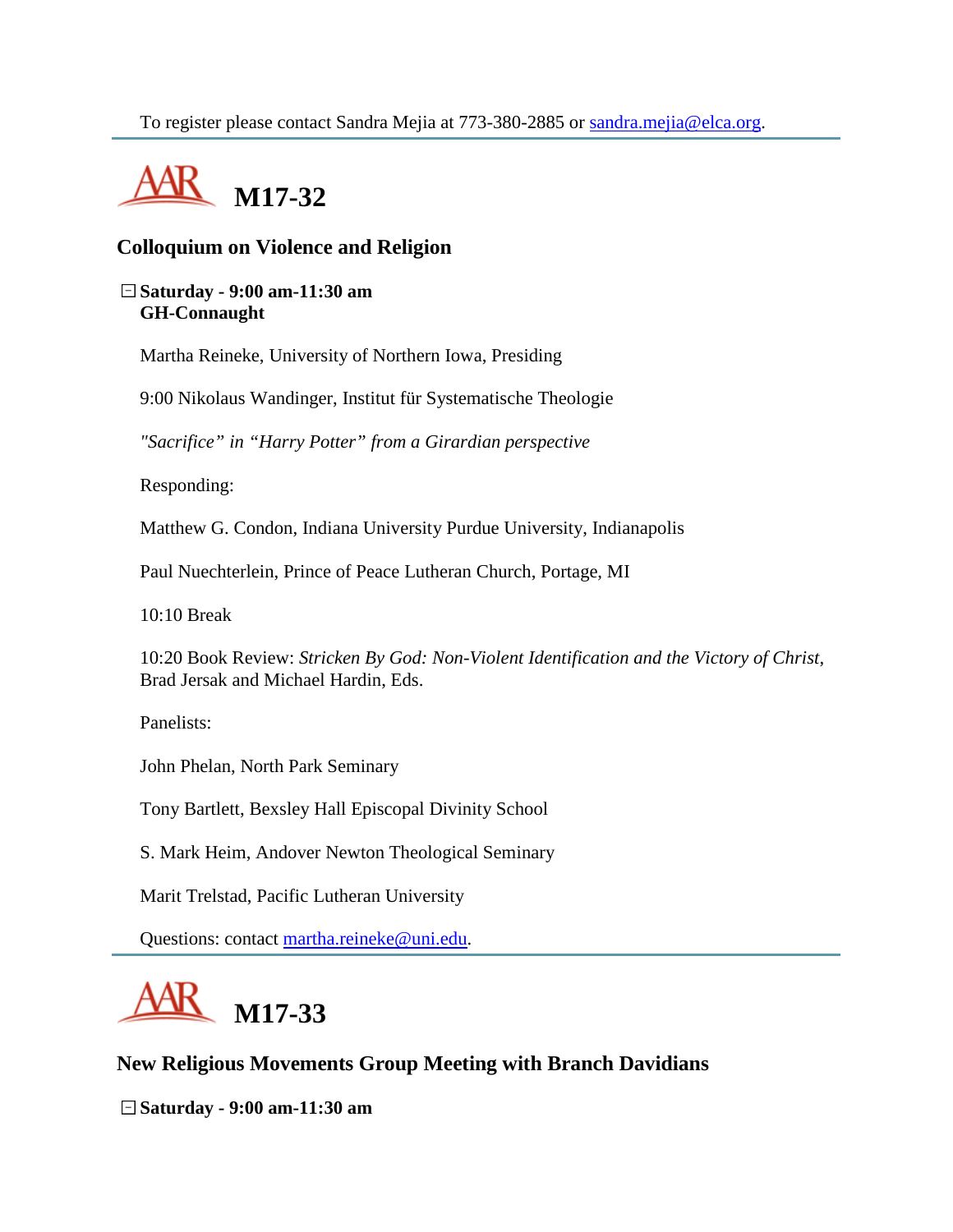

### **Karl Barth Society of North America**

#### **Saturday - 9:00 am-11:30 am CC-28B**

George Hunsinger, Princeton Theological Seminary, Presiding

Theme: *Discusson of Alyssa Lyra Pitstick,* Light in Darkness: Hans Urs von Balthasar and the Catholic Doctrine of Christ's Descent into Hell *(Wm. B. Eerdmans, 2007)*

Panelists:

Paul J. Griffiths, University of Illinois at Chicago

David Lauber, Wheaton College

John Webster, Aberdeen University

Responding:

Alyssa Lyra Pitstick



*Journal of Feminist Studies in Religion* **Board Meeting**

**Saturday - 9:00 am-11:30 am GH-Cunningham C**



### **Graduate Theological Union Alumni Luncheon**

**Saturday - 11:00 am-12:45 pm MM-Marriott Hall Salon 6**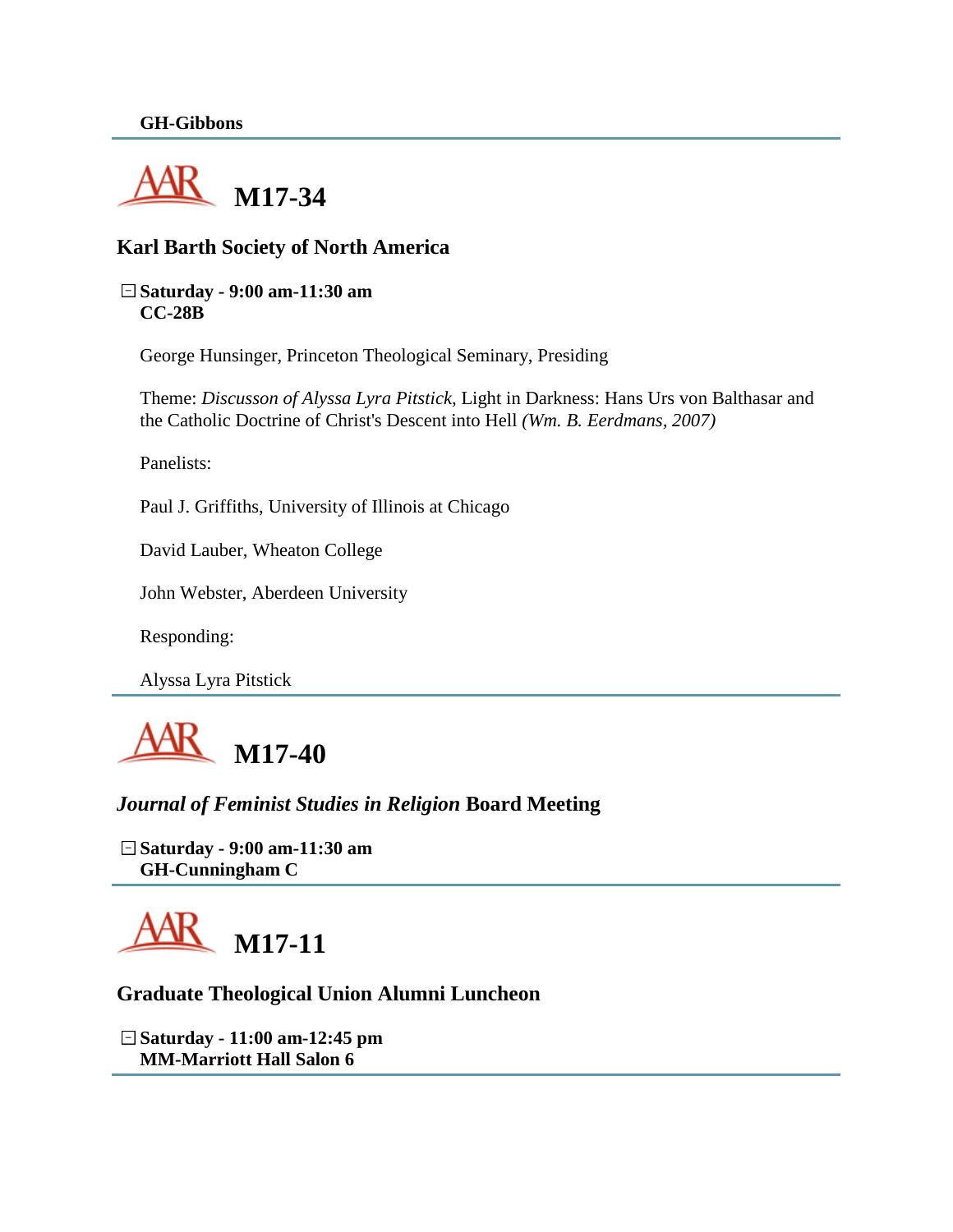

## **Christian Scholarship Foundation**

**Saturday - 11:30 am-1:00 pm GH-Mohsen A**



**Society for the Arts in Religious and Theological Studies Board Meeting**

**Saturday - 11:45 am-3:30 pm CC-30D**



**North American Association for the Study of Religion Business Meeting**

**Saturday - 11:45 am-12:45 pm CC-28A**



**Christian Theological Research Fellowship**

**Saturday - 1:00 pm-3:30 pm CC-29B**



## **Syntactically-Tagged Databases for the Hebrew Bible and Greek New Testament**

**Saturday - 1:00 pm-3:30 pm MM-New York**

This session will overview the latest quantum leap for computerized research and teaching in biblical texts: databases tagged for syntactical structures and functions. The session is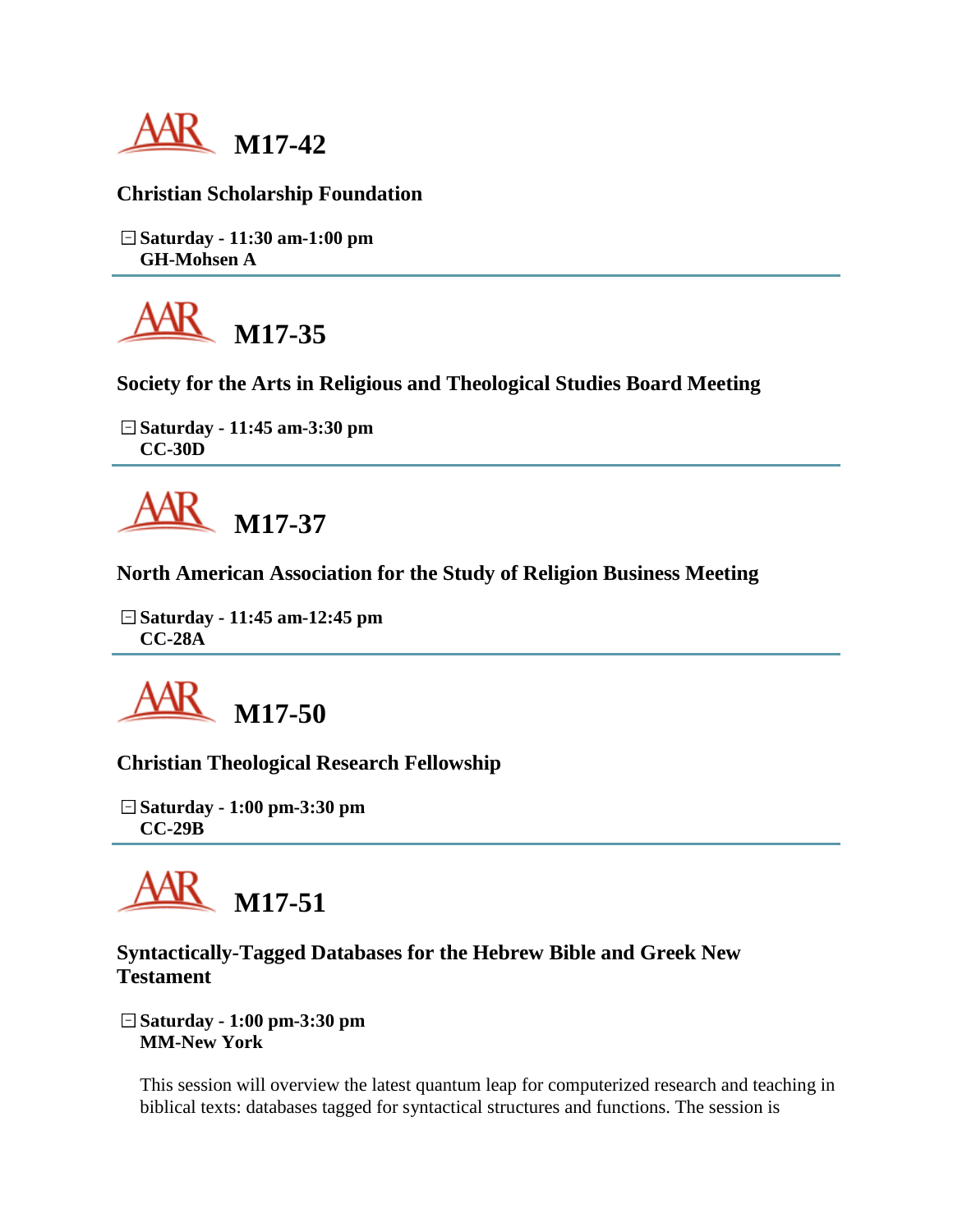appropriate for anyone interested in computer applications for exegesis and teaching of the Hebrew Bible and Greek New Testament. For more information, contact Michael Heiser at [mheiser@logos.com.](mailto:mheiser@logos.com)



## **Dharma Association of North America (DANAM)**

**Saturday - 1:00 pm-3:30 pm GH-Manchester D**

Theme: *Theorizing Rasa: Culture and Gender* (RT3)

Conveners: Rita D. Sherma, University of Arizona, and Adarsh Deepak, DANAM

Rita D. Sherma, Binghamton University, Presiding

Susan Schwartz, Muhlenberg College

*Rasa/Rakta: Transformations in Red* 

Alfred Collins, Anchorage, Alaska

*The Savor of What Is: Rasa as Culture Theory*

Neela Bhattacharya-Saxena, Nassau Community College

*Dance of the Dual Self in Artistic Creations: A Shakta Reading of Rasa Theory*

Madhu Khanna, Indira Gandhi National Centre for the Arts

*Rasa and Bhava in the Nityapuja of Goddess Tripurasundari* 

George Pati, Valparaiso University

*Mohiniattam: The Rasa and Bhava of Devotionalism*

Purushottama Bilimoria, Deakin University, Australia

*Grief and Mourning: Theorizing on the Troubled Bhava-s Cross-Culturally*

For updates, see: [www.danam-web.org/events.htm.](http://www.danam-web.org/events.htm)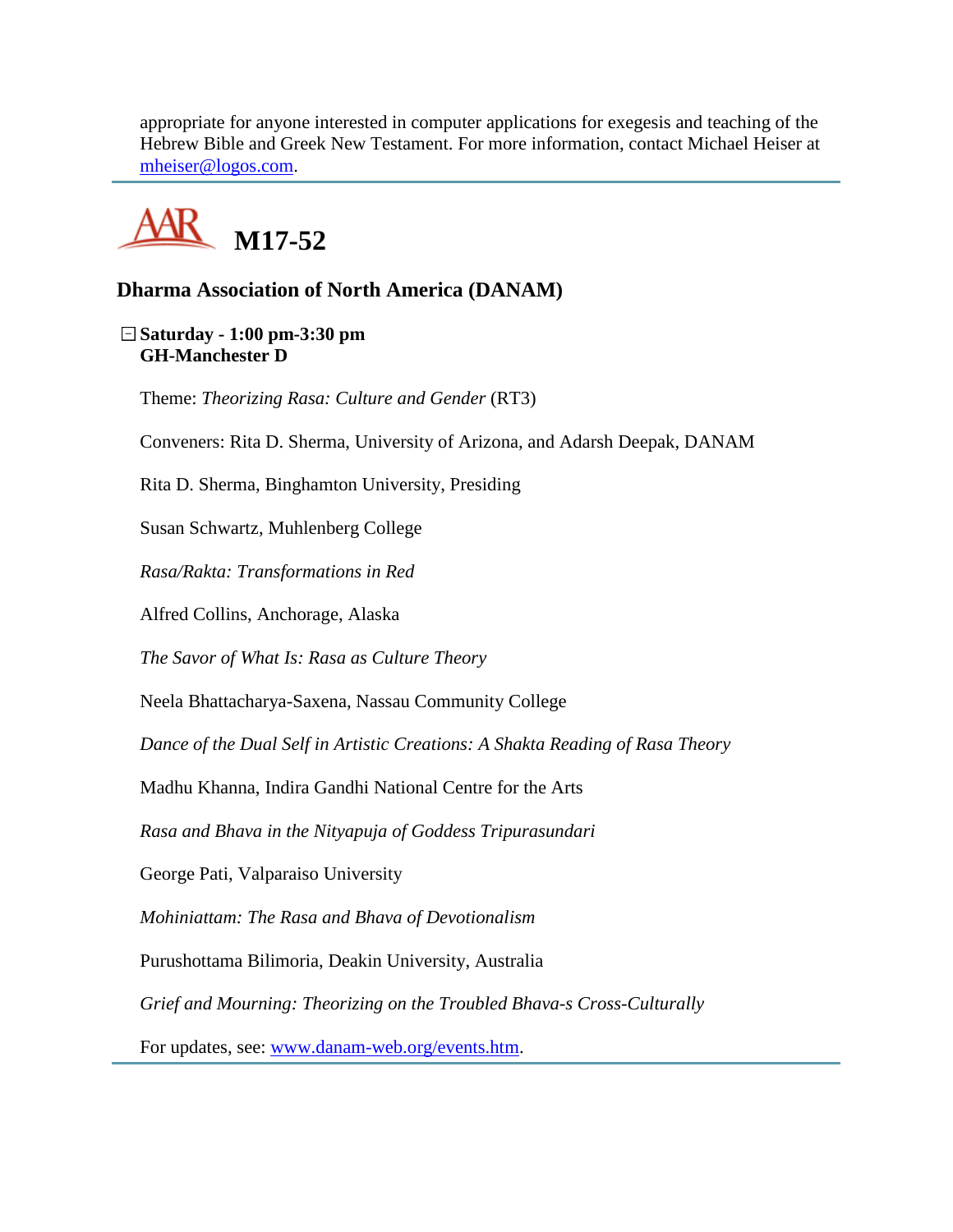

## **Mission and Biblical Interpretation: Toward a Missional Hermeneutic**

**Saturday - 1:00 pm-3:30 pm CC-28C**

What would it mean to read the Bible with an explicit methodological starting point in an ecclesial location understood as fundamentally missional? Join us for our sixth annual session focused on such questions, as Princeton Theological Seminary professors Darrell Guder and J. Ross Wagner present their work on missional hermeneutics in the seminary classroom. We anticipate a thought-provoking and productive discussion. For information, visit www.gocn.org or contact Michael Barram, Saint Mary's College of California, [mbarram@stmarys-ca.edu.](mailto:mbarram@stmarys-ca.edu)



# **Springer Religious Studies Advisory Board Meeting**

**Saturday - 1:00 pm-6:30 pm GH-Connaught**



**Academic Advisory Board of** *Reviews in Religion and Theology* **and Editorial Board of** *Conversations in Religion and Theology*

**Saturday - 1:00 pm-3:30 pm GH-Maggie**



**American Theological Library Association Member Reception**

**Saturday - 4:00 pm-6:30 pm MM-Marina D**

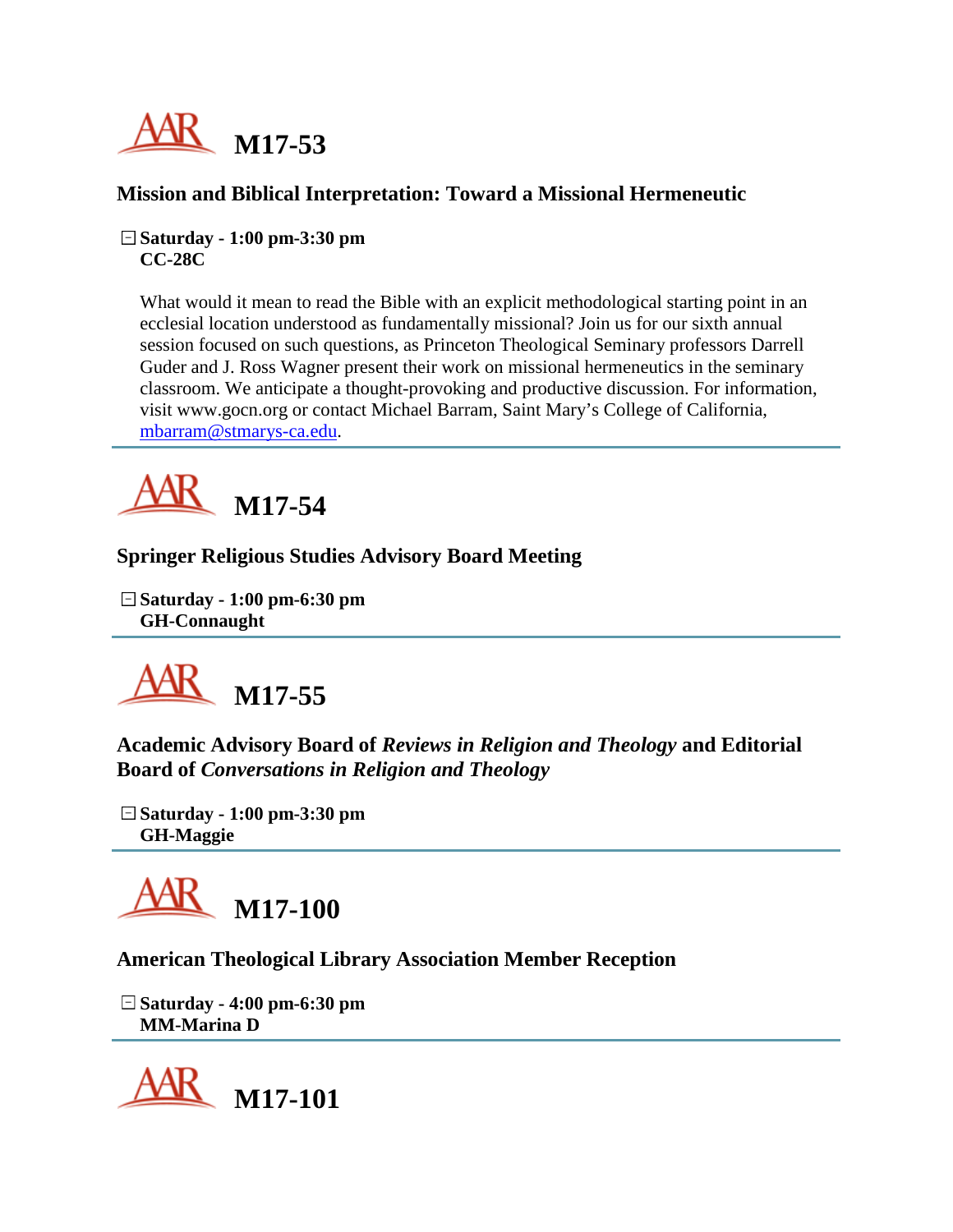# **Society for the Arts in Religious and Theological Studies**

### **Saturday - 4:00 pm-6:30 pm CC-30D**

Frank Burch Brown, Christian Theological Seminary (visiting fellow at the University of Chicago), Presiding

SARTS hosts a conversation with author Robin Margaret Jensen, Luce Chancellor<sup>1</sup>s Professor of the History of Christian Worship and Art in the Divinity School at Vanderbilt University. Her most recent books include: *The Substance of Things Seen: Art, Faith, and the Christian Community* (Eerdmans, 2004) and *Face to Face: Portraits of the Divine in Early Christianity* (Augsburg Fortress, 2005).

Panelists:

Lewis Ayres, Emory University

James Francis, University of Kentucky

Georgia Frank, Colgate University

For more information about becoming a member of SARTS, visit us online at [www.SARTS.org,](http://www.sarts.org/) or contact Kimberly Vrudny at 1-651-962-5337 or [kjvrudny@stthomas.edu.](mailto:kjvrudny@stthomas.edu)



### **College Theology Society Board Meeting**

**Saturday - 4:00 pm-8:30 pm MM-Atlanta**



**The Fund For Theological Education Reception Honoring 2007-2008 Doctoral Fellows**

**Saturday - 4:00 pm-6:30 pm GH-Douglas D**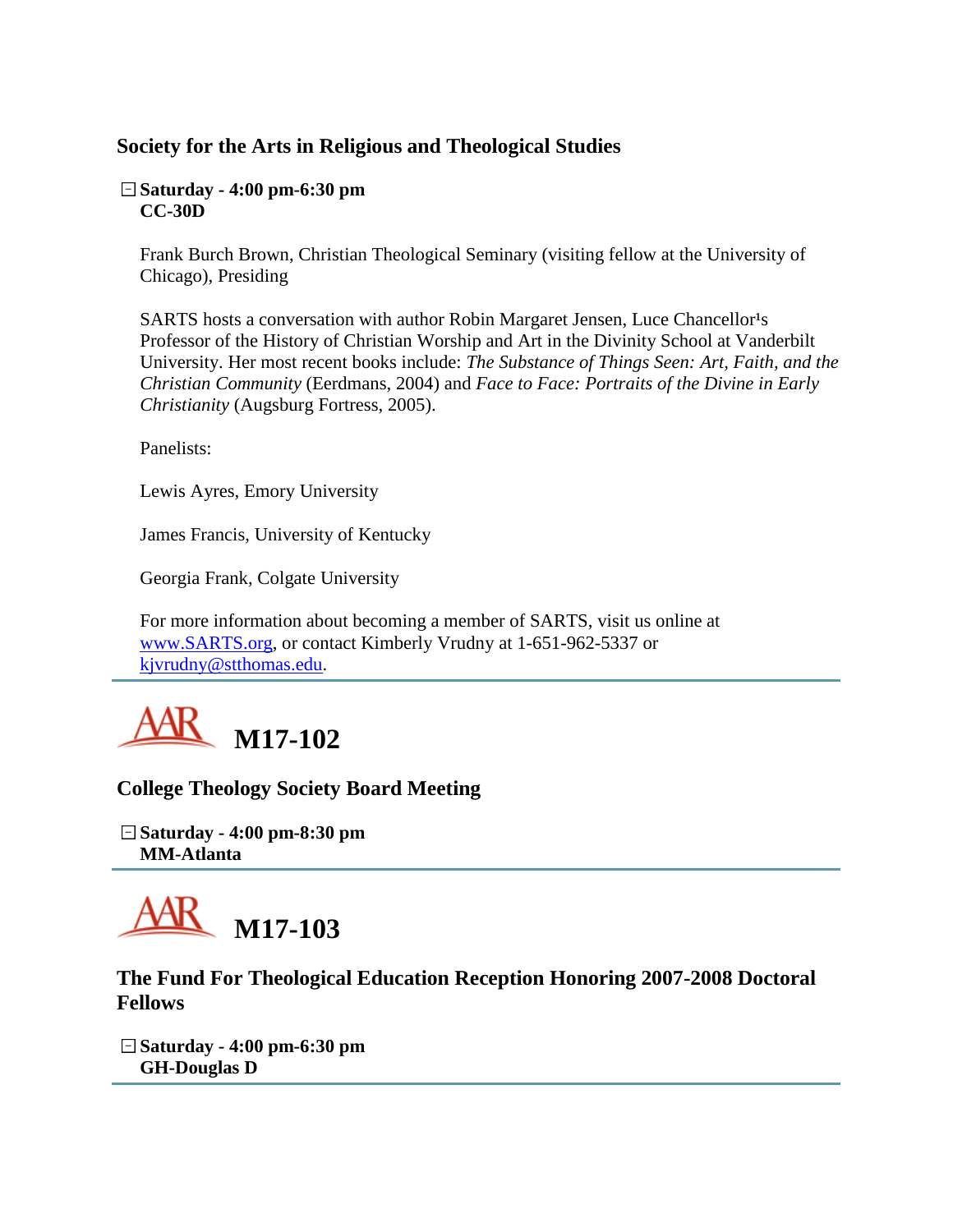

### **African Association for the Study of Religions**

### **Saturday - 4:00 pm-6:30 pm GH-Del Mar B**

Kathleen O'Brien Wicker, Presiding

4:00 pm *Celebration of AASR's Fifteenth Anniversary*

Panelists:

Jacob Olupona

Rosalind Hackett

Teresia Hinga

Bella Mukonyora

4:30 pm Business Meeting

Elom Dovlo, AASR President, Welcome

Afe Adogame, AASR Secretary's Report

Kathleen Wicker, AASR-NA Report

5:10 pm *Report on the Botswana Conference*

Teresia Hinga, AASR-NA Representative to the Botswana Conference

5:40 pm Bella Mukonyora

*Understanding Death and Healing: Masowe Apostolic Story of Liberation*

Discussion following

7:00 pm AASR-African Religions dinner off-site

For additional information regarding this session, contact Kathleen Wicker at 1-909-399 9971 or [kwicker@scrippscollege.edu.](mailto:kwicker@scrippscollege.edu)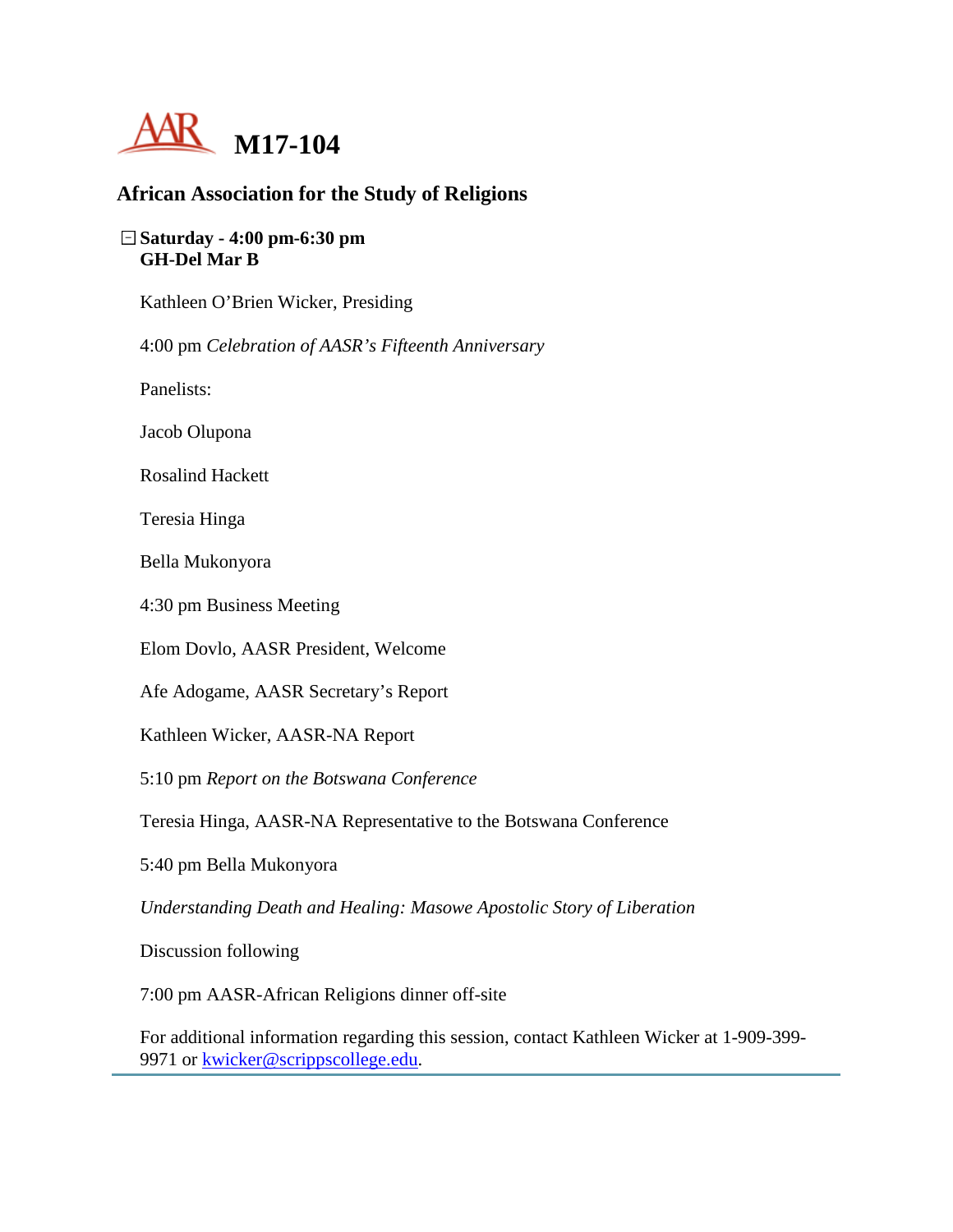

### **Association of Practical Theology**

**Saturday - 4:00 pm-6:30 pm CC-31A**

Susan Dunlap, Duke University, Presiding

Theme: *Pedagogies in Practical Theology: Interreligious Perspectives on Teaching Spiritual Practices*

Panelists:

John Makransky, Boston College

Abdullah T. Antepli, Hartford Seminary

Kathleen Dolphin, St. Mary's College

6:15 pm Business Meeting

Kathleen A. Cahalan, Saint John's University, Presiding

For additional information, contact Kathleen Cahalan, [kcahalan@csbsju.edu](mailto:kcahalan@csbsju.edu) or Claire Wolfteich, [cwolftei@bu.edu.](mailto:cwolftei@bu.edu)



### **Intra-Christian Conversions Study Group**

### **Saturday - 4:00 pm-6:30 pm GH-Betsy A**

The Intra-Christian Conversions Study Group invites those interested in the issues of intra-Christian conversions (Protestant to Catholic and Orthodox and vise versa) to attend the group's inaugural meeting. High-profile recent converts, including Francis Beckwith (former President of ETS, Baylor University), will discuss the issues involved in their decision to leave one Christian tradition for another. For additional information, contact Alexander Hwang at [hwangalex@yahoo.com](mailto:hwangalex@yahoo.com) or Marc Pugliese at [marcpug@gmail.com.](mailto:marcpug@gmail.com)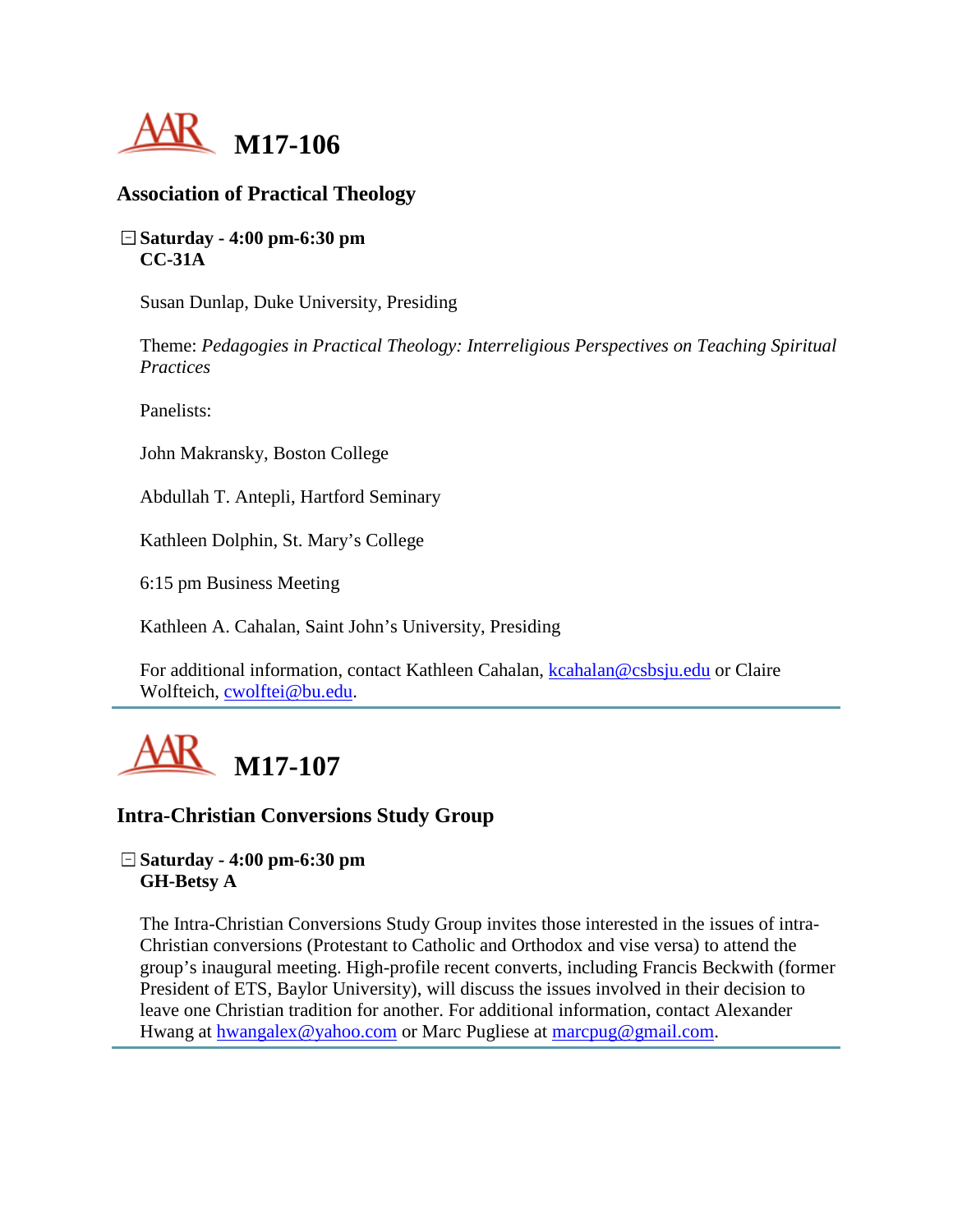

### **Society for Buddhist-Christian Studies**

### **Saturday - 4:00 pm-6:30 pm CC-31B**

Christopher Ives, Stonehill College, Presiding

Theme: *The Thought and Legacy of Masao Abe*

Panelists:

Donald W. Mitchell, Purdue University

Michiko Yusa, Western Washington University

James Fredericks, Loyola Marymount University

John B. Cobb, Jr., Claremont School of Theology

Stephen Rowe, Grand Valley State University

William R. LaFleur, University of Pennsylvania

Steven Heine, Florida International University

Discussion



**How Can/Does Christian Theological Education Rise to the Challenge of Religious Pluralism?**

**Saturday - 4:00 pm-6:30 pm GH-Edward D**



**Center for Advanced Holocaust Studies**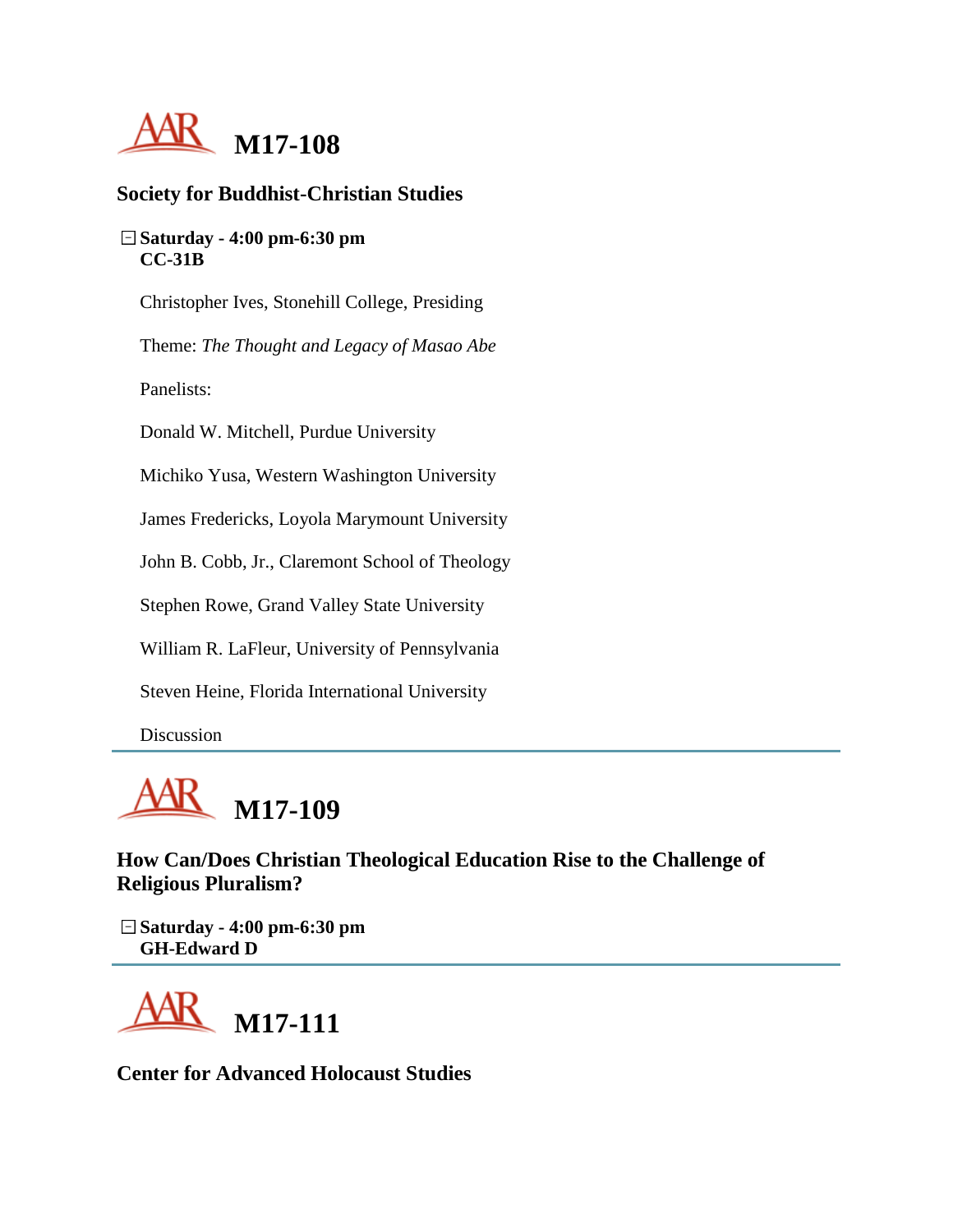### **Saturday - 4:00 pm-6:30 pm GH-Cunningham B**

Theme: *Teaching the Holocaust in a Seminary or Religious Studies Course*

Holocaust studies is an interdisciplinary field that offers rich resources for seminary education and religious studies. Join us for a roundtable consultation on incorporating this history in courses on ethics, systematic theology, church history, biblical studies, and interfaith issues. For additional information regarding this session, contact Victoria Barnett at 1-202-488-0469 or [vbarnett@ushmm.org.](mailto:vbarnett@ushmm.org)



## **Dharma Association of North America (DANAM)**

**Saturday - 5:30 pm-7:00 pm GH-Manchester D**

Theme: *DANAM Awards Ceremony* (DAC)

Adarsh Deepak, DANAM, Presiding

DANAM Takshashila Sustained Lifetime Achievement Award

Book Awards (2)

For updates, see: [www.danam-web.org/events.htm.](http://www.danam-web.org/events.htm)



### **Night at the Museum - Night under the Stars Reception and Museum Tour**

**Saturday - 6:30 pm-10:30 pm Offsite**

Featuring the Dead Sea Scrolls Exhibition and four pages from the Prophets volume of *The Saint John's Bible*. Dr. Peter Flint and Dr. James Charlesworth lead guided tours.

Sponsored by: Abingdon Press, Collegeville Institute for Ecumenical & Cultural Research, Liturgical Press, Saint John's School of Theology Seminary, and Upper Room and Discipleship Resource Book Publishing.

Location: Rooftop of San Diego Natural History Museum. Free bus transportation available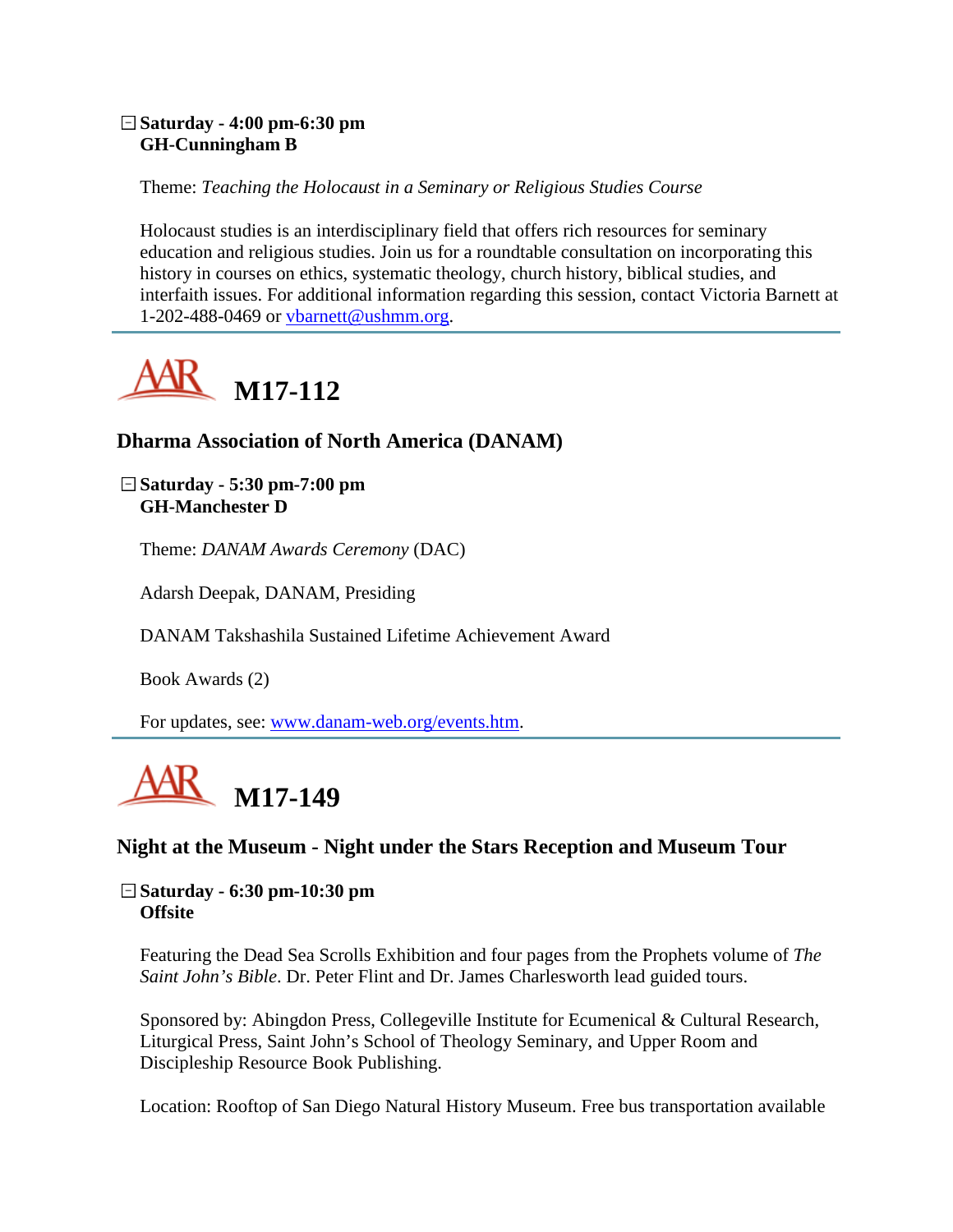

# **Institute for Ancient Near Eastern and Afroasiatic Cultural Research**

#### **Saturday - 7:00 pm-8:30 pm GH-Madeleine A**

The theme of this year's symposium is *The End of Biblical Studies: A New Beginning for Afroasiatic Studies?* It will consider whether deprivileging biblical studies within the academy might promote a deeper appreciation for the broad spectrum of Afroasiatic languages and literatures. Selected IAACR fellows and guests will review Hector Avalos' *The End of Biblical Studies* (Amherst, NY: Prometheus Books, 2006).

7:00 pm Opening Remarks

Hugh R. Page, Jr., University of Notre Dame

7:15 pm Author's Presentation

Hector Avalos, Iowa State University

7:30 pm-8:15 pm Panel Review / Discussion

Participant names and institutions available at [www.iaacr.org.](http://www.iaacr.org/)

8:15 pm Meeting of IAACR Fellows



**Wesleyan Theological Society and Society for Pentecostal Studies Reception**

**Saturday - 7:00 pm-8:30 pm GH-Douglas A**



*Smyth and Helwys Commentary* **Editorial Board**

**Saturday - 7:00 pm-8:30 pm**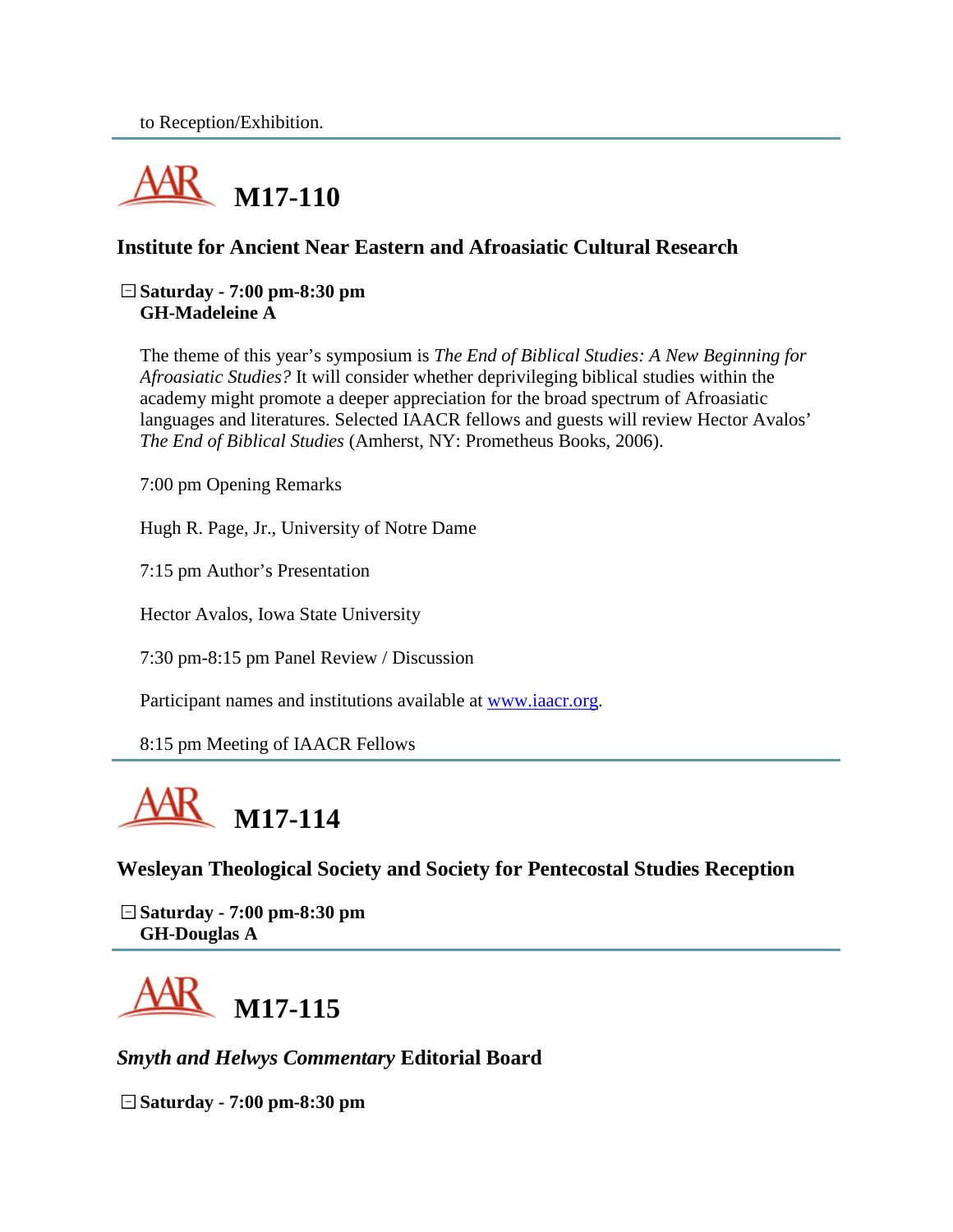

### **Evangelical Philosophical Society**

#### **Saturday - 7:00 pm-11:00 pm CC-31B**

Michael Licona, University of South Africa, Presiding

Theme: Resurrecting Jesus, *by Dale Allison*

Panelists:

Stephen T. Davis, Claremont-McKenna College

William Lane Craig, Talbot School of Theology

Gary Habermas, Liberty University

Responding:

Dale Allison, Pittsburgh Theological Seminary

Audience discussion to follow.

For further information regarding this session, contact Scott Smith, [scott.smith@truth.biola.edu.](mailto:scott.smith@truth.biola.edu)



### **A Forum on Sports and Religion: Perspectives on the Pigskin**

**Saturday - 7:00 pm-8:30 pm GH-Betsy C**

A panel featuring authors in the Mercer Series on Sports and Religion explores various ways that football and faith intersect. Topics include football as an expression of muscular Christianity; football as a quasi-religion; the devotion of fans; the Big Game as focus of pilgrimage; and football and ethics.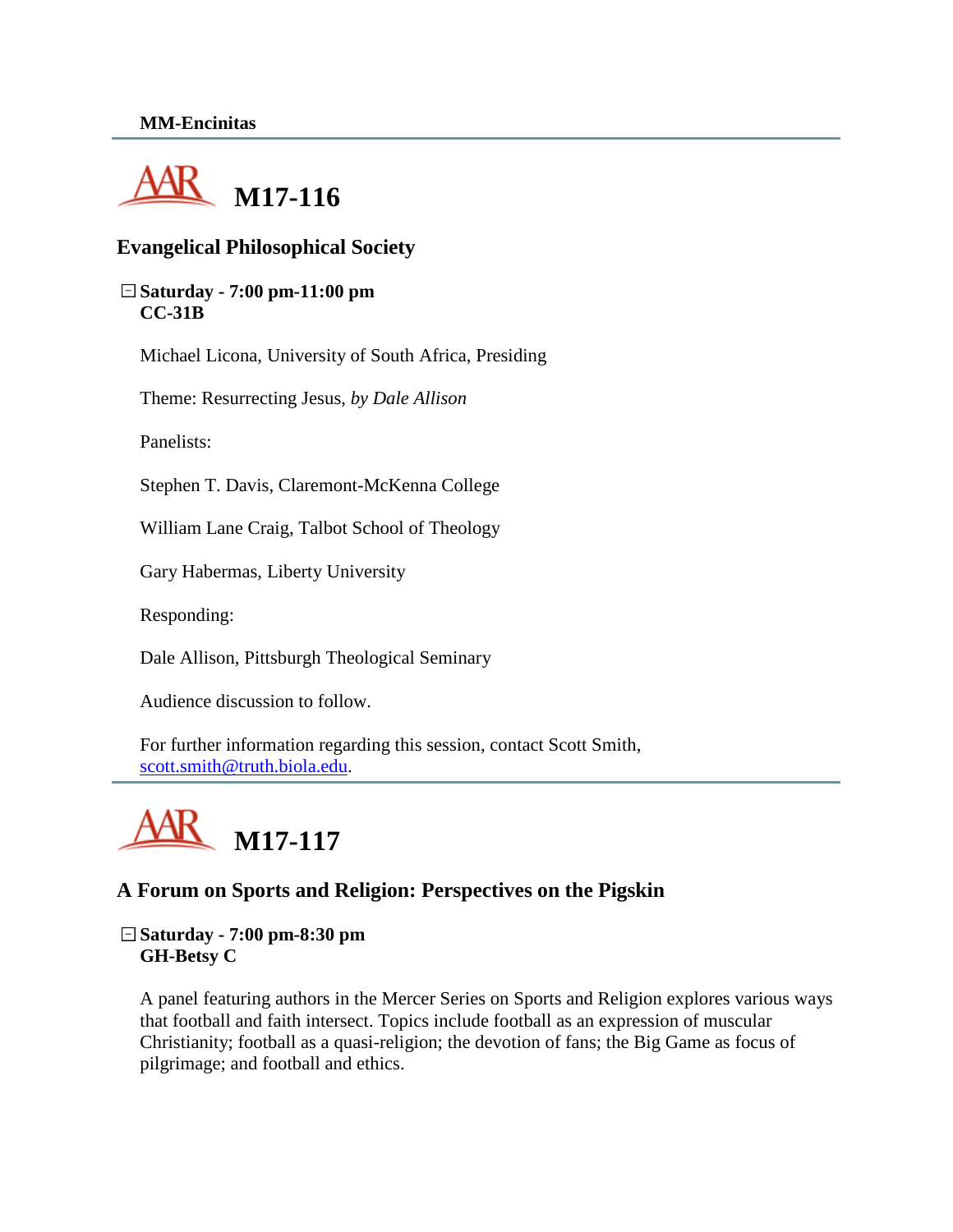Eric Bain-Selbo, Western Kentucky University, Presiding

Panelists:

Joseph Price, Whittier College

Craig Forney, Palomar College

Greg Sapp, Stetson University

Christopher Anderson, Drew University

Marc Jolley, Mercer University



## **Religion and Science Hospitality Event**

**Saturday - 7:00 pm-9:30 pm CC-30A**

Sponsored by three science/religion centers:

The Institute for Religion in an Age of Science (IRAS) has summer conferences at Star Island, NH; 2008 Topic: *Autonomous Individuality: Myth or Reality?* IRAS co-publishes *Zygon: Journal of Religion & Science.*

Zygon Center for Religion and Science (ZCRS), a partnership of Lutheran School of Theology at Chicago and CASIRAS, brings together scientists and theologians to research crucial issues of human concern. ZCRS supports masters and doctoral students through LSTC and shares quarters with Zygon.

The Center for Theology and the Natural Sciences (CTNS) supports research, provides graduate courses through the Barbour Chair at the Graduate Theological Union, Berkeley, CA, publishes *Theology and Science,* and runs the Science and Transcendence Advanced Research Series (STARS).



### **Presbyterian Scholars Reception**

**Saturday - 7:00 pm-8:30 pm**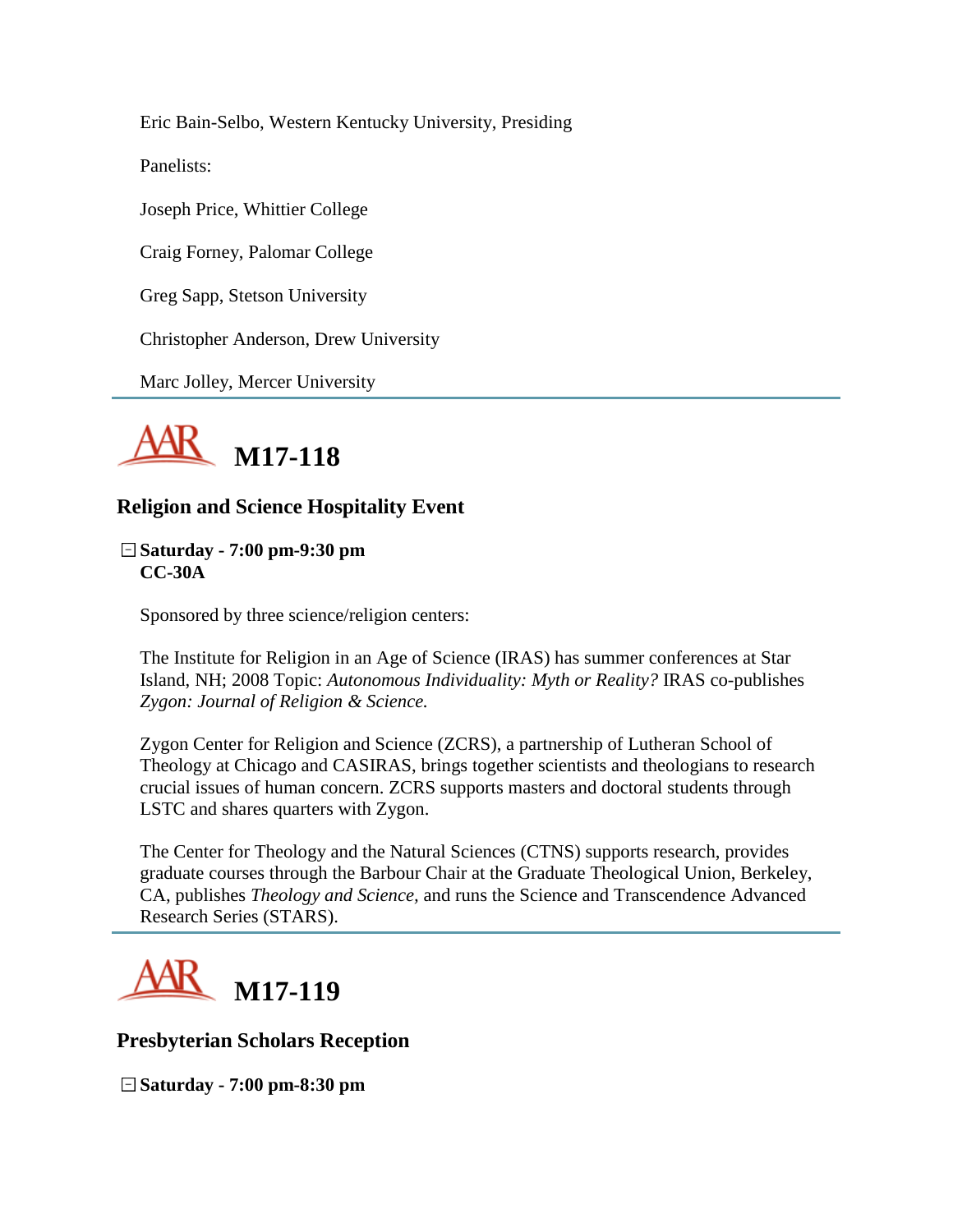### **MM-Marina E**

Members of the Presbyterian Church (USA) and faculty at Presbyterian institutions are invited to this reception to meet and connect with each other. In addition to light refreshments, we hope to find ways to link more closely with one another and with the church—sponsored by the Office of Theology and the Office of Theological Education. For further information contact Anita Brown, Office of Theology Worship and Education, 1-888- 728-7228 x5033.



### **Association of Theological Schools Reception**

**Saturday - 7:00 pm-8:30 pm GH-Manchester I**



### **Brigham Young University and Friends Reception**

**Saturday - 7:00 pm-8:30 pm MM-Irvine**



**University of St. Michael's College Faculty of Theology and Toronto School of Theology Annual Reception for Friends and Graduates**

**Saturday - 7:00 pm-8:30 pm GH-Ford AB**



### **Wabash Center for Teaching and Learning Reception**

**Saturday - 7:00 pm-8:30 pm GH-Randle C-E**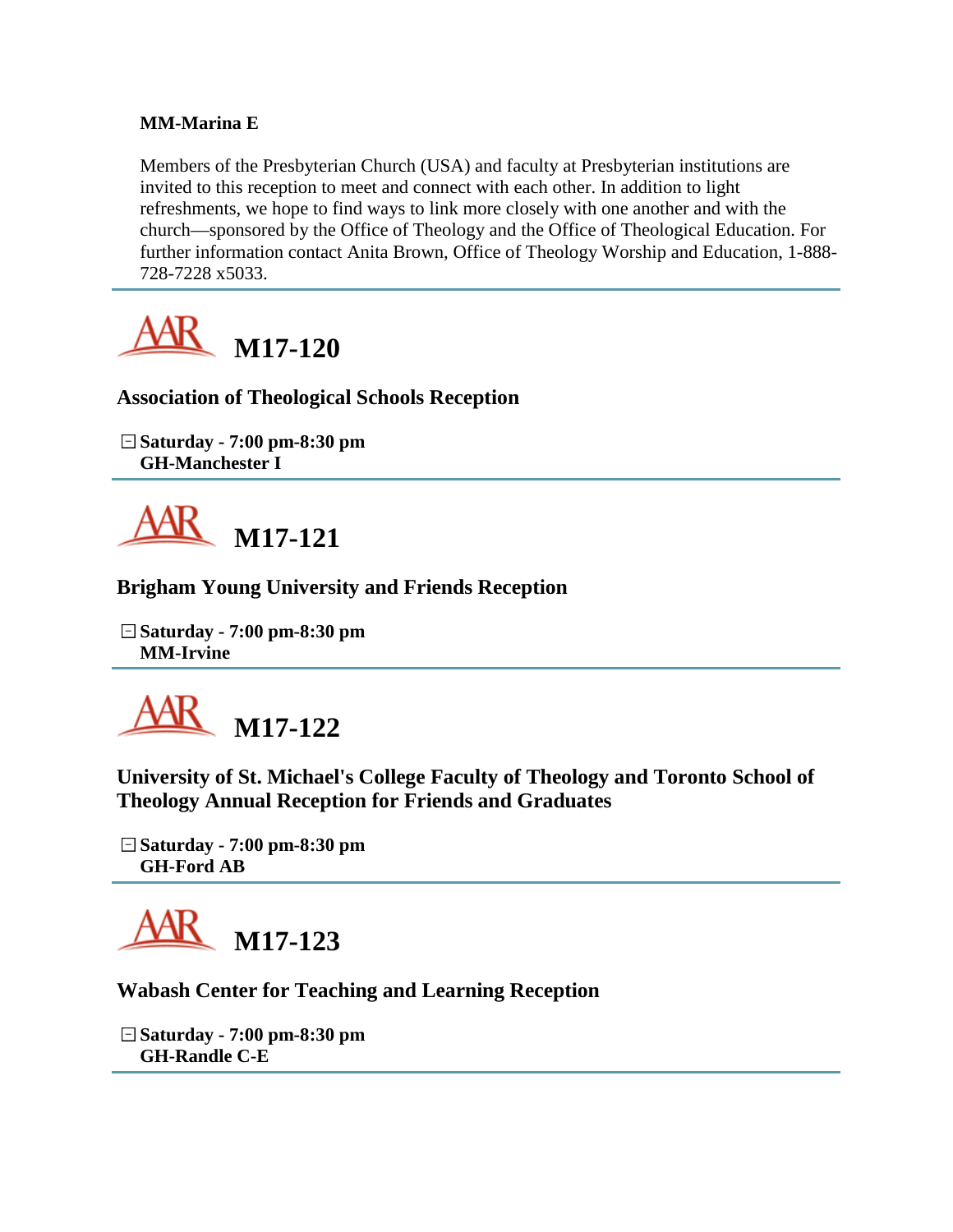

### **Georgetown University Theology Department Reception**

**Saturday - 7:00 pm-8:30 pm MM-Torrey 3**



### **Dharma Association of North America (DANAM)**

**Saturday - 7:00 pm-9:00 pm GH-Manchester E**

Theme: *DANAM Reception and Showing Nava-Rasa Through Dance*

Conveners: "Friends of DANAM", Aesthetes, and Rasika-s

DANAM Reception immediately follows the DANAM Awards Ceremony. Come join us for informal meetings and discussions with colleagues and friends over light refreshments and beverages (wine and cheese) and viewing video shows (10-min long) of the Nava Rasa-s (Nine Emotional Sentiments-s) through Dance in both Kathak and Bharatnatyam styles.

For updates, see: [www.danam-web.org/events.htm.](http://www.danam-web.org/events.htm)



### **King's College London Reception**

#### **Saturday - 7:00 pm-8:30 pm GH-Manchester B**

This reception is for alumni, students, prospective students, friends, and guests of King's College London to hear about recent developments in the Department of Theology  $\&$ Religious Studies, and innovations in theology in London. It is also to launch the publication of Imitating *Jesus: An Inclusive Approach to New Testament Ethics* (Eerdmans, 2007) by Richard A. Burridge, Dean of King's College London, and to give advance information about *Transformation Theology* (T&T Clark, 2008), a new project by Professor Oliver Davies and other King's College theologians.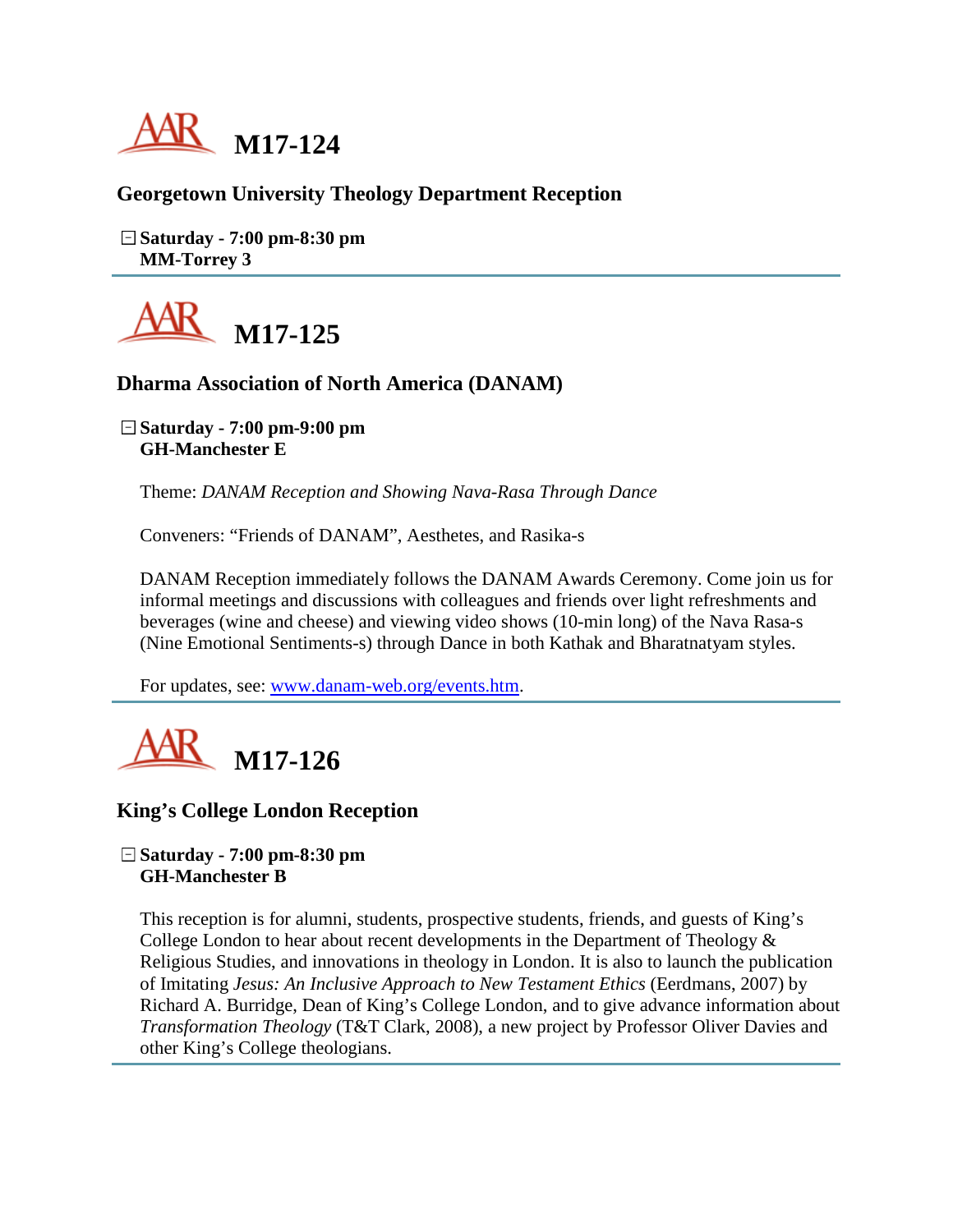

### **Buddhist Studies Reception Honoring Patricia Crosby**

#### **Saturday - 7:00 pm-8:30 pm MM-Marriott Hall Salon 6**

As executive editor for University of Hawai'i Press, Patricia Crosby has been instrumental in promoting the academic study of Buddhism. She has actively assisted the development of both individual projects and publication series that have made important contributions. Her energetic support and wise counsel are deeply appreciated by many scholars in the field, and we would like to invite you to join us in celebrating her work.

Sponsored by the *Pure Land Buddhist Studies Series* (Institute of Buddhist Studies, Berkeley), *Studies in East Asian Buddhism* and *Classics in Buddhist Studies* (Kuroda Institute),*Studies in the Buddhist Traditions* (University of Michigan), *Topics in Contemporary Buddhism* (University of Hawai'i), and the *Bukkyo Dendo Kyokai English Tripitaka Series*" (Numata Center for Buddhist Translation and Research, Berkeley).



### **Manchester University Reception**

**Saturday - 7:00 pm-8:30 pm GH-Maggie**



**Society for the Study of Chinese Religions**

**Saturday - 7:00 pm-8:30 pm GH-Randle A**



### *Faith and Order* **Fiftieth Anniversary Reception**

**Saturday - 7:00 pm-8:30 pm GH-Manchester F**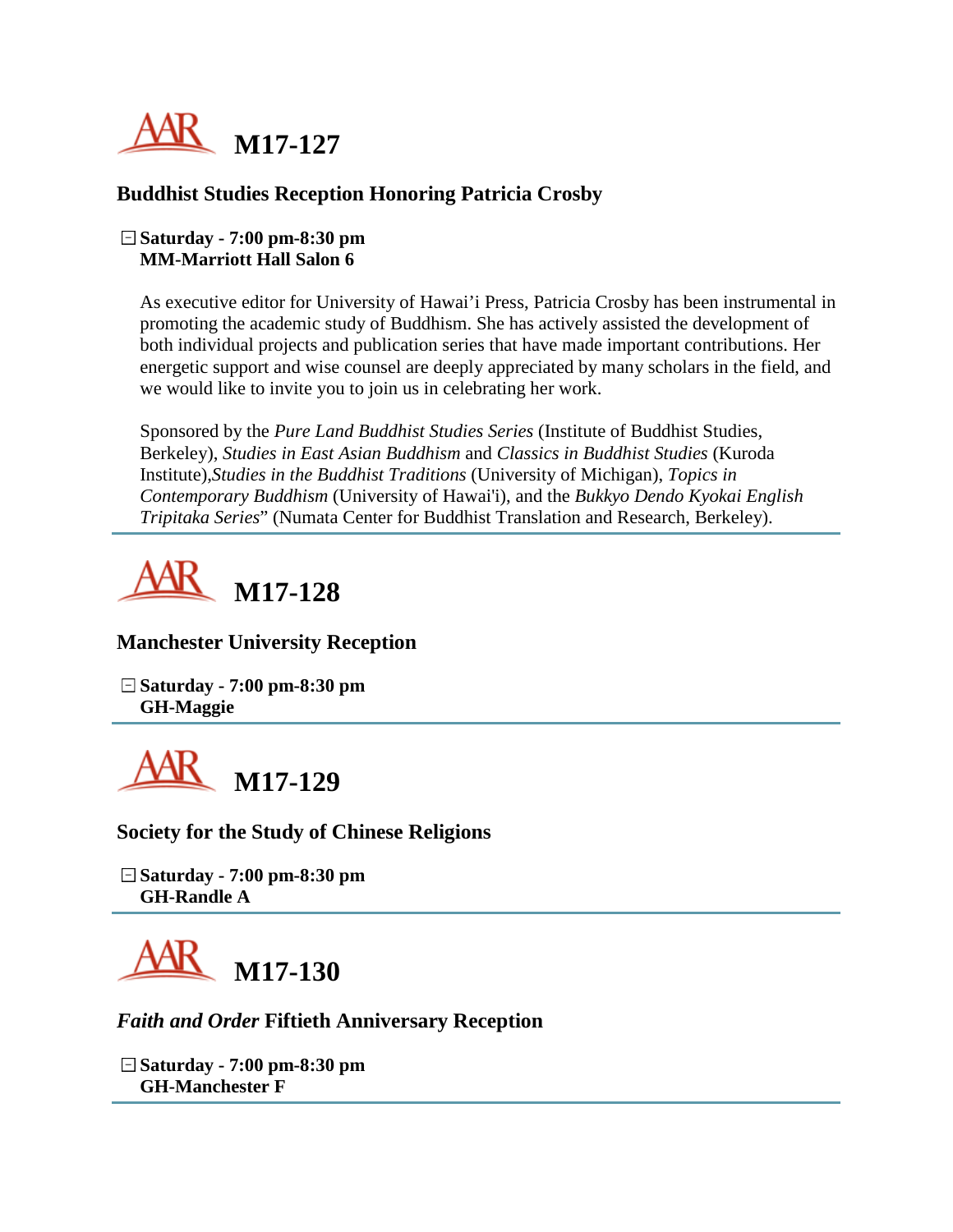

# **Celebrating Leadership in Sustainable Theological Education**

#### **Saturday - 7:00 pm-8:30 pm CC-32B**

This reception, following the session on *Sustainable Theological Education*, is to honor those who have worked to make theological education more sustainable and green.

It is also celebrating the launch of new initiative to move theological education forward on this topic.

Sponsored by the Forum on Religion and Ecology, Drew Theological School and the publishers of two new books, *Eco-Spirit: Religion and Philosophy for the Earth* (Fordham) and *Earth and Word: Classic Sermons on Saving the Planet* (Continuum), as well as the Center for Respect of Life and Environment in celebration of their Food, Farming, and Faith Initiative.

Food and drink that is humane and sustainable will be served.



### **The Nordic Universities Reception**

**Saturday - 7:00 pm-8:30 pm CC-33C**



**Reception for LGBT Scholars and Scholars of LGBT Studies**

**Saturday - 7:00 pm-9:00 pm HG-Marina AB**



*Synousia* **Meeting: Suhrawardi and Dumery**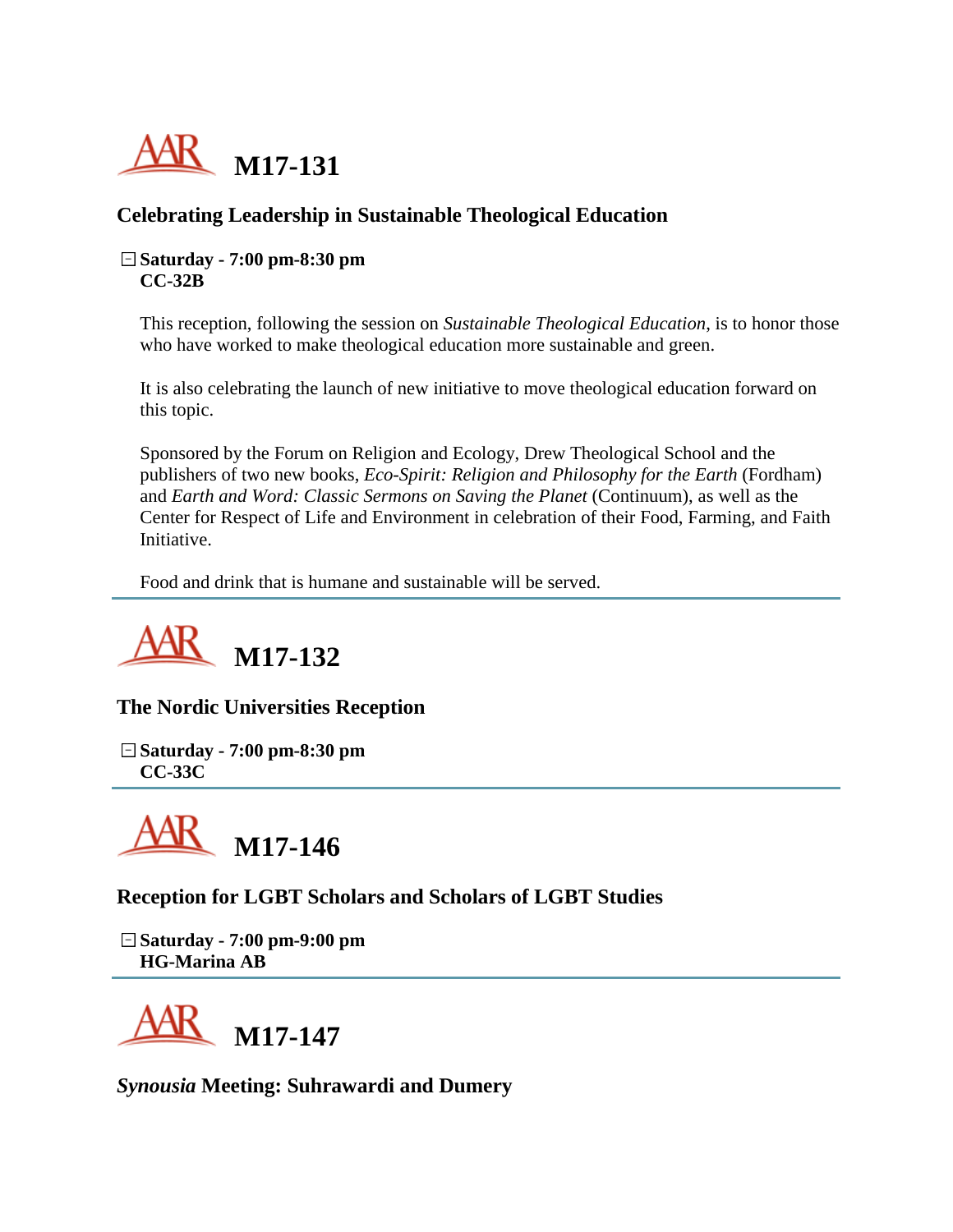

**Baker Academic and Brazos Press Reception**

**Saturday - 8:00 pm-10:00 pm GH-Randle B**



**Center for the Study of Religion and American Culture Reception**

**Saturday - 9:00 pm-11:00 pm MM-Marina D**

Members are invited to a reception hosted by the Center for the Study of Religion and American Culture.



**Vanderbilt University Alumni, Faculty, and Friends Reception**

**Saturday - 9:00 pm-11:00 pm MM-San Diego A**



**Hispanic Theological Initiative Reception**

**Saturday - 9:00 pm-11:00 pm CC-30E**



**Fortress Press Reception**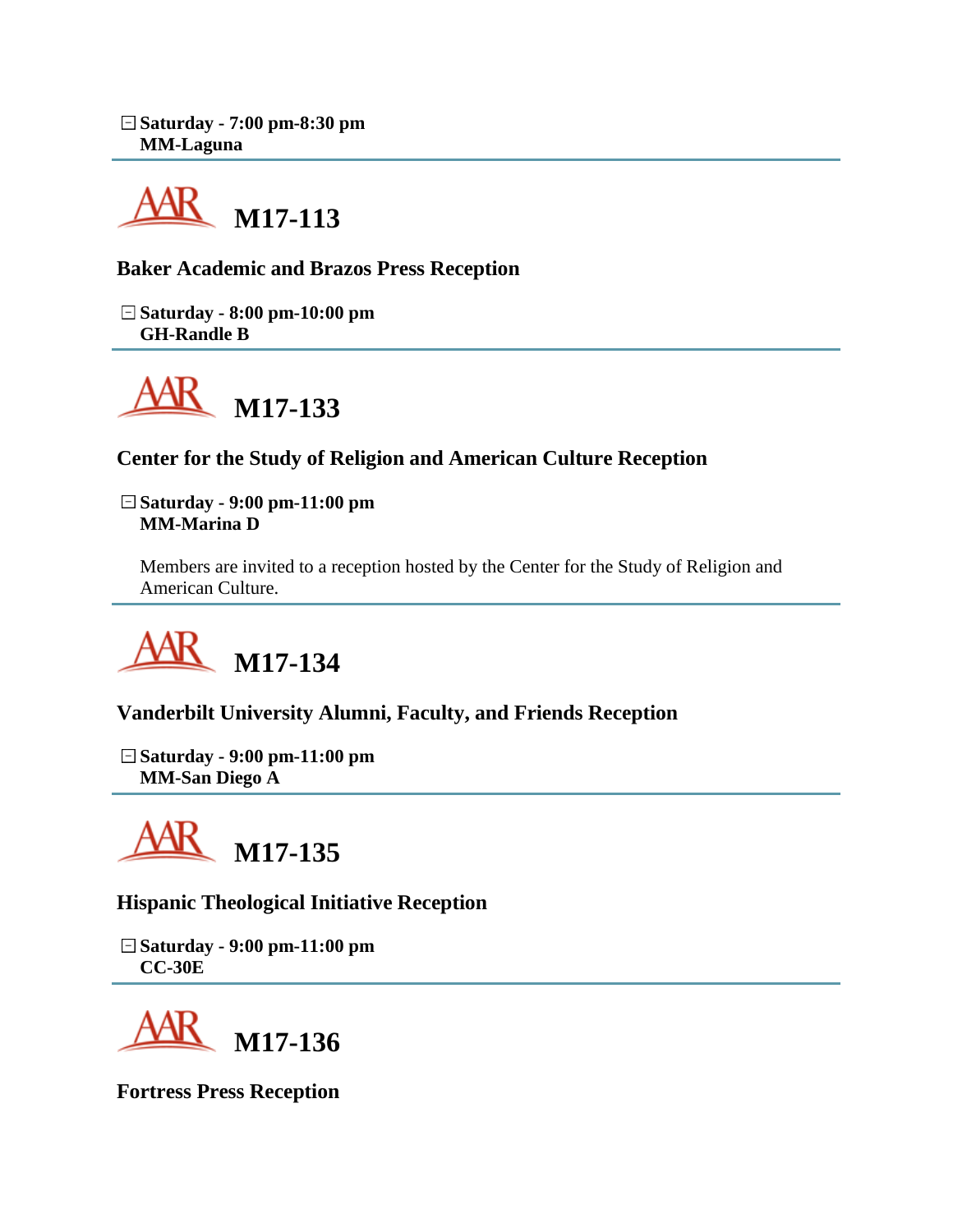### **Saturday - 9:00 pm-11:00 pm GH-Edward**

Fortress Press invites all AAR and SBL attendees to join us for hospitality, conversation, and the presentation of the 4th Annual Fortress Press innovative teaching awards. To help us select these innovative teachers, we invite you to nominate a colleague at [www.fortresspress.com](http://www.fortresspress.com/) and click on Events.



# **Walter de Gruyter Reception**

**Saturday - 9:00 pm-11:00 pm MM-Manchester 1**



## **W.F. Albright Institute Reception**

**Saturday - 9:00 pm-11:00 pm MM-Santa Rosa**



**Institute for the Study of Asian American Christianity (ISAAC) and the Nagel Institute for the Study of World Christianity Reception**

**Saturday - 9:00 pm-11:00 pm MM-Manchester 2**



### **University of California, Santa Barbara Religious Studies Reception**

**Saturday - 9:00 pm-11:00 pm GH-Douglas C**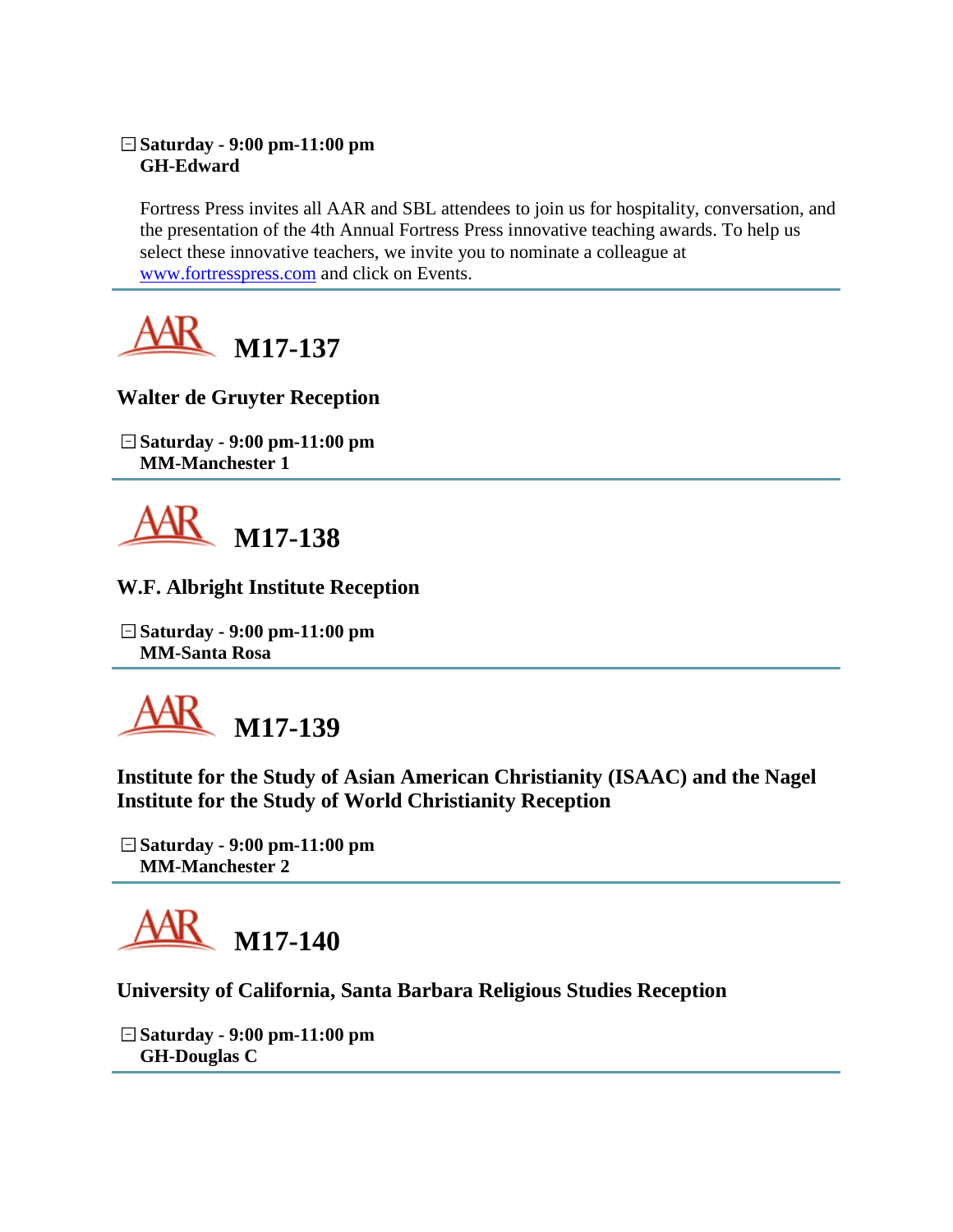

## **New Religious Movements Group Reception**

**Saturday - 9:00 pm-11:00 pm MM-New York**



### **Jesuit Departments of Theology and Religious Studies Reception**

**Saturday - 9:00 pm-11:00 pm MM-Anaheim**



### **Harvard Reception**

**Saturday - 9:00 pm-11:00 pm MM-San Diego C**



### **Wm. B. Eerdmans Publishing Company Reception**

**Saturday - 9:00 pm-11:00 pm MM-Marina G**



### **Milltown Institute (Ireland) Reception**

**Saturday - 9:00 pm-11:00 pm GH-Madeleine C**

Milltown Institute-Ireland alumni/ae, colleagues, friends, and guests are invited to drop in to an Irish reception. Information regarding postgraduate studies in Dublin: Biblical Studies, Patristic, History of Theology, Systematic Theology, Moral Theology, Ecumenics, Liturgical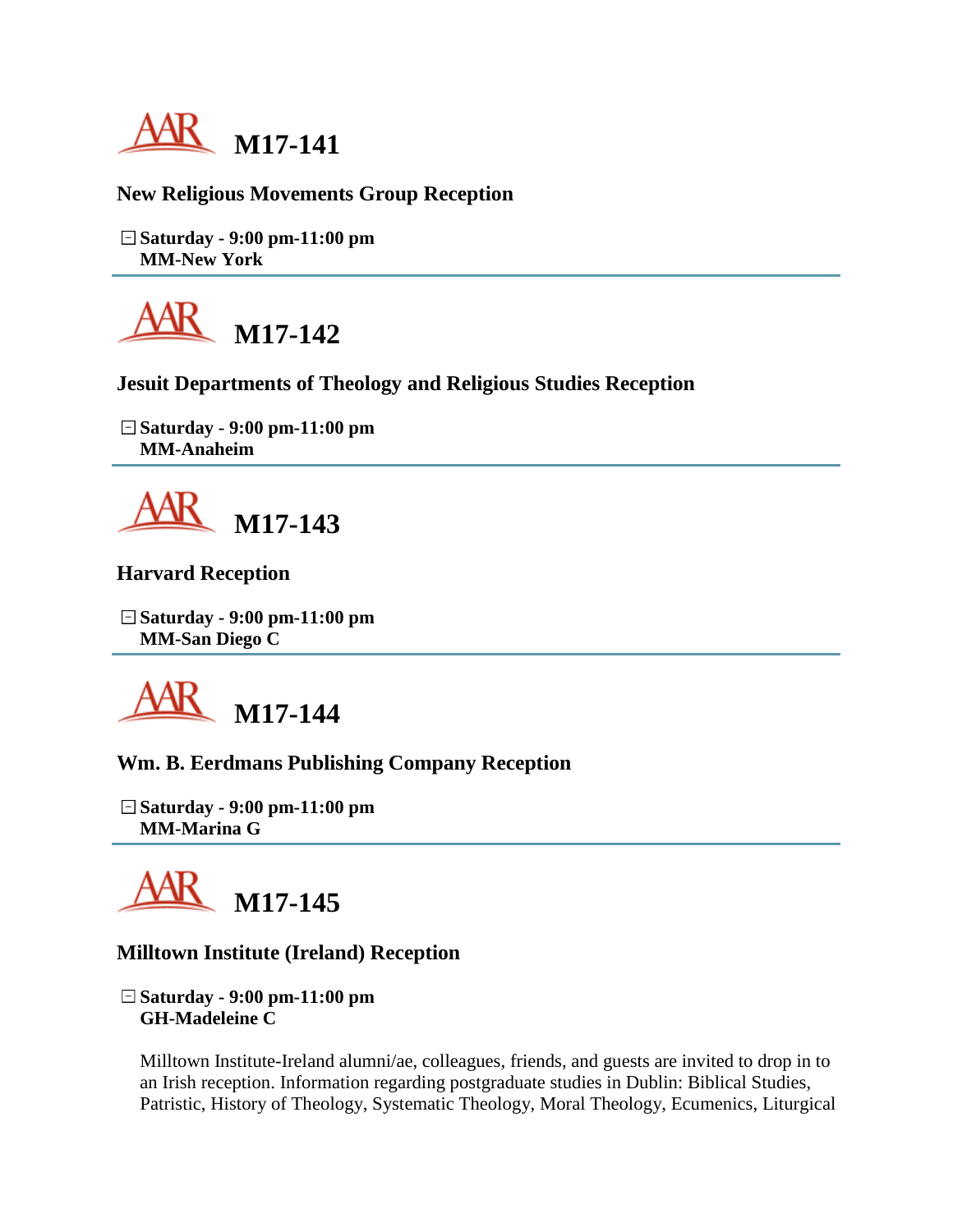Studies, Pastoral Ministry (including D.Min.), Spirituality, Mission Theology, Canon Law and Supervisory Practice for Ministry will be available. Contact:  $\inf_{{\mathcal{O}} \subset {\mathcal{O}}}$  milltown-instutue.ie.



# **Institute for Biblical Research Worship Service**

**Sunday - 7:00 am-8:30 am MM-San Diego C**



**Temple University Reception**

**Sunday - 7:00 am-8:30 am CC-26B**



**Churches of Christ Professors Meeting**

**Sunday - 7:00 am-8:30 am CC-30A**



### **Lutheran Professors and Graduate Students Breakfast**

**Sunday - 7:00 am-8:30 am MM-Marriott Hall Salon 5**

Sponsored by Augsburg Fortress.

Join us for our annual breakfast. Seating is limited so please make your reservation as soon as possible and no later than November 9, 2007 at [www.augsburgfortress.org/aarsblbreakfast.](http://www.augsburgfortress.org/aarsblbreakfast)

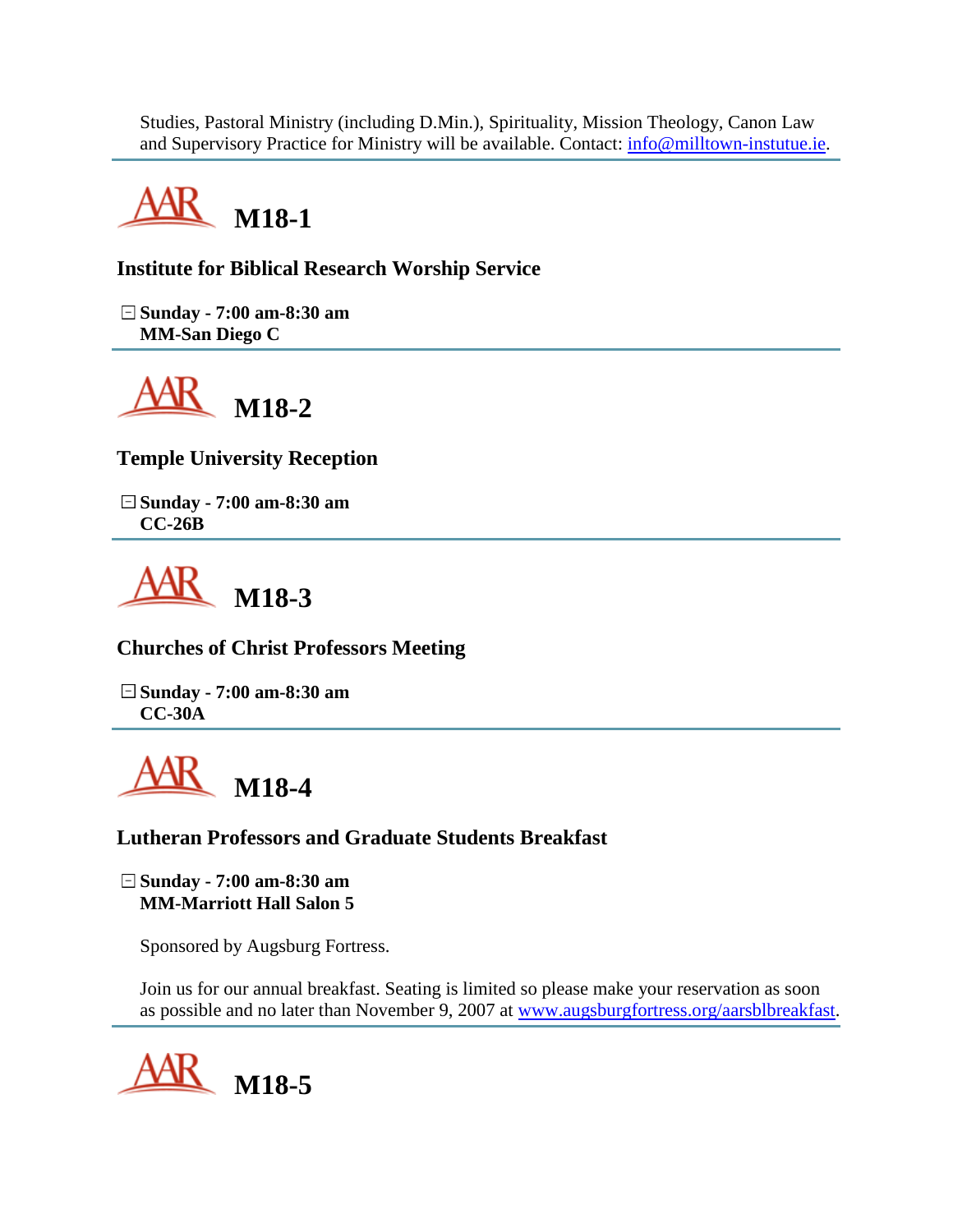## **Disciples of Christ Faculty/ Student Breakfast**

**Sunday - 7:00 am-8:30 am CC-29B**



**Free Methodist and Wesleyan Church Scholars Breakfast**

**Sunday - 7:00 am-8:30 am GH-Maggie**



# **Unitarian Universalist Scholars and Friends Breakfast**

**Sunday - 7:00 am-8:30 am GH-America's Cup B**

Persons connected to the Unitarian Universalist tradition are invited to meet and share a light continental breakfast. Sponsored by Starr King School for the Ministry, Meadville Lombard Theological School, UUA Panel on Theological Education, and Beacon Press. For more information contact Dan McKanan at [dmckanan@csbsju.edu.](mailto:dmckanan@csbsju.edu)



**Gordon-Conwell Theological Seminary Alumni/ae Breakfast**

**Sunday - 7:00 am-8:30 am GH-Madeleine CD**

We welcome Gordon-Conwell Theological Seminary alumni/ae to our Annual AAR and SBL Sunday Morning Worship Breakfast. This will be an occasion for us to hear from one another and to interact with interim president Haddon Robinson. This will also be a time for worship and scriptural reflection. Please join us for this event!

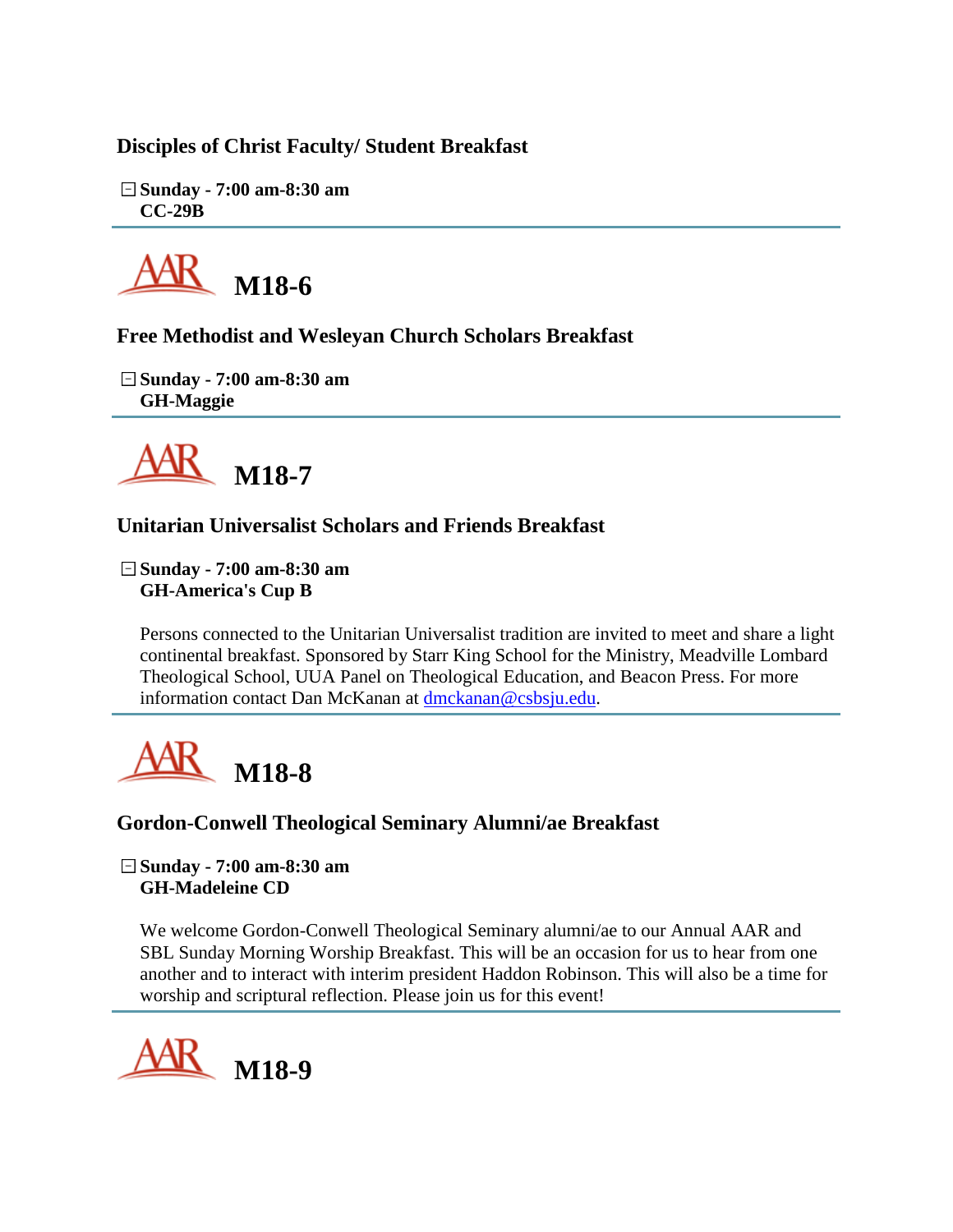## **I58 Scholars Breakfast**

### **Sunday - 7:00 am-8:30 am GH-Randle D**

This is a breakfast reception for all those who are committed to an enacted inaugurated eschatology and fully pneumatological model of discipleship. The breakfast is an opportunity to meet and hear from others who are keen to develop new models of theological education and scholarship grounded in a present-tense experience of the Kingdom.

For further information contact Crispin Fletcher-Louis at [principal@wtclondon.co.uk.](mailto:principal@wtclondon.co.uk)



# **Dempster Fellowship Selection Committee Breakfast**

**Sunday - 7:00 am-8:30 am MM-Los Angeles**



# **North American Paul Tillich Society Board of Directors Meeting**

**Sunday - 7:00 am-8:30 am HG-Marina AB**



# *International Journal of Public Theology* **Editorial Board Meeting**

**Sunday - 9:00 am-11:30 am GH-Betsy A**

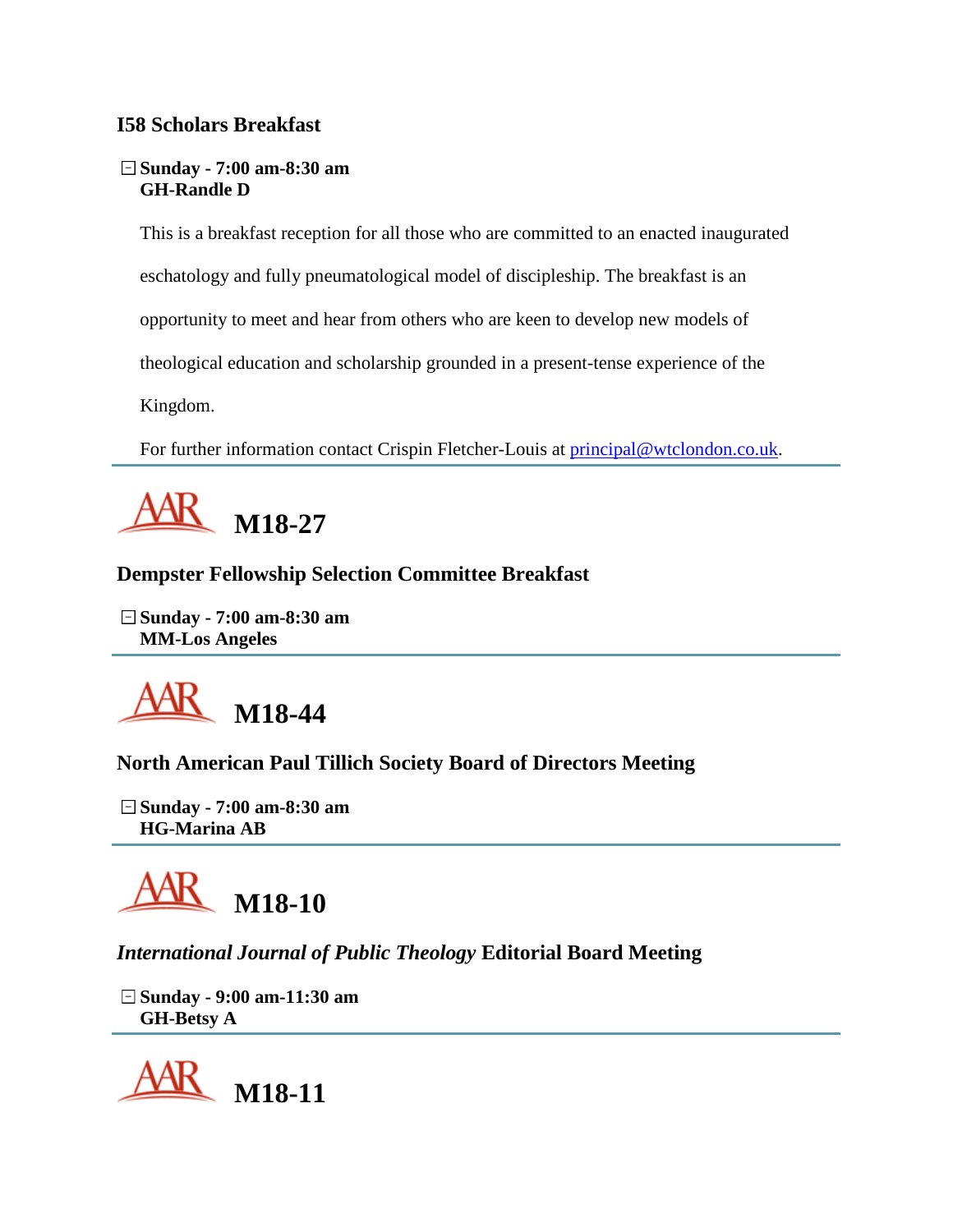### **Jesuit Departments of Theology and Religious Studies Colloquium**

**Sunday - 9:00 am-11:30 am MM-Santa Rosa**



### **Dharma Association of North America (DANAM)**

**Sunday - 9:00 am-11:45 am GH-Manchester D**

Theme: *The Dharma of Moksha-Seekers: Asceticism and Social Engagement* (DKM4)

Conveners: Swami Tyagananda, Vedanta Society, and Ramdas Lamb, University of Hawai'i

Swami Tyagananda, Vedanta Society, Presiding

Tulasi Srinivas, Wheaton College

*The Truant Ascetic: Transcendence and Escape in The Transnational Sathya Sai Movement*

Antoinette E. Denapoli, Emory University

*God Depends on His Devotees: Social Engagement and Reciprocity between Ascetics and Householders in Rajasthan*

Pravrajika Vrajaprana, Vedanta Society

*Bridging the Gap between the Sacred and the Secular: Seva as Ascetic Practice*

Graham M. Schweig, Christopher Newport University

*Sri Krishna Chaitanya as Ascetic, Ecstatic, and Teacher*

Ramdas Lamb, University of Hawaii

*Ramanandi Sadhus and the Proliferation of Ram Bhakti in North India*

Responding:

Swami Tyagananda, Vedanta Society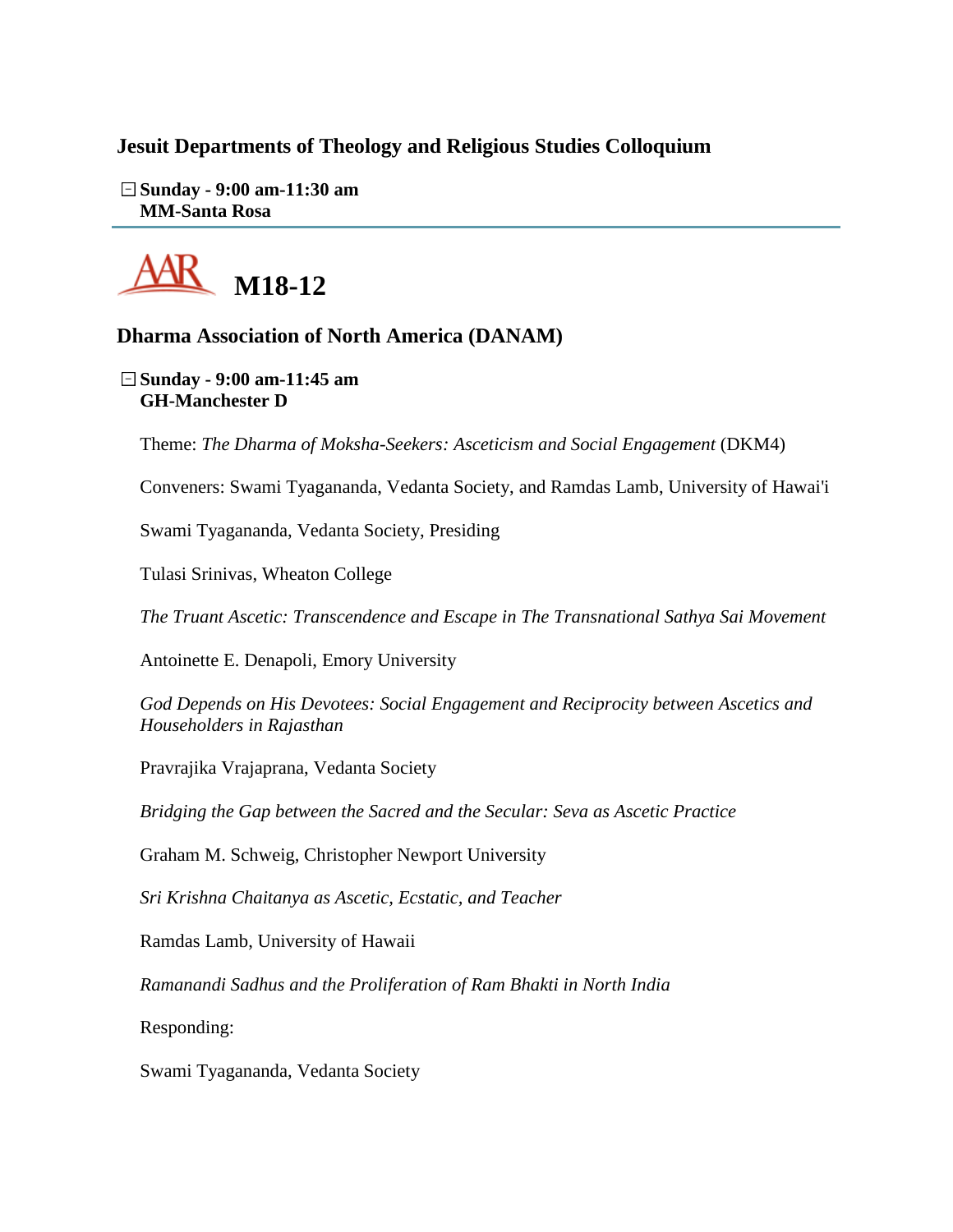For updates, see: [www.danam-web.org/events.htm.](http://www.danam-web.org/events.htm)



**Theta Alpha Kappa Board Meeting**

**Sunday - 9:00 am-11:30 am MM-Encinitas**



**Feminist Catholic Liturgy Sponsored by the Roman Catholic Women Priest's Movement**

**Sunday - 9:00 am-11:30 am GH-Gallery**



**Dempster Fellowship Selection Committee**

**Sunday - 11:45 am-3:30 pm GH-Betsy A**

**M18-15**

**Christian Theological Research Fellowship**

**Sunday - 11:45 am-12:45 pm GH-Madeleine AB**

**M18-17**

*Biblical Interpretation* **Editorial Board Meeting**

**Sunday - 11:45 am-12:45 pm GH-America's Cup C**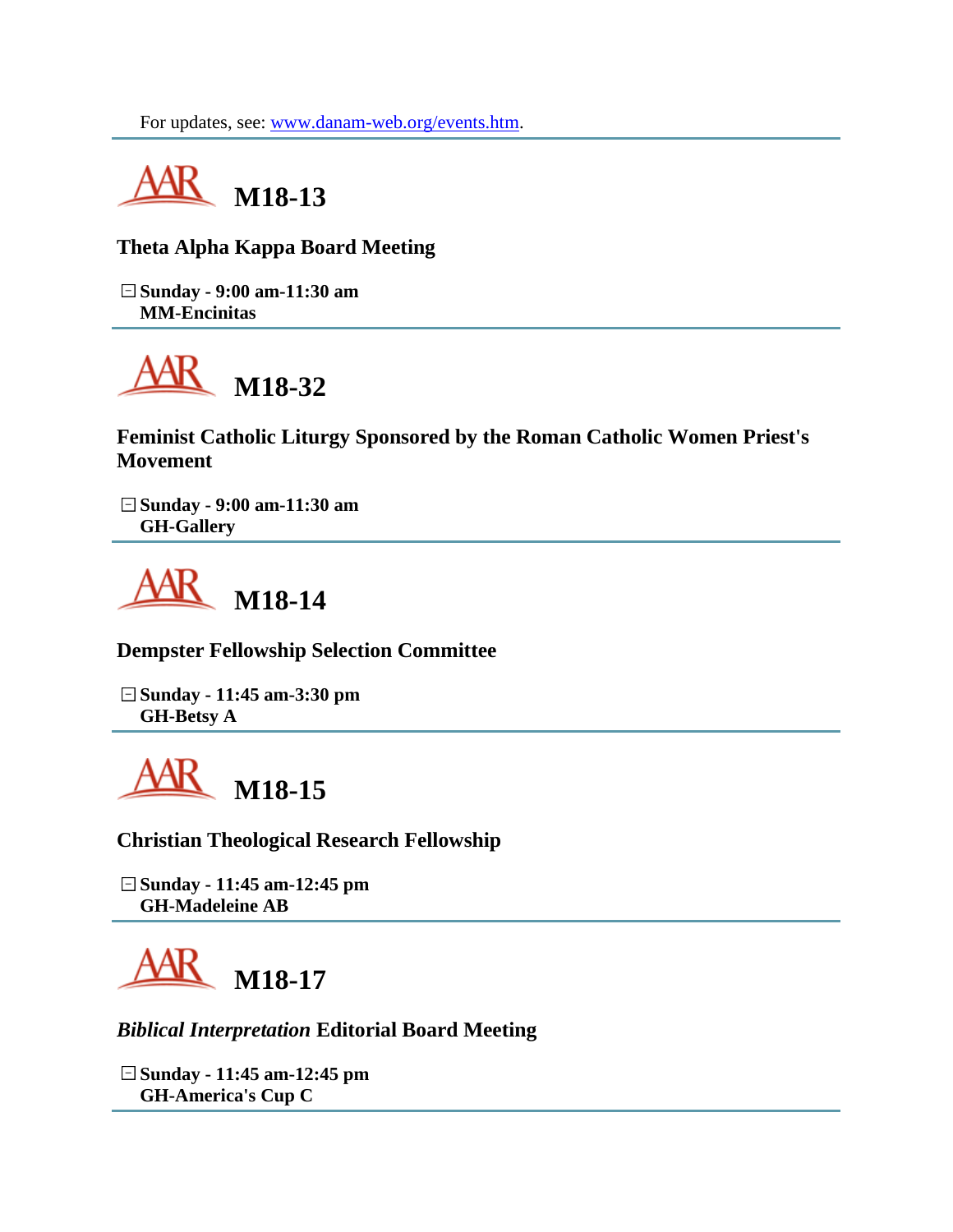

**Hebrew Union College Annual Alumni Luncheon**

**Sunday - 11:45 am-12:45 pm OH-Grand Ballroom A**



**North American Hindu Association of Dharma Studies**

**Sunday - 11:45 am-12:45 pm MM-Anaheim**



*Journal for the Study of The New Testament* **Editorial Board Meeting**

**Sunday - 11:45 am-12:45 pm GH-America's Cup A**



### **Electronic Books and Databases for Research in Josephus, Philo, and the Pseudepigrapha**

**Sunday - 11:45 am-12:45 pm MM-Manchester 1**

This meeting presents an overview of searchable, morphologically tagged databases of the Greek Old Testament Pseudepigrapha, the writings of Philo (the Philo Concordance Project), and the Niese edition of *The Works of Josephus* with critical apparatus. Along with these databases, scholarly monographs now available in digital form for the study of these texts will be presented. For more information, contact Michael Heiser at [mheiser@logos.com.](mailto:mheiser@logos.com)

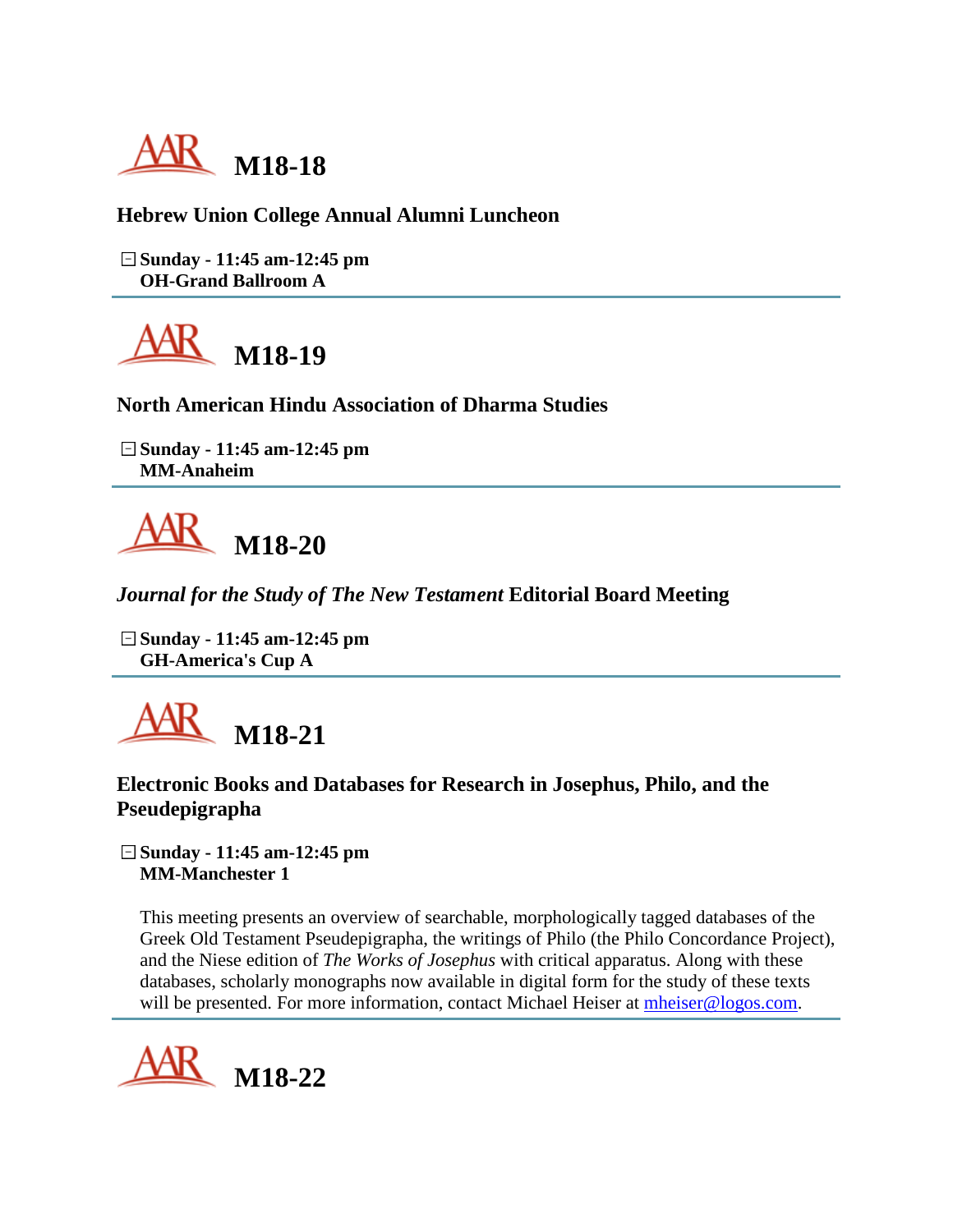### **Lunch Table Teaching Conversations**

**Sunday - 11:45 am-12:45 pm GH-Randle A**

Sponsored by The Wabash Center and the AAR Academic Teaching and the Study of Religion Section

Register to join small-table conversations on specific issues in the teaching of religion and theology. Enjoy a simple box lunch.

Topics include:

Teaching multiple intelligences; Collaborative teaching; Teaching and podcasting; Teaching the Bible to the biblically literate; and Teaching controversial topics.

Advanced registration required. Additional topics, descriptions, more information, and registration online:

[www.wabashcenter.wabash.edu/programs/article.aspx?id=10894.](http://www.wabashcenter.wabash.edu/programs/article.aspx?id=10894)



### **North American Paul Tillich Society Business Meeting**

**Sunday - 11:45 am-12:45 pm HG-Santa Rosa**



### **Society of Christian Philosophers**

**Sunday - 1:00 pm-3:30 pm GH-Ford C**

R. Douglas Geivett, Biola University, Presiding

Theme: *Author Meets Critics: Stephen T. Davis'* Christian Philosophical Theology

Panelists:

Charles Taliaferro, St. Olaf College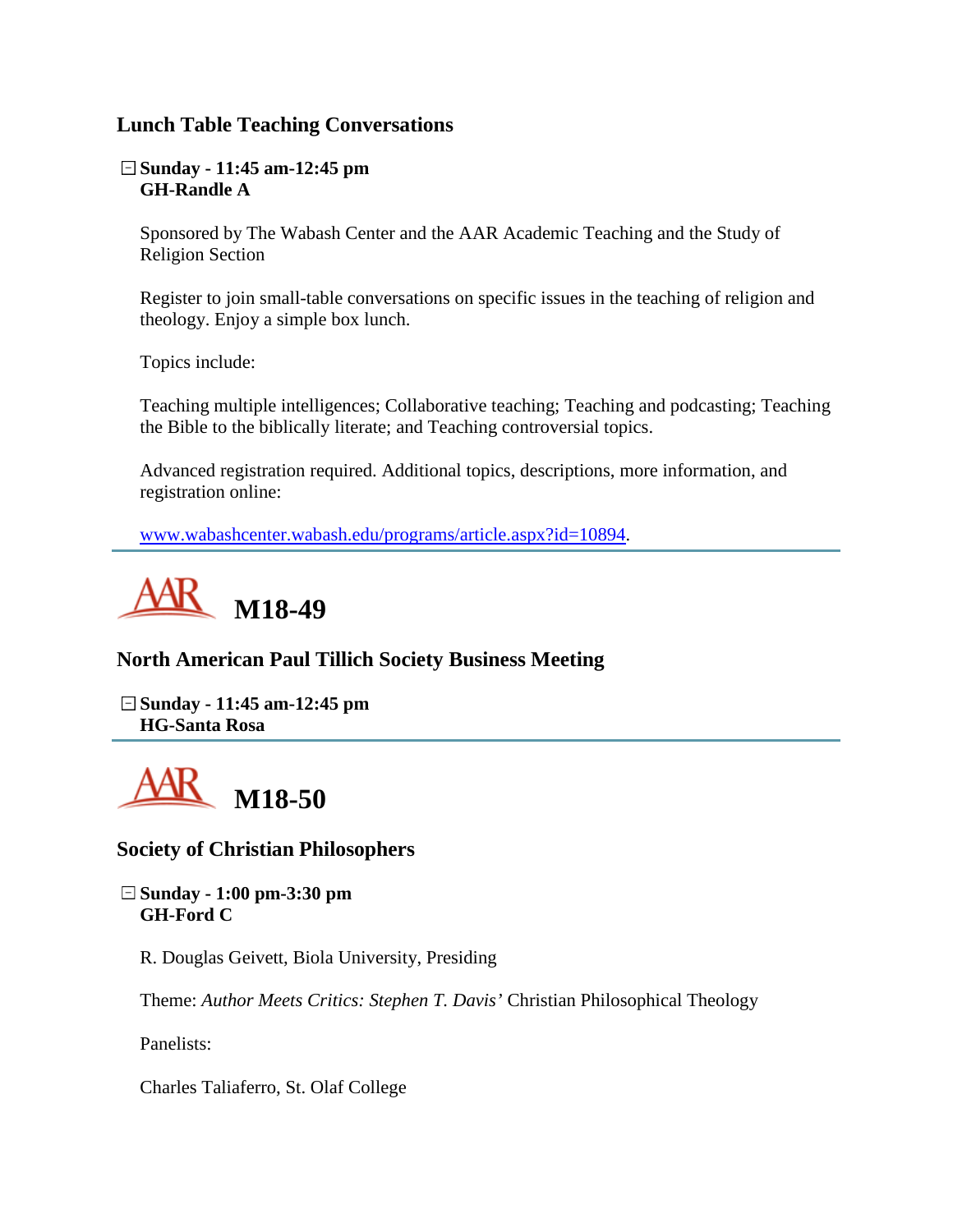Christine Helmer, Northwestern University

William Lane Craig, Biola University

Responding:

Stephen Davis, Claremont McKenna College



### **A Discourse Annotation Database for Biblical Texts**

#### **Sunday - 1:00 pm-3:30 pm MM-Columbia 1**

This meeting presents a searchable database of descriptive annotations of grammatical features based on their function within the discourse. These annotations describe the pragmatic choices of the biblical writers/editors and their effects. The descriptive aspect of the methodology takes into account stylistic idiosyncrasies. The function-based aspect allows for stylistic comparison. The Greek NT database is complete. Preliminary data for the Hebrew Bible and LXX will be presented. For information contact Steve Runge at [srunge@logos.com.](mailto:srunge@logos.com)



### **Dharma Association of North America (DANAM)**

**Sunday - 1:00 pm-3:30 pm GH-Manchester D**

Theme: *Tantra and Rasa: Embodied Divinity and Aesthetic Self-Realization* (RT5)

Convener: David Peter Lawrence, University of North Dakota

E.H. Rick Jarow, Vassar College, Presiding

David Peter Lawrence, University of North Dakota

*Suggestion, Universalization, and the Disclosure of Sakti: Revisiting Abhinavagupta on the Relations of Aesthetics and Monistic Saivism*

Kerry Martin Skora, Hiram College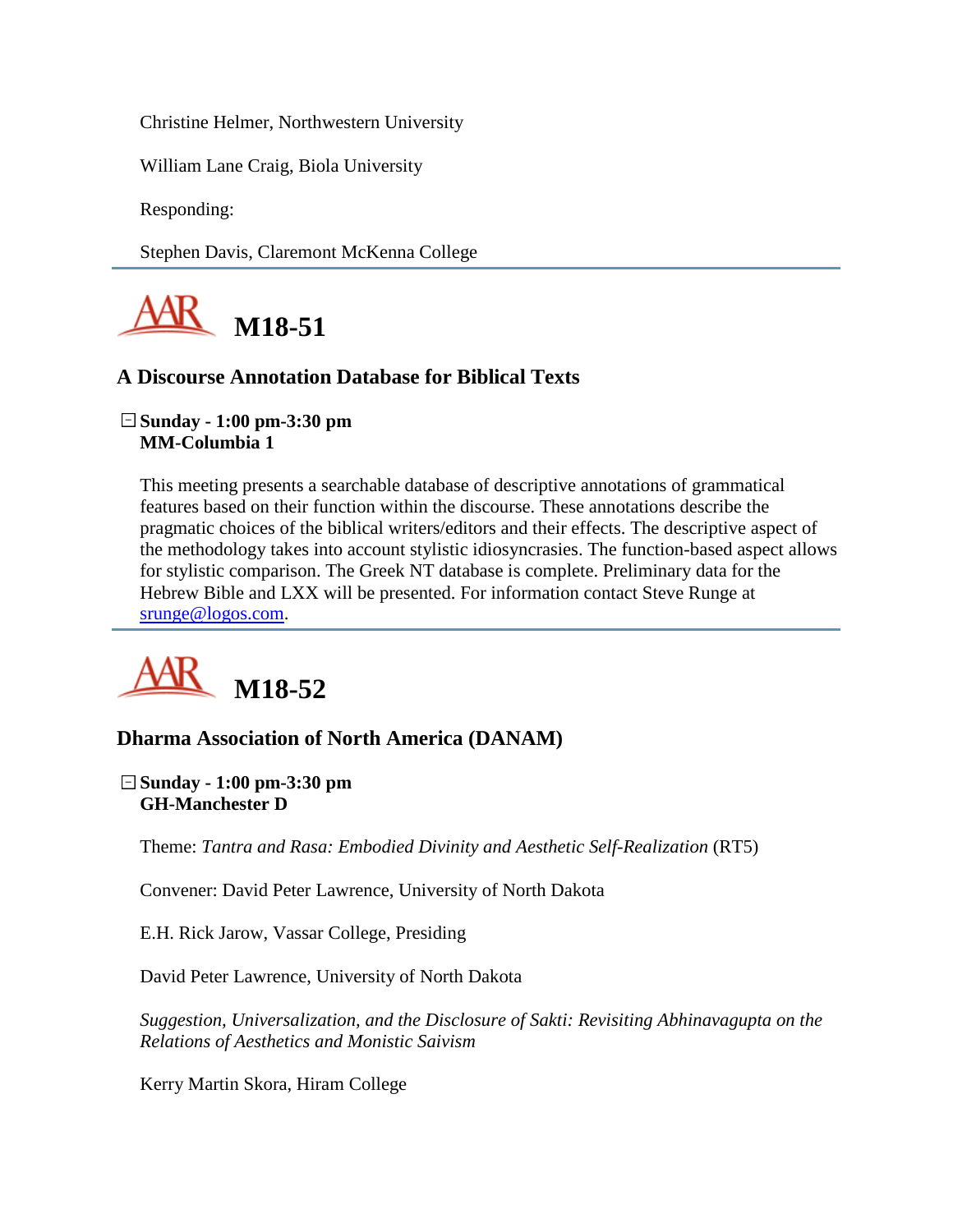*Abhinavagupta's Aesthetics of Touch: Synaesthetic Awareness and Lucid Dream-Play*

Loriliai Biernacki, University of Colorado

*The Ethics of Delight*

Sthaneshwar Timalsina, San Diego State University

*Aesthetic and Mystical: Reading Tripura Literature through the Lens of Rasa*

Jeffrey Stephen Lidke, Berry College

*A Tantric Semiotics of the Body as Rasa in Classical Indian Dance*

David Mellins, Columbia University, Responding

For updates, continue to check at: [www.danam-web.org/events.htm.](http://www.danam-web.org/events.htm)



# **International Society for Chinese Philosophy**

**Sunday - 1:00 pm-3:30 pm GH-Betsy B**

Vincent Shen, University of Toronto

*The Concept of Truth in Classical Confucianism*

Chenyang Li, Central Washington University

*Cheng and Truth in the* Zhongyong

James Wang, Chinese University of Hong Kong

*Heidegger and Laozi on Truth*

Jeffrey Dippmann, Central Washington University

*Truth and Double Truth in Chinese Buddhism*

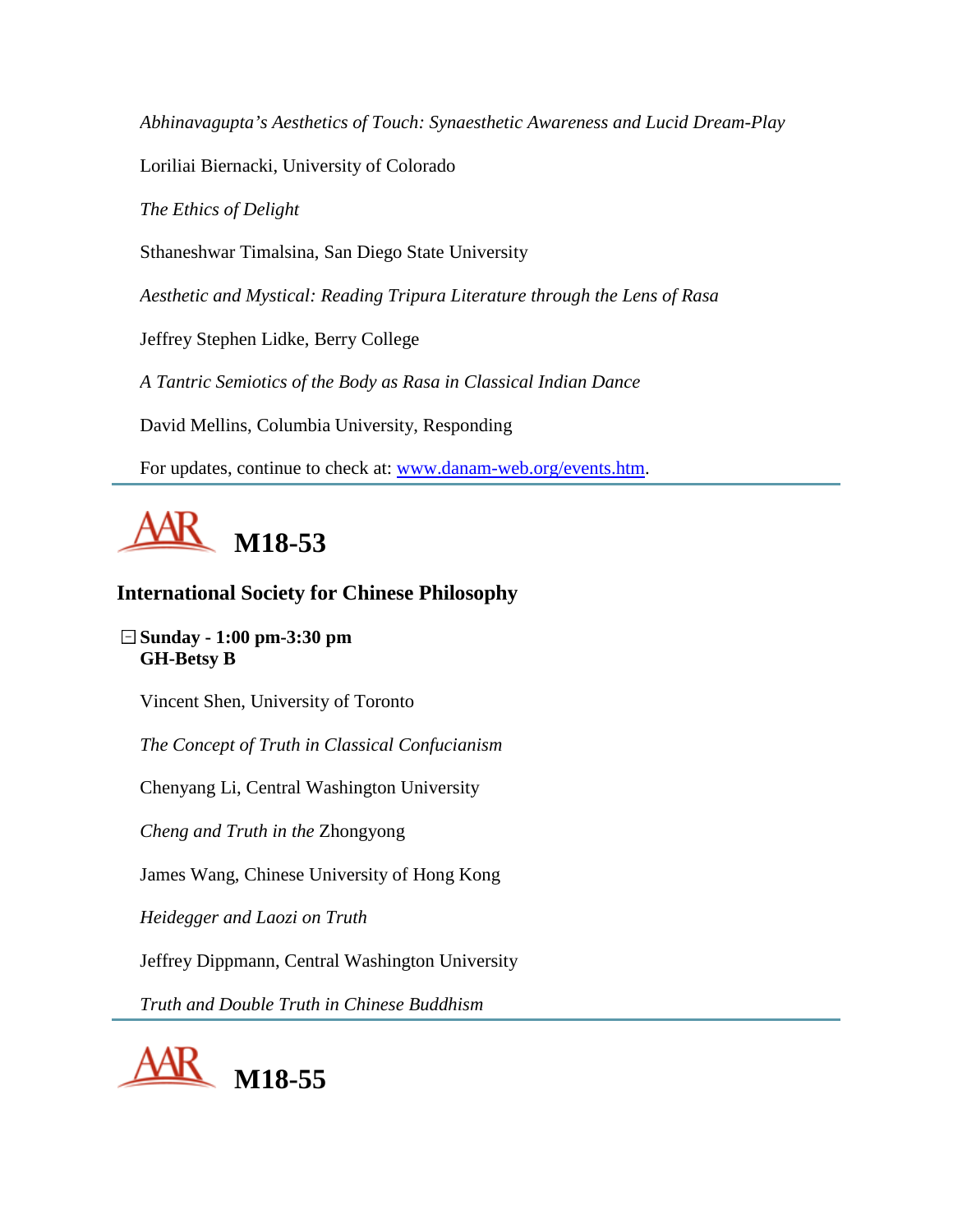## **Art/s of Interpretation Group**

**Sunday - 1:00 pm-3:30 pm GH-Randle D**

Lisa J. Poirier, Miami University, Ohio, Presiding

Theme: *Syncretism and the Abrahamic Religions*

"Every religion has its prehistory, and wherever a prehistory seems to be missing, we are merely uninformed and our research has not been sufficiently painstaking yet. From this point of view every religion is a syncretism." -- Joachim Wach (*Regionswissenschaft Leipzig*, 1924 p. 86)

Join us for a lively round-table discussion that will focus on the extent, impact, history, politics, and hermeneutics of "syncretism" on, within, and around the Abrahamic traditions.

Rick Talbott, California State University, Northridge

*Resurrecting Attis: How Religious Syncretism Revitalizes and Adapts Old Myths to New Religious Paradigms*

Randal Cummings, California State University, Northridge

*From Crossroads to Crosshairs: Judaism, Christianity and Islam in the Crucible of Syncretism*

Responding:

Amir Hussain, Loyola Marymount University

Jess Hollenback, University of Wisconsin, La Crosse



**Educating Religious Leaders for a Multi-religious World: A Proposal for Action**

**Sunday - 1:00 pm-3:30 pm GH-Ford A**



**Sites of Paul in Asia Minor- Turkey and the Seven Churches of the Revelation**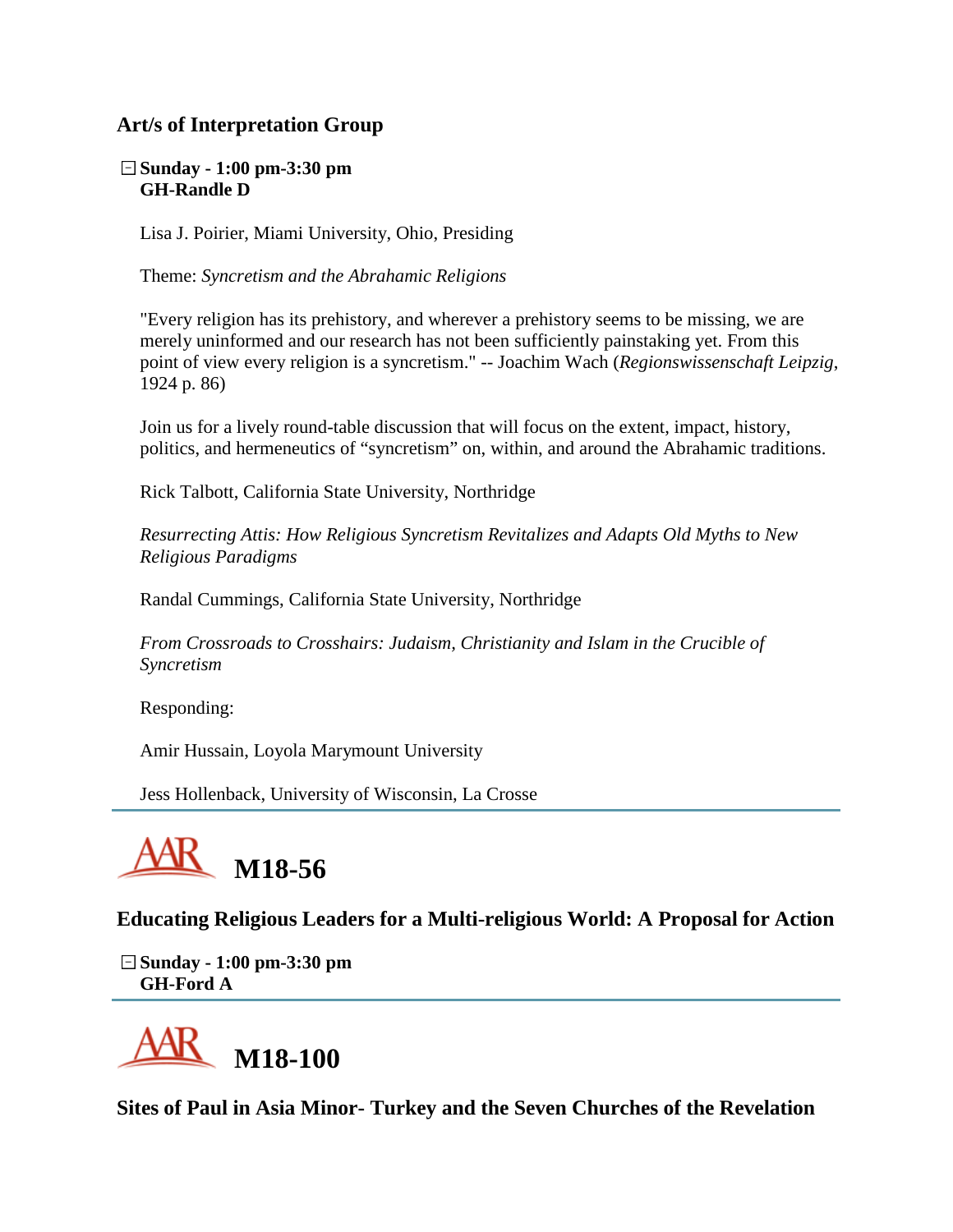#### **Sunday - 4:00 pm-6:30 pm MM-New York**

Tutku Tours invites all AAR and SBL attendees to join us, for a one-hour slide presentation about the Sites of Paul in Asia Minor, Turkey, and The Seven Churches of the Revelation.

For more information, please contact us

Levent Oral, President

[info@tutkutours.com](mailto:info@tutkutours.com)

[www.tutkutours.com](http://www.tutkutours.com/)

[www.ephesusmeeting.com](http://www.ephesusmeeting.com/)



## **Dharma Association of North America (DANAM)**

#### **Sunday - 4:00 pm-6:30 pm GH-Manchester D**

Theme: *Rethinking Practice and Embodiment in Frederick M. Smith's* The Self Possessed: Deity and Spirit Possession in South Asian Literature

Christopher Chapple, Loyola Marymount University, Presiding

Panelists:

David Gitomer, DePaul University

Kathleen M. Erndl, Florida State University

John Nemec, University of Virginia

Ronald M. Davidson, Fairfield University

Gerald J. Larson, Emeriti, University of California, Santa Barbara, and Indiana University

Lloyd Pflueger, Truman State University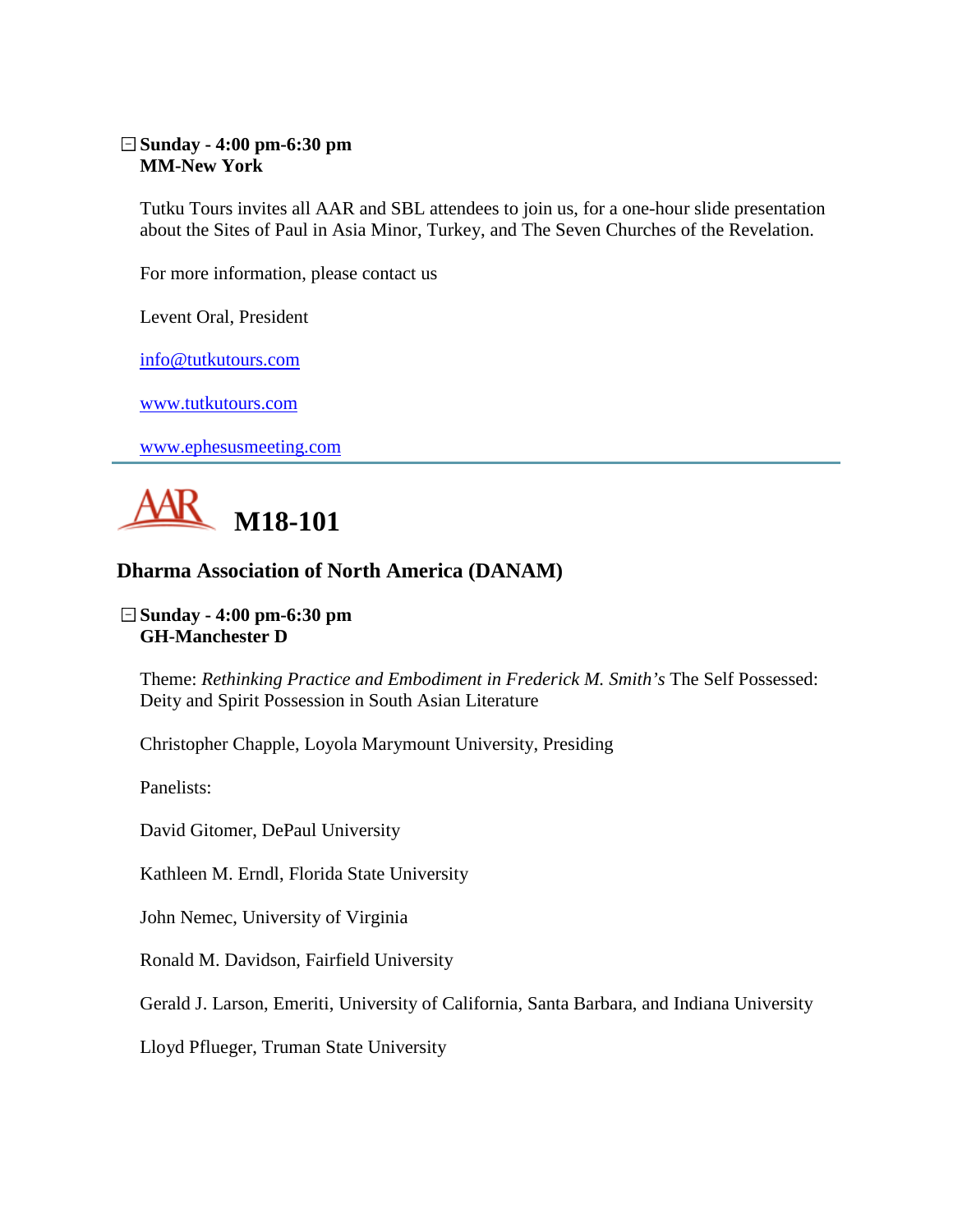Responding:

Frederick M. Smith, University of Iowa

For latest updates of the agenda, please continue to check the website at: [www.danam](http://www.danam-web.org/events.htm)[web.org/events.htm.](http://www.danam-web.org/events.htm)



# **Across the Pond! Ecclesiological Investigations from UK PhD Students**

**Sunday - 4:00 pm-6:30 pm GH-America's Cup D**

An open meeting, including:

Mike Cranston

*Living At the Edge: Mission to Contemporary Cultures in Southampton England (Anglican Church Attendance is 1.6% of Population)*

Nicholas Bamford

*Unity or Division: The Challenge of 'Ecumenism' to The Greek Orthodox Church in the UK*



# **Theta Alpha Kappa Board Meeting and Reception**

**Sunday - 4:00 pm-6:30 pm GH-Betsy C**



# **Korean Biblical Colloquium**

**Sunday - 4:00 pm-6:30 pm OH-Grand Ballroom E**

4:00 pm Greetings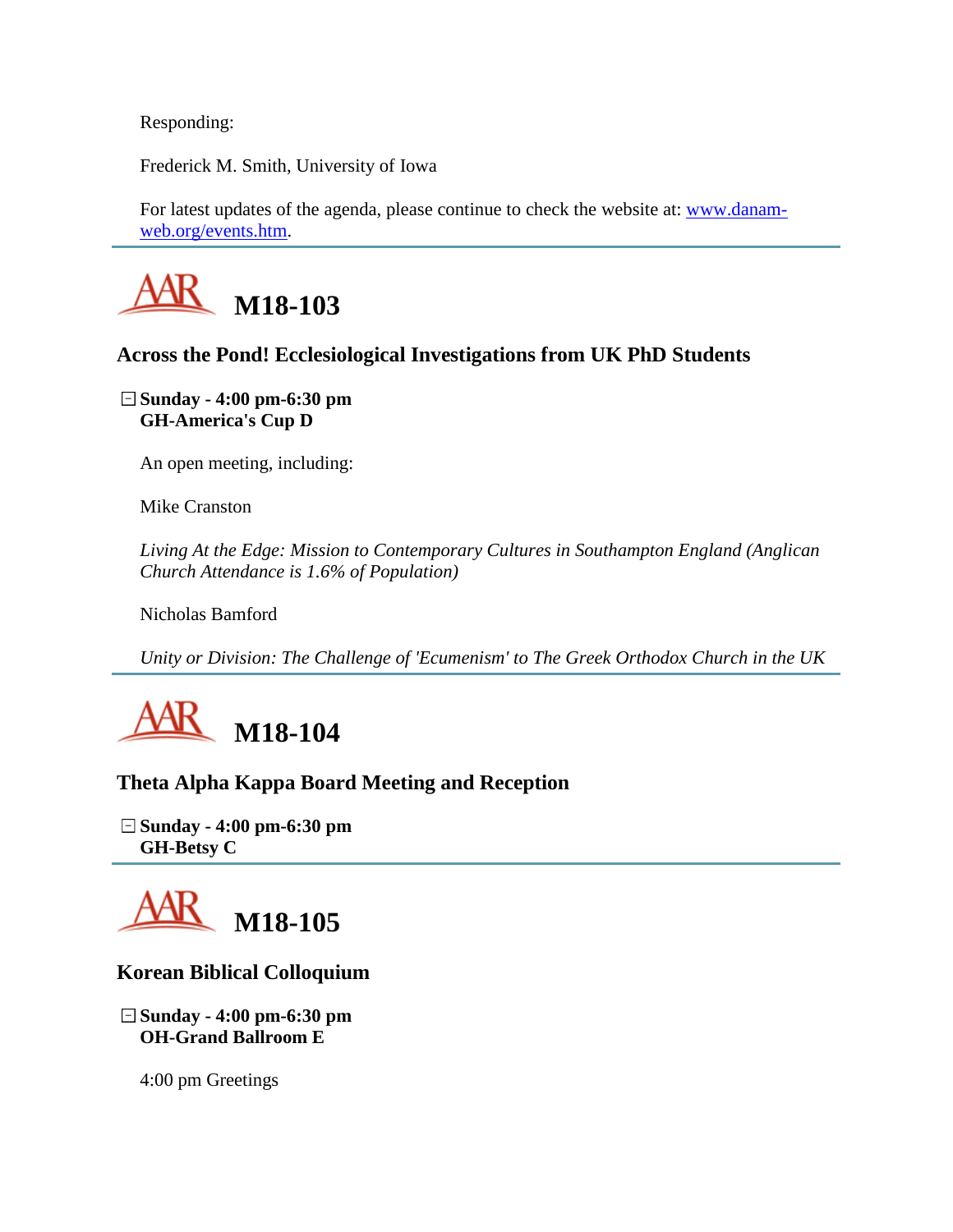4:20 pm Michelle Lee-Barnewall, Biola University

*Paul, the Stoic and the Body of Christ: Corporate Identity and Ethics in 1 Corinthians*

5:00 pm Ixang Lee, Hebrew University of Jerusalem

*Did Ezekiel Know the Deuteronomistic Literature?*

5:40 pm Business Meeting

6:00 pm Dinner (at a nearby Korean restaurant, TBA)

Papers will be circulated in advance and discussed at the session. For additional information, please contact John Ahn, [jahn@austinseminary.edu;](mailto:jahn@austinseminary.edu) or Paul Kim, [pkim@mtso.edu.](mailto:pkim@mtso.edu)



**University of Southern California School of Religion Reception**

**Sunday - 5:30 pm-8:00 pm HG-Marina AB**



**Baylor University Press Reception**

**Sunday - 5:30 pm-7:30 pm MM-Marina G**



**Highlands Institute for American Religious Philosophical Thought**

**Sunday - 5:45 pm-6:15 pm MM-Orlando**



*American Journal of Theology and Philosophy*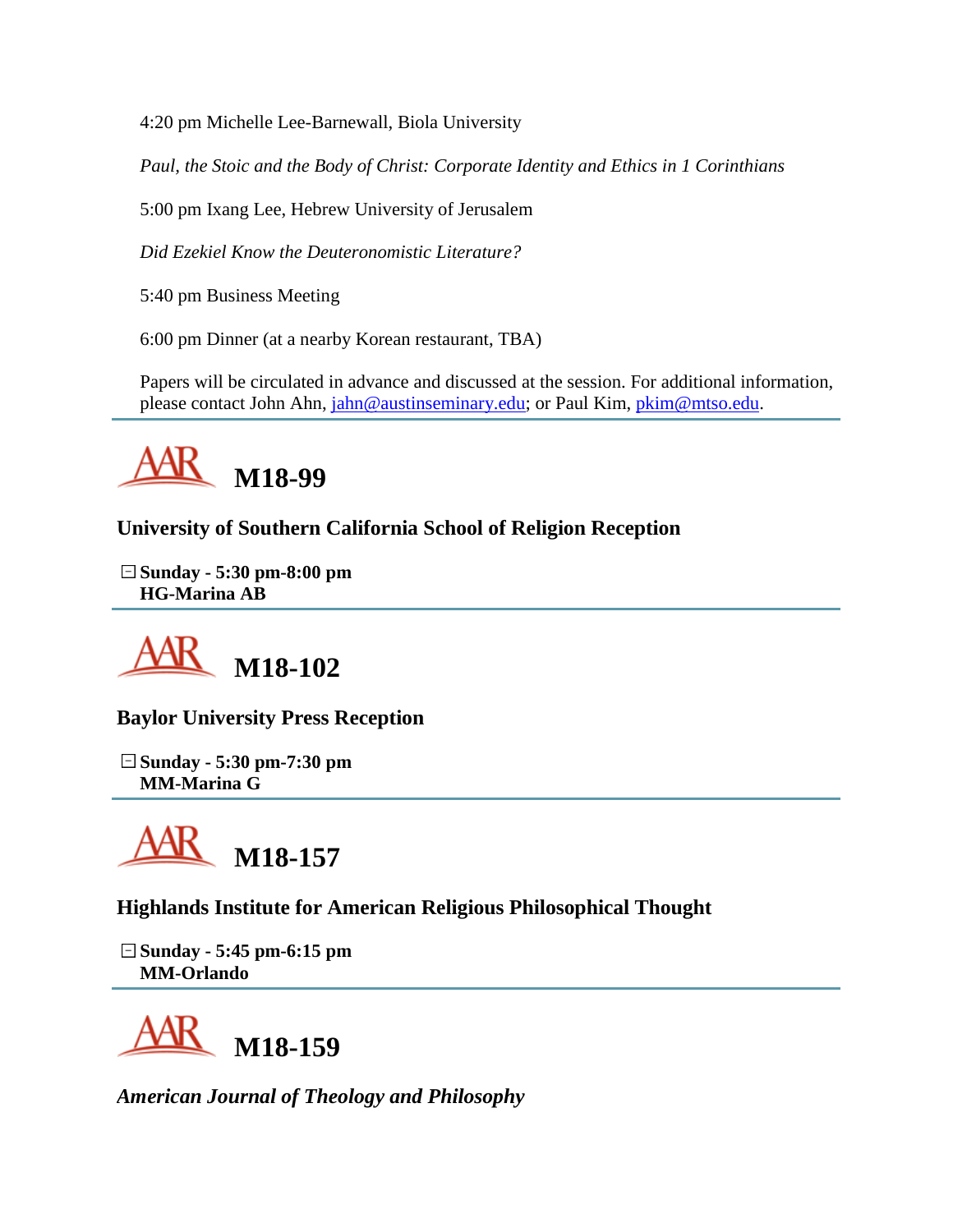#### **Sunday - 6:30 pm-8:00 pm MM-Orlando**

Jennifer G. Jesse, Truman State University, Presiding

William Dean, Iliff School of Theology

*Can Liberal Theology Recover?*

Responding:

Robert C. Neville, Boston University School of Theology

We are anticipating a lively conversation about the future of liberal theology. Everyone is welcome!

For additional information, contact Jennifer Jesse at [jgjesse@truman.edu.](mailto:jgjesse@truman.edu)



# **InterVarsity Press Reception: The Legacy of John Paul II, An Evangelical-Catholic Conversation with Timothy George and Thomas Rausch, S.J.**

**Sunday - 7:00 pm-11:00 pm MM-Marriott Hall Salon 1**

Please join us as Alister McGrath addresses the renewed emergence of atheism— particularly scientific atheism—as typified in such high-profile books as *Atheist Universe* by David Mills and *The God Delusion* by Richard Dawkins. McGrath brings to this discussion his own embrace and subsequent rejection of atheism, as well as years of dialogue with leading atheists as in his newest InterVarsity Press publication, *The Dawkins Delusion?*

Reception begins at 8:00 pm, comments at 8:30 pm.



## **Center of Theological Inquiry Reception**

**Sunday - 7:00 pm-8:30 pm**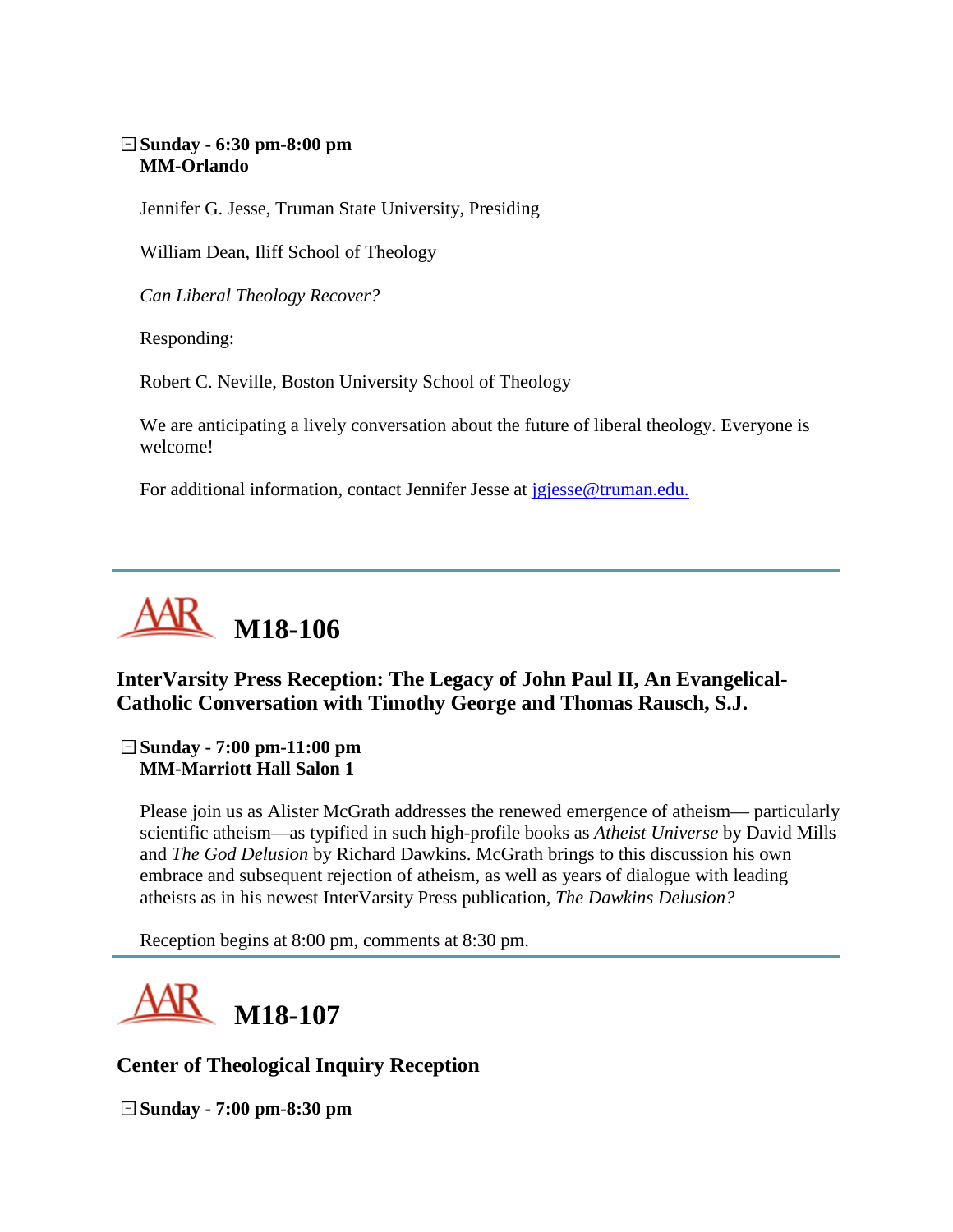#### **GH-Douglas A**

The following events will take place during this year's reception for CTI members and friends: launch of the final Volume 4 of the CTI series, *God and Globalization* (Continuum, 2007), with Max Stackhouse, author and series editor; launch of the new *International Journal of Public Theology* (Brill), with Sebastian Kim, editor; and brief presentation by William Storrar, director, on the Center's new website from 2008. All interested welcome.



**Yale University Reception**

**Sunday - 7:00 pm-8:30 pm MM-San Diego B**



## **Dempster Fellowship Selection Committee**

**Sunday - 7:00 pm-8:30 pm GH-Connaught**



# **Indiana University Religious Studies Alumni Reception**

**Sunday - 7:00 pm-8:30 pm MM-Columbia**



# **University of North Carolina, Chapel Hill Department of Religious Studies Reception**

**Sunday - 7:00 pm-8:30 pm MM-Carlsbad**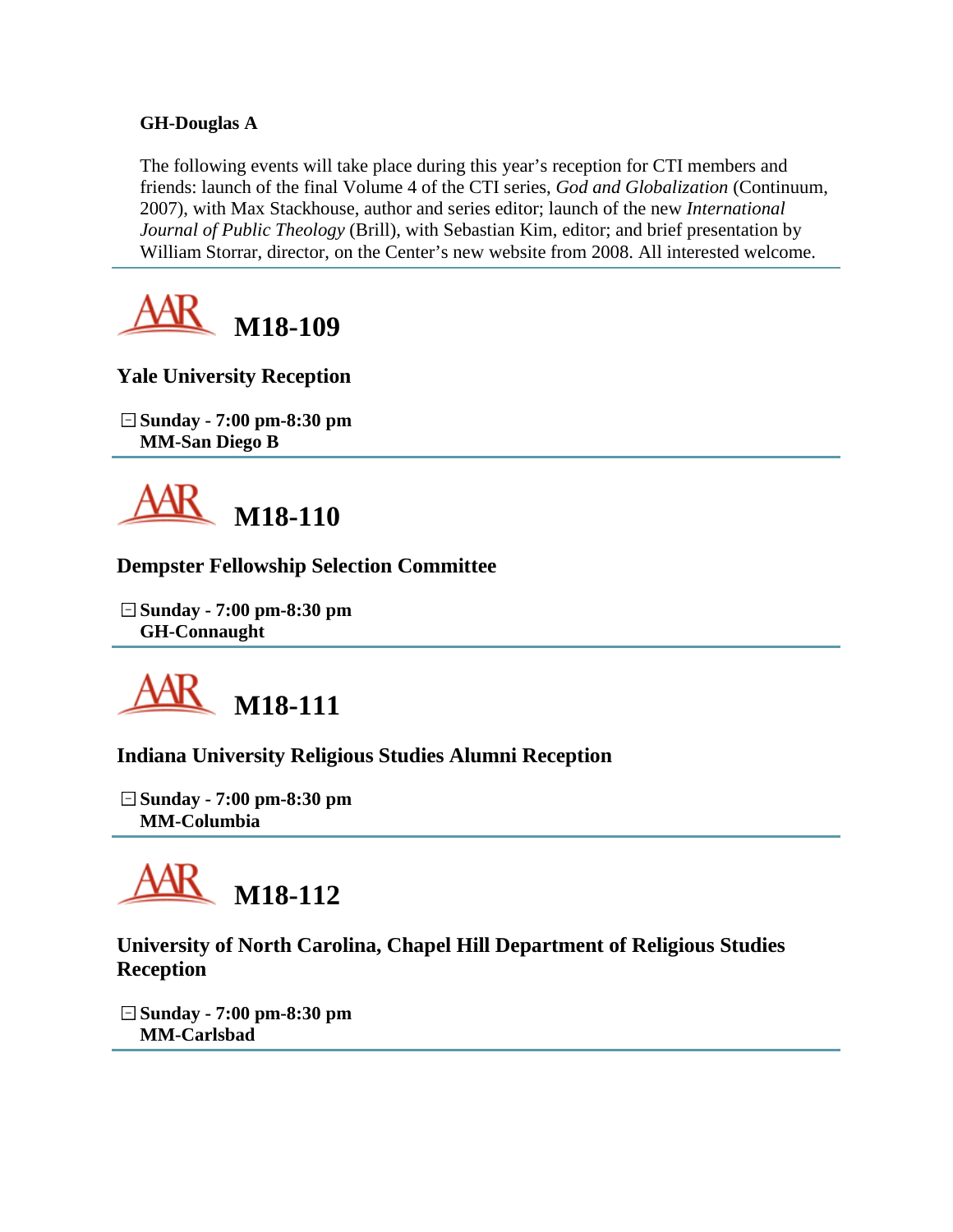

#### **Evangelical Philosophical Society**

#### **Sunday - 7:00 pm-8:30 pm MM-Anaheim**

William Lane Craig, Biola University, Presiding

Theme: *Authors Meet Critics:* Naturalism, *by Stewart Goetz and Charles Taliaferro*

Panelist:

Matthew Bagger, Brown University

Responding:

Stewart Goetz, Ursinus College

Charles Taliaferro, St. Olaf College

For further information regarding this session, contact Scott Smith, [scott.smith@truth.biola.edu.](mailto:scott.smith@truth.biola.edu)



## **Westminster John Knox Press Reception**

**Sunday - 7:00 pm-8:30 pm MM-Marriott Hall Salon 6**



## **Oxford University Reception**

**Sunday - 7:00 pm-8:30 pm MM-Marriott Hall Salon 2**

The Theology Faculty of Oxford University welcomes colleagues, friends, alumni/ae, and prospective graduate students for drinks and updates on developments and to meet current faculty members. Information is available at [www.theology.ox.ac.uk](http://www.theology.ox.ac.uk/) and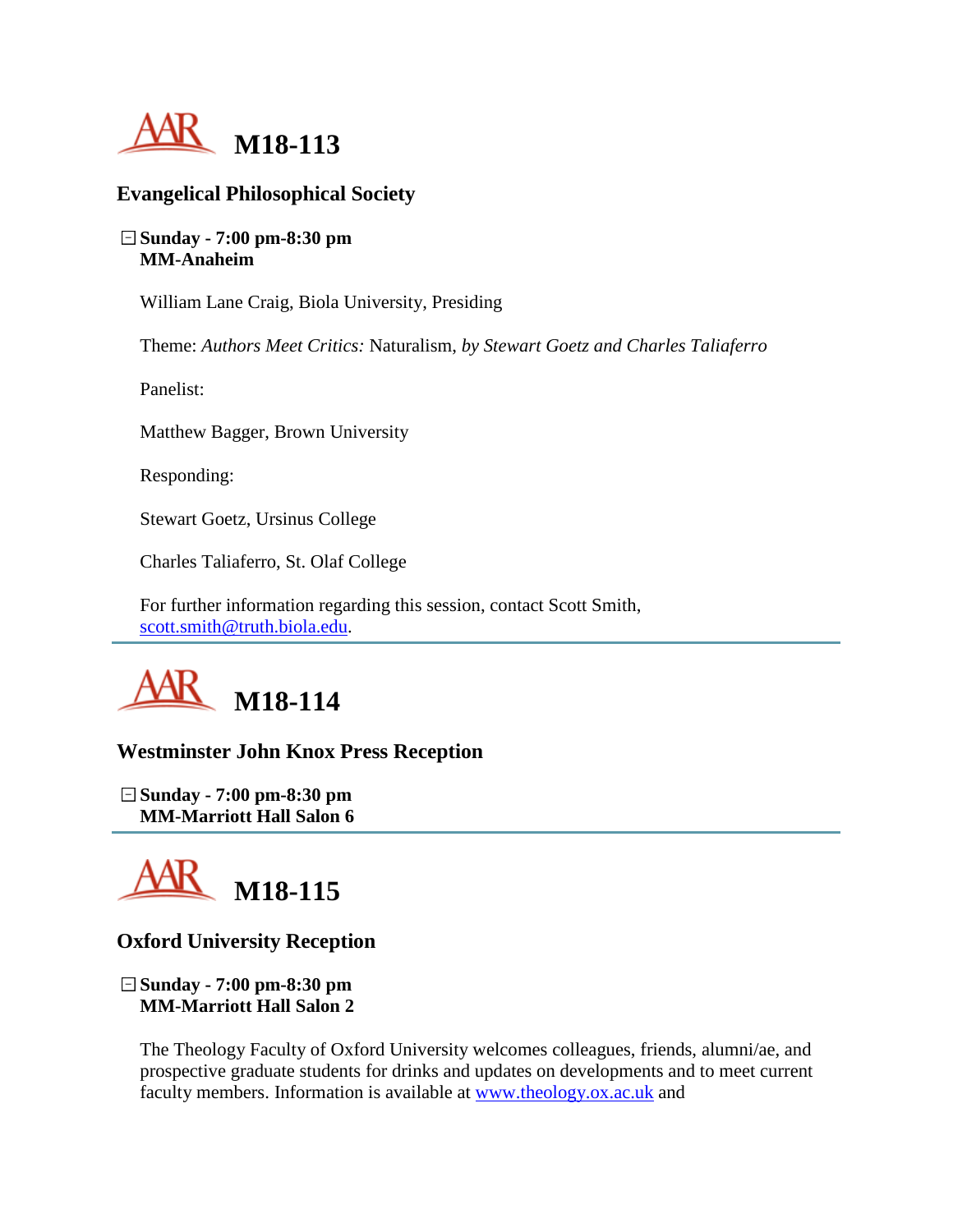

**United Church of Christ Scholars Reception and United Church of Christ in the West Keynote**

**Sunday - 7:00 pm-8:30 pm CC-32B**



**University of Notre Dame Theology Department Reception**

**Sunday - 7:00 pm-8:30 pm GH-Randle B**



**Wabash Center Dinner for New Teachers**

**Sunday - 7:00 pm-8:30 pm GH-Cunningham B**

Annual gathering of new teachers for dinner and directed table conversations about the first years of teaching. Nomination of new teachers for participation is required. October 1 deadline. Contact: Paul Myhre, [myhrep@wabash.edu.](mailto:myhrep@wabash.edu)



**Ashland Theological Seminary Reception**

**Sunday - 7:00 pm-8:30 pm GH-America's Cup C**

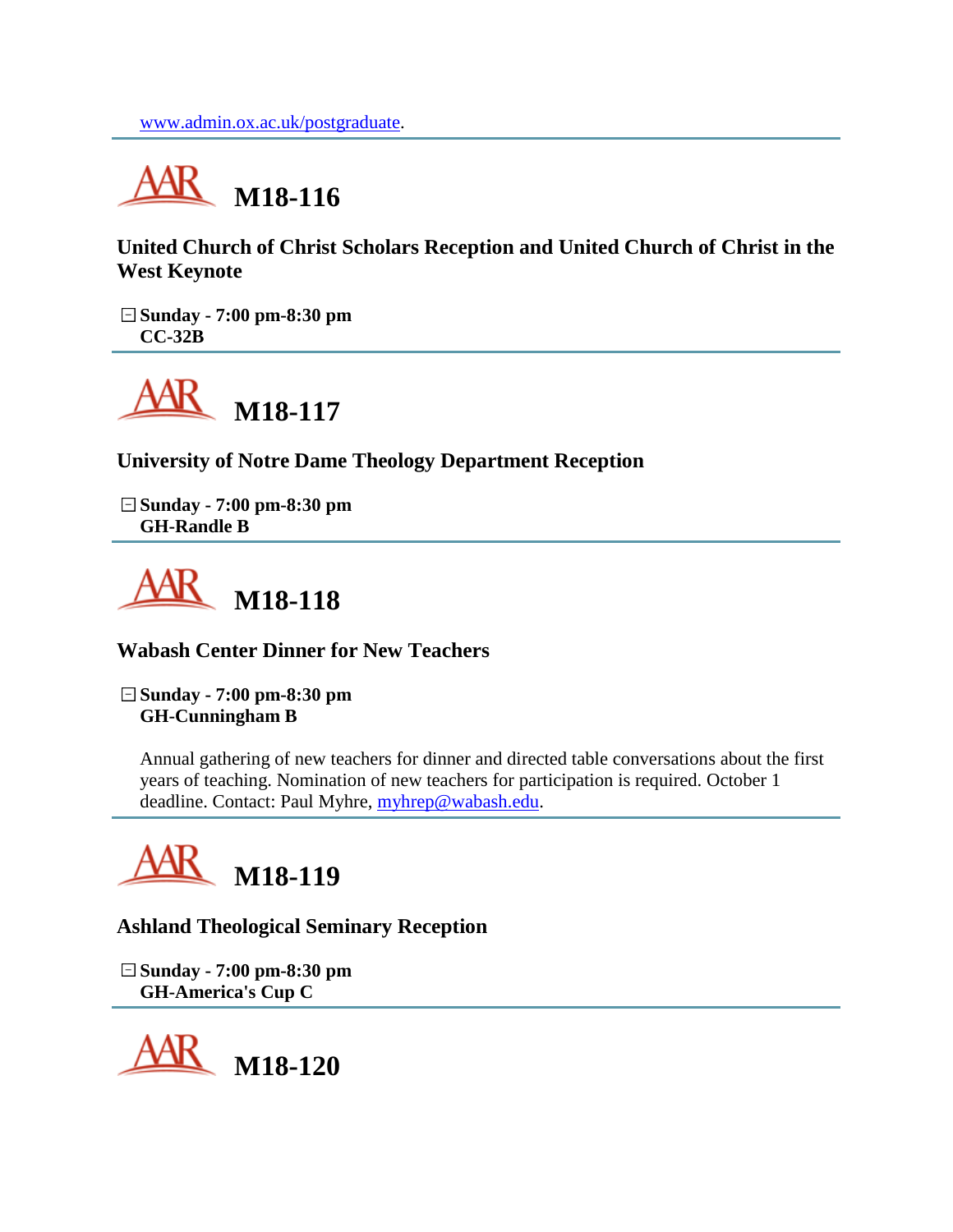**Gay Men's Issues In Religion Group Reception**

**Sunday - 7:00 pm-8:30 pm GH-Cunningham A**



**Iliff School of Theology and University of Denver Joint PhD Program Reception**

**Sunday - 7:00 pm-8:30 pm GH-Cunningham C**



**Princeton University Department of Religion Reception**

**Sunday - 7:00 pm-11:00 pm MM-Marina E**



**University of Wales, Lampeter Reception**

**Sunday - 7:00 pm-8:30 pm GH-Edward A**

The Department of Theology and Religious Studies at Lampeter invites past, present, and potential students, colleagues, and friends. Several academic staff members will be present and printed information will be available.

Full information on Lampeter's research profile may be found at [www.lamp.ac.uk/trs/.](http://www.lamp.ac.uk/trs/)



# **Society for Asian and Comparative Philosophy**

**Sunday - 7:00 pm-8:30 pm CC-31A**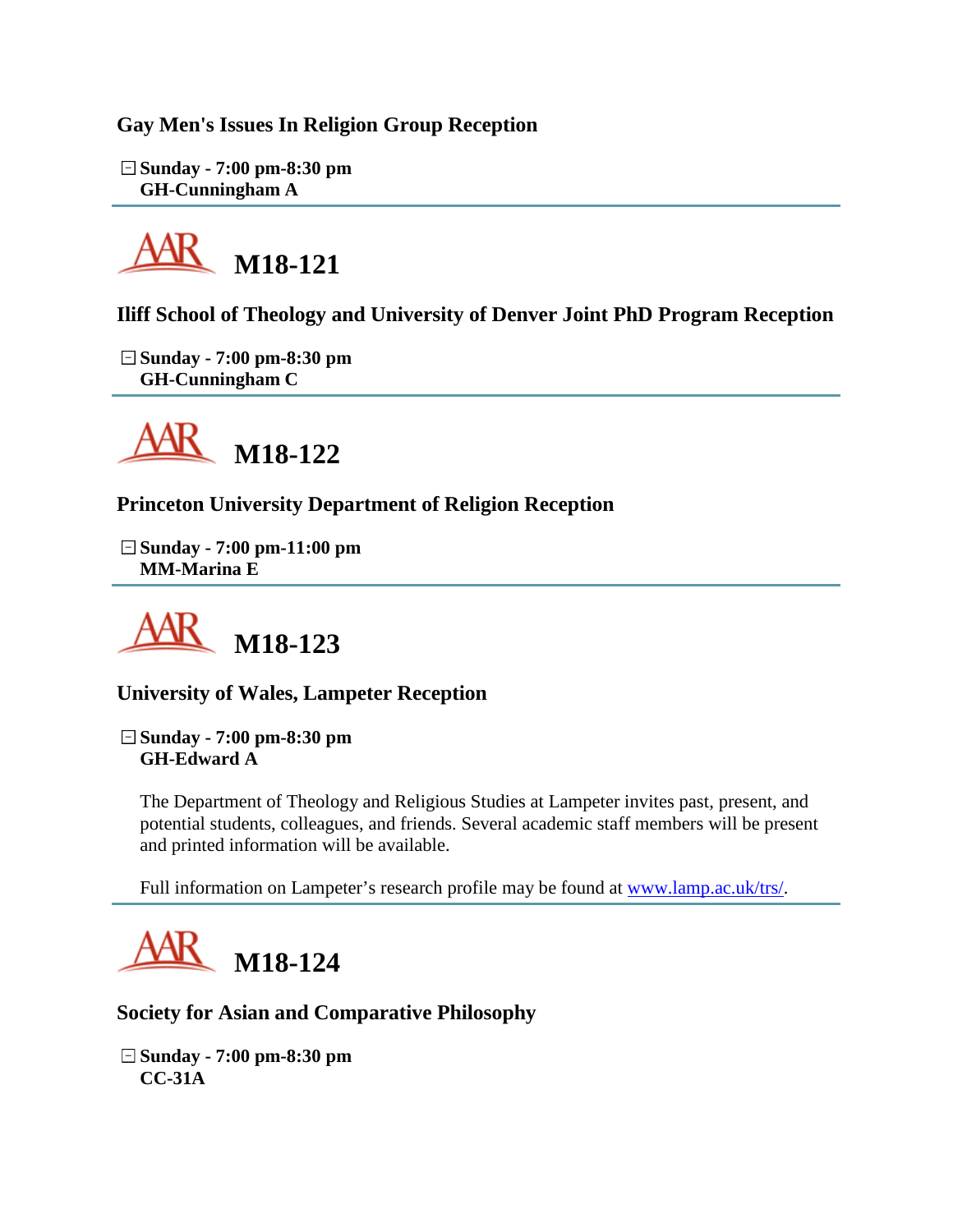Jin Y. Park, American University, Presiding

Theme: *Japanese Approaches to Ethics*

Yuki Miyamoto, DePaul University

*Sacred Pariahs: Hagiographies of Alterity, Sexuality, and Salvation in Atomic Bomb Literature*

Victor Forte, Albright College

*Attainment through True Entrusting: Ethical Reflections on Shinran's Promise*

James Mark Shields, Bucknell University

*Irony, Contingency, and Solidarity: Three Jewels of Postmetaphysical Buddhist Criticism*

Gereon Kopf, Luther College

*The Specific as the Embodied Dialectic of the Many and the One: Mutai's Reading of Tanabe's* Logic of the Specific



#### **Bahá'í Studies Colloquy 2007**

**Sunday - 7:00 pm-8:30 pm GH-Maggie**

Christopher White, Georgia State University, Presiding

Susan Maneck, Jackson State University

*A Nineteenth Century Zoroastrian-Bahá'í Dialogue: Manakji Limji Hataria and Bahá'u'lláh*

Ahang Rabbani, Houston, Texas

*A Lifetime with Bahá'u'lláh: The Reminiscences of Husayn Ashchi*

**Discussion** 

For additional information about the Bahá'í Studies Colloquy, contact Robert Stockman at [rstockman@usbnc.org](mailto:rstockman@usbnc.org) or 1-847-337-7750 (cell).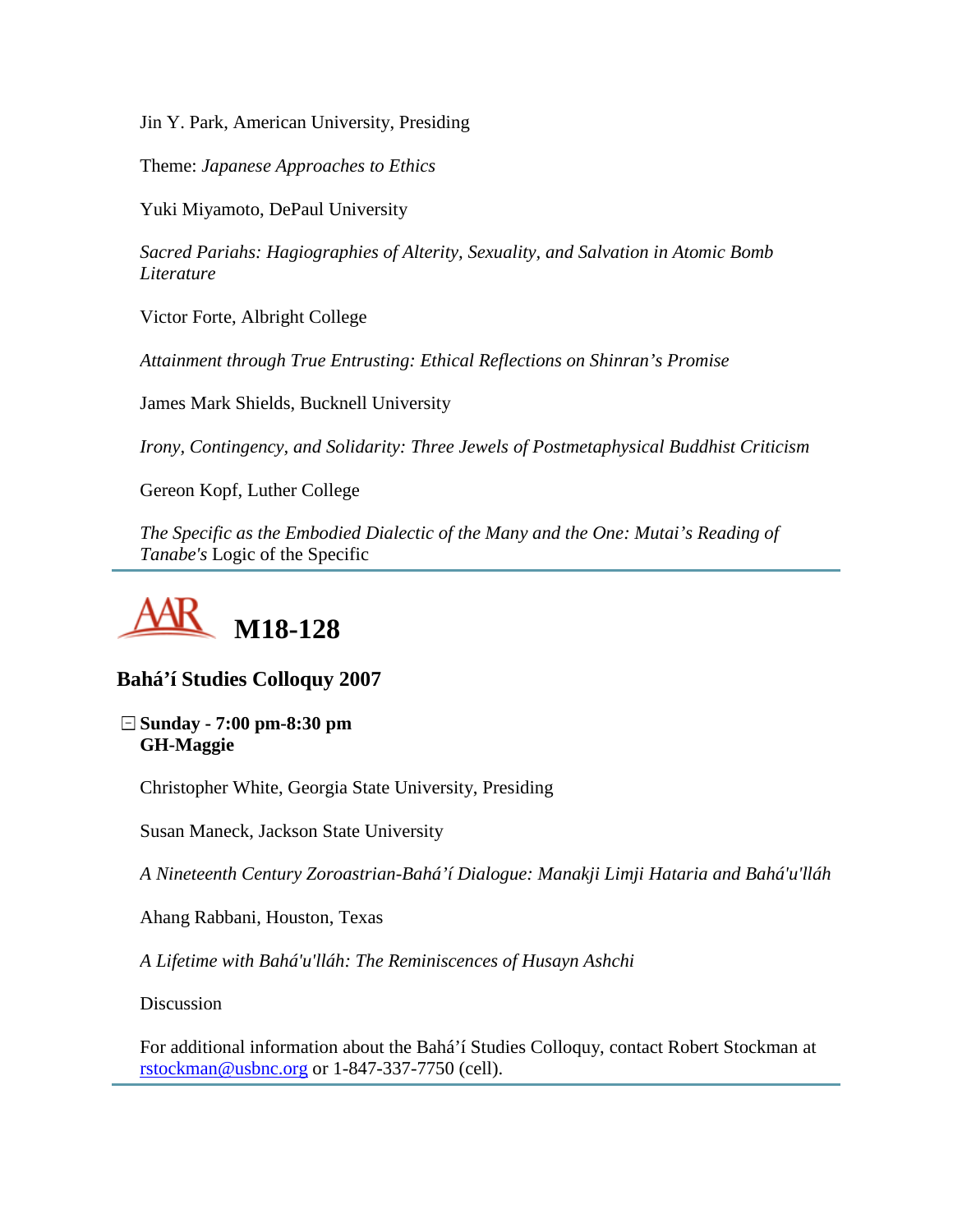

## **Muktabodha Indological Research Institute Reception**

#### **Sunday - 7:00 pm-8:30 pm GH-Randle E**

We invite you to drop by for conversation with our faculty and refreshments including authentic Indian mithai.

This is also an opportunity to view and discuss the new Shaiva manuscript collection on our digital library, with its detailed, searchable catalog; see footage of a recently documented Agnishtoma Somayaga in Goa; and learn more about our efforts to preserve the study and practice of the endangered Taittiriya-Hiranyakeshi Vaidika tradition.

For information about Muktabodha, please see [www.muktabodha.org.](http://www.muktabodha.org/)



#### **Springer Science and Religion Reception**

#### **Sunday - 7:00 pm-8:30 pm MM-Warner Center**

You are cordially invited to a reception hosted by Springer in dedication to *The Encyclopedia of Sciences and Religions.*

*The Encyclopedia of Sciences and Religions* will be published by Springer in 2011 and is currently being edited by Nina Azari, University of Hawai'i, Hilo, who will chair an AAR session on Tuesday 20 November between 9:00 am-11:30 am together with one of the section editors of the *Encyclopedia*, Kelly Bulkely, Graduate Theological Union, Berkeley.



## **University of the West Reception for Buddhist Scholars and Students**

#### **Sunday - 7:00 pm-8:30 pm CC-26B**

The University of the West invites you to enjoy some refreshments and chat with professors and students from the Department of Religious Studies. UWest, located in Rosemead,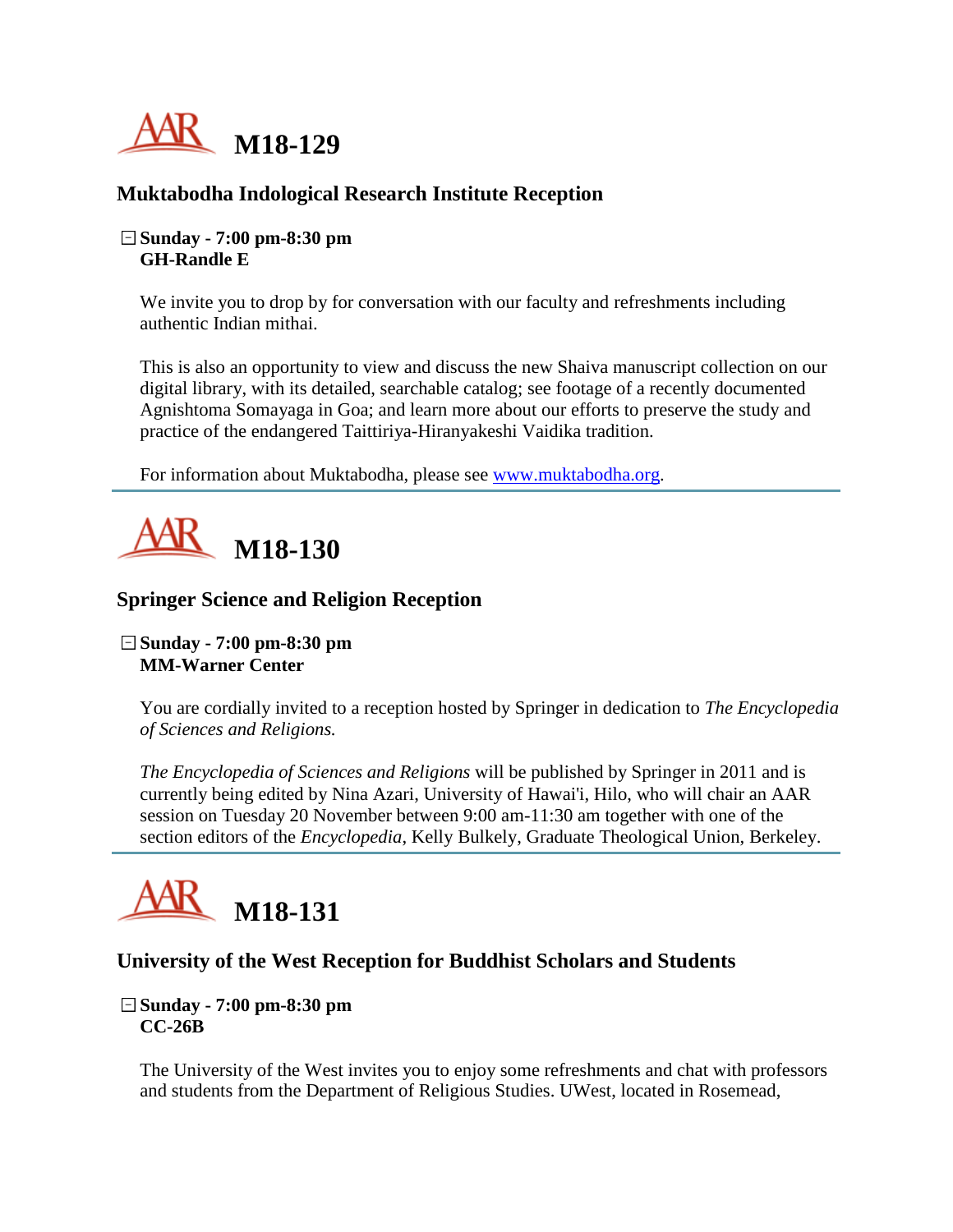California, was founded in 1991 by the renowned Buddhist Master Hsing Yun. UWest is one of only three Buddhist-affiliated campuses in the US to offer accredited degrees. Learn about UWest's programs in Buddhism, Chinese Buddhism, and Comparative Religious Studies and about life on this small, unique campus.



# *Religion* **Editorial Board Meeting**

**Sunday - 7:00 pm-8:30 pm MM-Encinitas**



# **Hendrickson Publishers Reception**

**Sunday - 7:00 pm-11:00 pm MG-Presidio Ballroom**



**Mercer University Press Book Meeting: David L. Paulsen and Donald W. Musser,** *Mormonism In Dialogue with Contemporary Christian Theologies*

**Sunday - 7:00 pm-8:30 pm GH-Edward D**

The Society for Mormon Philosophy and Theology invites all scholars whose work or interests intersect with Mormonism in any way to attend this gathering, which will feature a panel discussion of a recent book of wide interest to scholars of Mormon thought, as well as an opportunity to socialize and make new contacts. For more information, visit the SMPT website: [www.smpt.org/announcements.html.](http://www.smpt.org/announcements.html)



**University of Iowa Reception**

**Sunday - 7:30 pm-9:30 pm GH-Molly B**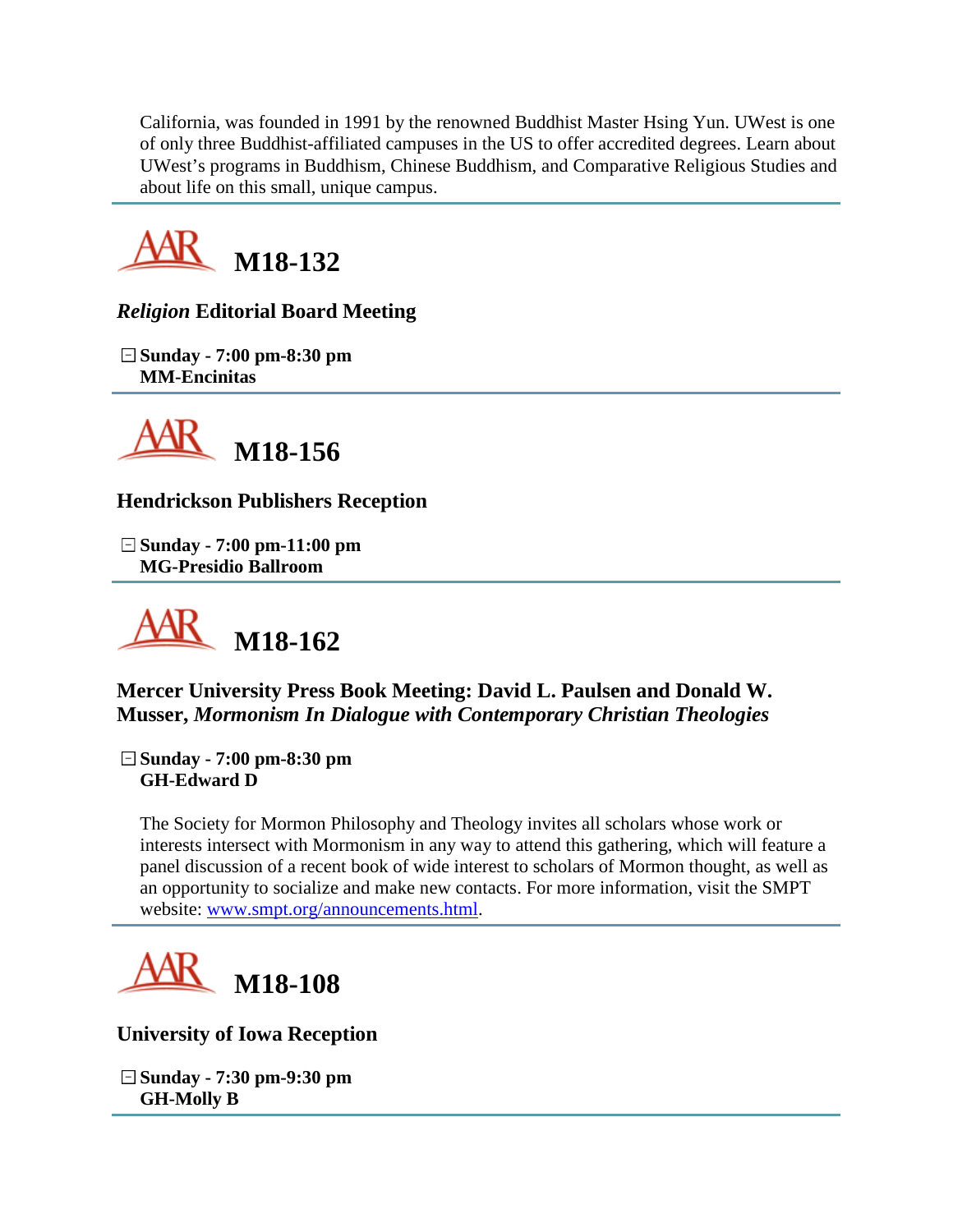

# **Society for Scriptural Reasoning: Quranic Reasoning**

#### **Sunday - 8:00 pm-10:00 pm GH-Edward C**

Theme: *Oneness of God in the Qur'an*

This session explores the Qur'anic claim that guided rational reflection on the natural world leads to faith in the One, with Most Beautiful Names. We begin with a paper by Joseph Lombard centered on selected Quranic verses and then discuss these verses in small groups. For the paper, responses and to contribute a response, see: [etext.lib.virginia.edu/journals/jsrforum/gateways.html.](http://etext.lib.virginia.edu/journals/jsrforum/gateways.html)



## **2007 Templeton Prize Laureate Lecture Charles Taylor:** *Religions Mobilizations*

**Sunday - 8:15 pm-9:15 pm MM-San Diego A**



**Garrett-Evangelical Theological Seminary Alumni Reception**

**Sunday - 9:00 pm-11:00 pm GH-Edward B**



**Union Theological Seminary in the City of New York and Columbia University Reception**

**Sunday - 9:00 pm-11:00 pm MM-San Diego C**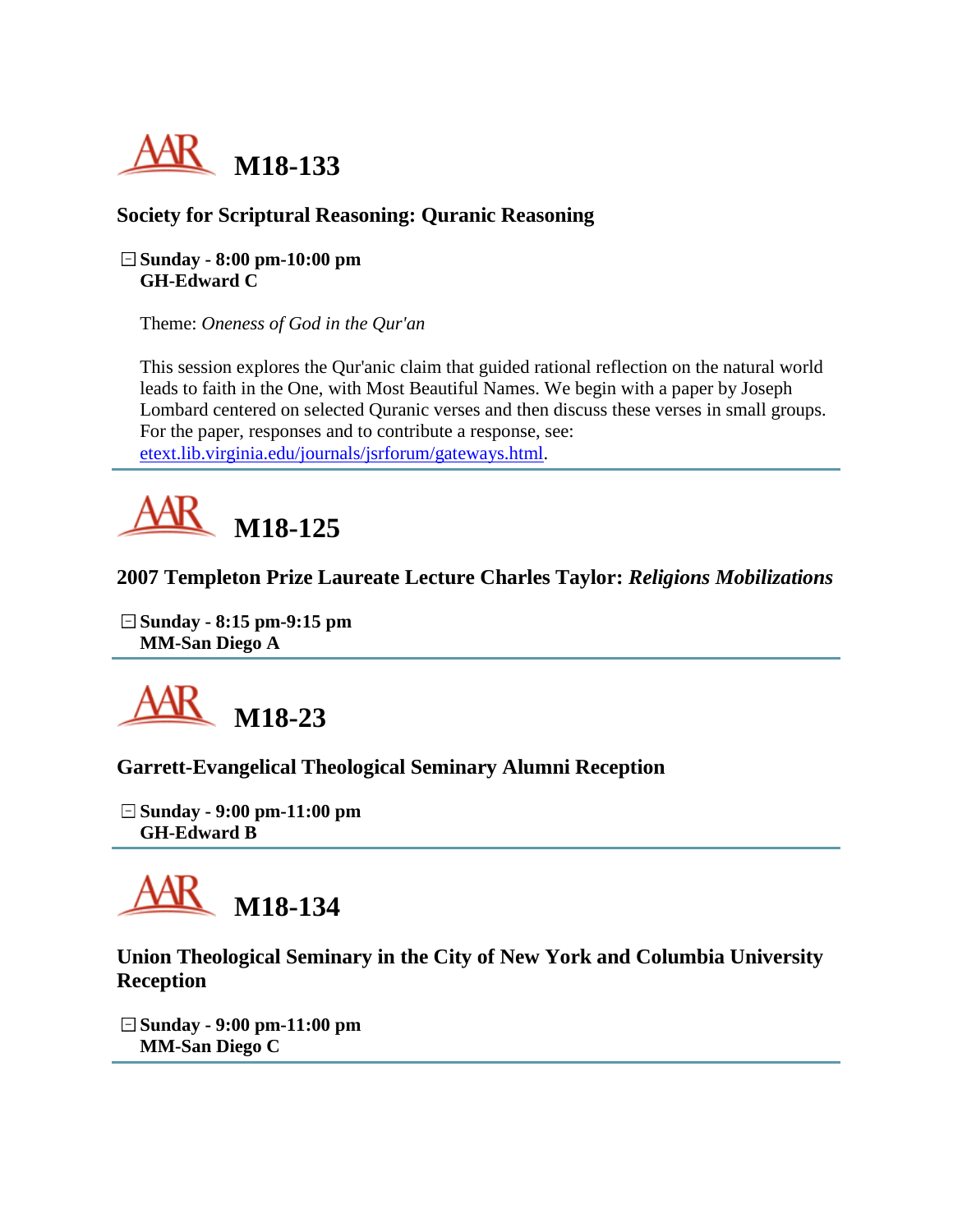

## **Duke University Graduate Reception**

**Sunday - 9:00 pm-11:00 pm CC-29B**



**Nazarene Theological Seminary Alumni/ae and Friends Reception**

**Sunday - 9:00 pm-11:00 pm MM-Torrey 3**



## **Emory Graduate Division of Religion Reception**

**Sunday - 9:00 pm-11:00 pm MM-Marina D**



#### **Center for Process Studies Reception**

**Sunday - 9:00 pm-11:00 pm GH-America's Cup D**

Join us for wine, cheese, and conversation. Friends and members of CPS and anyone interested in process-relational approaches to religious studies, theology, biblical hermeneutics, and philosophy of religion are invited. Greet John Cobb, Roland Faber, and other co-directors!



**Brown University Reception**

**Sunday - 9:00 pm-11:00 pm**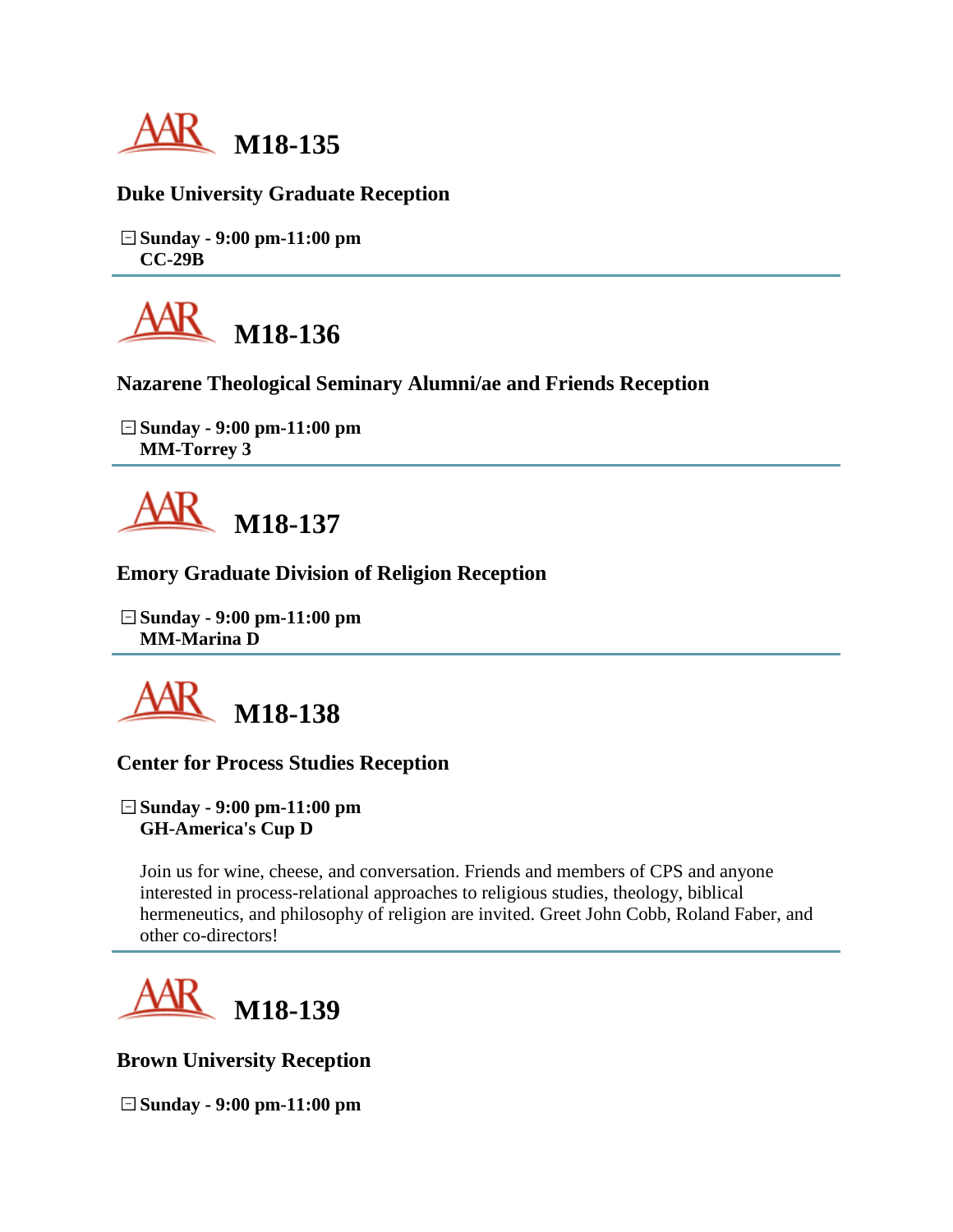

# **Society for Mormon Philosophy and Theology**

#### **Sunday - 9:00 pm-11:00 pm GH-Randle D**

The Society for Mormon Philosophy and Theology invites all scholars whose work or interests intersect with Mormonism in any way to attend this gathering, which will feature a panel discussion of a recent book of wide interest to scholars of Mormon thought, as well as an opportunity to socialize and make new contacts. For more information, visit the SMPT website: [www.smpt.org/announcements.html.](http://www.smpt.org/announcements.html)



#### **University of Chicago Divinity School Reception**

**Sunday - 9:00 pm-11:00 pm GH-Manchester D-F**



#### **University of Virginia Reception for Faculty, Alumni, and Friends**

**Sunday - 9:00 pm-11:00 pm MM-Torrey 2**



#### **Drew University Reception for Alumni/ae**

**Sunday - 9:00 pm-11:00 pm GH-Manchester A**

**M18-144**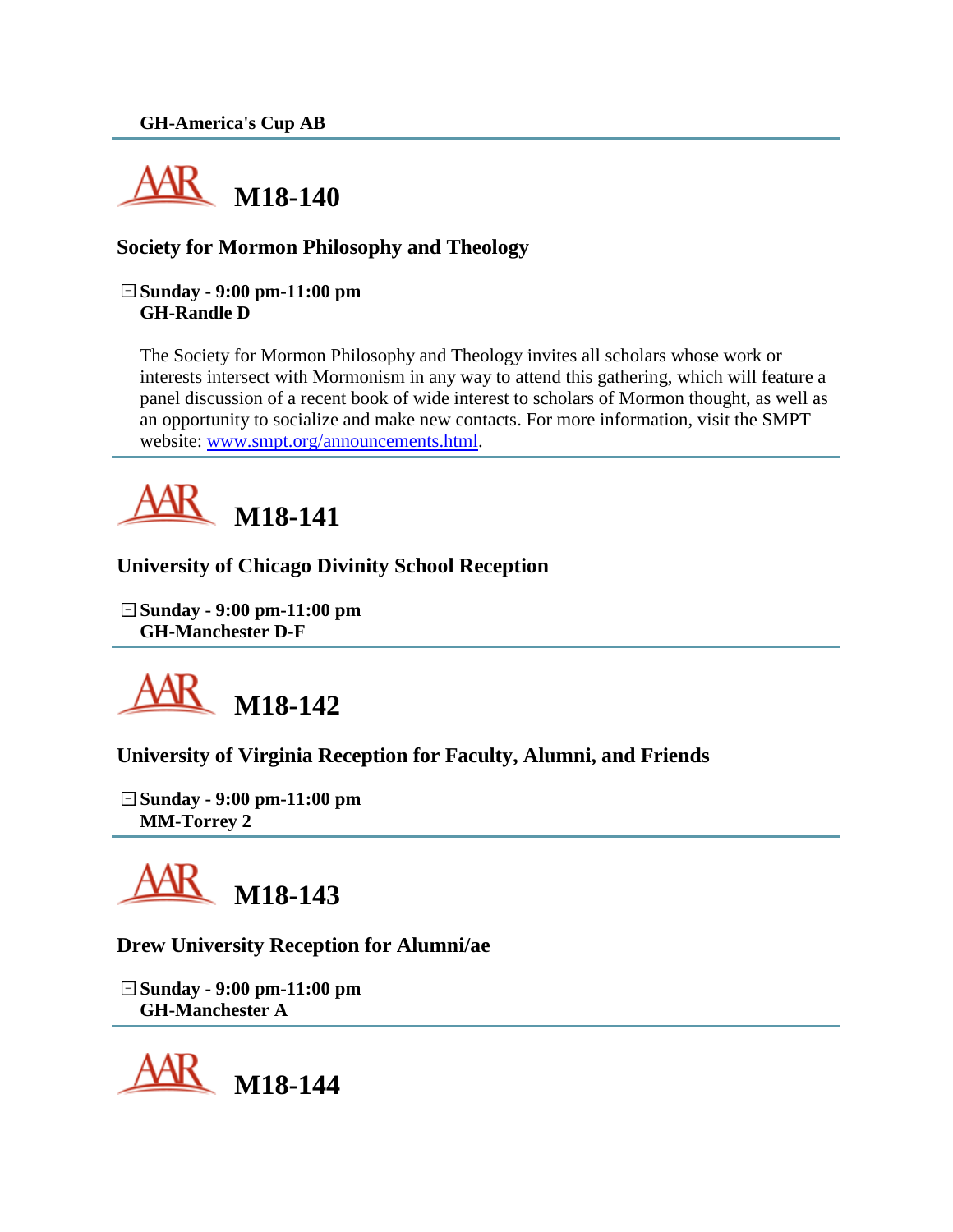# **Princeton Theological Seminary Alumni/ae Reception**

**Sunday - 9:00 pm-11:00 pm GH-Douglas B**



**Boston University Reception**

**Sunday - 9:00 pm-11:00 pm CC-29A**



**Marquette University Department of Theology Reception**

**Sunday - 9:00 pm-11:00 pm MM-Manchester 1**



**Perkins School of Theology, Southern Methodist University**

**Sunday - 9:00 pm-11:00 pm CC-33B**

**M18-148**

**Johns Hopkins University Reception**

**Sunday - 9:00 pm-11:00 pm GH-Molly B**



**Scottish Universities Reception**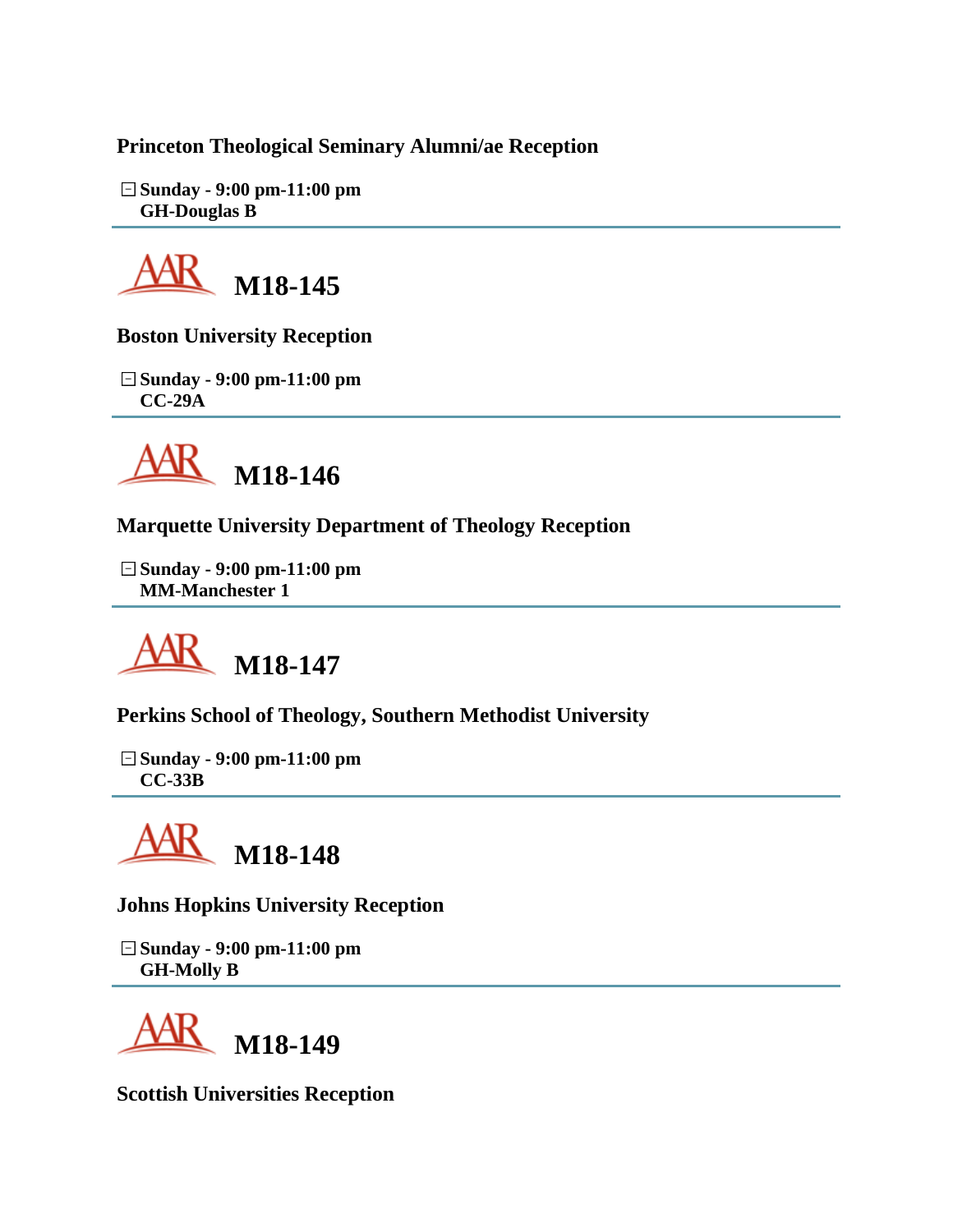#### **Sunday - 9:00 pm-11:00 pm GH-Manchester I**

Former students and friends of the sponsoring Scottish universities (Aberdeen, Edinburgh, Glasgow, St. Andrews, and Stirling), and the Highland Theological College are cordially invited to get together to renew acquaintances, catch up on news of developments and plans, and simply enjoy the company, with drinks and light refreshments. For further information, contact Prof. L. W. Hurtado, New College/School of Divinity, University of Edinburgh, [l.hurtado@ed.ac.uk.](mailto:l.hurtado@ed.ac.uk)



# **Brite Divinity School Reception**

**Sunday - 9:00 pm-11:00 pm CC-33A**



# **Durham University Department of Theology and Religion Reception**

**Sunday - 9:00 pm-11:00 pm MM-Columbia**

The Department of Theology and Religion at Durham, UK welcomes alumni/ae, colleagues, friends, and guests. Information will be available at [www.dur.ac.uk/theology.religion](http://www.dur.ac.uk/theology.religion) for those interested in the following research areas: Biblical and Ancient Languages, Catholic Studies, Church History, Ethics, Hebrew Bible, Jewish Studies, New Testament, Philosophical Theology, Study of Religion, and Systematic and Contemporary Theology. Several faculty will be present, and information brochures will be available.

# **M18-152**

**Concordia Reception (Concordia Seminary, Concordia Theological Seminary, Concordia Academic Press)**

**Sunday - 9:00 pm-11:00 pm MM-Laguna**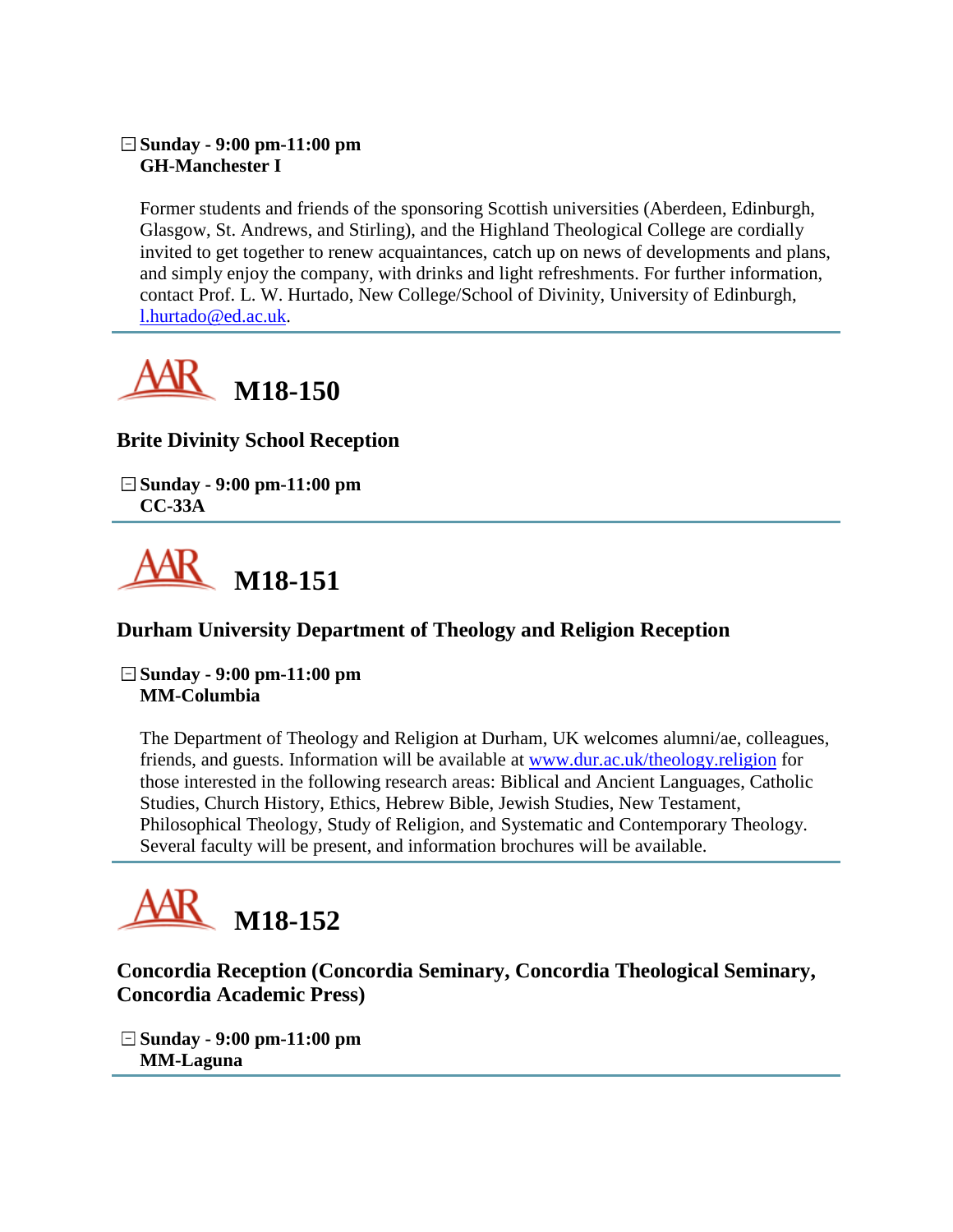

## **The Graduate School and Friends of Jewish Theological Seminary Reception**

**Sunday - 9:00 pm-11:00 pm GH-Madeleine CD**



## **Florida State University Religion Department Reception**

**Sunday - 9:00 pm-11:00 pm GH-Madeleine AB**



#### **Robert M. Price and** *The Pre-Nicene New Testament*

**Sunday - 9:00 pm-11:00 pm GH-Del Mar B**

Please join Robert M. Price, editor of the *Journal of Higher Criticism*, in celebrating publication of his latest book, *The Pre-Nicene New Testament: Fifty-four Formative Texts*. Mingle and munch. There will be light refreshments and no doubt lively conversation----Εγω βρωσιυ εχω φαγεινην μειζ ουκ οιδατε. Hosted by Signature Book and the Smith-Pettit Foundation. Call Tom's cell at 1-801-835-8742.



**Religion, Politics, and the State Group and Cambridge University Press Reception Introducing a New Cambridge Journal for 2008:** *Politics and Religion*

**Sunday - 9:00 pm-11:00 pm OH-Grand Ballroom D**

AAR members interested in the new, peer-reviewed Cambridge journal, *Politics and Religion*, which will launch early in 2008, are invited to meet members of the journal's editorial team, hear a bit about their vision for this exciting new journal, and to discuss opportunities for research and publication at the intersections of religion, politics, and public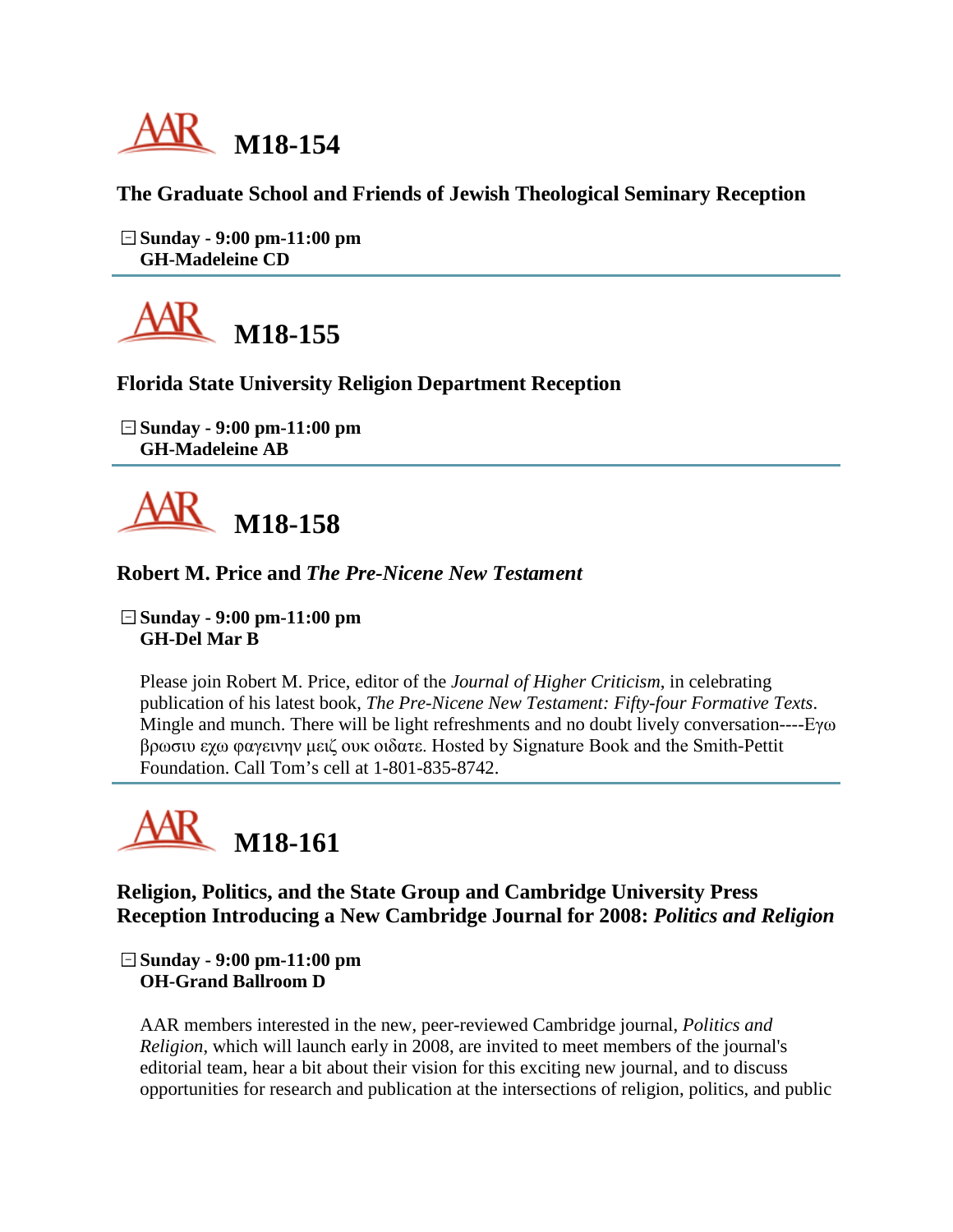

## **John Templeton Foundation Reception**

**Sunday - 9:30 pm-11:30 pm MM-San Diego B**



*Restoration Quarterly* **Breakfast**

**Monday - 7:00 am-8:30 am GH-Del Mar**



*Dead Sea Discoveries* **Editorial Board Meeting**

**Monday - 7:00 am-8:30 am MM-Torrey 2**



**Trinity Evangelical Divinity School Alumni Breakfast**

**Monday - 7:00 am-8:30 am MM-Torrey 1**



**Fuller Theological Seminary Breakfast**

**Monday - 7:00 am-8:30 am GH-Manchester G**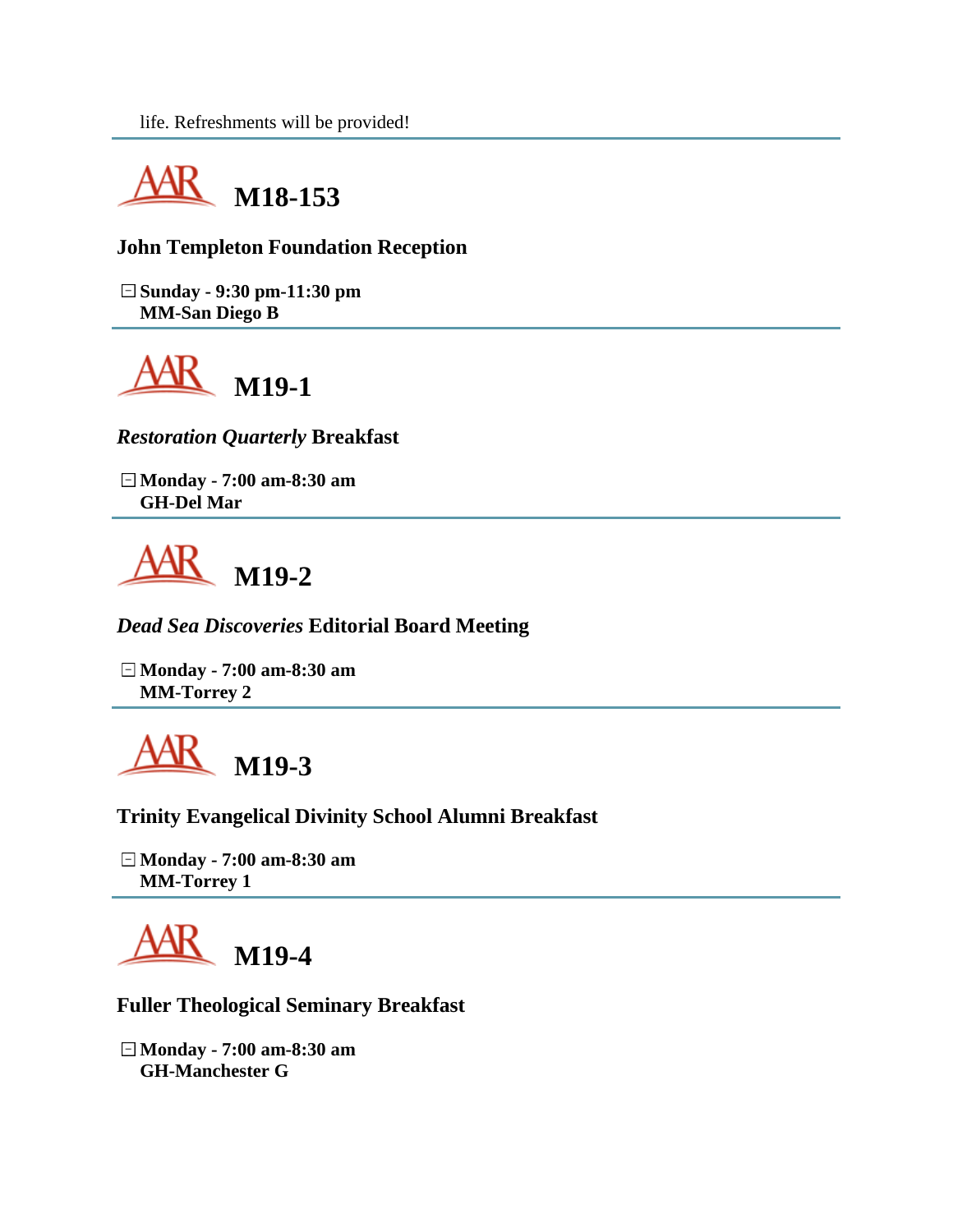Speaker: Richard J. Mouw, President and Professor of Christian Philosophy, Fuller Theological Seminary

*Threescore and... : Fuller and the Future* 

For reservations contact Fuller's Office of Alumni/ae and Church Relations: [alum](mailto:alum-alumni@dept.fulller.edu)[alumni@dept.fulller.edu](mailto:alum-alumni@dept.fulller.edu) or call 1-626-584-5498 by November 12.



# **Friends of Regent College**

**Monday - 7:00 am-8:30 am GH-Annie**



# **Lutheran Theological Society of North America**

**Monday - 7:00 am-8:30 am GH-America's Cup D**

7:00 am Morning Prayer

7:15 am Phyllis Anderson, President, Pacific Lutheran Theological Seminary

*Theological Education: Institutional, Ecumenical, and Ecclesial Perspectives*

No registration required. Questions?

Please contact Sandra Mejia at 773-380-2885 or [sandra.mejia@elca.org.](mailto:sandra.mejia@elca.org)

# **M19-7**

# **Union Seminary and Presbyterian School of Christian Education Annual Breakfast**

**Monday - 7:00 am-8:30 am MM-Manchester**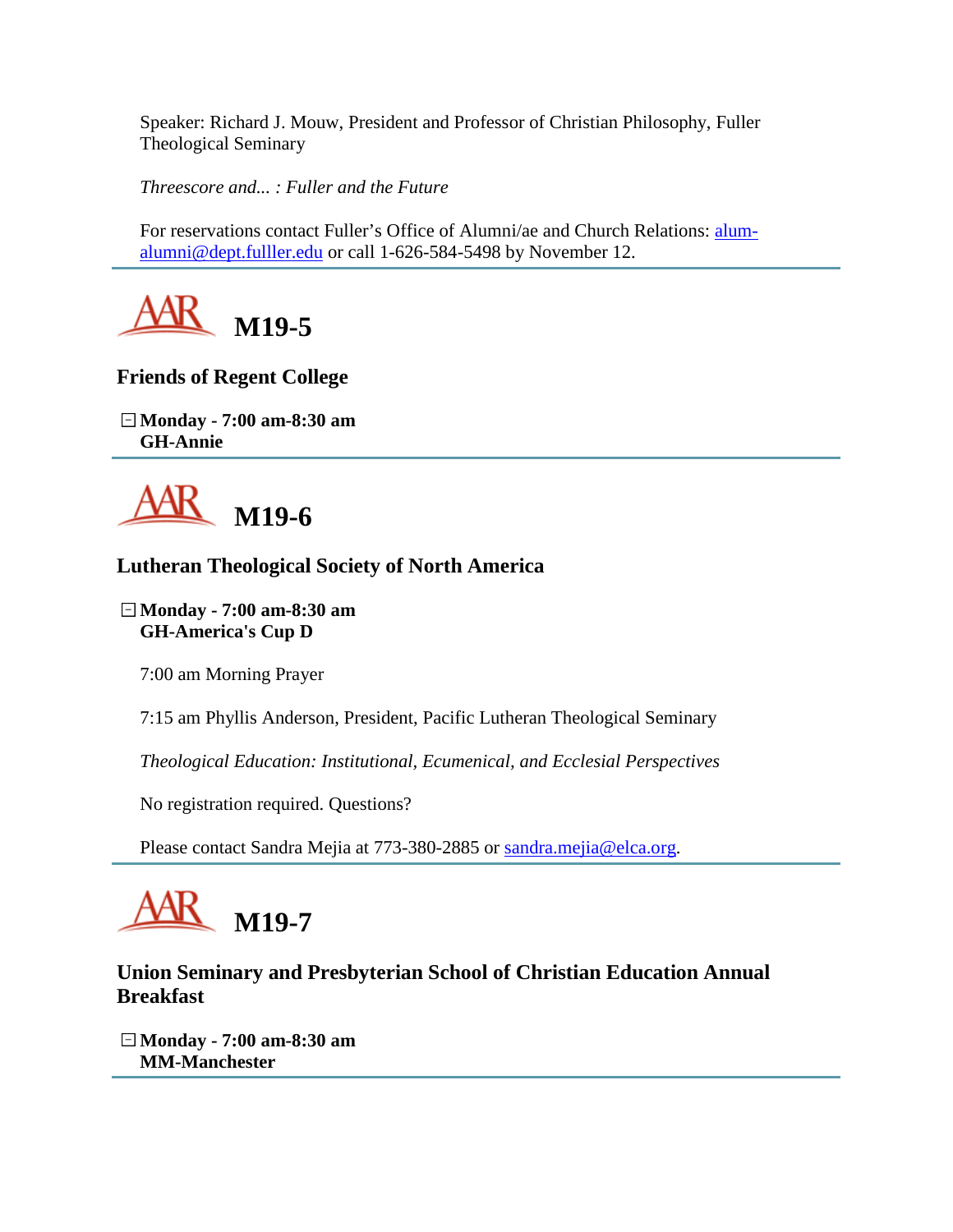

## **Westminster Theological Alumni Breakfast**

**Monday - 7:00 am-8:30 am GH-Randle B**



**Society of John Wesley Scholars Breakfast**

**Monday - 7:00 am-8:30 am GH-Ford B**



#### **Reclaiming Liberation Theology Breakfast Meeting**

**Monday - 7:00 am-8:30 am GH-Cunningham**



## *Religion Compass* **Editorial Board Meeting**

**Monday - 7:30 am-9:00 am GH-Mohsen**



#### **Wabash Center Grant Writing Consultation**

**Monday - 9:00 am-3:30 pm CC-28C**

Drop in for conversation about your grant ideas or help with grant writing. Appointments are not required, but may be made in advance. Contact: Paul Myhre, [myhrep@wabash.edu.](mailto:myhrep@wabash.edu)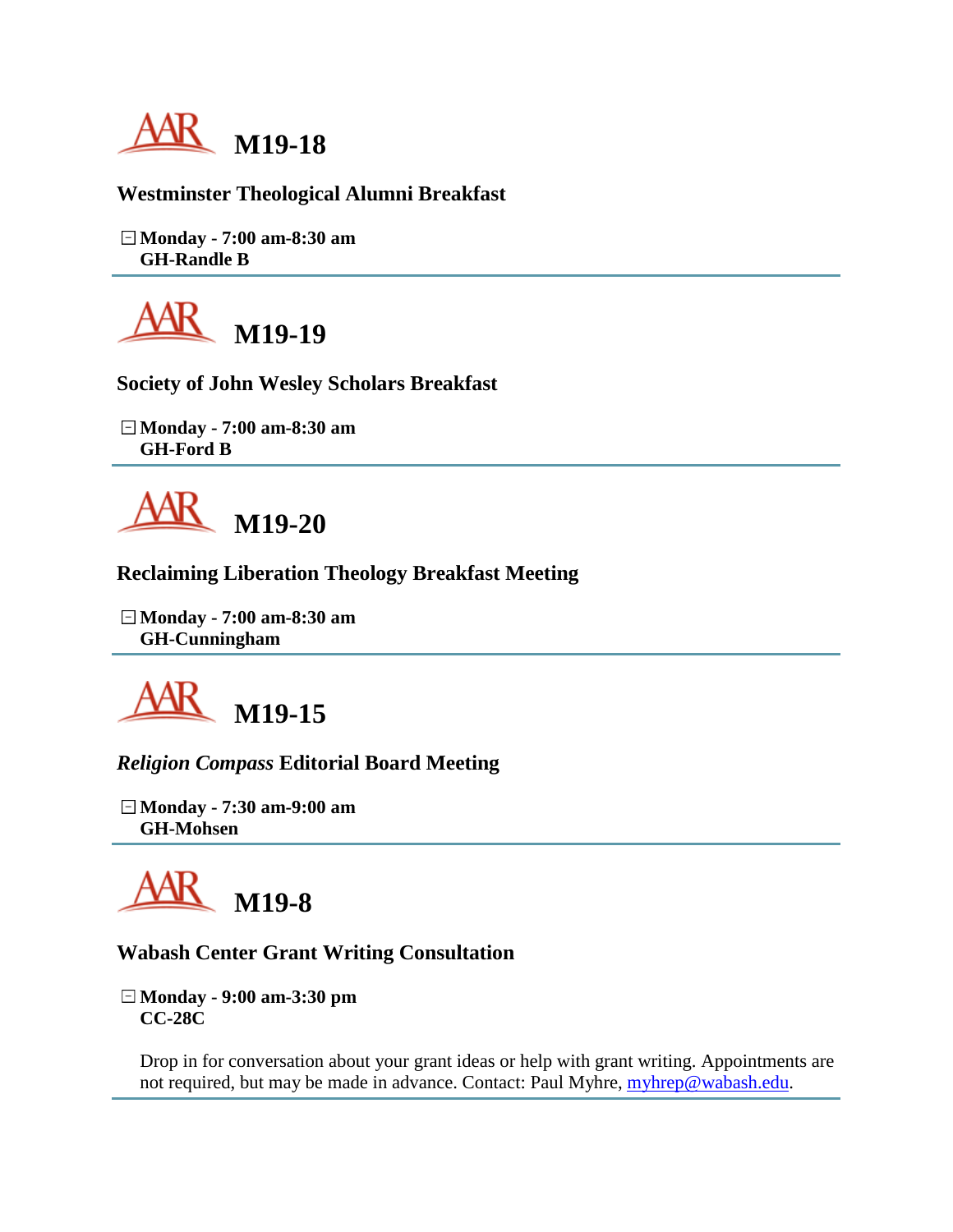

#### **Consultation on Dutch Protestant Traditions**

#### **Monday - 9:00 am-11:30 am GH-Molly A**

The topic of this year's consultation is *The Question of Theocracy.* The notion of theocracy has recently been linked to Islamic and Christian fundamentalism and thus summarily dismissed. Theocratic theology, however, does not belong to fundamentalism; the rich and complex theology of the Dutch theologian, A.A. van Ruler (1908-1970), is intentionally theocratic and clearly not fundamentalistic. The consultation will explore the Utrecht theologian's controversial theocratic theology and assess the place of theocracy in the Dutch theological tradition as a whole. The honorary chair of the consultation is Paul Fries of New Brunswick Theological Seminary. The consultation is sponsored by the Abraham Kuyper Center for Public Theology, [kuyper.conference@ptsem.edu](mailto:kuyper.conference@ptsem.edu) at Princeton Theological Seminary. All are warmly invited to attend.



## *Journal for the Study of Judaism* **Editorial Board Meeting**

**Monday - 11:45 am-12:45 pm MM-Encinitas**



#### **Electronic Books and Databases for Ugaritic and Northwest Semitic Inscriptions**

#### **Monday - 11:45 am-12:45 pm MM-Orlando**

This meeting includes a demonstration of the use of a searchable database for the Ugaritic corpus (Ugaritic Databank, Madrid) and searchable scholarly reference works for Ugaritic. The session will also feature a new database for Microsoft Windows users for select Northwest Semitic inscriptions representing languages and dialects such as Hebrew, Aramaic, Phoenician, Moabite, and Ammonite. The inscriptions database includes morphological tagging. For more information, contact Michael Heiser at [mheiser@logos.com.](mailto:mheiser@logos.com)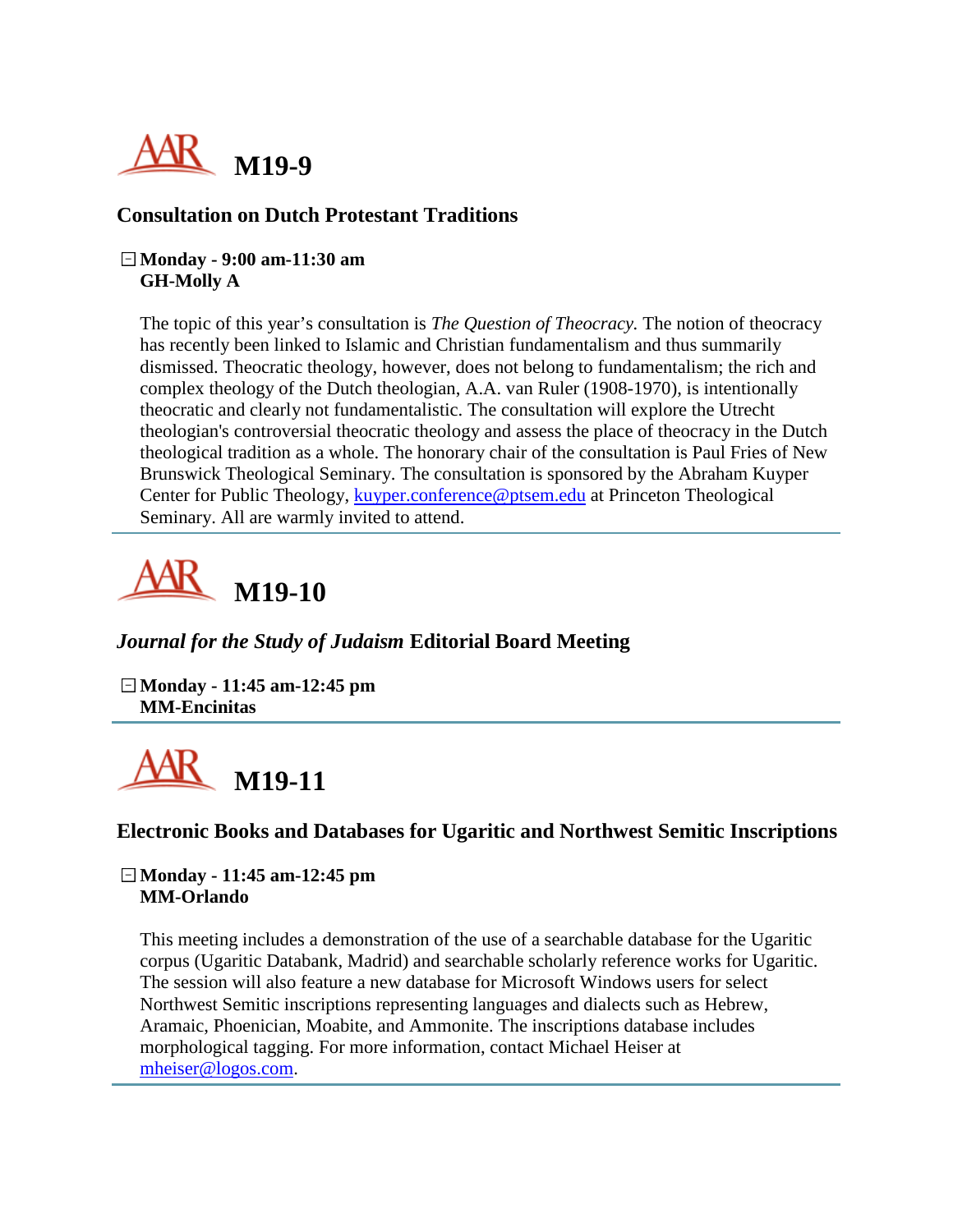

# **Wabash Center Religiously Affiliated College and University Faculty Lunch**

**Monday - 11:45 am-12:45 pm CC-32B**

Annual gathering for lunch and directed table conversations concerning the context of our teaching in religiously affiliated college and university institutions. Space is limited. Advance registration is required. October 31 deadline. [www.wabashcenter.wabash.edu/programs/article.aspx?id=10897.](http://www.wabashcenter.wabash.edu/programs/article.aspx?id=10897)



# **University of Regensburg Institute of Protestant Theology Alumni Luncheon**

**Monday - 11:45 am-1:00 pm TBA**



**Initiative for the Study of Religion and Culture in Africa and the African Diaspora (ISRCAD) -** *Biblia Africana* **Authors Reception**

**Monday - 7:00 pm-8:30 pm GH-Molly A**

This gathering is being held to: (1) share information about ISRCAD; (2) call attention to new and ongoing projects under the aegis of the Africana Studies Department at the University of Notre Dame –- including its Peters Fellowship Program and Africana Core Texts Initiative; and (3) celebrate completion of the *Biblia Africana* commentary project. For further information, please contact Hugh R. Page, Jr., [hpage@nd.edu.](mailto:hpage@nd.edu)



**Society of Christian Philosophers**

**Monday - 7:00 pm-8:30 pm**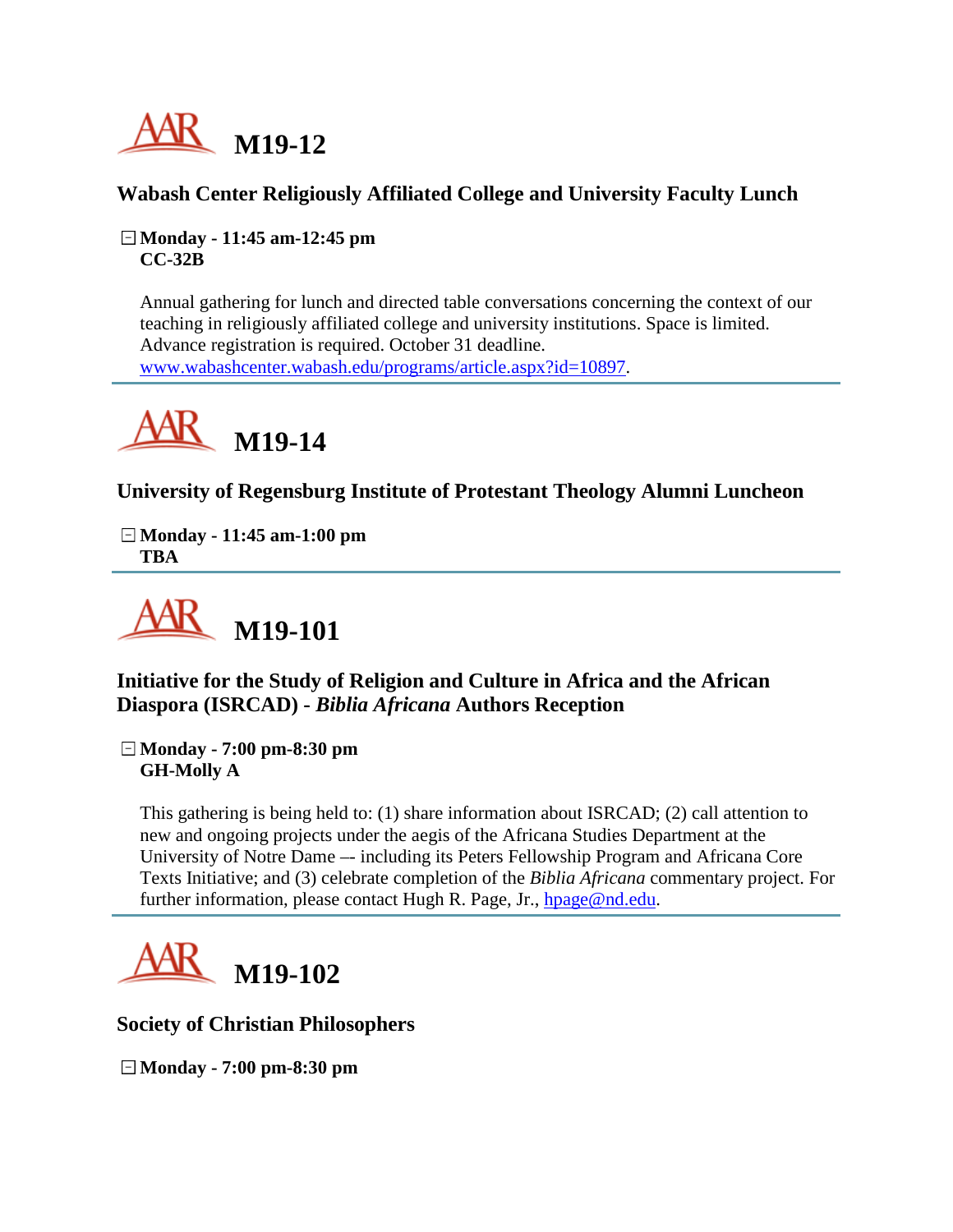#### **GH-Ford C**

Doug Harink, King's University College, Presiding

Theme: *William J. Abraham's* Crossing the Threshold of Divine Revelation

Panelists:

D. Stephen Long, Marquette University

James Beilby, Bethel University

James K. A. Smith, Calvin College

Responding:

William J. Abraham, Southern Methodist University



# **European Society of Women in Theological Research**

**Monday - 7:00 pm-8:30 pm MM-Anaheim**



# **Ethnic Chinese Biblical Colloquium**

#### **Monday - 7:00 pm-11:00 pm GH-Mohsen B**

Mary Foskett, Wake Forest University, Presiding

Theme: *The Bible in Asia* 

7:00 pm Panelists:

Devadasan N. Premnath, St. Bernard's School of Theology and Ministry

John Y. Yieh, Virginia Theological Seminary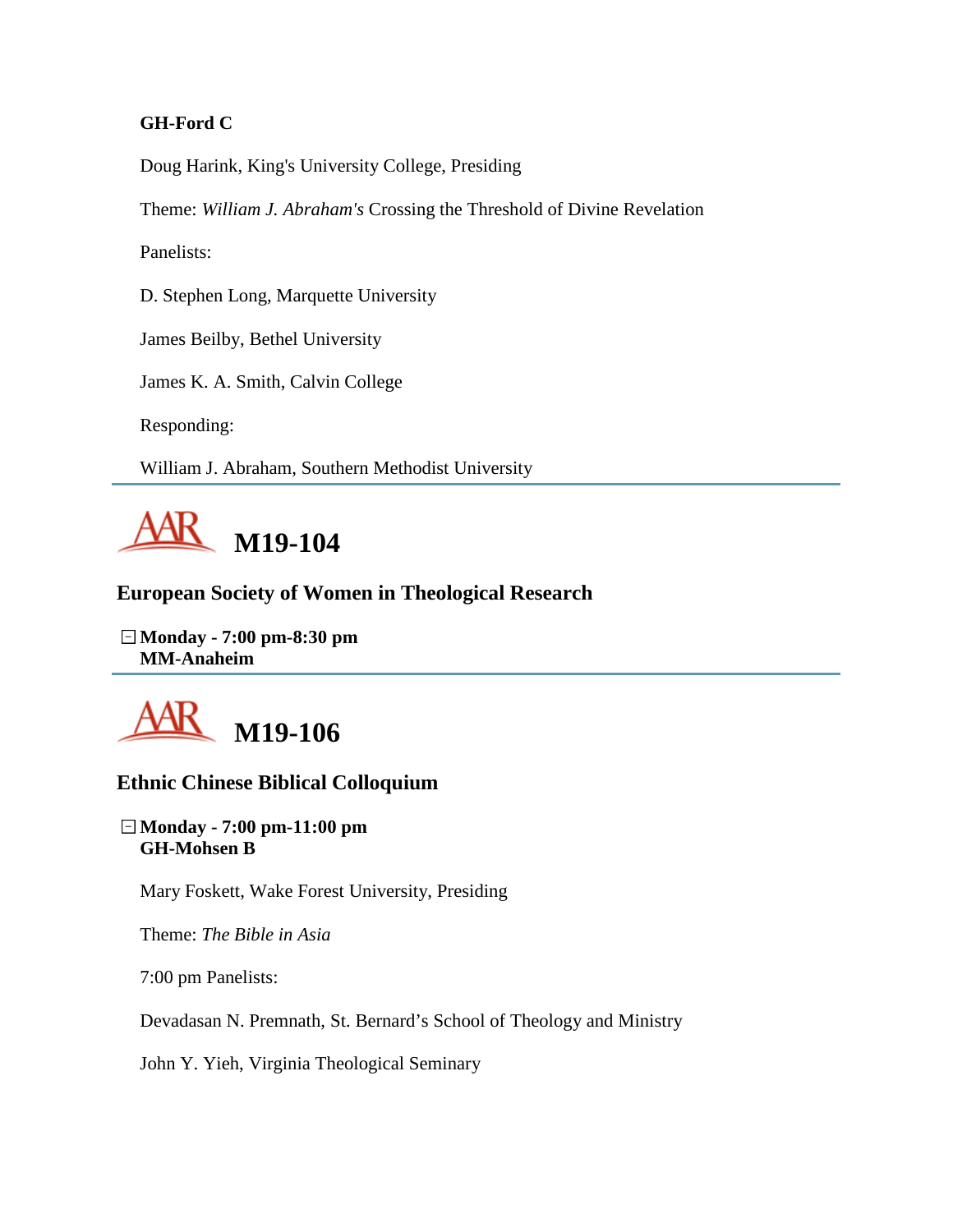8:30 pm Break

9:00 pm Business Session: ECBC members only

For additional information, contact Jeffrey Kuan at [kjkuan@psr.edu.](mailto:kjkuan@psr.edu)



# **Society for the Study of Christian Spirituality Governing Board Meeting**

**Monday - 7:00 pm-8:30 pm GH-Connaught**



**Bahá'í Studies Colloquy 2007**

**Monday - 7:00 pm-8:30 pm GH-Maggie**

Susan Maneck, Jackson State University, Presiding

Christopher White, Georgia State University

*How Can My Pen Write Superhuman Things? Juliet Thompson and the Imagined Middle East*

Hutan Hejazi, Rice University

*Seculars, Catholics, and Bahá'ís: A Pedagogical Structure of Conversion in Modern Spain*

**Discussion** 

For additional information about the Bahá'í Studies Colloquy, contact Robert Stockman at [rstockman@usbnc.org](mailto:rstockman@usbnc.org) or 1-847-337-7750 (cell).



**Azusa Pacific University Reception**

**Monday - 7:00 pm-8:30 pm**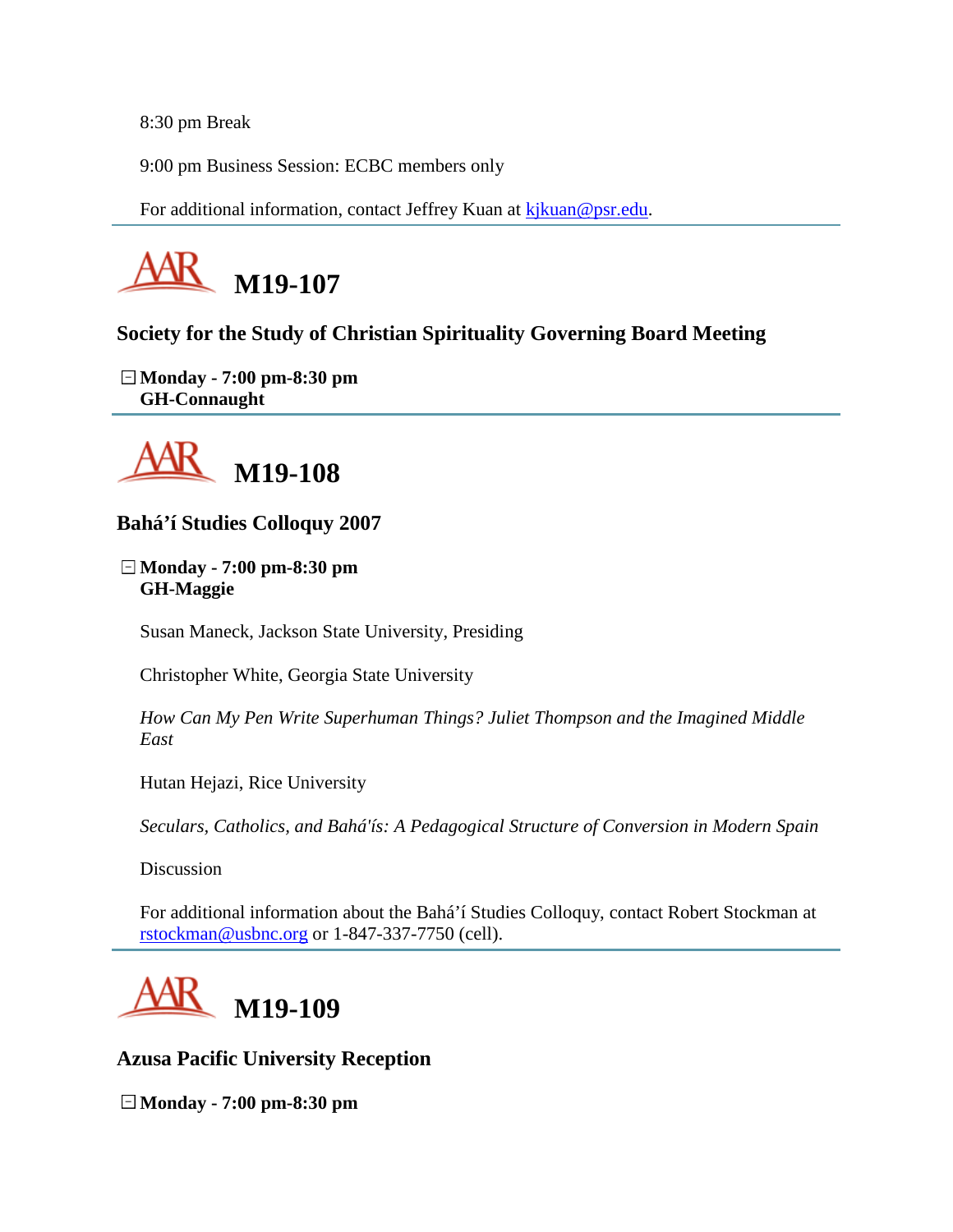

## **Sheffield University Alumni Reception**

**Monday - 7:00 pm-11:00 pm GH-Betsy C**



#### **Society for Asian and Comparative Philosophy**

**Monday - 7:00 pm-8:30 pm GH-Cunningham**

Deepak Shimkhada, Claremont-McKenna College, Presiding

Theme: *Demanding Equality on Religious Grounds: Celebrating the Buddhist and Interreligious Scholarship of Bibhuti Singh Yadav*

Douglas L. Berger, Southern Illinois University

*The Social Meaning of the Middle Way: B.S. Yadav and the Madhyamika Critique of the Indian Ontologies of Identity and Difference*

Stephen Kaplan, Manhattan College

*Unpacking the Place of the Grasper in Yogacara and Advaita*

Ralph Marshall, St. Francis High School

*Deconstruction and Reconstruction: Bibhuti Yadav's Interpretation of Vallabha and its Importance for Interreligious Dialogue*

William Allen, Temple University

*Bibhuti Yadav on Interreligious Dialogue*

Responding:

Purushottama Billmoria, Melbourne University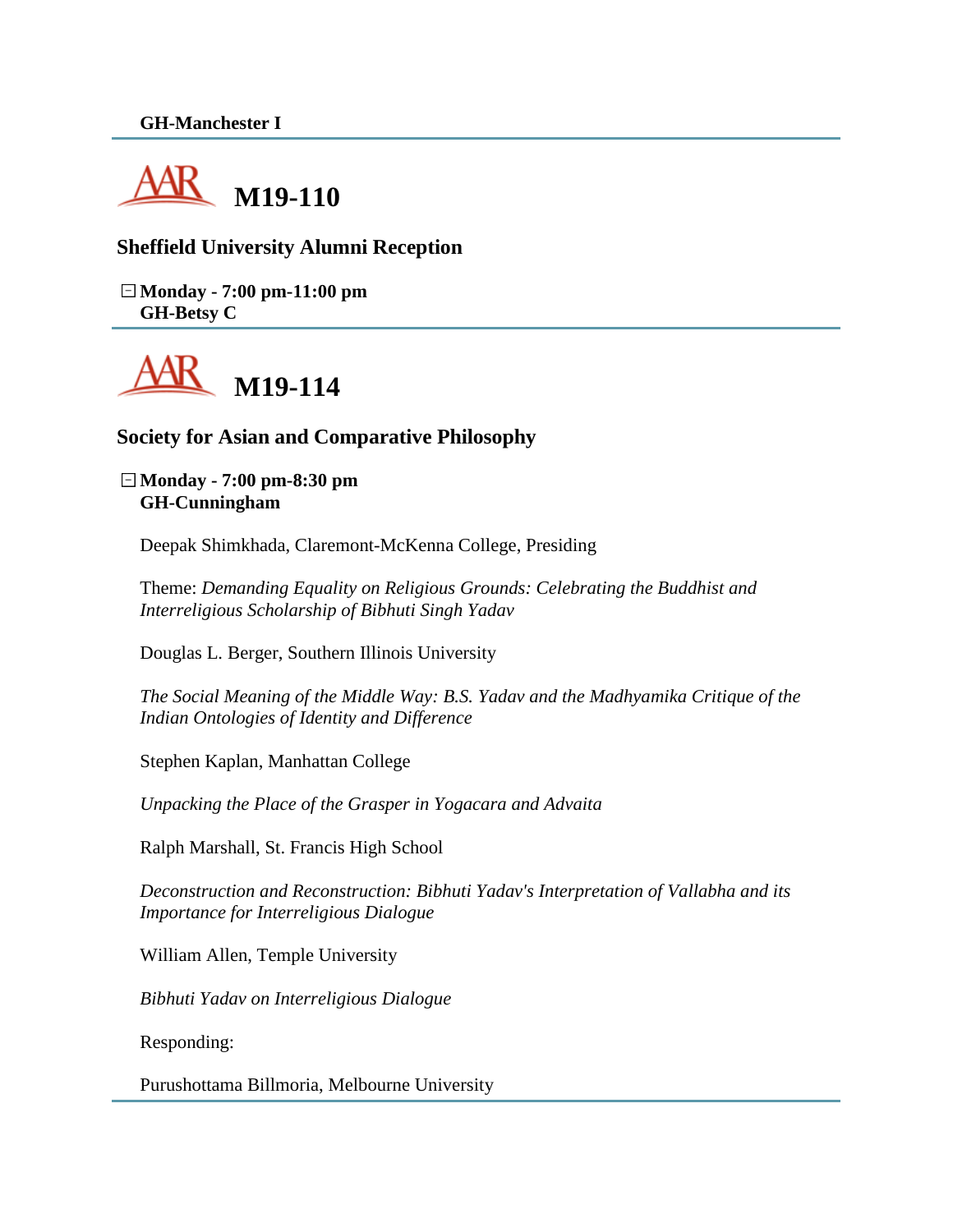

## **China Academic Consortium Reception**

**Monday - 7:00 pm-8:30 pm GH-Randle A**



*Pro Ecclesia* **Reception**

**Monday - 9:00 pm-11:00 pm MM-Cardiff**



**Syracuse University Department of Religion Reception**

**Monday - 9:00 pm-11:00 pm GH-Del Mar**



## **Sheffield Phoenix Press/ Sheffield University Reception**

**Monday - 9:00 pm-11:00 pm GH-Douglas A**



## **Centre of Theology and Philosophy Annual Party**

**Monday - 9:00 pm-12:00 am Offsite**

The Centre of Theology and Philosophy Annual Party